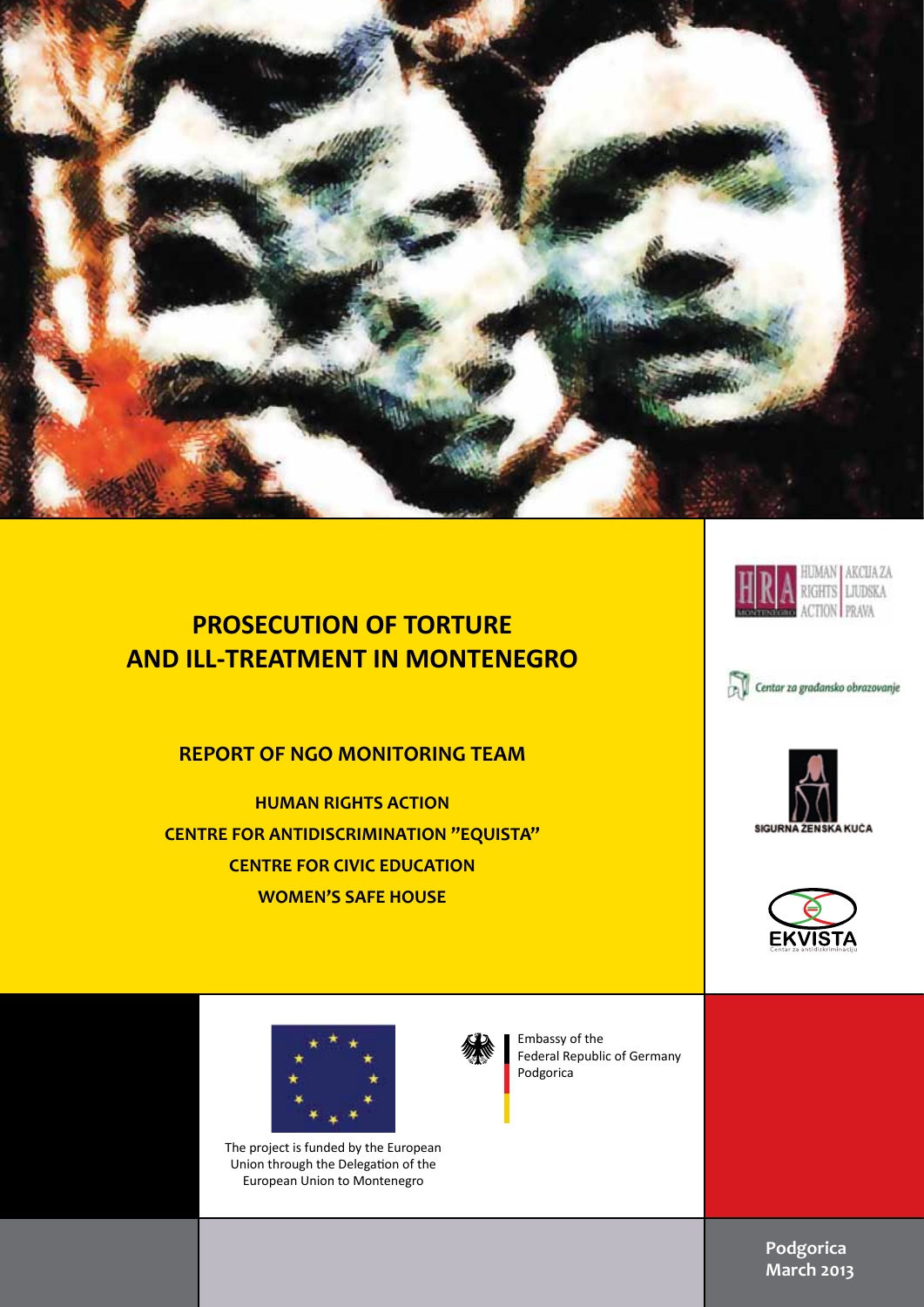# **PROSECUTION OF TORTURE AND ILL-TREATMENT IN MONTENEGRO**

**REPORT OF THE MONITORING TEAM OF NGOs**

HUMAN RIGHTS ACTION CENTRE FOR ANTI-DISCRIMINATION "EQUISTA" CENTRE FOR CIVIC EDUCATION WOMEN'S SAFE HOUSE

> Podgorica 2013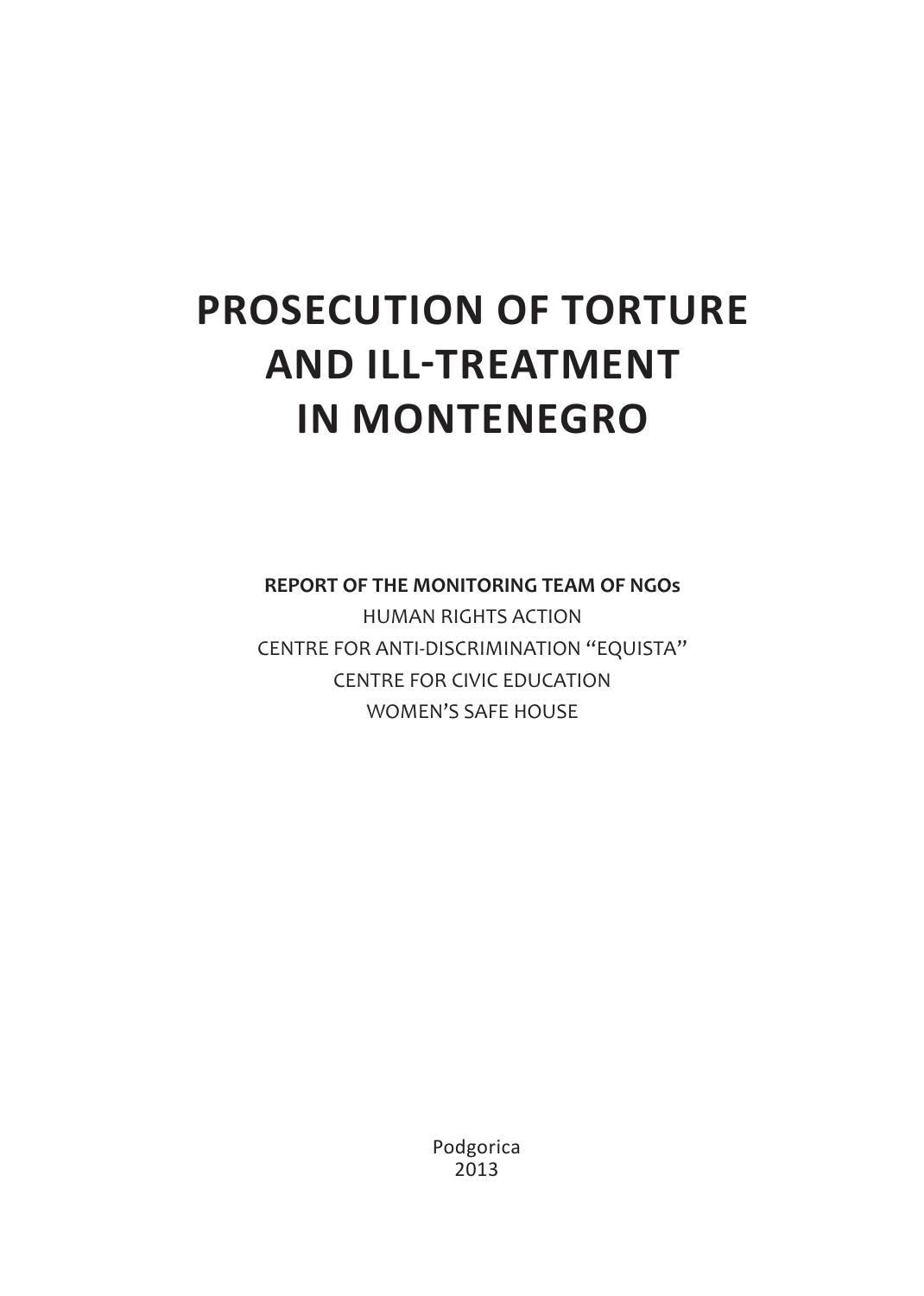AUTHOR Luka Stijepović

in cooperation with Mirjana Radović, Tea Gorjanc-Prelević and Daliborka Knežević

Translation Ana Tonić

This publication has been produced with the financial assistance of the European Union and the Embassy of the Federal Republic of Germany in Podgorica. Contents of this document are the sole responsibility of Human Rights Action and in no way reflect the opinions of donors.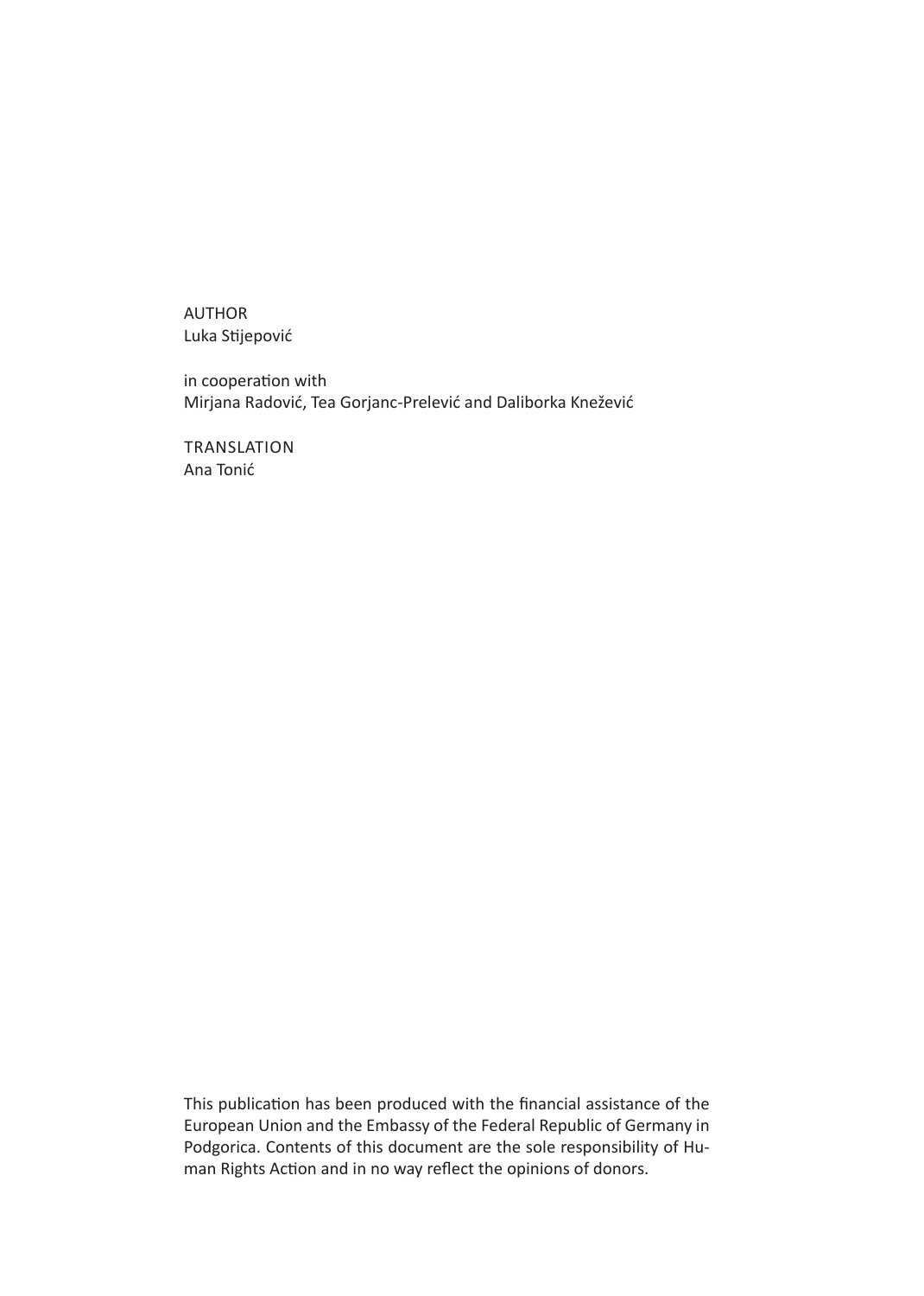#### **TABLE OF CONTENTS**

|                                                                                    | 7  |
|------------------------------------------------------------------------------------|----|
|                                                                                    | 7  |
|                                                                                    | 7  |
|                                                                                    | 9  |
| I.4. Obligation to incriminate torture, conduct effective investigation and impose | 11 |
|                                                                                    | 12 |
|                                                                                    | 16 |
| 1. PROHIBITION OF ILL-TREATMENT IN MONTENEGRIN LEGISLATION                         | 16 |
|                                                                                    | 16 |
| 1.2. Compliance of national legislation with international standards               | 17 |
|                                                                                    | 17 |
|                                                                                    | 19 |
|                                                                                    | 21 |
| 1.2.3. Regulations governing the obligation of the State to conduct effective      | 22 |
|                                                                                    | 23 |
| 1.2.4. Regulations governing the protection of the defendant in criminal           | 24 |
| 1.2.5. Regulations governing the treatment of persons deprived of liberty          | 25 |
|                                                                                    | 25 |
|                                                                                    | 26 |
|                                                                                    | 27 |
|                                                                                    | 27 |
|                                                                                    | 27 |
| 1.2.5.4.2. Mandatory legal aid for officers accused of ill-treatment               | 28 |
| 1.2.5.4.3. Parliamentary, civil and internal oversight of the police               | 28 |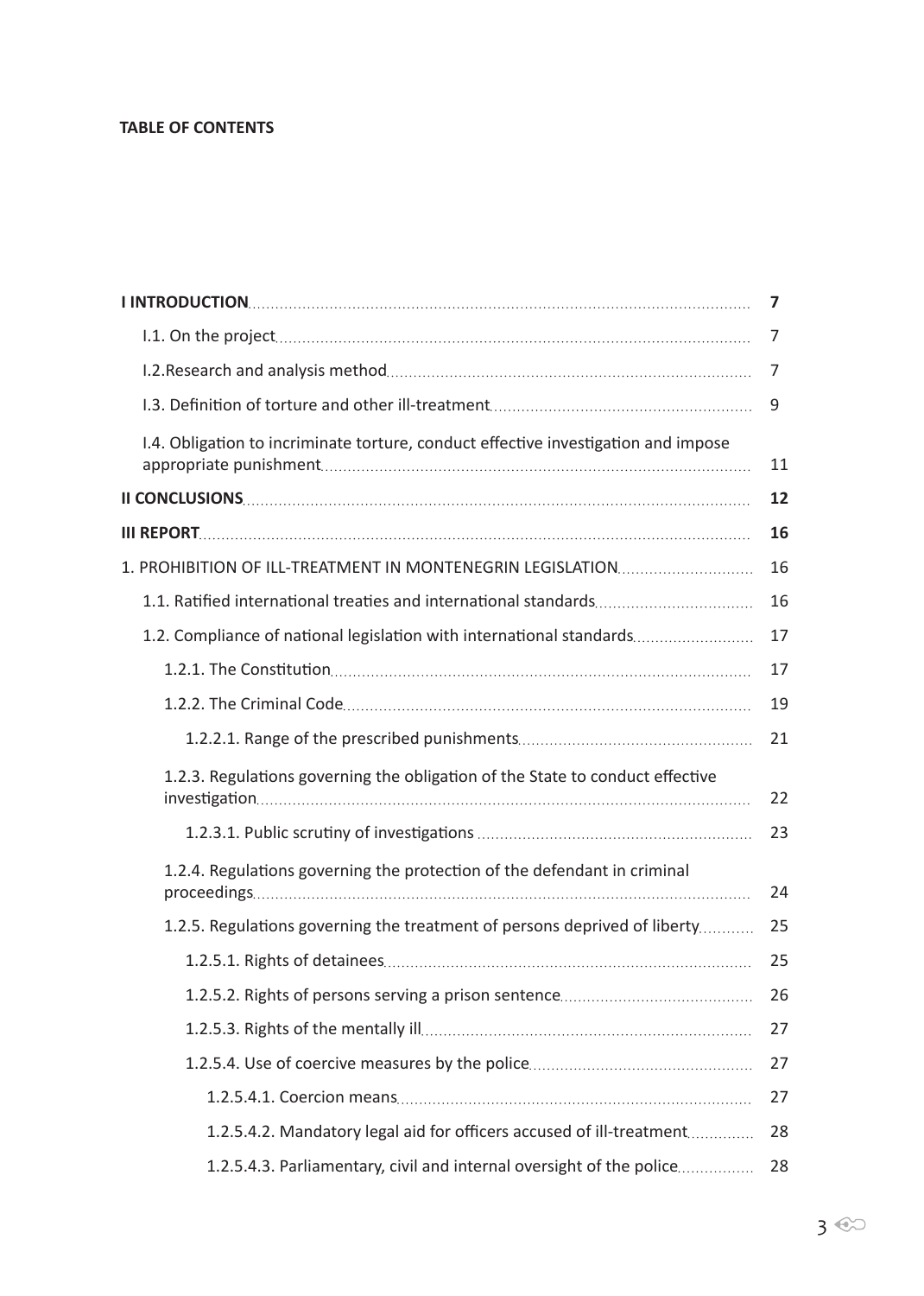| 1.2.5.5. Disciplinary responsibility of the police and prison officers,                                                                                  | 30 |
|----------------------------------------------------------------------------------------------------------------------------------------------------------|----|
|                                                                                                                                                          | 30 |
|                                                                                                                                                          | 31 |
| 1.2.5.5.3. Termination of employment by operation of law                                                                                                 | 32 |
| 2. INVESTIGATION, PROSECUTION AND PUNISHMENT OF ILL-TREATMENT                                                                                            | 33 |
| 2.1. Recommendations to Montenegro from international bodies responsible<br>for supervising the implementation of international treaties against torture | 33 |
|                                                                                                                                                          | 35 |
|                                                                                                                                                          | 35 |
| 2.2.1.1. Ill-treatment in the anti-terrorist operation Eagle's Flight in 2006                                                                            | 35 |
| 2.2.1.2. Inhuman and degrading treatment of residents at the Public                                                                                      | 36 |
| 2.2.1.3. Incident at the football match between FC Berane and FC Budućnost                                                                               | 38 |
| 2.2.1.4. Ill-treatment of fans at the basketball match between BC Budućnost                                                                              | 39 |
| 2.2.1.5. Allegations of ill-treatment reported in the media                                                                                              | 41 |
|                                                                                                                                                          | 45 |
|                                                                                                                                                          | 46 |
| 2.2.2.1.1. Mass ill-treatment of detainees in AECS, 1 September 2005                                                                                     | 46 |
| 2.2.2.1.2. Case of detainees Igor Milić and Dalibor Nikezić                                                                                              | 48 |
|                                                                                                                                                          | 49 |
|                                                                                                                                                          | 49 |
|                                                                                                                                                          | 50 |
|                                                                                                                                                          | 50 |
| 2.2.2.2.2. Illegal punishment in AECS Remand Prison - case of                                                                                            | 51 |
|                                                                                                                                                          | 53 |
|                                                                                                                                                          | 56 |
|                                                                                                                                                          | 56 |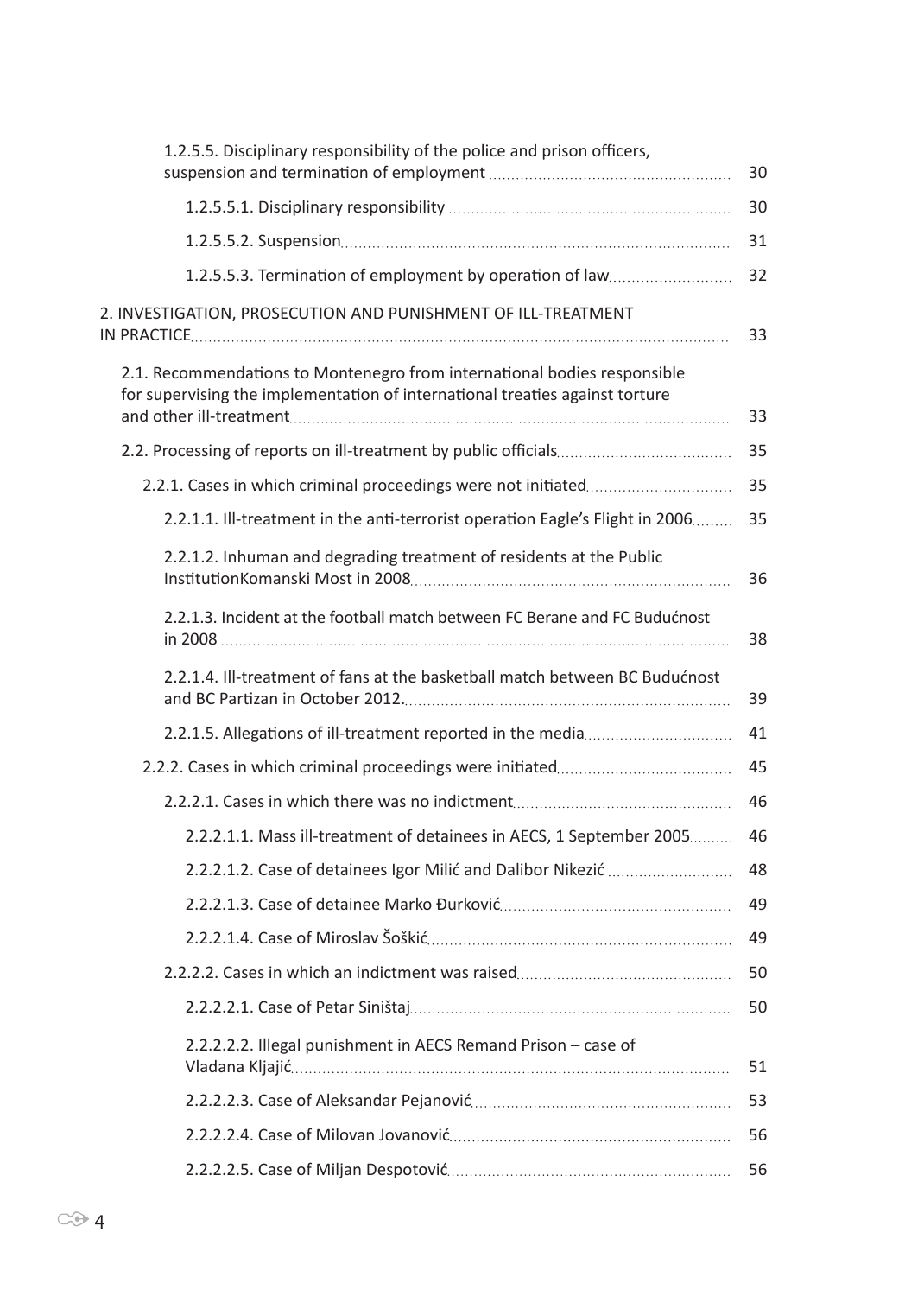|                                                                                  | 58 |
|----------------------------------------------------------------------------------|----|
| 2.2.2.2.7. Case of Siniša Dabanović, Ivan Nišavić and Vladimir Maraš             | 59 |
|                                                                                  | 59 |
|                                                                                  | 60 |
| 2.2.2.2.10. Case of Miljan Šćepanović, Miljan Nedović and                        | 61 |
|                                                                                  | 61 |
|                                                                                  | 61 |
|                                                                                  | 62 |
|                                                                                  | 62 |
|                                                                                  | 63 |
|                                                                                  | 63 |
|                                                                                  | 63 |
| 2.2.2.3. First instance verdicts in the prosecuted cases of police ill-treatment | 64 |
|                                                                                  | 64 |
|                                                                                  | 68 |
|                                                                                  | 69 |
|                                                                                  | 70 |
|                                                                                  |    |
|                                                                                  | 73 |
|                                                                                  | 73 |
|                                                                                  | 76 |
|                                                                                  | 81 |
|                                                                                  | 81 |
|                                                                                  | 85 |
|                                                                                  | 88 |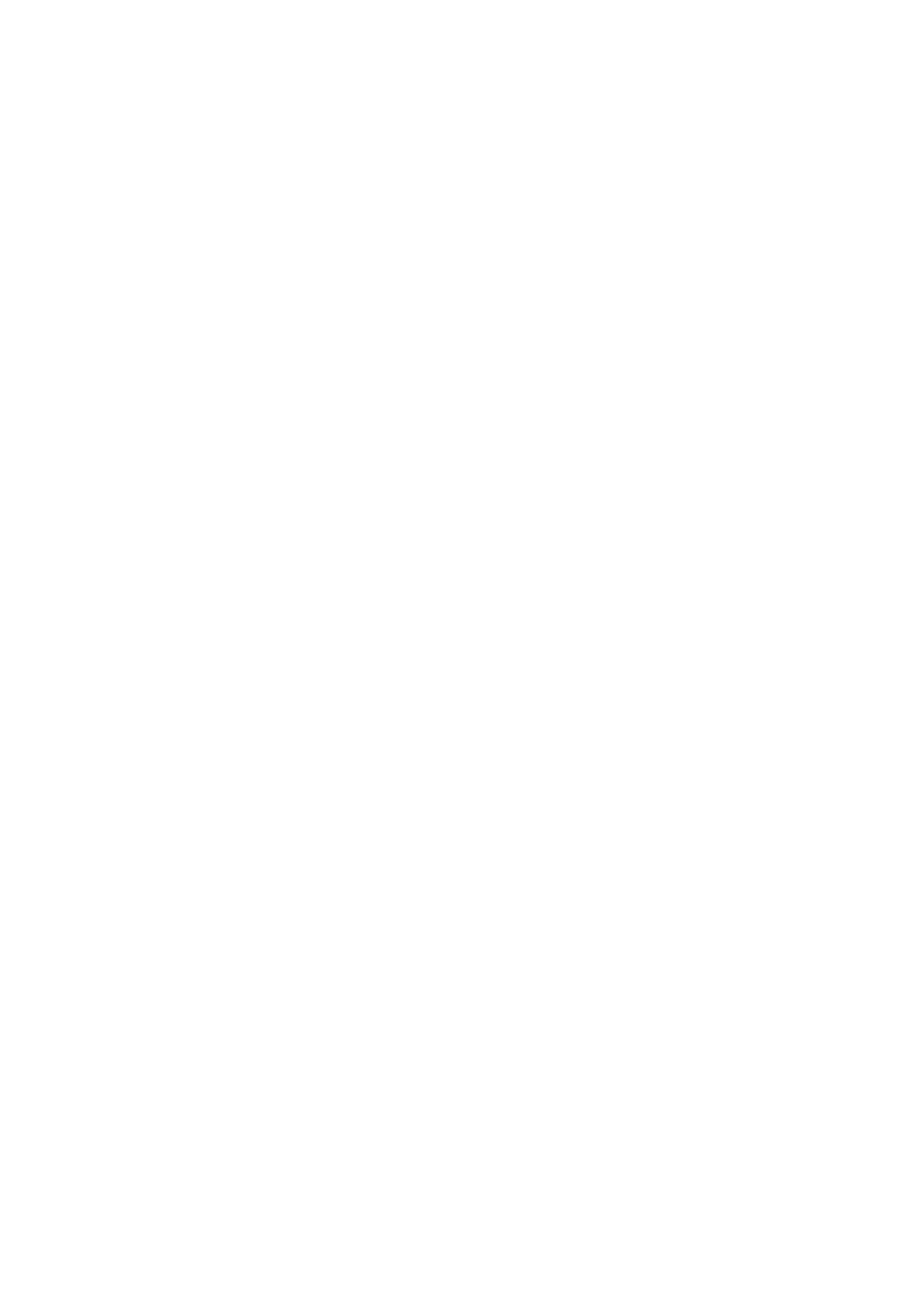## **I INTRODUCTION**

#### **I.1. On the project**

This Report was created as part of the project "Monitoring Respect for Human Rights in Closed Institutions in Montenegro", implemented by Human Rights Action, the project leader, and partner organizations: Centre for Civic Education, Centre for Anti-discrimination "EQUISTA", Women's Safe House (Shelter), Belgrade Centre for Human Rights and Latvian Centre for Human Rights from 1 March 2011 through March 2013.

The main goal of the project was to improve the protection against torture, inhuman or degrading treatment or punishment in Montenegro and facilitate effective implementation of the recommendations given to Montenegro by international expert bodies: the Committee against Torture - CAT and the European Committee for the Prevention of Torture - CPT. The project also aimed at supporting the control function of the Protector of Human Rights and Freedoms (national mechanism for the prevention of torture) and of the Parliament of Montenegro in the general protection against torture and other ill-treatment, and particularly the respect for the rights of residents in closed institutions.

The project also included two publications for all state prosecutors and competent judges, i.e. state prosecutor's offices and competent courts in Montenegro: "The prevention and punishment of torture and other ill-treatment - a manual for judges and prosecutors", Radmila Dragičević-Dičić, Ivan Janković, Belgrade Centre for Human Rights, Belgrade, 2011, and "The prohibition of torture,inhuman or degrading treatment or punishment - a collection of judgments of the European Court of Human Rights", ed. Žarko Marković, Human Rights Action, Podgorica, 2013.

This Report has been prepared by attorney Luka Stijepović, in cooperation with Tea-Gorjanc Prelević and Mirjana Radović of Human Rights Action. On behalf of Centre for anti-discrimination "EQUISTA", attorney Daliborka Knežević prepared the analyses of cases of Nenad Ivezić, Miljan Despotović and Public Institution Komanski Most. Tea Gorjanc-Prelević, Executive Director of Human Rights Action, is the editor of the Report.

Our special thanks for the cooperation go to all the presidents of the basic courts in Montenegro, Slavica Stijović, Secretary of the Basic Court in Podgorica, Zorica Dabanović, Registry Office Administrator at the Basic Court in Bar, Zdravko Rajević, counsellor at the Basic Court in Berane, attorneys Dalibor Kavarić, Azra Jasavić, Borislav Vlaović and Vladimir Vuleković, as well as to Siniša Dabanović, Aleksandar Saša Zeković and Raško Dendić.

#### **I.2. Research and analysis method**

The Report reviews the cases of allegations of ill-treatment by public officials and their prosecution in accordance with international standards prohibiting torture and other ill-treatment in the form of cruel, inhuman and degrading treatment. Although the minimum European standard includes the obligation of states to prosecute and punish ill-treatment carried out by private individuals as well, this Report covers only the prosecution of public officials in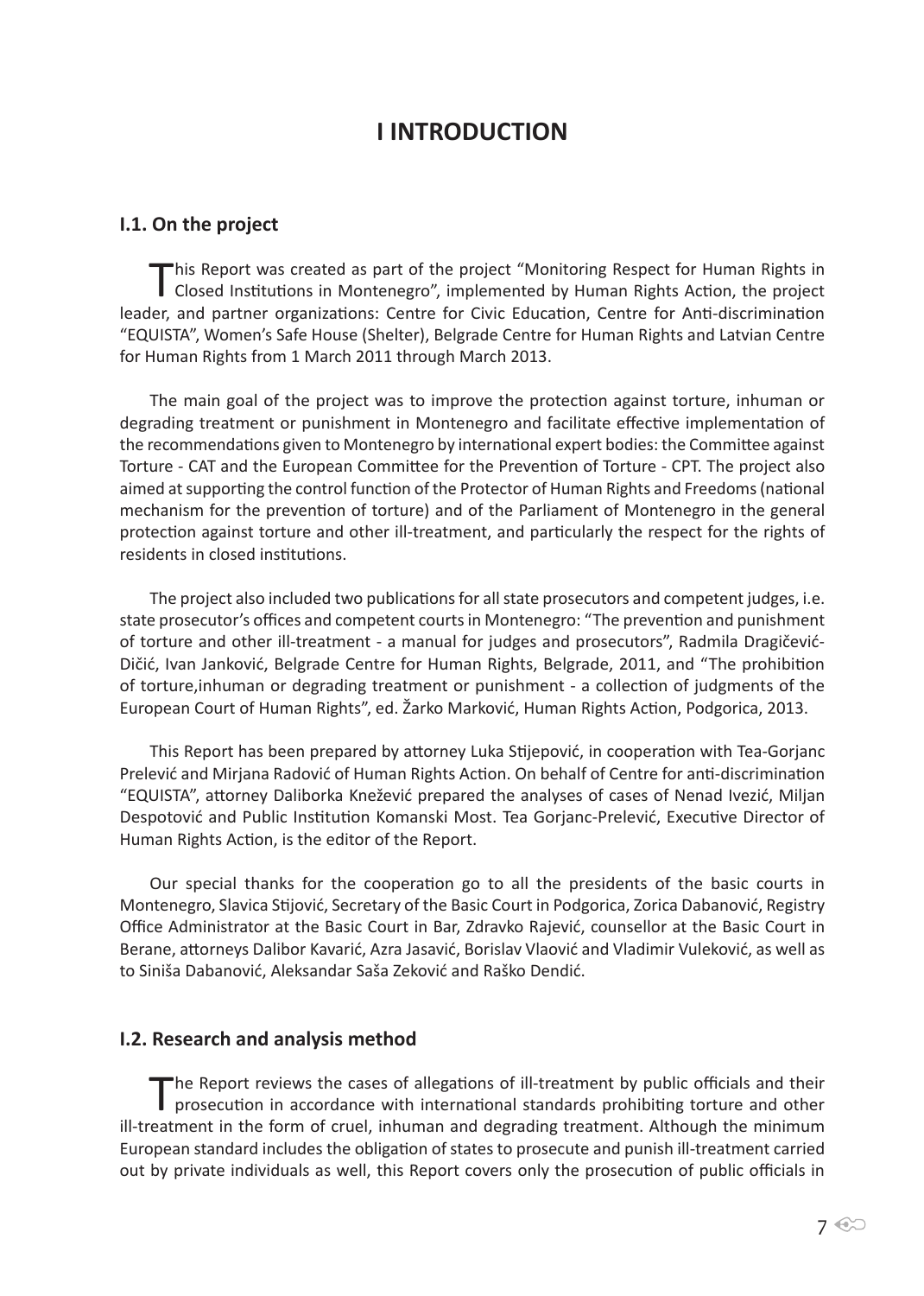accordance with the definition of torture and ill-treatment of the Convention against Torture and Other Cruel, Inhuman or Degrading Treatment or Punishment, adopted by the United Nations.

Emphasis on the prosecution of public officials is also important in order to assess the readiness of the judiciary to ensure the rule of law through effective prosecution and punishment of public officials. It should be borne in mind that in the previous undemocratic one-party system, such practice was almost non-existent.

This Report analyses 19 cases that have not resulted in the initiation of criminal proceedings or filing of an indictment, and are well-known to the public due to publications in the media or in the report of the European Committee for the Prevention of Torture and Inhuman or Degrading Treatment or Punishment - CPT on its visit to Montenegro from 15 to 22 September 2008.<sup>1</sup> There are 15 cases in which criminal proceedings have not been initiated and 4 cases in which there has been no indictment.

Report also includes the analysis of verdicts in relation to officials (employees at the Administration for the Execution of Criminal Sanctions and the Police Directorate) accused of criminal offenses with elements of ill-treatment, namely Ill-treatment in the performance of official duties,<sup>2</sup> Ill-treatment<sup>3</sup> and Torture,<sup>4</sup> Extortion of statement,<sup>5</sup> Serious bodily injury,<sup>6</sup> Light bodily injury,<sup>7</sup> adopted by the courts in Montenegro from 1 January 2007 to 2013 (except for the verdict of the Basic Court in Podgorica K.br. 1755/03 of 6 May 2003, which has been included for its representativeness), 44 of which are final and 2 which have not become final, as well as a final decision on the suspension of criminal proceedings.<sup>8</sup>

In the analysis of the courts' procedures, for the purpose of statistical review, individual decisions of the courts have been examined in relation to each defendant, i.e. in relation to each charge, in those cases where a defendant was charged with multiple acts of ill-treatment. The decisions have been examined in relation to guilt (guilty or acquitted), criminal sanction (fine, imprisonment or a suspended sentence), finality, dismissal of chargesor suspension of the procedure, and validity of the decision.

This method has been employed for the purpose of clarity, since the examined criminal cases in which indictments have been raised (59 cases in total, of which the first instance decision was adopted in as many as 57) often include two or more accomplices (34) in respect of which the court at times decides differently (in 7 of 34 cases). Also, in 5 examined cases, the first instance verdict contained a number of different decisions, because the same offender has been charged with multiple acts of ill-treatment in relation to which the court brought different decisions; and for this report, each decision has been considered as separate case when creating the statistics report. The said method was employed because two proceedings have been initiated in relation

- 6 Art. 151 CC.
- 7 Art. 152 CC.

<sup>1</sup> Available at: http://www.cpt.coe.int/documents/mne/2010-03-inf-eng.htm.

<sup>2</sup> Previous Criminal Code RCG (Sl. list RCG, 42/93...90/02).

<sup>3</sup> Art. 166a CC.

<sup>4</sup> Art. 167 CC.

<sup>5</sup> Art. 166 CC.

<sup>8</sup> On the basis of requests for free access to information, 6 basic courts submitted their judgments to Human Rights Action (Podgorica, Bijelo Polje, Kolašin, Berane, Rožaje, Bar, Ulcinj and Herceg Novi). Websites of basic courts in Kotor, Danilovgrad, Žabljak and Podgorica were also used as sources of information. Judgments have also been submitted to Human Rights Action by injured parties.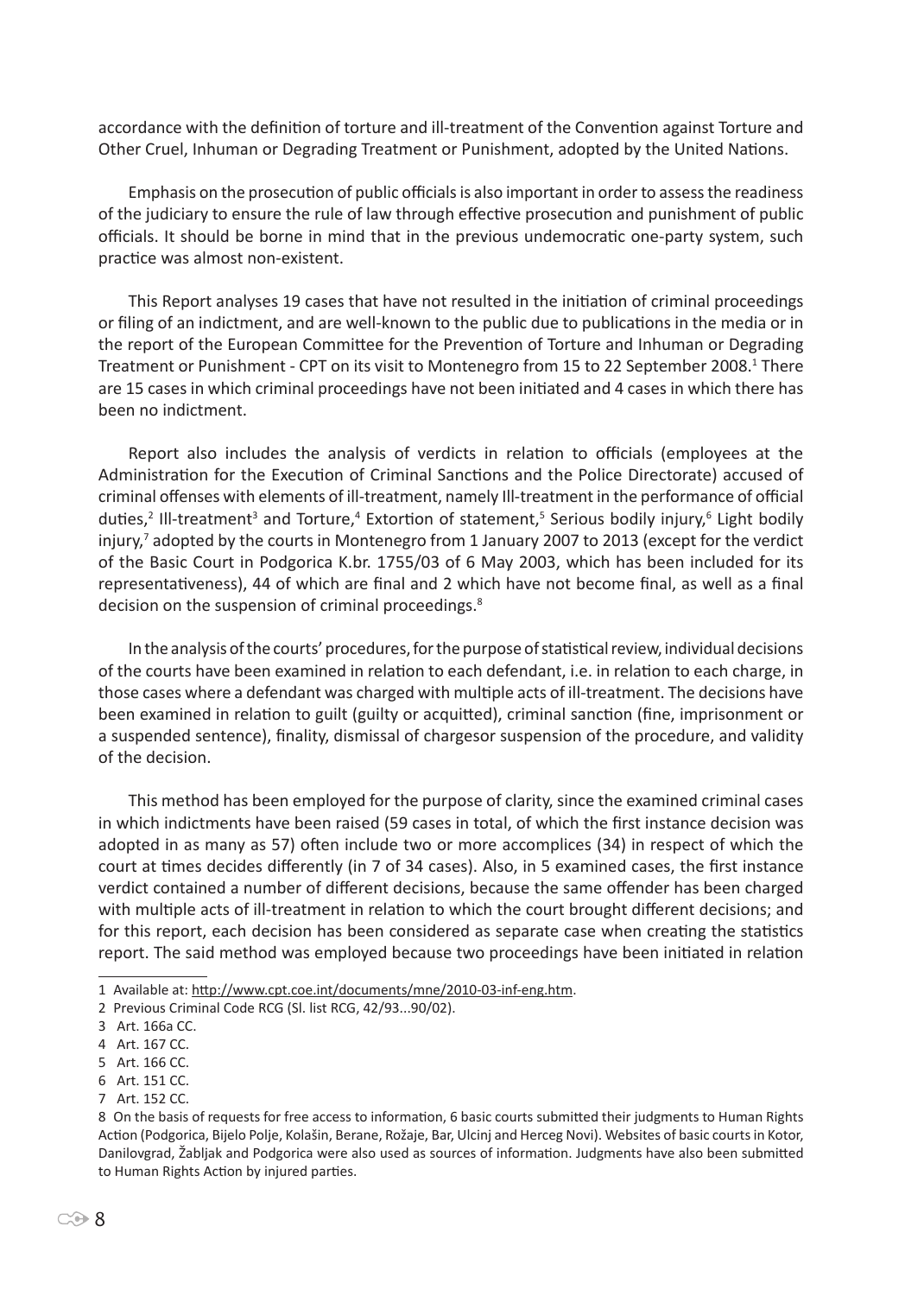to the case of beating of late Aleksandar Pejanović in a police station, against the accused for illtreatment, statistically considered as separate cases.

The following sources of information were used in development of this report:

- Report of the Human Rights Action "Human Rights in Montenegro 2010-2011";<sup>9</sup>

- information on the cases of ill-treatment published in the quarterly reports of NGO Youth Initiative for Human Rights – YIHR, from 2007 to the end of the second quarter of 2012;<sup>10</sup>

- Report on the work of the Council for Civil Control of Police, 2005-2008;

- Report on the work of the Council for Civil Control of Police, 2011;

- Report of the Civic Alliance "Human Rights in Montenegro - from the referendum to the beginning of negotiations with the EU, May 2006 - June 2012";

- information about the cases of ill-treatment reported in the media in Montenegro from 1 January 2007 to March 2013;

- information received from the Supreme Public Prosecutor's Office in response to Human Rights Action's requests for access to information related to the prosecution of specific cases of ill-treatment, namely: (i) of 12 March 2012 regarding the investigation of ill-treatment and disappearance of a resident of Komanski Most Institution;<sup>11</sup> (ii) of 20 March 2012 regarding the prosecution of cases Pejanović and Kljajić, abuse of detainees in Institution for the Execution of Criminal Sanctions (hereinafter: AECS) in 2005 and ill-treatment in operation Eagle's Flight;<sup>12</sup> (iii) of 25 June 2012 in relation to the prosecution of cases that Human Rights Action had learned about from the media or the report of Youth Initiative for Human Rights;<sup>13</sup>

- documentation or information the authors obtained directly from the injured parties or their attorneys.

#### **I.3. Definition of torture and other ill-treatment**

The Convention against Torture and Other Cruel, Inhuman or Degrading Treatment or<br>Punishment<sup>14</sup>, adopted by the United Nations in 1984, defines torture as:

"any act by which severe pain, whether physical or mental, is intentionally inflicted on a person for such purposes as obtaining from him or a third person, information or a confession, punishing him for an act he or a third person has committed or is suspected of having committed, or intimidating or coercing him or a third person, or for any reason based on discrimination of any kind, when such pain or suffering is inflicted by or at the instigation of or with the consent or acquiescence of a public official or other person acting in an official capacity. It does not include pain or suffering arising only from, inherent in or incidental to lawful sanctions."

<sup>9</sup> Available at: http://www.hraction.org/wp-content/uploads/Human\_Rights\_in\_Montenegro\_2010-2011.pdf. 10 Quarterly reports on the situation of human rights in Montenegro for the same period are available at: http:// www.yihr.me/.

<sup>11</sup> The decision of the Supreme State Prosecutor's Office: KTR. No. 500/10 available in the archives of Human Rights Action.

<sup>12</sup> The decision of the Supreme State Prosecutor's Office: TU. No. 312/10 available in the archives of Human Rights Action.

<sup>13</sup> The decision of the Supreme State Prosecutor's Office: TU. No. 210/12, available in the archives of Human Rights Action.

<sup>14</sup> This Convention was ratified by SFRY back in 1991, *Sl. list SFRJ - Međunarodni ugovori, 9/91.*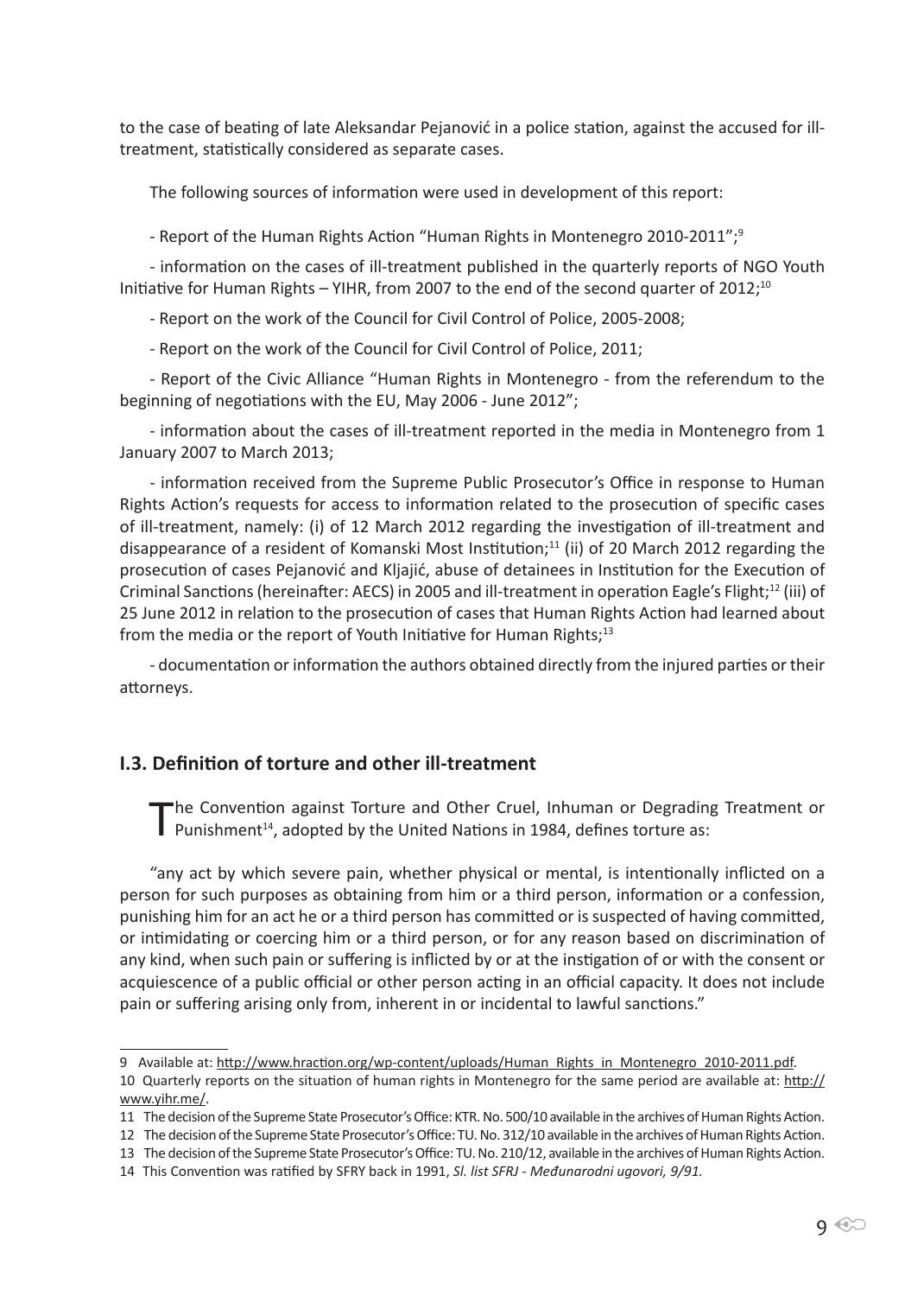Prohibition of torture is also prescribed under Art. 3 of the European Convention on Human Rights.<sup>15</sup>

"No one shall be subjected to torture or to inhuman or degrading treatment or punishment".

In accordance with the above definition of torture, the Committee against Torture<sup>16</sup> and the European Court of Human Rights have taken the position in their practice that torture is composed of three elements $17$ :

(1) the infliction of severe mental or physical pain or suffering. Distinction between torture and other ill-treatment is made on the basis of a difference in the intensity of the suffering inflicted, depending on the circumstances of the case such as the duration of the treatment, its physical or mental effects, the sex, age and state of health of the victim, the manner and method of its execution, etc. The subjective elements of this criterion – the sex, age and state of health of a victim – are relevant to the assessment of the intensity of particular treatment. However, these subjective factors are to be assessed with caution, as acts which objectively inflict sufficient severity of pain will always be considered torture.<sup>18</sup>

(2) the intentional or deliberate infliction of pain. It is important that there is a deliberate form of inhuman treatment.<sup>19</sup>

(3) the pursuit of a specific purpose, such as gaining information, punishment or intimidation.

Furthermore, under the UN Convention, ill-treatment must be inflicted by a public official or by other person at the instigation of or with the consent of a public official. On the other hand, the European Court of Human Rights has broadly interpreted Article 3 of the European Convention on Human Rights, to include the prohibition of torture and inhuman or degrading treatment or punishment in relation to private individuals as well. The Court has made it clear in several judgments that State is to take measures to ensure that people under its jurisdiction are not subjected to torture or to inhuman or degrading treatment by private individuals.<sup>20</sup>

In addition to torture as the gravest form of ill-treatment, inhuman or degrading treatment that does not fall under torture, as it does not have sufficient degree of intensity or purpose, is also forbidden.<sup>21</sup>

<sup>15</sup> Convention for the Protection of Human Rights and Fundamental Freedoms, *Sl. list SCG - Međunarodni ugovori, 9/03.*

<sup>16</sup> The Committee Against Torture - CAT was established in order to monitor the implementation of the Convention against Torture and Other Cruel, Inhuman or Degrading Treatment or Punishment.

<sup>17</sup> See "The prohibition of torture: A guide to the implementation of Article 3 of the European Convention on Human Rights", Aisling Reidy, the Council of Europe, 2004, p. 18, and, The prevention and punishment of torture and other ill-treatment - a manual for judges and prosecutors", Radmila Dragičević-Dičić, Ivan Janković, Belgrade Centre for Human Rights, Belgrade, 2011, p. 53-54.

<sup>18</sup> Selmouni v. France, judgment of 28 July 1998.

<sup>19</sup> See "The prohibition of torture: A guide to the implementation of Article 3 of the European Convention on Human Rights", Aisling Reidy, the Council of Europe, 2004, p. 21.

<sup>20 &</sup>quot;The prohibition of torture: A guide to the implementation of Article 3 of the European Convention on Human Rights", Aisling Reidy, the Council of Europe, 2004, p. 37, referring to judgment A v. the United Kingdom, of 23 September 1998, p. 22.

<sup>21</sup> Ibid.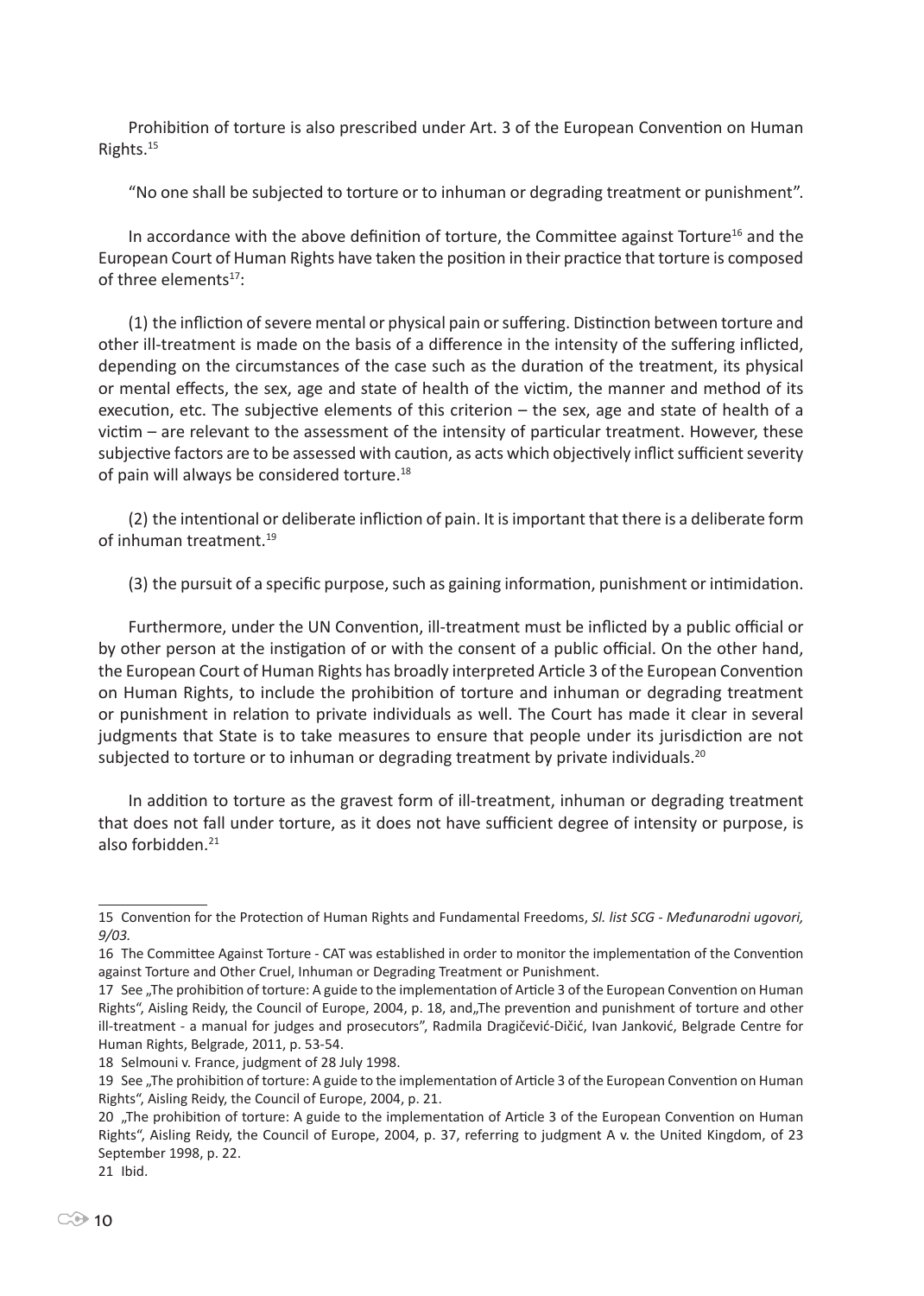Inhuman treatment implies infliction of serious physical or mental suffering, such as hitting, beating, hair pulling and hitting against the wall, threats to close family members, but also the threat of torture, unhygienic conditions and deprivation of food and water during detention,<sup>22</sup> as well as the destruction of one's property - home, under the circumstances that have caused great discomfort and pain.<sup>23</sup> Degrading treatment is that which is said to arouse in its victims feelings of fear, anguish and inferiority, capable of humiliating and debasing them.<sup>24</sup> Degrading treatment has also been described as involving treatment that would lead to breaking down the physical or moral resistance of the victim, or as driving the victim to act against his will or conscience.<sup>25</sup>

#### **I.4. Obligation to incriminate torture, conduct effective investigation and impose appropriate punishment**

The Convention against Torture, the International Covenant on Civil and Political Rights<sup>26</sup><br>and the European Convention on Human Rights oblige Montenegro to criminalize acts of torture and provide for sanctions that correspond to the severity of these offenses. The State is obliged to immediately ("promptly") initiate impartial investigation *ex officio* whenever there are reasonable grounds to believe that an act of torture or inhuman or degrading treatment has been committed in any territory under its jurisdiction.<sup>27</sup>

These standards and their application in Montenegro will be thoroughly discussed in the text below.

<sup>22 &</sup>quot;The prevention and punishment of torture and other ill-treatment - a manual for judges and prosecutors", Radmila Dragičević-Dičić, Ivan Janković, Belgrade Centre for Human Rights, Belgrade, 2011, p. 70.

<sup>23</sup> *Selçuk and Asker v. Turkey, 1998, p. 78; Dulas v. Turkey, 2001, p. 55.*

<sup>24 &</sup>quot;The prohibition of torture: A guide to the implementation of Article 3 of the European Convention on Human Rights", Aisling Reidy, the Council of Europe, 2004, p. 16.

<sup>25</sup> Ibid.

<sup>26</sup> *Sl. list SFRJ, 7/1971.*

<sup>27</sup> See in particular Art. 13 of the Convention against Torture.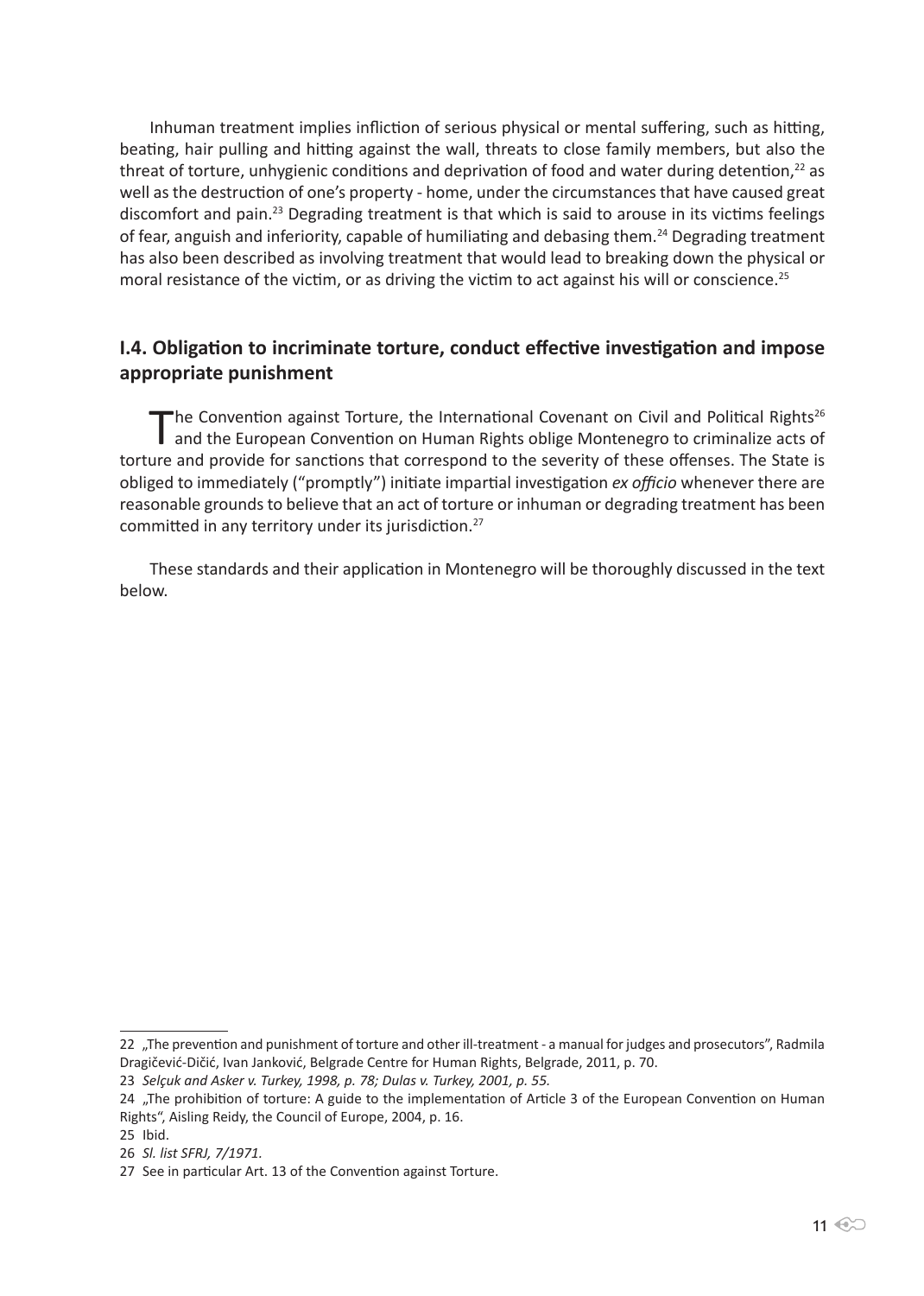## **II CONCLUSIONS**

1. The definition of torture under the Criminal Code of Montenegro is for the most part aligned with the definition of the UN Convention against Torture and Other Cruel, Inhuman or Degrading Treatment or Punishment and the recommendations of the Committee against Torture.

2. Prescribed sanctions in relation to public officials for the crimes of Torture, Ill-treatment, Extortion of a testimony, of 1 to 8 years maximum (for Torture), or 2 to 10 years (for crime Extortion of a testimony accompanied by severe violence), with the possibility of imposing a suspended sentence, are too lenient, given the practice of the UN Committee against Torture where sanctions of 6 to 20 years in prison are considered appropriate for torture. Period of limitation of these offenses is also not appropriate, given the low level of fines and recommendations in this regard by the Committee against Torture (CAT) and the Human Rights Committee (HRC).

3. The prosecution of torture and ill-treatment by police and prison officials was often ineffective and inefficient, followed by suspended sentences and mild punishments. Such practice promotes impunity, encourages torture and ill-treatment, violates international human rights standards and raises serious doubts about the capacity of the judiciary and the police to establish the rule of law.

o Of the 78 cases discussed in this Report, criminal proceedings have been initiated in 63 cases (80.7%), whereas in 4 cases there was no indictment.

o Out of 125 examined court decisions, more than a third are acquittals (53 or 42%), or a court adopted a decision dismissing the charges due to the abandonment of the prosecution by the State Prosecutor or time-bar of the criminal prosecution (19 or 15%).

o Inadequate sentences have been imposed in decisions determining the liability of perpetrators<sup>28</sup> (52 or 42%), most often a suspended sentence (41 or 78.8% of 52) or minimal or mitigated prison sentence (10 or 19%).

o With regard to analysed decisions, the harshest penalty that an officer has been sentenced to is 5 months in prison. This punishment was determined in two cases, in the judgment of the Basic Court in Podgorica K.br. 1971/08 of 20 May 2011, sentencing police officer D.P. for two criminal offenses of Ill-treatment under Art. 166a, para 2 in connection with para 1 of the CC each in conjunction with the criminal offense Light bodily injury under Art. 152, para 2 in connection with para 1CC, which was overturned by the decision of the High Court in Podgorica Kz.br. 1654/11<sup>29</sup> and the judgment of the Basic Court in Podgorica K.br. 976/10 of 28 February 2011 sentencing police officer D.D. for the criminal acts of torture and ill-treatment through aiding under Art.167, para 3 in connection with para 2 in connection with Art. 25 CC, but who was pardoned by the President of Montenegro.<sup>30</sup>

4. The harshest punishment with regard to the examined decisions (although the judgment is not yet final) is a prison sentence for a term of 7 months that police officers Ivica Paunović, Milanko Leković and Milan Kljajević have been sentenced to by the first instance judgment of 11 February 2013 for the criminal offense Grave bodily injury through aiding in conjunction with the criminal offense III-treatment through aiding against Aleksandar Pejanović.<sup>31</sup>

<sup>28</sup> On 29 April 2013, 101 of the examined decisions were final, or 83.5%.

<sup>29</sup> See p. 86 of this Report.

<sup>30</sup> See p. 86 of this Report.

<sup>31</sup> See section 2.2.2.2.3. Beating of Aleksandar Pejanović in police detention facility in Podgorica.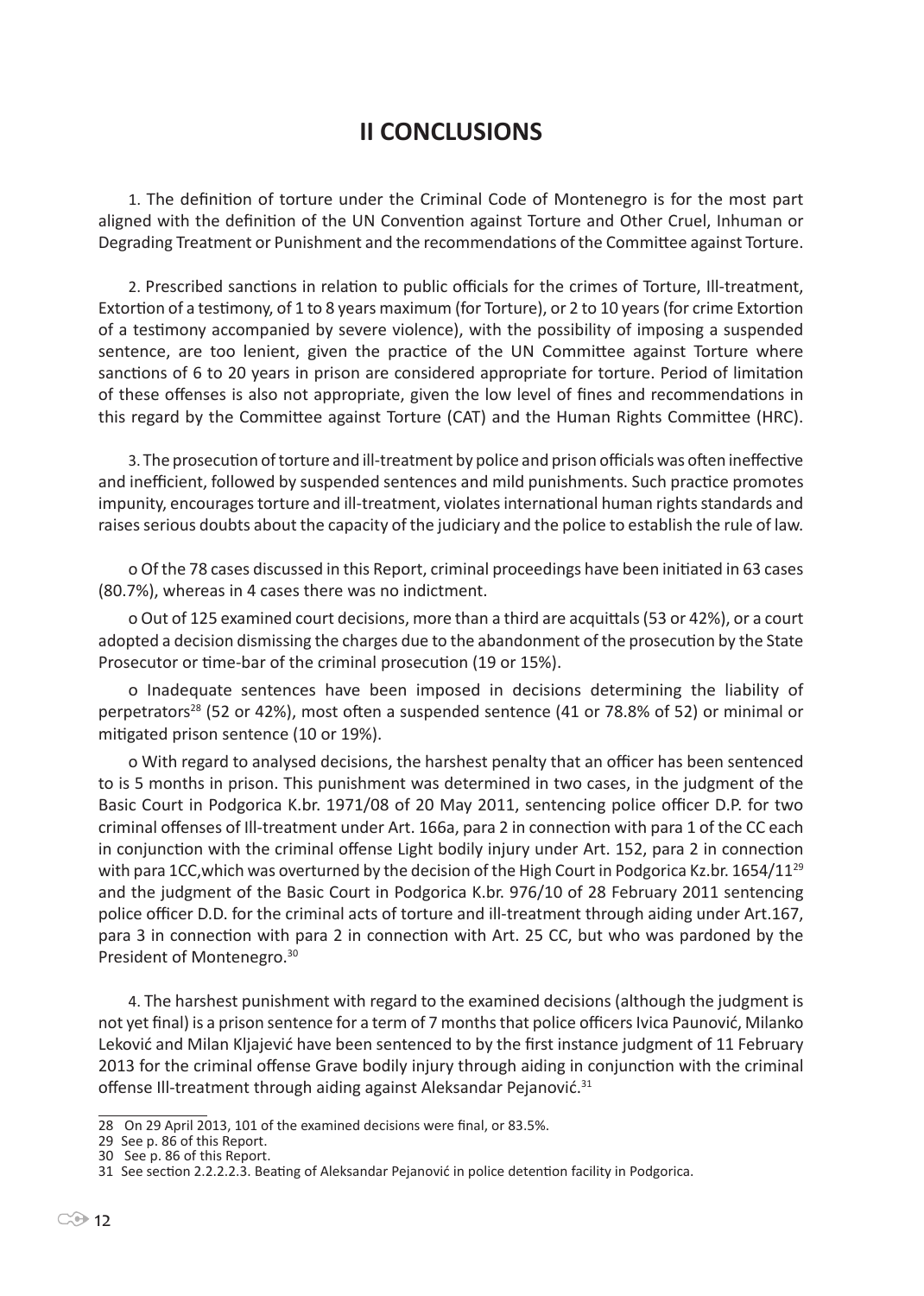5. In some of the most controversial cases (beating of detainees in AECS in 2005, ill-treatment of fans at sports incidents), the State Prosecutor's Office has been conducting inefficient investigations without any results for several years, or even abandoned the prosecution (in 7 examined cases).

6. In 15 of 78 cases (19%) the State Prosecutor's Office failed to prosecute allegations of illtreatment by dismissing the criminal charges of abuse (4 out of 15) or not acting upon the reported case (3 out of 15 cases), or in cases when the injured party did not press criminal charges and the Prosecutor's Office failed to investigate allegations published in the media *ex officio* (8 out of 15 cases). Amongst others, the Prosecutor's Office failed to act in cases thoroughly covered by the media regarding ill-treatment of defendants in Eagle's Flight operation and of residents at the Public Institution Komanski Most (both cases commented in the CPT's Report on the visit to Montenegro in 2008), as well as the ill-treatment of fans at the basketball game between BC Budućnost and BC Partizan.

7. When pressing charges, in the majority of cases the Prosecutor's Office charged the perpetrators with a less grave offense, Ill-treatment, despite the fact that in the particular case serious injuries had been inflicted and apparent physical and psychological suffering caused, which should have been characterized as torture in the light of international standards.

8. Sometimes the charges or the investigation do not include all persons implicated - all state officials reasonably suspected of being directly involved in the commission of a criminal act or helping the commission of a criminal act. Also, the charges and sometimes the investigation do not include all the crimes committed through the actions of officials - causing of light and serious bodily harm, despite medical reports and expert evidence. For example, the defendant was not charged with Light bodily injury in addition to Ill-treatment, although the injury had been caused with a wooden stick, which is an "instrument suitable to cause serious harm", so according to the law this offence should be prosecuted *ex officio.*<sup>32</sup>

9. Courts often ignore *prima facie* evidence of ill-treatment without explanation or with insufficient reasoning, such as physical injuries determined by forensic experts, and fail to present all the evidence, such as hearing all witnesses, necessary for the proper and complete determination of facts, particularly in terms of the cause of victim's injuries and all perpetrators of ill-treatment (hearing all the witnesses, identification...), contrary to the standard of practice of the European Court of Human Rights, which requires a thorough establishment of all relevant facts.<sup>33</sup> On the other hand, the judgments are based on an uncritical acceptance of the testimony of defendants or the testimony of defendants' colleagues as witnesses, clearly aiming at facilitating the defendants' position in court.<sup>34</sup> Defendants, as a rule, state that the abused persons had already been injured, that the injuries occurred accidentally while resisting an arrest or as a result of self-harm.

<sup>32</sup> In the following examined judgments: judgment of the Basic Court in Kotor K.br. 434/08 of 28 July 2010, judgments of the Basic Court in Danilovgrad K.br. 272/08 of 16 September 2009, K.br. 267/09 of 4 June 2010 and K.br. 306/09 of 5 July 2010, judgment of the Basic Court in Kolašin 237/09 of 27 October 2009.

<sup>33</sup> This is particularly evident in the examined judgments of the Basic Court in Bar K.br. 221/08 of 5 February 2009 and K.br. 5/10 of 9 February 2010 and the judgment of the Basic Court in Bijelo Polje K.br. 181/08 of 19 May 2008 and K.br. 767/09 of 10 December 2009.

<sup>34</sup> See, for example, the judgment of the European Court of Human Rights in the case *V.D. v. Croatia from 2011: "83. Likewise, in all further proceedings concerning the implicated officers, no comment was made in respect of the findings of the forensic expert in the criminal proceedings against the applicant. Instead, the national authorities uncritically accepted the statements by the officers that the applicant's injuries were self-inflicted. They made no further efforts to establish the exact manner in which the applicant sustained his injuries and to answer the question whether the force used by the officers had been excessive by ordering a fresh forensic report which would focus on these issues."*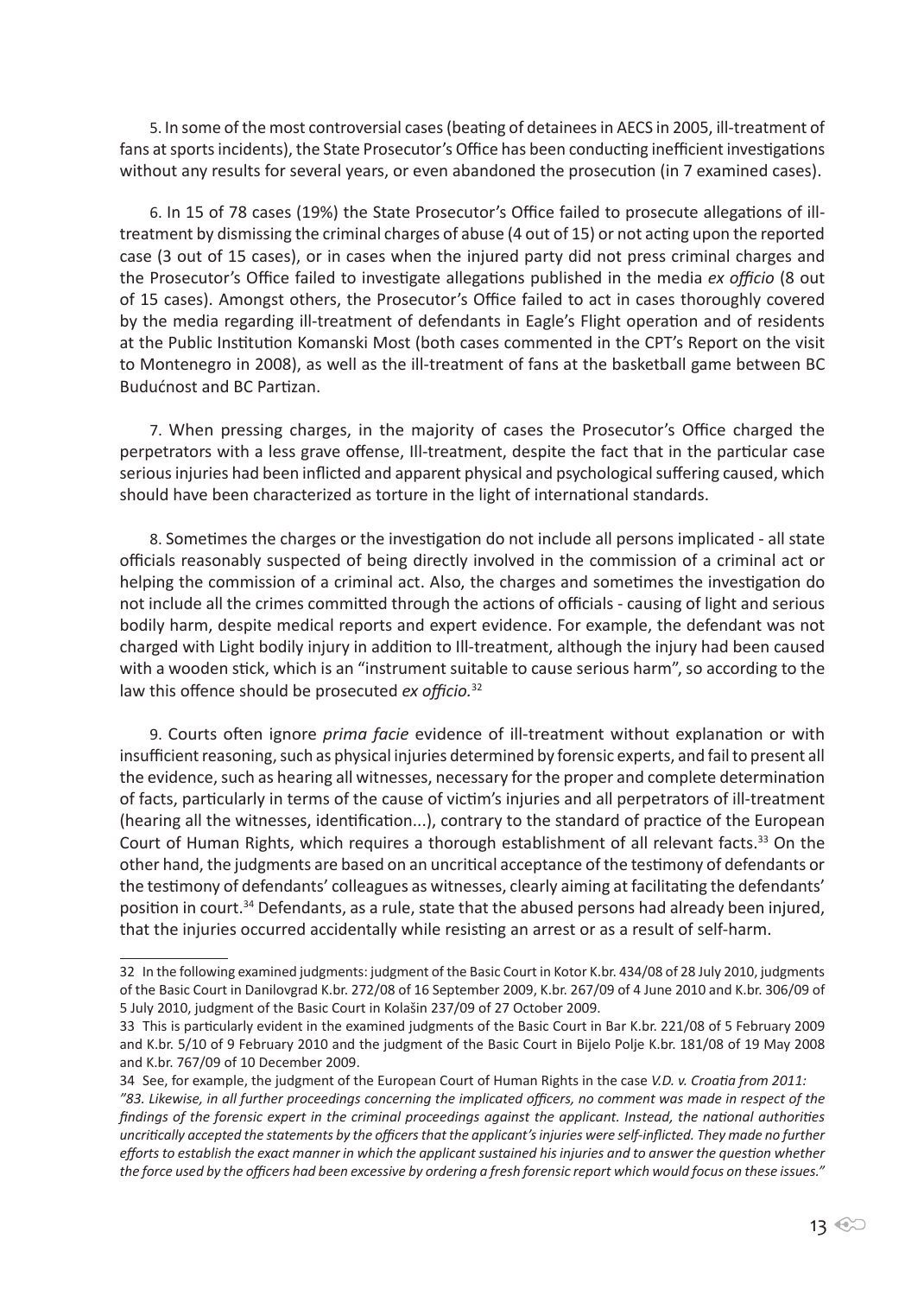10. Investigations and trials last too long and in certain cases criminal prosecution becomes time-barred<sup>35</sup> (in two cases).<sup>36</sup> On the other hand, slow pace of prosecution in some cases may have already caused those cases to become time-barred (for example, the case of mass ill-treatment of prisoners in AECS in 2005, the prosecution of which was criticized in detail in the CPT report on its visit Montenegro in 2008).

11. Despite the evidence of abuse such as the findings of medical and forensic experts determining that the injuries were caused by blows sustained on the day when the victim alleged that the abuse took place, or the testimony of witnesses who were present during the abuse or saw the injuries, the accused police officers and prison officials are nevertheless acquitted, or the State Prosecutor abandons the prosecution for the alleged lack of evidence (in 7 examined cases in which 17 such decisions have been adopted in relation to the defendants).

12. Even when found guilty, public officials are often imposed inadequately lenient sentences for the purpose of prevention of torture - a suspended sentence or minimum prison sentences, which are either further mitigated without reasonable justification or revoked in the appellate proceedings, and the defendants are acquitted in the retrial or imposed a suspended sentence, or the second instance court mitigates the first instance judgment. Moreover, the President of the State pardoned one out of two police officers who had been sentenced to the highest prison sentence of five months.<sup>37</sup>

13. Of the 3 recommendations on the investigation of publicly known cases from the CPT's report on its visit to Montenegro in 2008 (abuse of detainees in AECS in 2005, ill-treatment of detainees in anti-terrorist action Eagle's Flight in 2006 and case of Vladana Kljajić), only the recommendation to ensure the prosecution of persons who ill-treated Vladana Kljajić in AECS detention facility has been partially fulfilled.<sup>38</sup> It is particularly surprising that despite a detailed critique of ineffective prosecution of Eagle's Flightcase and case of abuse of detainees in AECS in 2005 by the CPT, $39$  no progress has been achieved in the said cases!

14. We also wish to draw attention to the fact previously noted by the Council for Civil Control of Police that state officials prosecuted for the criminal offence of ill-treatment, i.e. for a crime committed in the discharge of official duties, are generally not suspended from duty,<sup>40</sup> although this is contrary to international standards<sup>41</sup> as well asto the Labour Law of Montenegro,  $42$  and

<sup>35</sup> Time-bar for the prosecution of certain criminal offenses is determined in relation to the prescribed punishment, based on the criteria set forth in Art. 124 CC. Time-bar of criminal prosecution shall come in effect in any case ("absolute time-bar") upon expiration of twice the time required by law for time-barring of criminal prosecution (Art. 125 CC). 36 Judgment of the Basic Court in Podgorica K.br. 520/09 in the case of Milovan Jovanović and K.br. 1755/03 in the case of Miljan Despotović, as well as the case of the Basic Court in Ulcinj K.br. 98/02.

<sup>37</sup> See p. 86 of this Report – the case of police officer D. D.

<sup>38</sup> For more detail on the prosecution of this case, which ended in a suspended sentence in relation to AECS officers, see p. 60 of this Report.

<sup>39</sup> Report to the Government of Montenegro on the visit to Montenegro carried out by the European Committee for the Prevention of Torture and Inhuman or Degrading Treatment or Punishment (CPT) from 15 to 22 September, p. 45-50.

<sup>40</sup> To serve and to protect - Report on the work of the Council for Civil Oversight of the Police for 2011, Zorana Baćović and Aleksandar Saša Zeković, Podgorica, 2012.

<sup>41</sup> See specific recommendations in this regard of the Committee against Torture (CAT) and the European Committee for the Prevention of Torture (CPT) in section 2.1.

<sup>42</sup> Art. 130, para 1, item 3 of the Labour Law (*Sl. list CG, 49/2008, 26/2009 and 59/2011) provides that the employee shall be suspended from work if criminal proceedings had been instituted against him/her for a criminal offense committed while working or related to work.*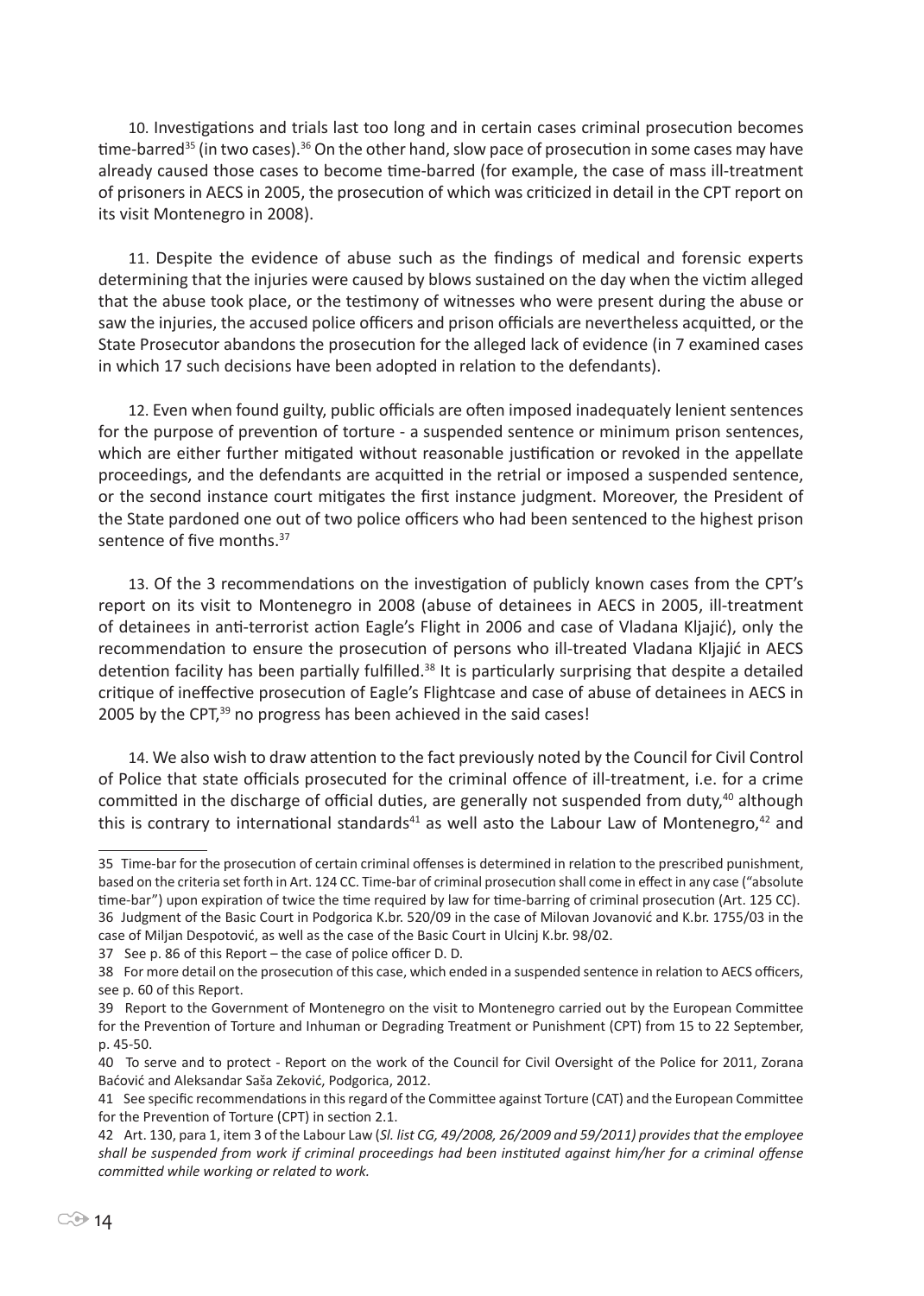damaging to the credibility of the police.<sup>43</sup> The Council for Civil Control of Police noted this problem in several sessions, but only the President of the Supreme Court of Montenegro, Vesna Medenica, acted in response and stated that all basic courts are obliged to notify the Judicial Council about the proceedings conducted against police officers *ex officio*, and that the Judicial Council shall then promptly inform the Council for Civil Control of Police. Such notification is necessary in order to reduce the number of cases where public officials are not suspended from duty, since the Police Directorate justifies its actions with the lack of timely information.<sup>44</sup> Initiation of criminal proceedings against a police officer for criminal offenses committed while working or related to work is envisaged under Art. 108 of the Law on Internal Affairs<sup>45</sup> (Sl. listCG, 44/2012 of 9 August 2012), regulating the duties and powers of police officers.

15. Although Art. 109 of the Law on Internal Affairs<sup>46</sup> (as well as the Law on Police, which was abolished upon the entry into force of the Law on Internal Affairs on 17 August 2012) stipulates that the employment of police officers shall be terminated by operation of law if they were convicted in a final judgement for committing a criminal offence prosecuted *ex officio*, except for criminal offences related to traffic safety, on 16 April 2013 Human Rights Action received a confirmation from the Police Directorate that police officers R.J., K.M., B.V., L.Z., K.Š., Đ.D., L.D. and Đ.P., legally sentenced by the judgment K.br. 319/10 for abuse of N.V. in Sutomore,<sup>47</sup> were still employed in the Police Directorate. With regard to this information, on 23 April 2012 Human Rights Action submitted a letter to the Minister of Internal Affairs, Mr. Raško Konjević, and president of the Council for Civil Oversight of the Police, Mr. Jovan Poleksić, requesting thereby information on the actions of the Ministry in accordance with the above breach of law. On 3 June 2013 Human Rights Action received a response from the Ministry of Internal Affairs indicating that a decision on the termination of employment has been rendered in all cases pointed out in our letter, except in the case of officer L.D., whose conviction was in the meantime rehabilitated by the decision of the High Court.<sup>48</sup>

<sup>43</sup> To serve and to protect - Report on the work of the Council for Civil Oversight of the Police for 2011, p. 109-110. For example, police officer R.R., the defendant in the proceedings concerning torture against Aleksandar Pejanović, was not suspended, but has since been promoted.

<sup>44</sup> *Ibid, p. 109-110.*

<sup>45 &</sup>quot;A police officer shall be temporarily suspended from work:

<sup>1)</sup> if a disciplinary procedure has been instituted against him/her due to a severe breach of the duty, until completion of the disciplinary proceedings;

<sup>2)</sup> if caught while committing a severe breach of duty for which a measure of termination of employment was prescribed, until completion of the disciplinary procedure;

<sup>3)</sup> during detention period;

<sup>4)</sup> if criminal proceedings have been instituted against him/her for a criminal offence with elements of corruption or a criminal offence committed while working or related to work, until completion of the criminal proceedings."

<sup>46 &</sup>quot;Apart from cases of termination of employment laid down by general legislation on state employees and civil servants and general labour legislation, employment shall be terminated to a police officer if:

<sup>1)</sup> during recruitment or employment it was established that he/she had given false data on fulfilment of conditions referred to in Article 85 of this law;

<sup>2)</sup> he/she was convicted by a final judgement for committing a criminal offence prosecuted *ex officio, except for criminal offences related to traffic safety, on the day of submission of the final judgement;*

*<sup>3)</sup> he/she was imposed five disciplinary measures for minor breaches of duty within the period of two years, or two disciplinary measures for severe breaches of duty within the period of one year."*

<sup>47</sup> See p. 75 of this report.

<sup>48</sup> Letter of the Ministry of Internal Affairs available in HRA archives.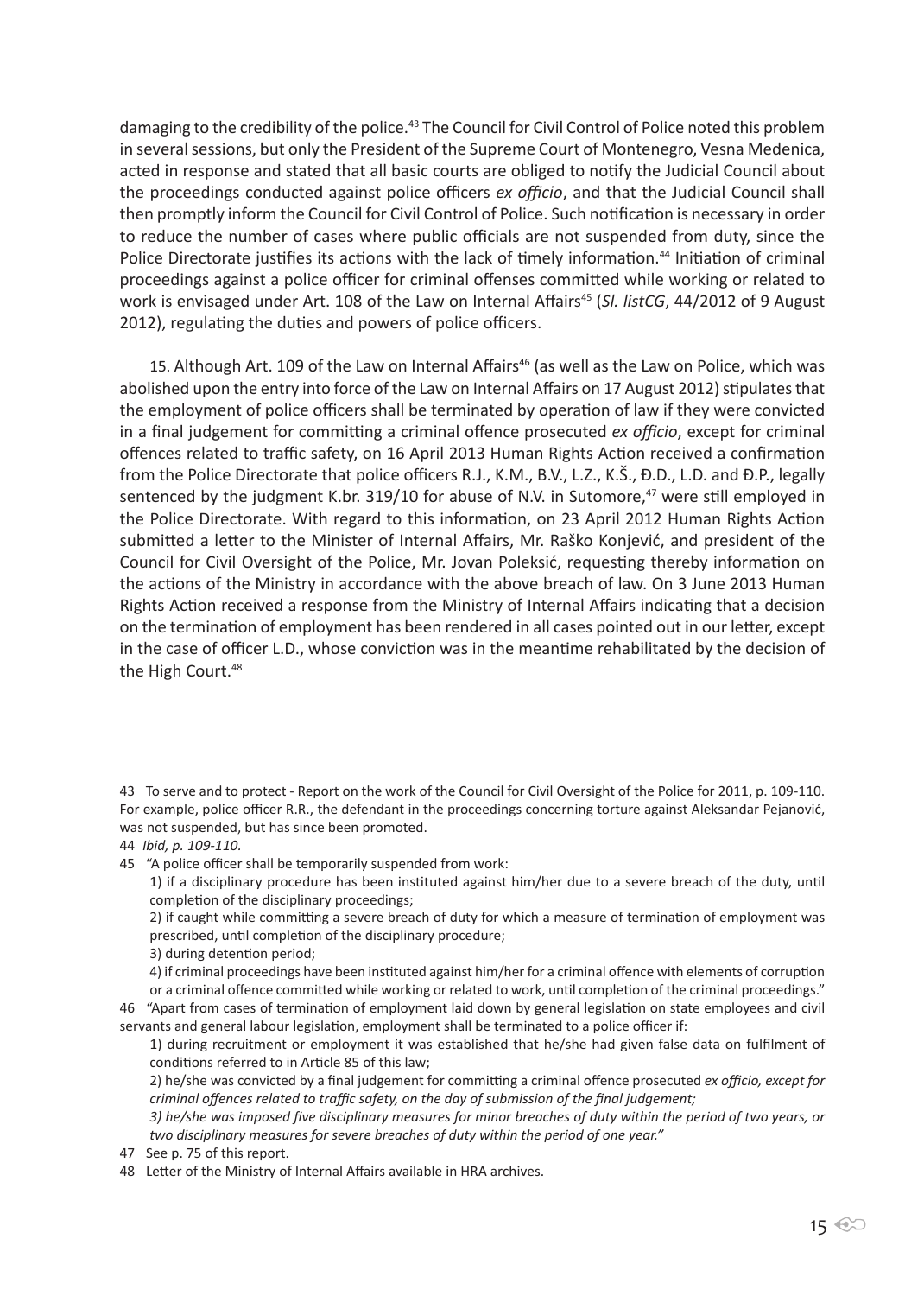## **III REPORT**

#### **1. PROHIBITION OF ILL-TREATMENT IN MONTENEGRIN LEGISLATION**

#### **1.1. Ratified international treaties and international standards**

**M** ontenegro's obligation to prevent torture and ill-treatment is primarily based on international documents ratified by former SFRY, such as the International Covenant on Civil and Political Rights<sup>49</sup> (Art. 7) and previously mentioned UN Convention against Torture and Other Cruel, Inhuman or Degrading Treatment or Punishment (hereinafter: the Convention against Torture). The Committee against Torture (CAT) was established to monitor the application of the Convention and Montenegro has recognized the competence of the Committee also in relation to the receipt and consideration of inter-state and individual complaints against Montenegro.<sup>50</sup> The Committee for Human Rights was established to monitor the implementation of the said International Covenant.<sup>51</sup> Optional Protocol to the Convention against Torture, which established a monitoring system of prison and detention by the Subcommittee on Prevention of Torture (Art. 2) and envisages the establishment of national mechanisms for the prevention of torture (Art. 3 and 17), also binds Montenegro.<sup>52</sup> The Law on the Protector of Human Rights and Freedoms of Montenegro<sup>53</sup> stipulates the establishment of a national mechanism under the auspices of the Protector (the Ombudsman).<sup>54</sup>

Within the Council of Europe, Montenegro is obliged to prevent torture and ill-treatment by the European Convention for the Protection of Human Rights and Freedoms<sup>55</sup> (Art. 3) and the European Convention for the Prevention of Torture and Inhuman or Degrading Treatment or Punishment,<sup>56</sup> which provides for an effective system of monitoring of the implementation of commitments in relation to persons deprived of liberty in the form of the European Committee for the Prevention of Torture and Inhuman or Degrading Treatment or Punishment (CPT), responsible for examining the treatment of persons deprived of their liberty by visiting them in order to, if necessary, increase the level of protection of such persons from torture and inhuman or degrading treatment or punishment.<sup>57</sup>

In addition, Montenegro ratified the Statute of the International Criminal Court, which defines torture as a crime against humanity.<sup>58</sup> On the basis of these international laws, the prohibition of

51 On the basis of Art. 28 of the International Covenant on Civil and Political Rights, through the Optional Protocol to the Covenant, which also binds Montenegro, Montenegro has accepted the Committee's competence to receive complaints from individuals who fall within its jurisdiction who claim to be victims of violations of Covenant rights.

52 Law on ratification of the Optional Protocol to the Convention against Torture and Other Cruel, Inhuman or Degrading Treatment or Punishment, *Sl. list SCG – Međunarodni ugovori, 16/2005 and 2/2006.*

53 *Sl*. *listCG*, 42/2011 of 15 August 2011.

<sup>49</sup> *Sl. list SFRJ*, 7/71.

<sup>50</sup> SFRY recognized the competence of the Committee when ratifying the Convention, and Montenegro confirmed it on 23 October 2006, after the declaration of independence.

<sup>54</sup> Art. 25 of the Law on the Protector of Human Rights and Freedoms of Montenegro.

<sup>55</sup> *Sl*. *listSCG*- *Međunarodniugovori*, 9/03.

<sup>56</sup> *Sl. list SCG - Međunarodni ugovori,* 9/03.

<sup>57</sup> Article 1 of the European Convention for the Prevention of Torture and Inhuman or Degrading Treatment or Punishment.

<sup>58</sup> *Sl. list SRJ- Međunarodni ugovori*, 5/01.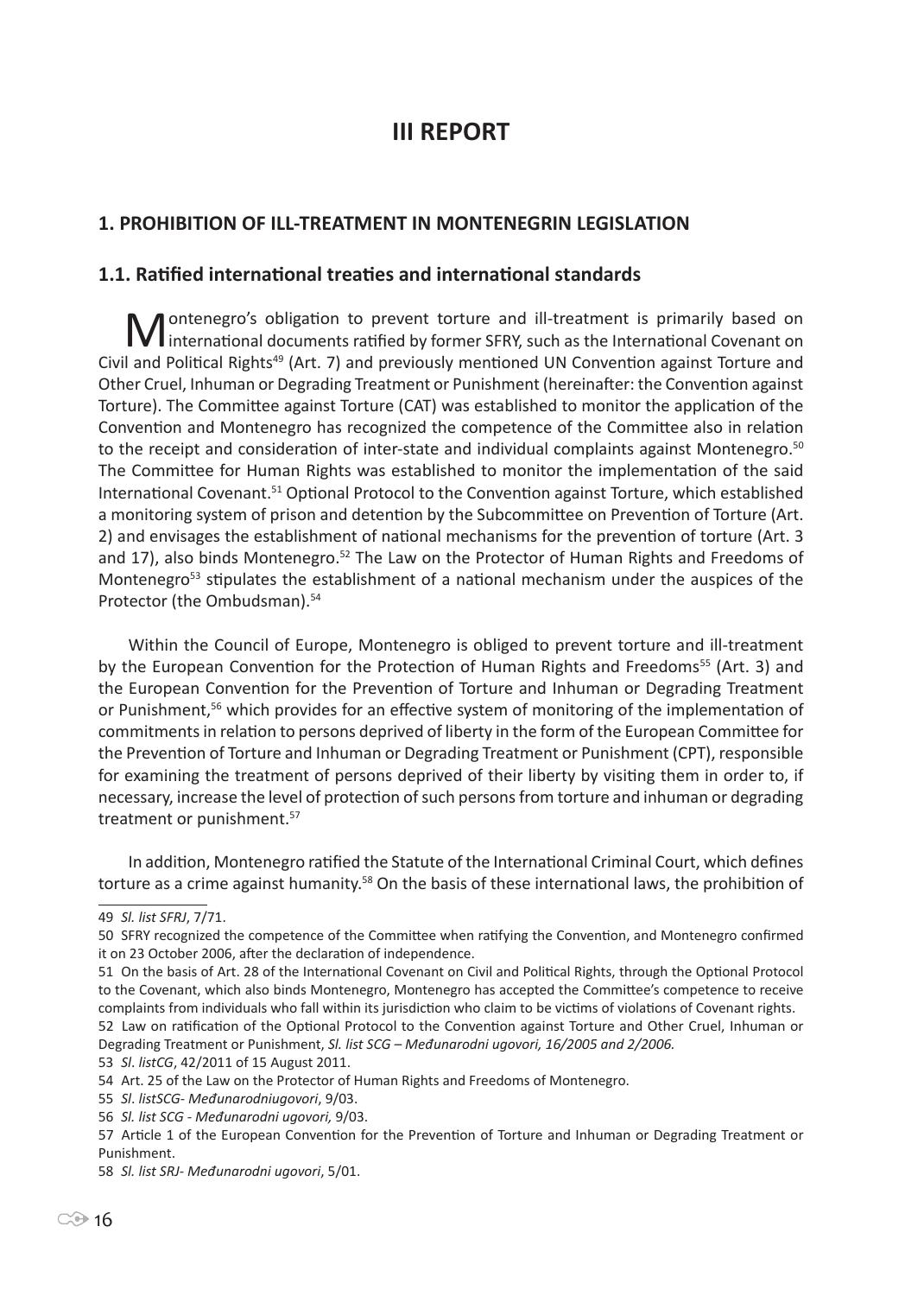torture, inhuman or degrading treatment or punishment is an absolutely protected human right and it cannot be limited under any conditions, even during the war.<sup>59</sup>

Mentioned international treaties and their interpretation by the Human Rights Committee, the Committee against Torture (CAT), the European Court of Human Rights and the European Committee for the Prevention of Torture (CPT) establish the obligation of States parties to combat torture, starting from incrimination of torture and other ill-treatment in domestic law, prescribing of mechanisms and sanctions for detecting and punishing abuse, training of civil servants, through implementation of an impartial, comprehensive and timely *ex officio* investigation of allegations of committed ill-treatment,<sup>60</sup> banning of the use of evidence obtained by torture or ill-treatment, to the protection and compensation of victims of abuse. $61$ 

#### **1.2. Compliance of national legislation with international standards**

#### **1.2.1. The Constitution**

The Constitution of Montenegro<sup>62</sup> guarantees the inviolability of the physical and psychological<br>integrity of the person (Art. 28, para 2), specifically states that no one shall be subjected to torture or inhuman or degrading treatment (Art. 28, para 3), and prohibits, as punishable, any violence, inhuman and degrading treatment of persons deprived of their liberty, or whose liberty has been restricted, as well as any extortion of a confession or statement (Art. 31, para 2).

Although the Constitution prohibits torture and inhuman and degrading treatment, contrary to the International Covenant on Civil and Political Rights, the European Convention for the Protection of Human Rights and Freedoms and the Convention against Torture, it omits the explicit prohibition of inhuman or degrading punishment, so this prohibition should certainly be implied by all mentioned constitutional provisions.

<sup>59</sup> Art. 2, para 2 of the Convention against Torture, Art. 4, para 2 of the International Covenant on Civil and Political Rights and Art. 15, para 2 of the European Convention for the Protection of Human Rights and Freedoms.

<sup>60</sup> For example, in judgment *Gladović against Croatia from 2011, the European Court of Human Rights criticized the actions of the judge in paragraph 54: "However, as explained above, the national judge considering the case based her conclusions solely on the written reports produced by the officers involved. She did not hear them, and she did not hear the applicant. Furthermore, she made no serious effort to assess the most important aspect of the case – whether the force used by the prison guards was necessary in the given situation. In order to establish the facts relevant for that issue she took no steps to verify the version of the events given by the officers involved. No attempts were made to establish whether any of the applicant's cellmates were present at the scene and, if so, to hear their evidence. No forensic reports were ordered which could have established how the injuries were caused and brought clarification to the applicant's allegations that he had been hit while lying on the ground. Without any such assessment the Court is unable to see on what basis the domestic authorities satisfied themselves that the force used against the applicant had been necessary. Consequently, regard being had to the applicant's allegations of ill-treatment, corroborated by the medical reports, and to the circumstances in which the applicant sustained the injuries, the Court considers that the Government have not furnished any convincing or credible arguments which would provide a basis to explain or justify the degree of force used against the applicant. The Court therefore concludes that the State is responsible under Article 3 on account of the inhuman and degrading treatment to which the applicant was subjected by the prison guards."* 61 These standards are included in the CPT standards (CPT/Inf/E (2002) 1 - Rev. 2010). For more detailed review of these commitments see "Prevention and punishment of torture and other ill-treatment –a manual for judges and prosecutors," Radmila Dragičević-Dičić, Ivan Janković, Belgrade Centre for Human Rights, Belgrade, 2011, p. 60-67. 62 *Sl. list CG*, 1/2007 of 25 October 2007.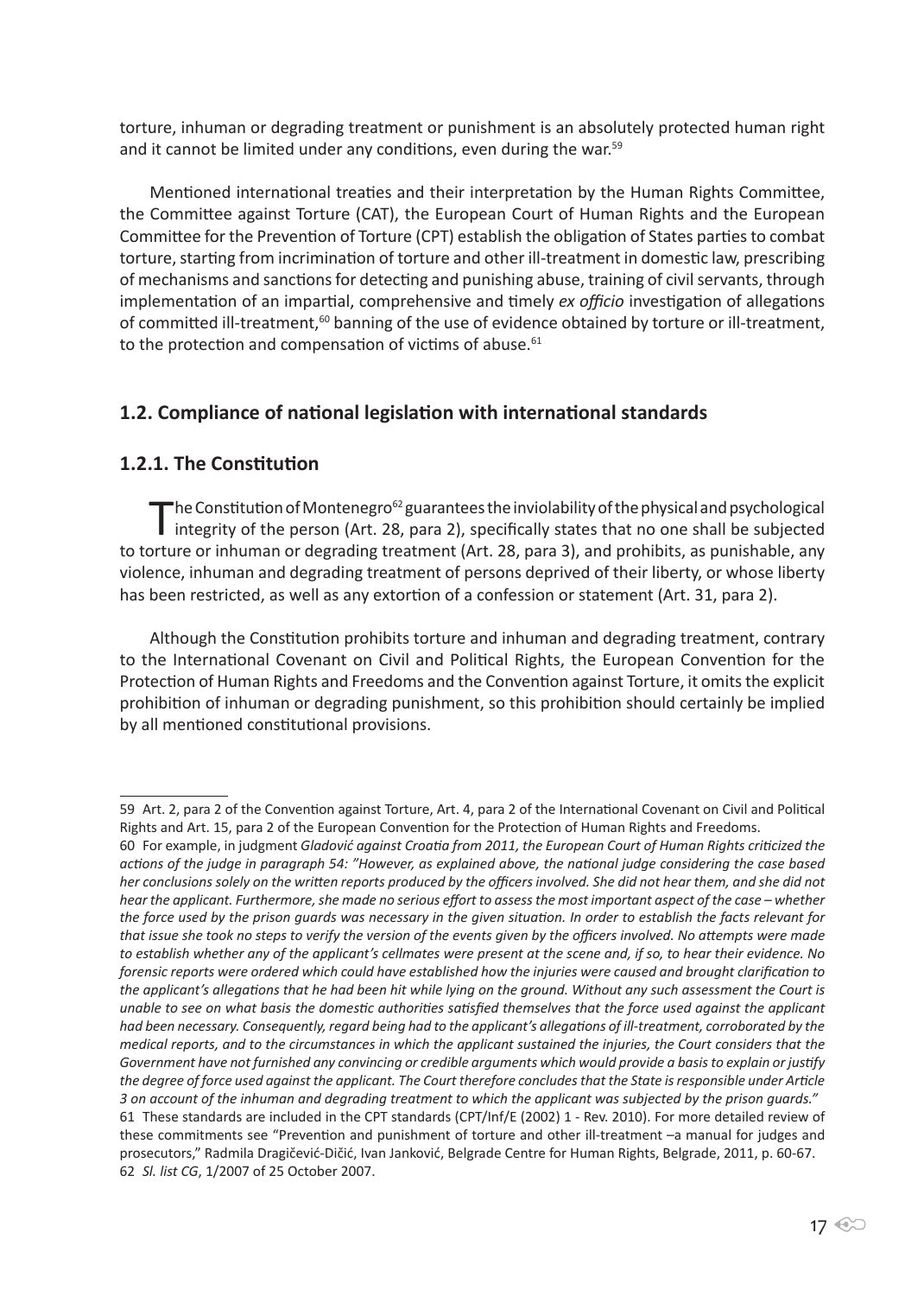Also, in the formulation of the prohibition of medical and other experiments without the permission of the individual (Art. 27 para 3), the Constitution does not specifically require that this permission or consent be "free", although it is the keyword prohibiting experiments in the second sentence of Art. 7 of the International Covenant on Civil and Political Rights. The lack of free will already points to degrading and inhuman treatment.<sup>63</sup>

Based on these international agreements, the prohibition of torture, inhuman or degrading treatment or punishment is an absolute human right which cannot be restricted under any circumstances. Montenegrin Constitution envisages restrictions on human rights in extraordinary circumstances and provides for a list of rights from which there shall be no derogation even in such circumstances (Art. 25). Although the prohibition of torture is not expressly listed among prohibitions from which there is no derogation (Art. 25, para 3), it is forbidden to restrict the right to "respect of human dignity and personality", which is the title of the Article prohibiting torture, so this provision should be interpreted in such manner, in accordance with Art. 4, para 2 of the International Covenant on Civil and Political Rights and Art. 15, para 2 of the European Convention for the Protection of Human Rights and Freedoms.

The Constitution does not explicitly guarantee the right to damages for suffered torture, inhumane and degrading treatment, as required under Art. 14 and 16 of the Convention against Torture.64 This is especially important for Montenegro, since in 2002 in the case *Hajriziand others v. Federal Republic of Yugoslavia* the Committee against Torture found that the Federal Republic of Yugoslavia (i.e. the Republic of Montenegro within it) violated the Convention because, among other things, it failed to provide effective legal remedy in the form of fair and adequate compensation to victims of cruel, inhuman and degrading actions of the Republic of Montenegro officials, in this case the destruction of Roma settlement in Danilovgrad by private individuals in 1995.<sup>65</sup>

Neither the Constitution nor the law specifically stipulate the obligation to conduct prompt, effective and impartial investigation of the reports of torture, inhuman and degrading treatment and punishment, which is one of the most important segments of the prohibition of torture, on the basis of Art. 12 of the Convention against Torture.<sup>66</sup> In the Hajrizi case the Committee also criticized the fact that no criminal proceedings were initiated against any perpetrators of the attack on the Roma settlement, including police officers who did not prevent the attack.

On the basis of Art. 3 of the European Convention for the Protection of Human Rights and Freedoms, the European Court of Human Rights in its caselaw also found the state's obligation to conduct an independent, efficient and effective investigation into reports of torture. The Court explained that this obligation implies that public authorities, independent of those suspected of

<sup>63</sup> The Human Rights Committee has emphasized that special attention should be given to experiments on people who do not have legal capacity, particularly if they are deprived of their liberty (General Comment 7/16 and 20/44). 64 This is a failure, if one takes into account the commitment of the Constitution makers to guarantee the right to indemnification for the publication of false data or information (Art. 49, para 3 of the Constitution), although this obligation has not been provided for by international treaties and may lead to violations of freedom of expression. 65 Danilovgrad: Decision of the Committee against Torture in the case *Hajrizi Džemajl and others v. the Federal Republic of Yugoslavia, Edition: Dokumenta, Humanitarian Law Centre, Belgrade 2003. Internet edition:* http://www. hlc-rdc.org/uploads/editor/Danilovgrad-srp.pdf. This is the first case in the Committee practice which specifies that the state may be liable for violation of the Convention by failing to act, i.e. protect the victims of inhuman and degrading treatment.

<sup>66 &</sup>quot;Each State Party shall ensure that its competent authorities proceed to a prompt and impartial investigation, wherever there is reasonable ground to believe that an act of torture has been committee in any territory under its jurisdiction."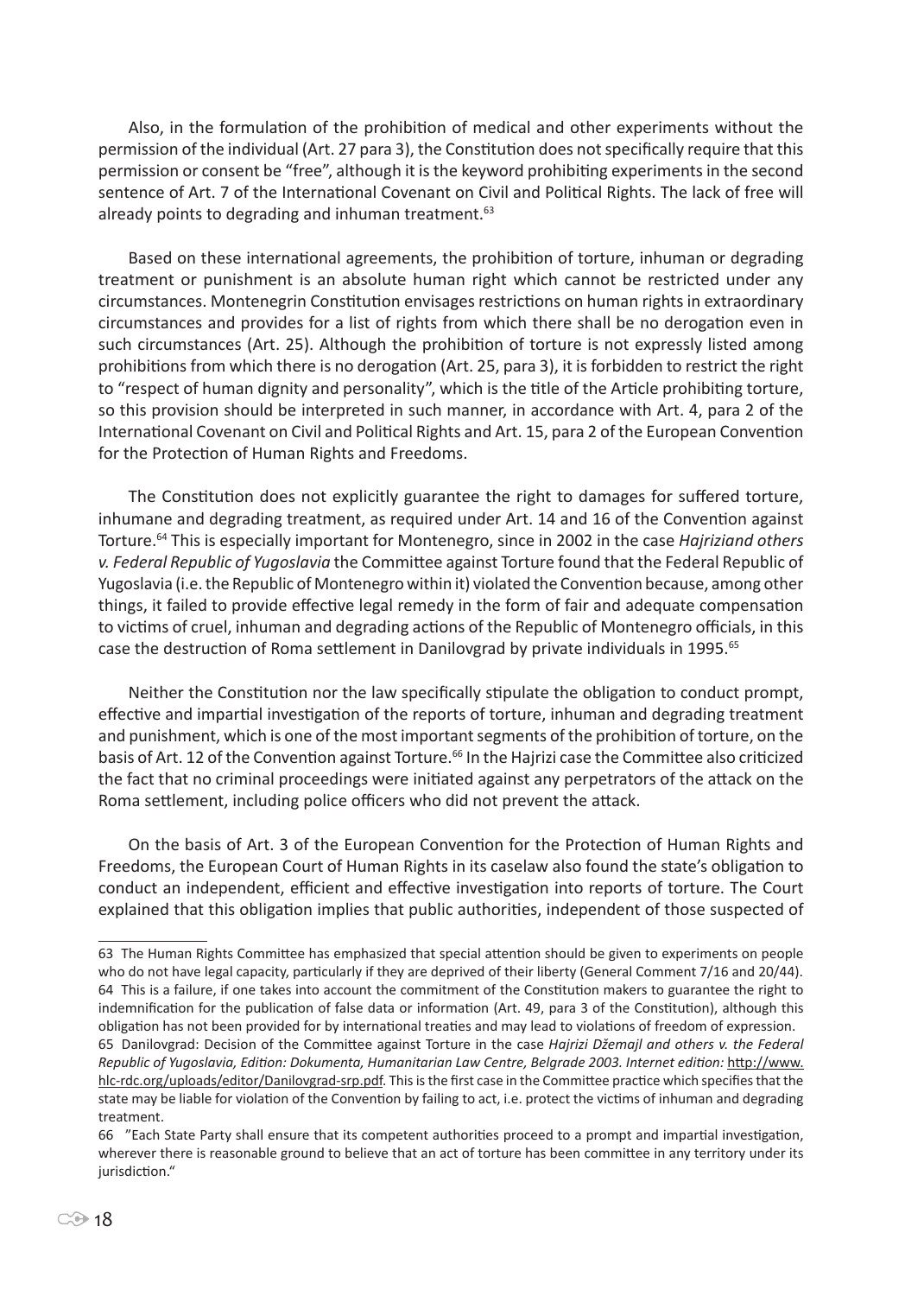torture or other ill-treatment, take all reasonable steps that are available to provide evidence and thereby act promptly and expeditiously.<sup>67</sup>

Finally, given that Art. 9 of the Constitution guarantees that "ratified and published international agreements and generally accepted rules of international law represent an integral part of the national legal system, have primacy over national legislation and are directly applied when different from national legislation", international treaties that prescribe prohibition of torture and ill-treatment are part of Montenegrin legislation. The State Prosecutor's Office and the courts are expected to apply these ratified agreements in accordance to their binding interpretation by international bodies responsible for the supervision of their application, in order to ensure compliance with minimum standards of human rights in this field.

#### **1.2.2. The Criminal Code**

Convention against Torture under Art. 4 stipulates the obligation of states to criminalize<br>Cacts of torture and attempts to commit torture and any other act by any person which constitutes complicity in an act of torture, and to prescribe appropriate penalties which take into account the gravity of the act.

The previous Criminal Code of the Republic of Montenegro<sup>68</sup> in Art. 48 prescribed the offense Abuse of Office ("Who in the execution of their duties abuses other person, insults or generally treats him/her in a manner offensive to human dignity...") that could have been committed only by a public official and which was punishable by imprisonment of three months to three years.

The Criminal Code of Montenegro (*Sl. list RCG*, 70/03), which replaced the Criminal Code of the Republic of Montenegro, in Art. 167 laid down the criminal act Ill-treatment and Torture, where the ill-treatment ("who abuses another person or treats him/her in a manner that is offensive to human dignity...") was punishable by a fine or imprisonment of up to one year, or imprisonment of up to three years if this crime was committed by an officer on duty.<sup>69</sup> The act of torture ("who inflicts great suffering on another person to obtain information or a confession from him/her or a third person or to intimidate him/her or a third person or to put pressure on them or does so for the reasons based on discrimination of any kind") was punishable by imprisonment of up to three years, or from one to five years if committed by an officer on duty.

Amendments to the Criminal Code (*Sl. list RCG*, 47/2006 of 25 July 2006) renamed the former criminal act of Ill-treatment and Torture into Torture and Ill-treatment and expanded the definition of torture ("who inflicts severe pain or suffering on another person through the use of force, threats or other illegal means to obtain a confession, statement, or other information from him/ her or a third person or to intimidate or unlawfully punish him/her or a third person or does so for the reasons based on discrimination of any kind..."). Furthermore, these amendments laid down more severe penalties for this offense – the act of torture was punishable by prison sentence of six months to five years, or one to eight years if committed by an officer on duty, while the stricter punishment of three months to three years in prison was prescribed only for aggravated form of ill-treatment (if committed by an officer on duty).

68 *Sl. list RCG*, 42/93.90/02.

<sup>67</sup> See, for example, the case *Šečić v. Croatia*, 2007.

<sup>69</sup> Considering that police officers and prison guards are officials and that they usually commit the crimes of torture and ill-treatment during the performance of duties (when depriving suspects of their liberty and escortingpersons deprived of liberty), this report will mostly deal with this, aggravated forms of crimes of torture.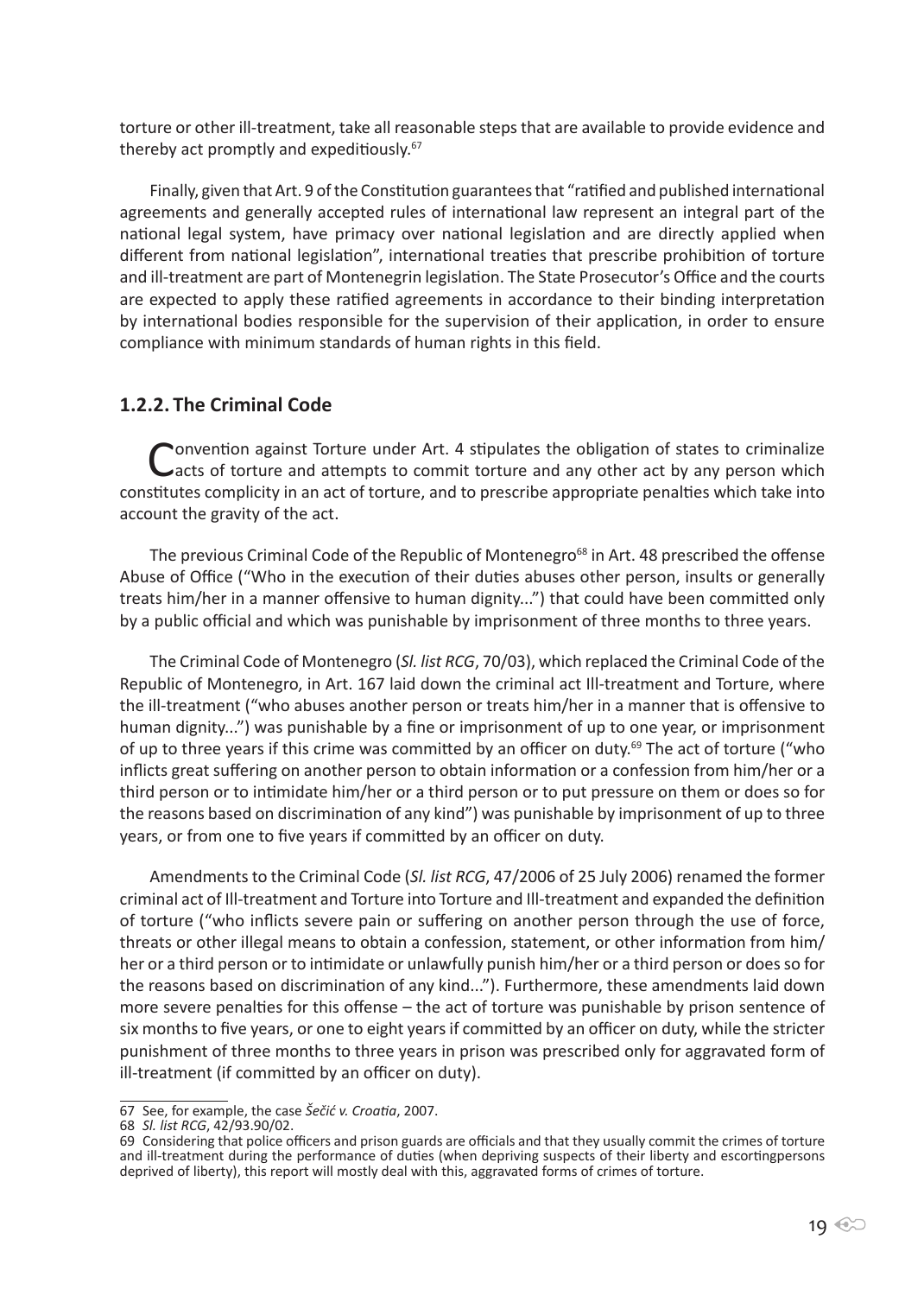Amendments to the Criminal Code published in *Sl. list CG*, 25/2010 of 5 May 2010 separated the offenses of Ill-treatment in Art. 166a ("who abuses another person or treats him/her in a manner that is offensive to human dignity"), while the description of the offense and the penalty prescribed remained the same as before these amendments, and Torture in Art. 167 with the amended description of the offense ("who inflicts severe pain or suffering on another person, whether physical or mental,<sup>70</sup> to obtain a confession or other information from him/her or a third person or to intimidate or unlawfully punish him/her or a third person or to pressure him/her or to intimidate or pressure a third person, or for any other reason based on discrimination..."), but with the same prescribed penalties - imprisonment from six months to five years for the basic offense, or imprisonment of one to eight years if the act is committed by an officer on duty.

Torture is, therefore, determined consequently, and incriminates any behaviour that leads to the prohibited consequences, without distinction between permissible and impermissible manner of execution, which is closer to the definition of torture under Art. 1 of the Convention against Torture which uses the concept of each act.

In addition, legal provision contains a broader definition of torture than the Convention against Torture, because it prescribes that torture can also be committed by a private person. This is in line with Art. 3 of the European Convention on Human Rights, which establishes the obligation of states to protect from abuse committed by private individuals as well, not just government officials.

Art. 47 of the former Criminal Code of the Republic of Montenegro laid down the crime Extortion of Statement (which can be committed only by an official), which also exists in the Criminal Code, Art. 166, with the same description of the act as before<sup>71</sup> and with somewhat stricter punishment for aggravated form of this offense in paragraph 2 (minimum imprisonment is for a term of two years instead of one year, and the maximum penalty is ten years).

The basic form of this crime in practice usually implies inhuman or degrading treatment in which the intensity of force and seriousness of the threat are not such as to result in serious physical or mental suffering. If extortion of testimony is accompanied by severe violence (aggravated form referred to in paragraph 2), these would then qualify as acts of torture that correspond to the concept of torture in Art. 1 of the Convention against Torture. Prohibition of the extortion of statement "by other illicit means or illicit manner" under Art. 1 of the Convention relates primarily to the prohibition of subjecting a person to any medical or scientific experimentation.

Domestic criminal law also criminalizes other acts of abuse which involve activities by private entities through following criminal offenses: Incitement of National, Racial or Religious Hatred, Discord or Intolerance,<sup>72</sup> Genocide,<sup>73</sup> War Crimes,<sup>74</sup> Cruel Treatment of the Wounded, Sick and

<sup>70</sup> This fulfilled the recommendation of the Committee against Torture (CAT) to also sanction the infliction of mental suffering, see Committee'sConcluding Observations regarding the consideration of the report on Montenegro, 2009 (Concluding Observations, CAT/C/MNE/CO/1 19 January 2009).

<sup>71</sup> Extortion of Statement: (1) An official who in the performance of his duties uses force or threats or other illegal means or unauthorized manner with the intent to extort a confession or a statement from the defendant, witness, expert or other person,shall be punished with imprisonment of three months to five years. (2) If the extortion of a confession or statement is accompanied by serious violence or if it resulted in particularly serious consequences for the accused in criminal proceedings, the offender shall be punished by imprisonment of two to ten years.

<sup>72</sup> Art. 370 CC.

<sup>73</sup> Art. 426 CC.

<sup>74</sup> Art. 427–430 CC.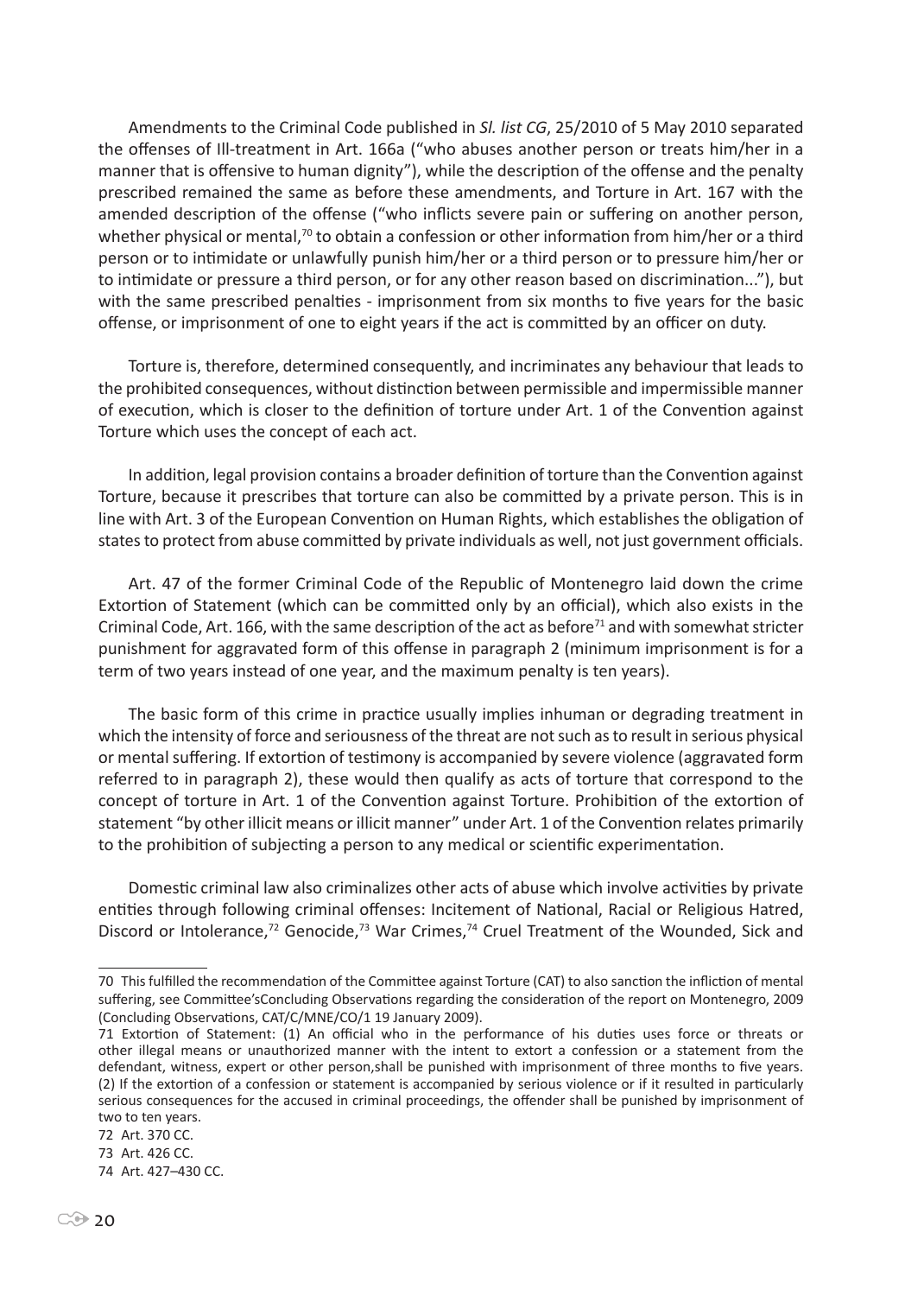Prisoners of War,<sup>75</sup> Serious Bodily Injury,<sup>76</sup> Light Bodily Injury,<sup>77</sup> Unlawful Deprivation of Liberty,<sup>78</sup> Coercion, $79$  Abduction, $80$  Crimes against Human Dignity and Morality, $81$  Crimes against Sexual Freedom, $82$  Human Trafficking, $83$  etc.

Convention against Torture prohibits not only acts of torture committed by a public official or other person acting in an official capacity, but all forms of abuse committed at the explicit order or consent of an official.84 In this regard, the CC stipulates that an official who has expressly or tacitly consented to the execution of torture<sup>85</sup> or incited another person to commit torture shall also be held liable for this offense (Art. 167, para 2). Explicit order by an official in domestic criminal law is punishable as a deliberate incitement, $86$  and grounds for liability of a public official who has agreed to carry out other criminal offenses prohibiting acts of torture or inhuman or degrading treatment and abuse can be found in one of the following criminal acts: Abuse of Office,<sup>87</sup> Negligent Performance of Duty,<sup>88</sup> Failure to Report Crime and Perpetrator<sup>89</sup> - if such crime is punishable under law by five years or more.

In accordance with the obligation under Art. 4 of the Convention against Torture,<sup>90</sup> all forms of complicity in an act of torture are punishable in our criminal law, as well as an attempt to commit criminal offenses that can be described as torture in Article 1 of the Convention.

#### **1.2.2.1. Range of the prescribed punishments**

Given the seriousness of acts of torture, inhuman or degrading treatment or punishment,<br>it appears that prescribed minimum penalties for officials who commit crimes of Extortion of Statement - three months, Ill-treatment - also three months, and Torture - a year, are not adequate, especially given the tolerant judicial sentencing policy, under which the courts usually impose a suspended sentence or mitigated punishment by imposing a sentence

- 75 Art. 437 CC.
- 76 Art. 151 CC.
- 77 Art. 152 CC.
- 78 Art. 162 CC.
- 79 Art. 165 CC.
- 80 Art. 164 CC.
- 81 Art. 204–208 CC.
- 82 Art. 204–212 CC.
- 83 Art. 444 CC.

84 In the case *Hajrizi and others against Yugoslavia, in which the Committee against Torture in 2002 found a violation of the Convention against Torture, in 1995 Roma settlement in Danilovgrad was destroyed and displaced in retaliation for the rape of a non-Roma girl allegedly committed by a juvenile, while police officers watched the burning of the houses, failing to take any measures to protect residents of the Roma settlement. In this case, the Committee against Torture first established responsibility of the State for violation of the Convention by failing to act - failure to prevent inhuman and degrading treatment.*

85 This fulfilled the recommendation of the Committee against Torture (CAT) to sanction passive attitude of civil servants in the form of consent to torture, failing to prevent torture, see Concluding Observations regarding the consideration of the report of the Committee on Montenegro, 2009 (Concluding Observations, CAT/C/MNE/CO/1 19 January 2009).

- 86 Art. 24 CC.
- 87 Art. 416 CC.
- 88 Art. 417 CC.
- 89 Art. 386 CC.

90 "Each State Party shall ensure that all acts of torture are offences under its criminal law. The same shall apply to an attempt to commit torture and to an act by any person which constitutes complicity or participation in torture."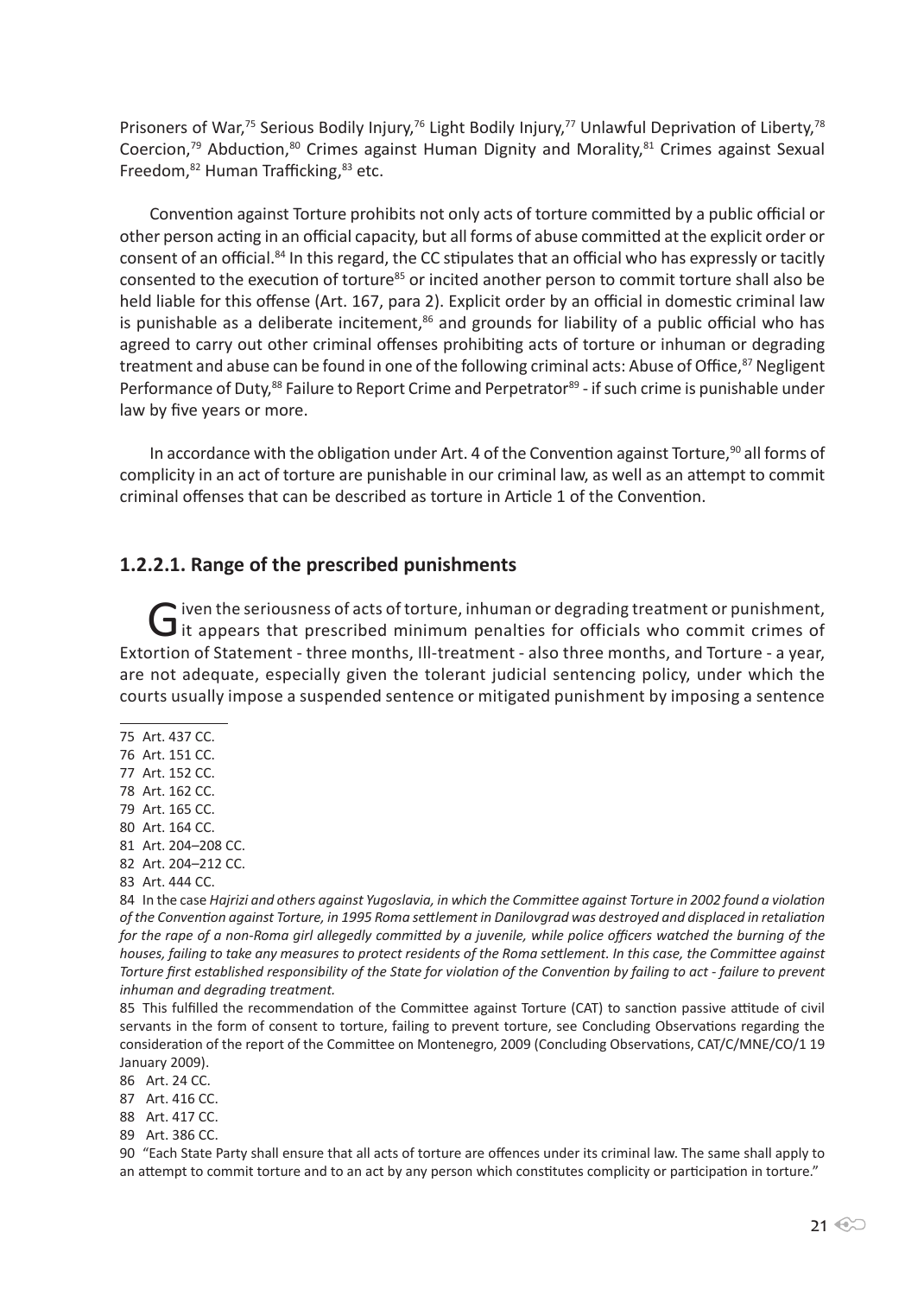below the limits prescribed by law, $91$  which is not consistent with the obligations of the State under international treaties. Practice of the Committee against Torture suggests that the appropriate penalties for torture should be custodial sentences ranging from six to twenty years in prison.<sup>92</sup> The Committee has, for example, found the penalty of one year in prison for police officers who stripped, handcuffed, dragged to the ground and beat the suspect to be inadequate.<sup>93</sup>

Also, in accordance with the prescribed light sentences and periods of limitation for criminal prosecution are too short, as the Human Rights Committee explained when examining the Criminal Code of the Republic of Serbia, which has the same range of penalties for these offenses as the Criminal Code of Montenegro.<sup>94</sup>

#### **1.2.3. Regulations governing the State obligation to an effective investigation**

Convention against Torture under Art. 13 obliges the state to grant victims of abuse the right<br>to file a criminal complaint, in order to initiate criminal proceedings, as well as to ensure that the complainant and witnesses are protected against all ill-treatment or intimidation, while Art. 12 stipulates the obligation of the state to ensure that its competent authorities proceed to a prompt and impartial investigation, wherever there is reasonable ground to believe that an act of torture has been committed in any territory under its jurisdiction.

Art. 3 of the European Convention for the Protection of Human Rights and Freedoms requires the state to conduct an effective investigation into reports of abuse. To be considered "effective" investigation must be expeditious, competent investigating authorities must be independent of those who are suspected of abuse, must act impartially and take all necessary and reasonable steps to protect evidence relating to the offense and its perpetrators.<sup>95</sup>

Montenegrin legislation does not include regulations prescribing the traits of an effective investigation, nor does it stipulate a special right to an effective investigation. This right, i.e. obligation of the state to carry out such investigation into the allegations of torture or ill-treatment is derived from the mentioned international agreements, as well as general obligation of the state prosecutors to protect the rights and freedoms of citizens in accordance with these agreements, to ensure law enforcement and prosecute perpetrators of criminal acts or other offenses prosecuted *ex officio*. 96

<sup>91</sup> See cases of prosecution of ill-treatment below.

<sup>92 &</sup>quot;Prevention and punishment of torture and other ill-treatment –a manual for judges and prosecutors," Radmila Dragičević-Dičić, Ivan Janković, Belgrade Centre for Human Rights, Belgrade, 2011, p. 61 and 182. Also, Chris Ingelse, "The UN Committee against Torture: An Assessment", Kluwer Law International, 2001, p. 342.

<sup>93</sup> *Ibid*, citing *Guridi v. Spain*, CAT/C/34/D/212/2001 (2005).

<sup>94</sup> Final remarks of the Human Rights Committee in relation to the Report of the Republic of Serbia of 24 March 2011, para. 11.

<sup>95</sup> See, for example, judgment *Matko v. Slovenia, 2006, p. 90-93, where the Court found that the investigation that has not led to the indictment was ineffective because the state prosecutor relied solely on the statements of the police officers who were in the same hierarchical chain of command as officers in respect of whom there were grounds for suspicion that they have committed abuse of a person deprived of liberty, and did not undertake any independent investigative work. Also, see judgment Šečić v. Croatia, 2007, p. 53-54.*

<sup>96</sup> The Law on Public Prosecution, *Sl. list RCG, 69/2003 and Sl. list CG, 40/2008, Art. 2, 6, 17 and 19 of the Law on Criminal Procedure, Sl. list CG, 57/2009 and 49/2010, Art. 44 (Rights and Duties of Public Prosecutor).*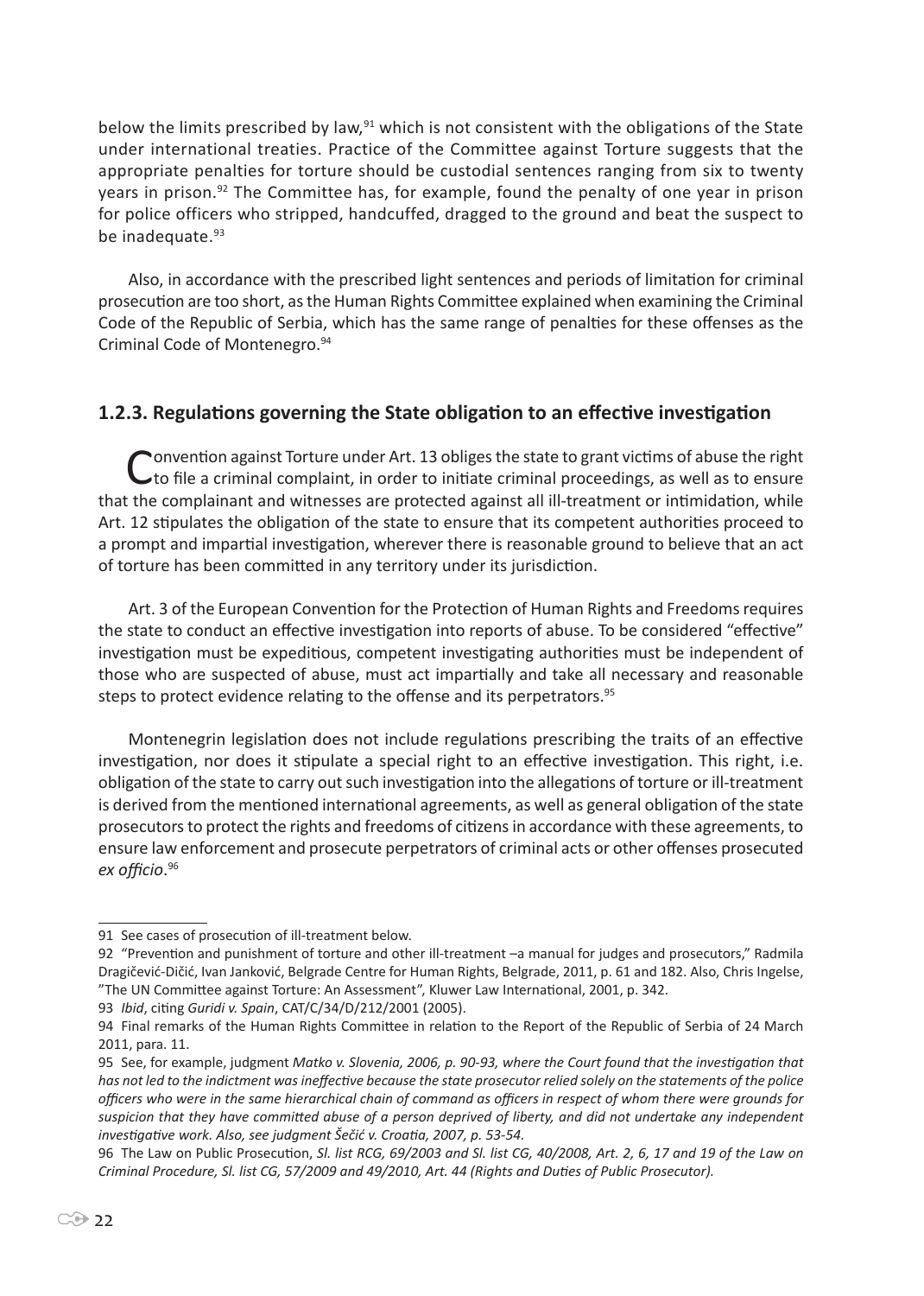Under the Criminal Code, criminal proceedings for crimes Extortion of Statement, Ill-treatment and Torture shall be initiated *ex officio* by the state prosecutor (Art. 183), on the basis of criminal charges by the police, the injured party or based on information obtained in some other way, while criminal proceedings for the offense Light Bodily Injury shall be initiated upon private action (Art. 152, para 4), except in the case of aggravated form, "if such injuries were inflicted by weapons, dangerous tools or other means suitable to cause serious bodily injury or severe damage to health" (Art. 152, para 2).

*Ex officio* prosecution of crimes of torture, inhuman and degrading treatment is in accordance with the requirements of Art. 3 of the European Convention for the Protection of Human Rights and Freedoms.

Injured party will be denied the right to initiate criminal proceedings only in the event of time-bar of criminal prosecution of the offense that is the subject of criminal charges. However, even in cases when the criminal prosecution has not yet become time-barred, the victim may be denied the right to an effective remedy if s/he would *de facto* be unable to take over the prosecution from public prosecutor. This situation will arise when the state prosecutor does not at all issue a decision on filed criminal charges or dismisses the charges, but does not inform the victim about that, who then after the expiry of three months (6 months under CPC, Art. 59, para 5) from the date of dismissal of charges loses the right to take over the prosecution. The same consequences occur when the court fails to inform the victim that the investigation has been suspended due to the withdrawal of the state prosecutor from prosecution or fails to deliver verdict to the victim who was not summoned to the main trial on which a judgment was passed dismissing the charges because of the withdrawal of the state prosecutor from prosecution.

#### **1.2.3.1. Public scrutiny of investigations**

It is particularly required that there be a sufficient element of public scrutiny of the<br>investigation and its results, including the involvement of victims in the proceedings and It is particularly required that there be a sufficient element of public scrutiny of the informing the public about the status of investigations in progress "to ensure accountability in practice as in theory".<sup>97</sup> However, in the case of access to information about the status of investigations into cases of ill-treatment initiated by Human Rights Action, Supreme State Prosecutor Ranka Čarapić persisted in her decision not to provide access to even most basic information on whether investigation is at all led in the cases that have caused reasonable attention of international public as well, until the Administrative Court protected the public's right to be informed after the initiation of an administrative dispute.<sup>98</sup> Also, in relation to the obligation of the State to ensure involvement of victims in the proceedings, the close family of late Aleksandar Pejanović after his death was omitted as the damaged party from Podgorica Basic State Prosecutor's indictment against police officers Raičević and Rondović accused of participating in ill-treatment of Pejanović.

<sup>97</sup> See Report of the European Committee for the Prevention of Torture and Inhuman or Degrading Treatment or Punishment (CPT) on a visit to Montenegro from 15 to 22 September 2008, published in March 2010.

<sup>98</sup> However, despite the ruling, the Supreme State Prosecutor's Office provided only partial answers a year after the verdict was issued. More information available at: http://www.hraction.org/?p=1940.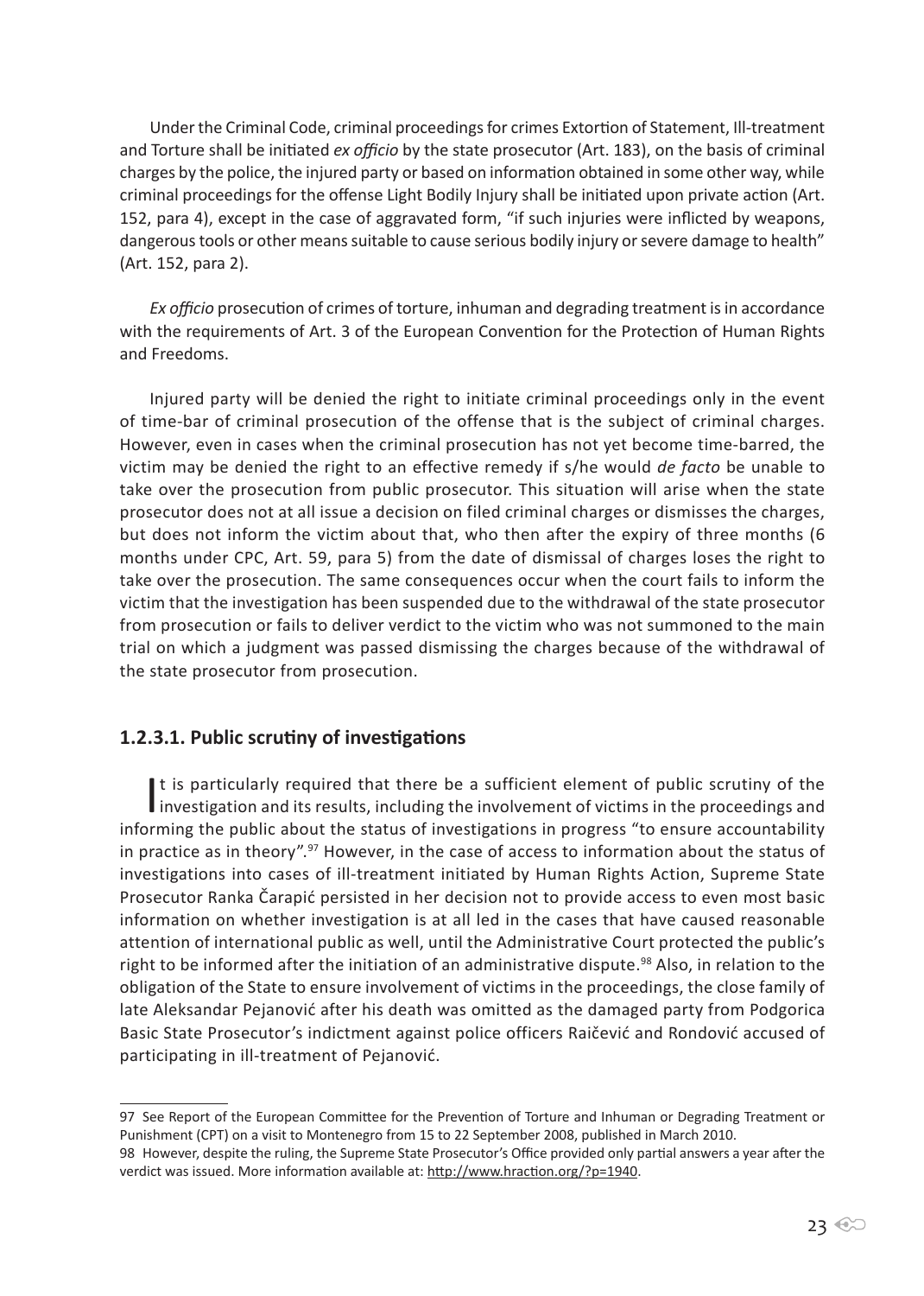#### **1.2.4. Regulations governing the protection of the defendant in criminal proceedings**

**P** rovisions on respect for the personality of the suspect and the accused are contained in the Criminal Procedure Code (CPC)<sup>99</sup>. Special rules apply to minors.<sup>100</sup> In criminal proceedings it is prohibited to "threaten or do violence to a suspect, accused or other person participating in the proceedings, as well as to extort confession or other statements from such persons."<sup>101</sup> Defendant shall be heard with full respect for his person;<sup>102</sup> it is prohibited to use force, threat, deception, coercion, extortion, medical treatment or medication against the defendant that may affect his consciousness and will, in order to obtain a statement, confession or acts that could be used against him as evidence.<sup>103</sup> Search of a person is conducted by a person of the same sex, and a witness who should normally be present during the search is an adult of the same sex.<sup>104</sup>

CPC prohibits the use of medical interventions or such means against a suspect, accused or witness to influence their consciousness and will in giving testimony.<sup>105</sup> However, it is allowed to carry out physical examination of a suspect or accused person even without their consent, if necessary to establish facts relevant for criminal proceedings. Physical examination of other persons may be performed without their consent only if necessary to determine whether or not their body has a certain trace or consequence of the criminal offense.<sup>106</sup> Such legal solution does not raise concerns from the point of view of the prohibition of torture, inhuman or degrading treatment, as it entails only the physical examination performed by a doctor in accordance with the rules of medical science and which does not in itself constitute the lowest level of abuse. Blood and DNA sampling and "other medical procedures that are necessary by the rules of medical science for the analysis and establishment of other facts relevant to the criminal procedure" can be conducted without the consent of a person under examination, unless these procedures would pose any harm to his/her health.<sup>107</sup> New paragraph 3, Art. 154 has been added, relating to the taking of saliva sample for DNA analysis, which emphasizes that this action is not considered hazardous to health. Blood sampling has been envisaged primarily to determine blood alcohol levels in drivers and as a diagnostic measure does not represent an experiment in terms of Art. 7 of the International Covenant on Civil and Political Rights. However, an extremely vague term "other medical actions" may lead to problems in practice. In any case, if the defendant objects to blood sampling and "other medical actions", they can be carried out only upon the order of a competent court (Art. 154, para 4).

According to CPC, court decisions cannot be based on evidence obtained in violation of human rights or evidence obtained in violation of the provisions of criminal procedure, or other evidence obtained therefrom, nor may such evidence be used in the proceedings.<sup>108</sup>

<sup>99</sup> The Criminal Procedure Code, *Sl. list CG*,57/2009 and 49/2010.

<sup>100</sup> The Law on the Treatment of Juveniles in Criminal Proceedings, *Sl. list CG, 64/11.*

<sup>101</sup> Art. 11, para 1 CPC.

<sup>102</sup> Art. 100, para 7 CPC.

<sup>103</sup> Art. 100, para 8 CPC.

<sup>104</sup> Art. 81, para 3 CPC.

<sup>105</sup> Art. 154, para 5 CPC.

<sup>106</sup> Art. 154, para 1 CPC (Physical Examination and Other Actions).

<sup>107</sup> Art. 154, para 2 CPC.

<sup>108</sup> Art. 17, para 2 CPC.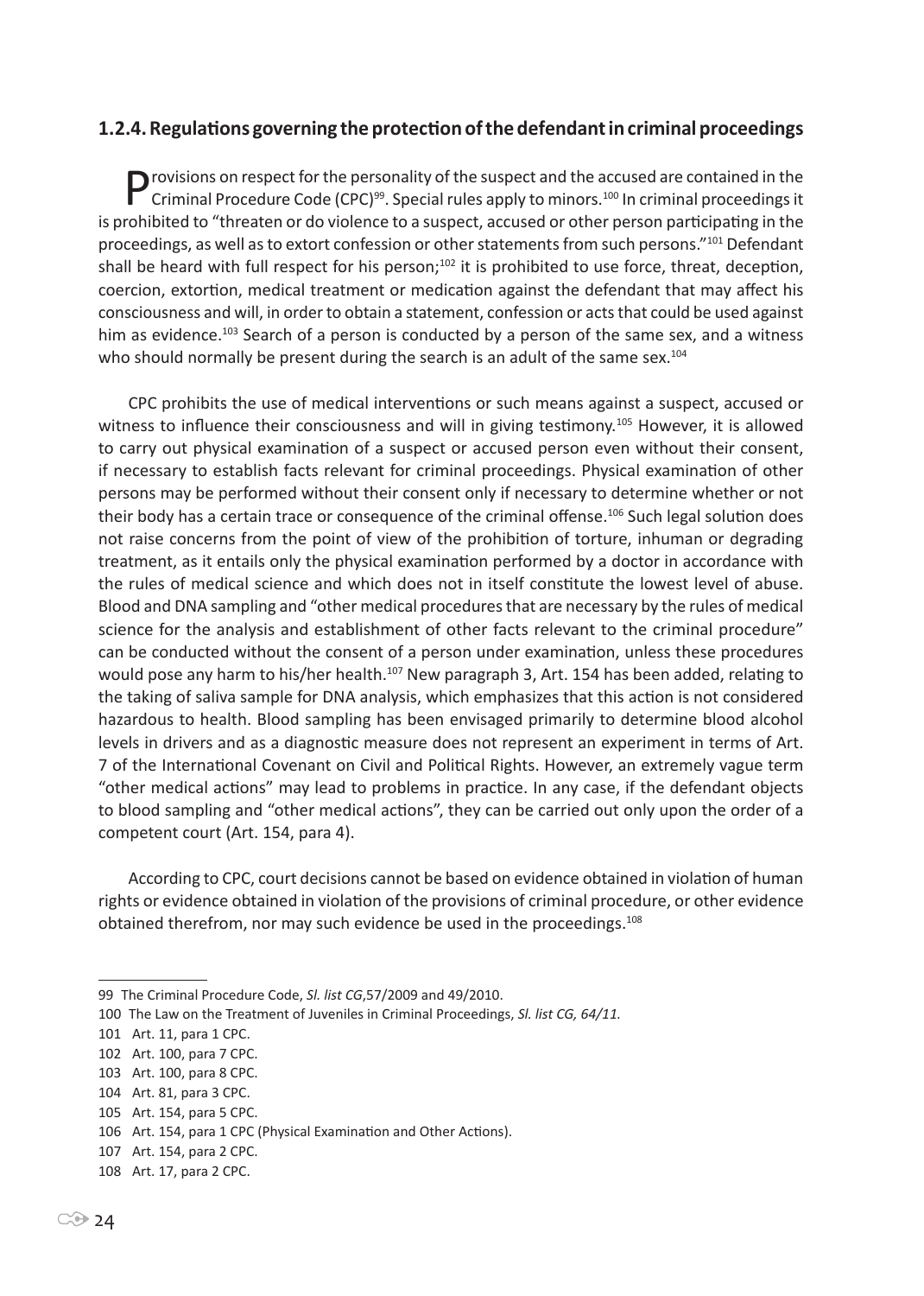#### **1.2.5. Regulations governing the treatment of persons deprived of liberty**

Art. 10 of the International Covenant on Civil and Political Rights<sup>109</sup> complements Art. 7, Which prohibits torture and other cruel, inhuman or degrading treatment or punishment.

The first paragraph applies to all persons deprived of their liberty in any way, the second paragraph refers to persons in custody and the third to prisoners. Treatment of persons deprived of their liberty shall be humane; the conditions in which they reside must respect dignity of the human person and must be equal for all, without discrimination as to race, colour, sex, language, religion, political or other opinion, national or social origin, poverty, birth or other status.<sup>110</sup> Freedom of persons in detention and prison is limited, but, as a rule, their other human rights cannot be limited because of that.<sup>111</sup> The Constitution guarantees the respect of human person and dignity "in criminal or any other proceedings, in the case of deprivation or limitation of liberty and during the execution of the sentence" (Art. 31, para 1).

According to Art. 268 of the Criminal Procedure Code, when a person deprived of liberty is brought before the state prosecutor, that person, his attorney, family member or partner in a customary marriage may request from the state prosecutor to require his medical examination. The decision on appointing a medical doctor to carry out medical examination and the record on detainee's hearing shall be enclosed in criminal case file by the state prosecutor.

#### **1.2.5.1. Rights of detainees**

CPC contains specific provisions regarding the treatment of detainees.<sup>112</sup> Personality and dignity of the detainee shall not be offended in the course of detention and the only restrictions that may be imposed against detainees shall be those needed to prevent their escape and ensure smooth conduct of the criminal proceedings.<sup>113</sup> Special rules apply to stay in juvenile detention.<sup>114</sup> The court which ordered detention shall be responsible for the conditions of detention and supervision of the execution of custody.<sup>115</sup> Director of the Administration for Execution of Criminal Sanctions shall notify the president of the court on the use of force in relation to detainees.<sup>116</sup>

111 *Ibid*, paragraph 4: "Persons deprived of their liberty enjoy all the rights of the Covenant, except when it comes to the limitations inherent in a given environment."

<sup>109 1.</sup> All persons deprived of their liberty shall be treated with humanity and with respect for the inherent dignity of the human person.

<sup>2. (</sup>a) Accused persons shall, save in exceptional circumstances, be segregated from convicted persons and shall be subject to separate treatment appropriate to their status as non-convicted persons; (b) Accused juvenile persons shall be separated from adults and brought as speedily as possible for adjudication.

<sup>3.</sup> The penitentiary system shall comprise treatment of prisoners the essential aim of which shall be their reformation and social rehabilitation. Juvenile offenders shall be segregated from adults and be accorded treatment appropriate to their age and legal status.

<sup>110</sup> The UN Committee for Human Rights, General Comment no. 21.

<sup>112</sup> Art. 181-186 CPC.

<sup>113</sup> Art. 181 CPC, Art. 57 para 5 of theRules on the performance of security service, weapons and equipment of security officers at the Administration for Execution of Criminal Sanctions.

<sup>114</sup> Law on the Treatment of Juveniles in Criminal Proceedings,*Sl. list, 64/11, Art. 62 and 63.*

<sup>115</sup> Art. 181-185 CPC.

<sup>116</sup> Rules on the performance of security service, weapons and equipment of security officers at the Administration for Execution of Criminal Sanctions, *Sl. list RCG,* 68/06, Art. 57, para 5.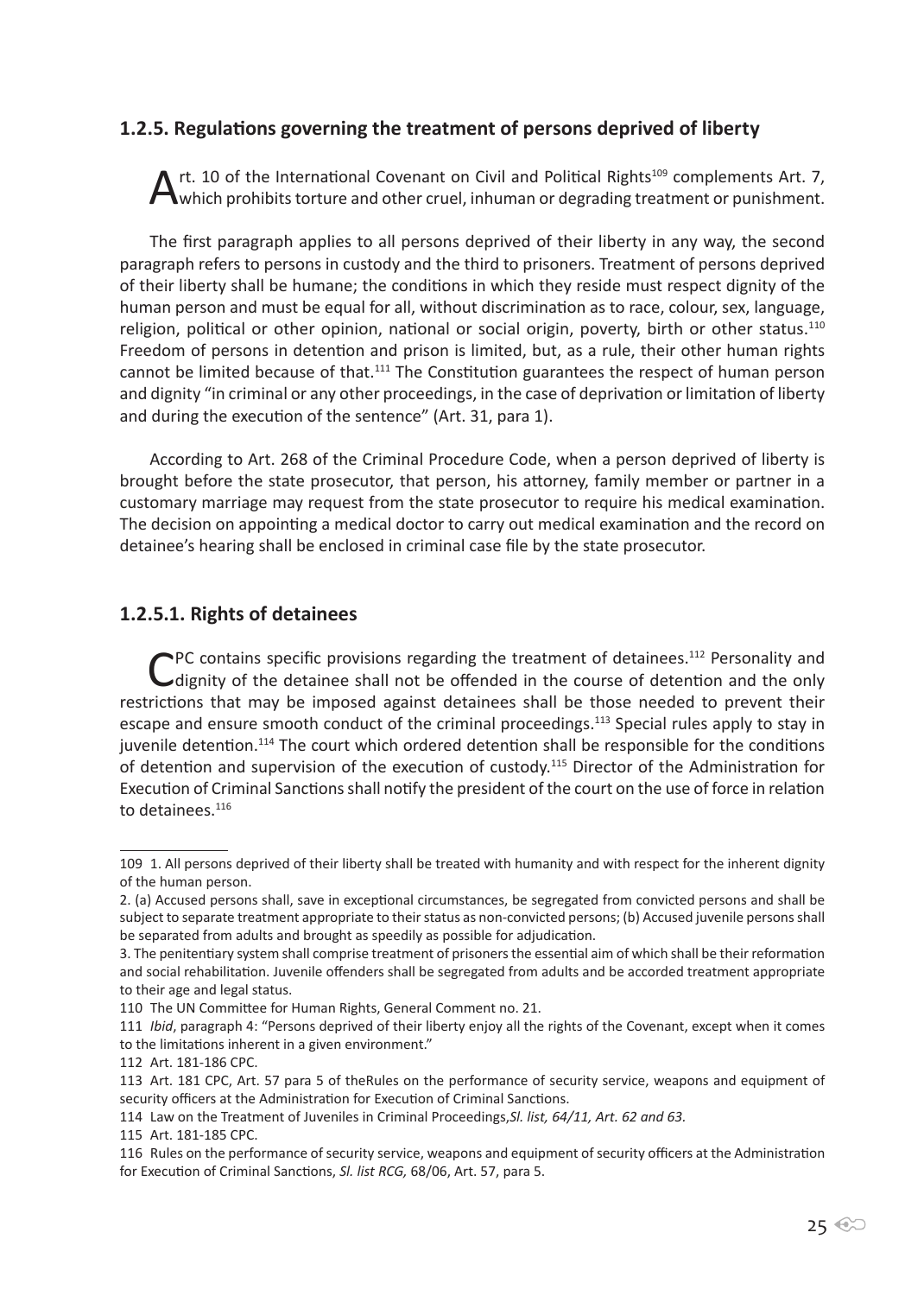#### **1.2.5.2. Rights of persons serving a prison sentence**

Status of convicts is regulated by the Law on the Execution of Criminal Sanctions of  $\mathbf{\mathcal{S}}$  Montenegro (LECS),<sup>117</sup> which stipulates that the sanction shall be enforced in a manner that ensures respect for the dignity of the prisoner in question<sup>118</sup> and prohibits and punishes actions which subject the prisoner to torture, abuse, humiliation or experiments. LECS envisages the prohibition of discrimination of prisoners<sup>119</sup> and their right to the protection of fundamental rights guaranteed by the Constitution, ratified international treaties, generally accepted rules of international law and the said Law.<sup>120</sup>

Amendments to LECS<sup>121</sup> completed a guarantee that a prisoner may be denied or restricted certain rights only to the extent that corresponds to the nature and content of the sanction imposed and in a way that ensures respect for the personality of the perpetrator and his human dignity.<sup>122</sup>

It is prohibited and punishable to subject sentenced persons to any form of torture, abuse and humiliation, medical or scientific experimentation.<sup>123</sup> LECS describes such actions as "disproportionate to the maintenance of order and discipline in the organization or organizational unit, or illegal and can result in suffering or undue restriction of the fundamental rights of the convicted person."124 Similar provision exists in relation to juveniles serving a corrective measure, whereas the Law also emphasizes that they should be treated "in a manner appropriate to their psychological and physical development."<sup>125</sup>

LECS and the Rules on the performance of security service, weapons and equipment of security officers at the Administration for Execution of Criminal Sanctions (*Sl. list RCG,* 68/06) stipulate that the security officer shall prepare a report on the use of force to be submitted together with the opinion of the head of the security service and opinion of the prison head to the Director of the Administration. Within three days of receiving the report the Director shall notify the Ministry of Justice on the use of truncheons, firearms, chemicals, water hoses, specially trained dogs, with the established facts and evaluation of the regularity of the use of force. Director notifies the Ministry of the use of physical force only in case of serious bodily injury to person against whom physical force was used (Art. 57 of the Rules). However, LECS and the Rules do not envisage the obligation of AECS Director to notify the state prosecutor of the application of force, who, in the case of suspected unlawful coercion, should initiate an investigation, i.e. criminal prosecution. In the case of suspected abuse, AECS Director is obliged to report it, in accordance with the general obligation to report a crime applying to all civil servants on the basis of Art. 254 of the Criminal Procedure Code.

- 117 *Sl. list RCG,* 71/2003, 7/2004 and 47/2006.
- 118 Art. 14a LECS.
- 119 Art. 14v LECS.
- 120 Art. 64a LECS.
- 121 *Sl. list RCG,* 25/94, 69/03 and 65/04.
- 122 Art. 14, para 2 LECS.

- 124 Art. 14b, para 1 and 2 LECS.
- 125 Art. 107, para 2 LECS.

<sup>123</sup> Art. 14b, para 1 LECS.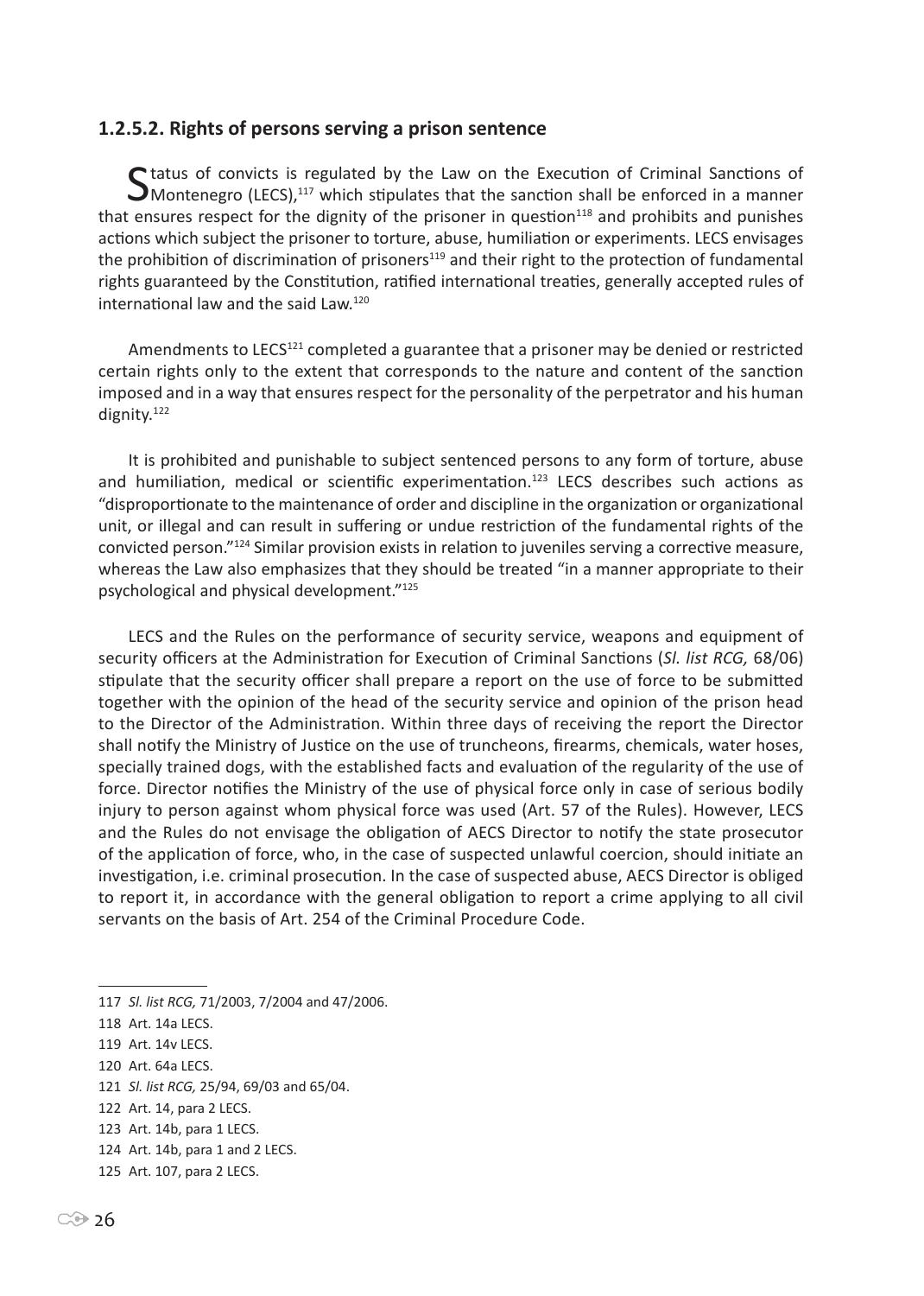#### **1.2.5.3. Rights of the mentally ill**

Art. 4 of the Law on the Protection and Exercise of the Rights of Mentally Ill Persons (*Sl. list RCG*, 32/2005) stipulates that mentally ill persons are entitled to protection from all forms of ill-treatment, humiliation and other treatment violating the dignity of the person and creating uncomfortable, aggressive, humiliating or offensive conditions. Persons with mental illness have the right to protection from abuse by other patients.<sup>126</sup>

Psychiatrists and other health care workers are required to carry out the treatment of the mentally ill in the manner that restricts their freedoms and rights to the minimum and does not cause physical and psychological discomfort that offend their personality and human dignity.<sup>127</sup> In order to care for the protection of the rights of the mentally ill in a psychiatric institution, an independent multidisciplinary body shall be established<sup>128</sup> to monitor the observance of human rights and freedoms and dignity of patients.<sup>129</sup> When placing a mentally ill person in a psychiatric institution, the right to the protection of human dignity, physical and mental integrity with respect to his/her person, privacy, moral and other beliefs must be granted.<sup>130</sup> For details, see the report "Respect for Human Rights of Patients of the Specialised Psychiatric Hospitals"- Specialized Hospital in Kotor, Department of Psychiatry of the General Hospital in Nikšić and Department of Psychiatry of the Clinical Centre in Podgorica, Human Rights Action, Centre for Anti-discrimination "EQUISTA", Centre for Civic Education, and Women's Safe House, Podgorica, 2013.

#### **1.2.5.4. Use of coercive measures by the police**

#### **1.2.5.4.1. Coercion means**

Status of the police and the use of force by the police were regulated by the Law on Police<br>
(*Sl. list CG*, 88/2009) until August 2012, which was abolished upon the entry into force of the Law on Internal Affairs (*Sl. list CG,* 44/2012). As for the most significant change, in accordance with the new Law the police is placed under the jurisdiction of the Ministry of the Interior and is no longer a special administrative body.<sup>131</sup> Ministry of the Interior is directly responsible for actions of the police.

The Law on Police of Montenegro envisaged the following means of coercion: physical force, truncheon, means of fixation, devices for emergency stopping of vehicles, police dogs, chemical means for temporary incapacitation, special vehicles, special types of weapons, explosives and firearms.<sup>132</sup> Law on Internal Affairs, in addition to the above means of coercion, further stipulates that police horses and water hose can be used as means of coercion.<sup>133</sup> Law on Police envisaged that coercion may be used to: 1) prevent the escape of a person deprived of liberty or caught committing a criminal offense prosecuted *ex officio*, 2) overcome the resistance of a person violating

<sup>126</sup> Art. 12 of the Law on the Protection and Exercise of the Rights of Mentally Ill Persons.

<sup>127</sup> Art. 5 of the Law on the Protection and Exercise of the Rights of Mentally Ill Persons.

<sup>128</sup> Art. 49 of the Law on the Protection and Exercise of the Rights of Mentally Ill Persons.

<sup>129</sup> Art. 50, para 2 of theLaw on the Protection and Exercise of the Rights of Mentally Ill Persons.

<sup>130</sup> Art. 45 of the Law on Non-Contentious Proceedings, *Sl. list RCG, 27/2006.*

<sup>131</sup> Art. 3 of the Law on Internal Affairs, *Sl. list CG,* 44/2012.

<sup>132</sup> Art. 30, para 1 of the Law on Police, *Sl. list CG*, 88/2009.

<sup>133</sup> Art.57 of the Law on Internal Affairs, *Sl. list CG,* 44/2012.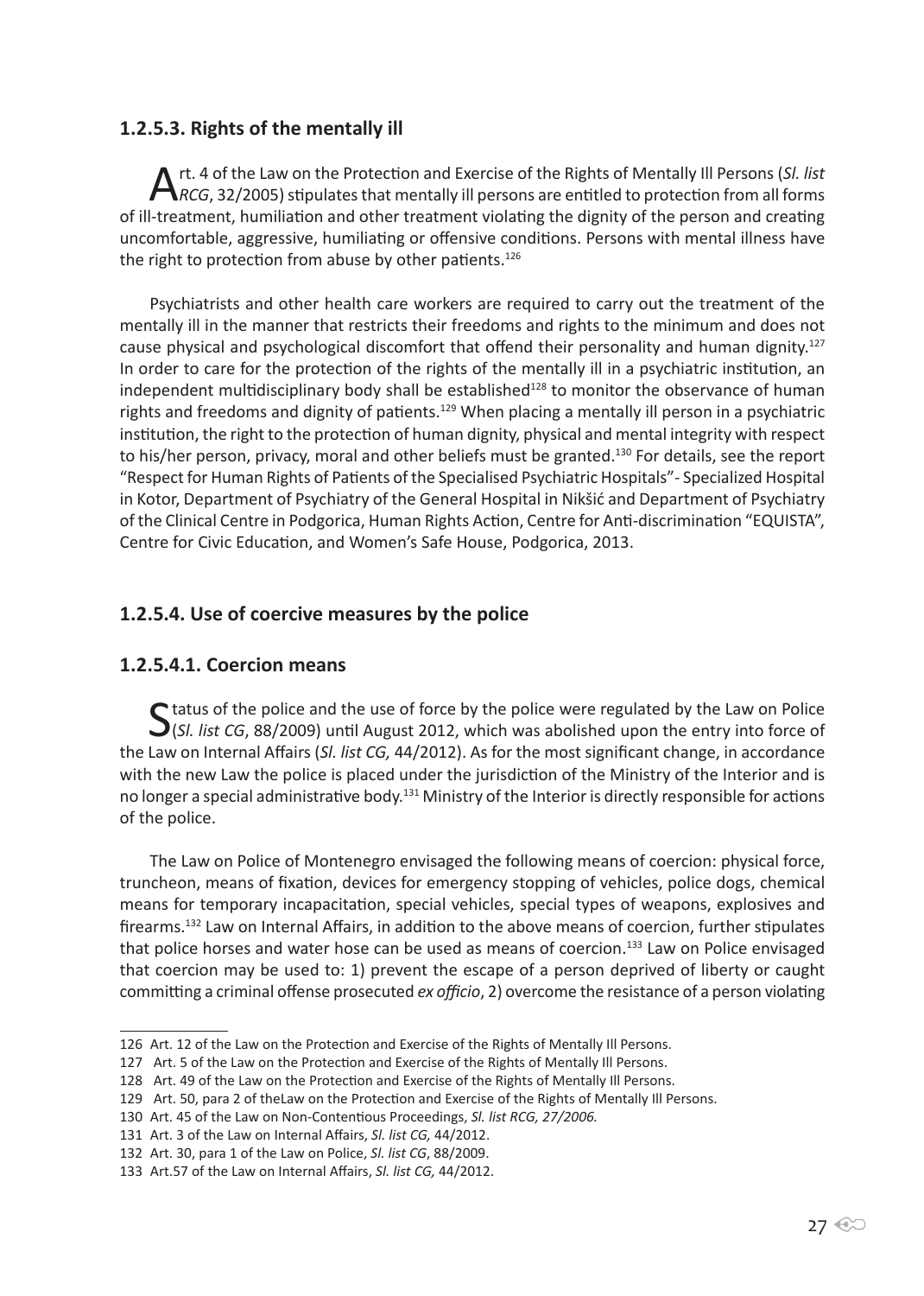public order or deprive him/her of liberty in cases determined by law, and 3) repulse an attack against oneself, another person or secured property. It was also stipulated that an officer must use means of force so as to perform an official act in proportion to the danger to be averted and with minimal adverse effects.<sup>134</sup> On the other hand, the Law on Internal Affairs does not precisely define situations in which force may be used; it stipulates that the police officer shall use coercive measures if a task cannot be executed otherwise, in proportion to the danger threatening the legally protected assets and values, i.e. in proportion to the gravity of the offense which is prevented or supressed and in a restrained manner, and that the police officer shall always use the mildest measure of coercion ensuring success, proportional to the reason for its use and in the manner in which the official task is performed without undue harm.<sup>135</sup> Also, under both laws, the police officer shall give a warning about the use of coercion prior to resorting to its use, unless this would jeopardize the execution of official duties. Major limitation in the application of force, required under the Law on Police but not under the Law on Internal Affairs, was contained in the request that these measures could be used only on orders of an officer in charge of the execution of official duty.<sup>136</sup> Law on Internal Affairs retained this provision only in case of the use of force against a group of persons who have assembled unlawfully or act unlawfully and can cause violence, in which case the means of coercion (except firearms) can be applied only on orders of a superior police officer.<sup>137</sup> Pursuant to the Law on Police, police officer who used or ordered the use of firearms and other means of coercion was required to immediately notify the Chief of Police, who was then obliged to within 3 days take measures to establish accountability if s/he finds that coercion was used unlawfully.<sup>138</sup> On the other hand, according to the Law on Internal Affairs, police officer shall submit a written report to superior police officer within 24 hours of the use of force, while the Ministry of the Interior is responsible for the assessment of unlawful use of restraint and for taking measures to determine the responsibility of the police officer.<sup>139</sup>

#### **1.2.5.4.2. Mandatory free legal aid for officers accused of ill-treatment**

**B** oth the Law on Internal Affairs and the Law on Police envisage an obligation of the police,<br>i.e. the Ministry of the Interior to provide free legal assistance to a police officer against whom a prosecution has been initiated for exceeding police powers to use force.<sup>140</sup> Worryingly, this is a legal solution that has survived in the new law and that provides for a mandatory solidarity of the state with an official reasonably suspected of having violated the law, and all at the expense of taxpayers. This solution can also be perceived as an encouragement for the "freer" use of power.

#### **1.2.5.4.3. Parliamentary, civil and internal oversight of the police**

In addition to internal control, the Law on Police for the first time provided for parliamentary<br>and civil control of the police, and these solutionsare also provided under the Law on Internal In addition to internal control, the Law on Police for the first time provided for parliamentary Affairs. The civil control is conducted by the Council for Civil Control of Police, which consists of five members appointed by: Bar Association, Medical Association, Lawyers Association, the University and non-governmental organizations dealing with human rights.<sup>141</sup> Council can be addressed by

<sup>134</sup> Art. 30, para 2of the Law on Police, *Sl. list CG*, 88/2009.

<sup>135</sup> Art. 57, para 2 and 3 of the Law on Internal Affairs, *Sl. list CG,* 44/2012.

<sup>136</sup> Art. 47of the Law on Police, *Sl. list CG*, 88/2009.

<sup>137</sup> Art.58 of the Law on Internal Affairs, *Sl. list CG,* 44/2012.

<sup>138</sup> Art. 48of the Law on Police, *Sl. list CG*, 88/2009.

<sup>139</sup> Art.59 of the Law on Internal Affairs, *Sl. list CG,* 44/2012.

<sup>140</sup> Art. 30 of the Law on Police, *Sl. list CG*, 88/2009.

<sup>141</sup> Art. 93of the Law on Police and Art. 112 of the Law on Internal Affairs, as above.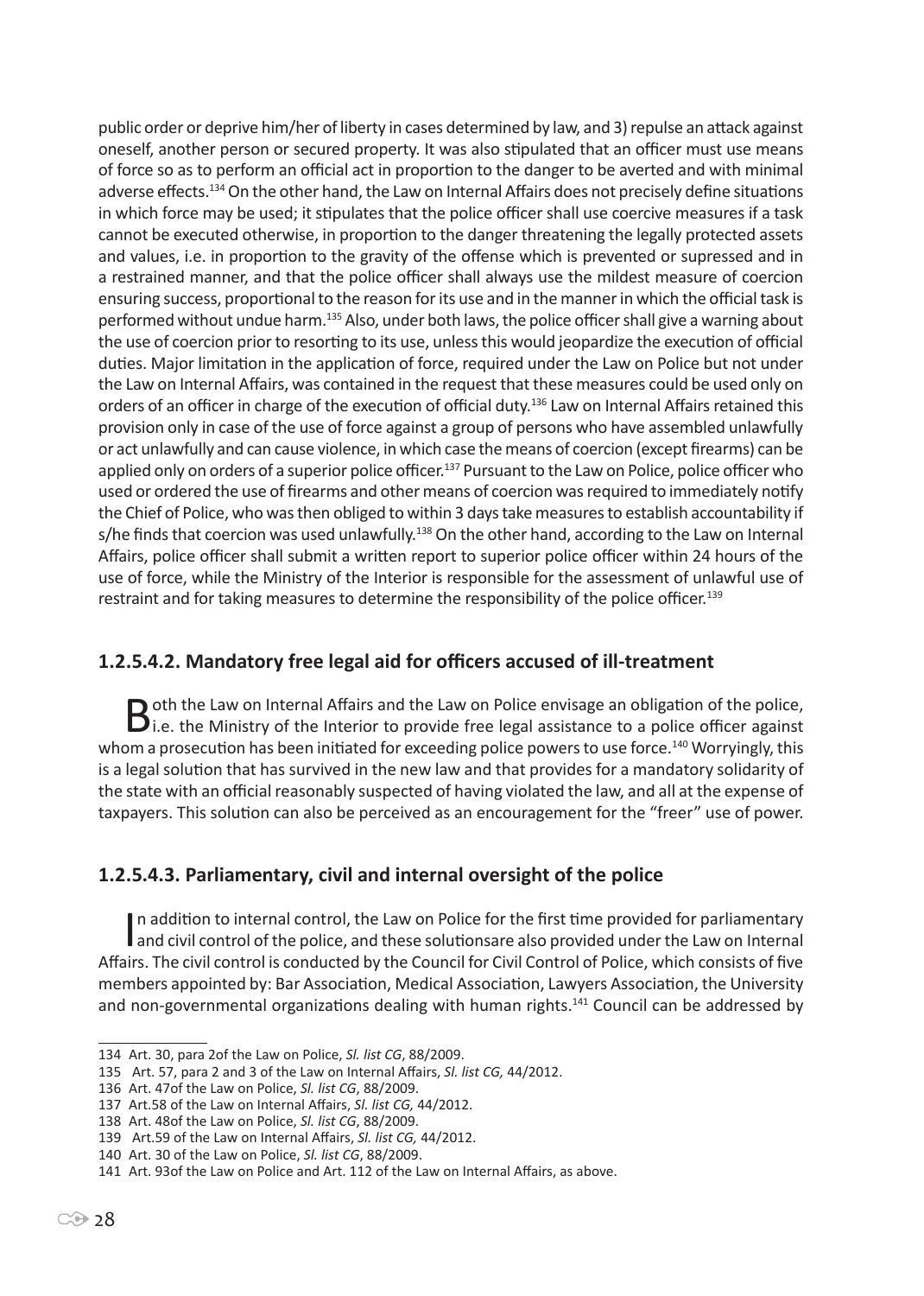citizens and police officers to assess the application of police powers in relation to the protection of human rights and freedoms, while the police shall, at the request of the Council, provide the information needed.142 The Council provides assessments and recommendations submitted to the Chief of Police and the Ministry of the Interior, who is obliged to inform the Council of the measures taken.

The Law on Police stipulates the parliamentary control shall be exercised by the Parliament through its working body,<sup>143</sup> and the Law on Internal Affairs stipulates that parliamentary control of the police shall be regulated by a special law.<sup>144</sup>

The Ministry of the Interior carries out internal control of the police.<sup>145</sup> Internal control includes: control of the legality of the performance of police duties, especially in regard to the respect and protection of human rights while carrying out police duties and exercising police powers; implementation of the procedure of the counter-intelligence protection and other controls that are important for the efficient and lawful operation. In accordance with Art. 116 of the Law on Internal Affairs, internal control is carried out by the police officer who is authorized to do so and who, in addition to the powers of a police officer has the right to: 1) gain an insight into the records, documents and databases gathered, compiled or issued by the police in accordance with its responsibilities, 2) take the statements from police officers, injured persons and citizens, 3) require of the police and other police officials to submit data and information within their jurisdiction necessary for the conduct of internal control, 4) inspect official premises used by the police in its work, 5) require certificates and technical and other information on technical devices used by the police, as well as evidence of the competence of police officers to use technical and other resources used in their work.<sup>146</sup> In this way, powers of an officer who conducts internal control have been extended in relation to the Law on Police.<sup>147</sup>

The Minister shall promptly be notified in writing about all cases of actions or omissions of the police determined to be contrary to the law in the process of internal control.<sup>148</sup> Police officer shall allow the authorized official to carry out the supervision and thereby provide necessary expert assistance.<sup>149</sup>

Authorized officer shall take the necessary actions, establish facts and collect evidence and shall make a written report (findings), which includes a proposal to eliminate established irregularities, as well as a proposal to initiate appropriate procedures in order to establish liability.<sup>150</sup> A written report is submitted to the Minister and the Government at least once a year.<sup>151</sup> It is necessary to specify the scope of work of the Internal controls by appropriate by-law in order to prevent, for example, that the police officer, that the complaint relates to, is in charge of verifying the allegations, which clearly calls into question the objectivity of the control.<sup>152</sup>

<sup>142</sup> Complaints are submitted to the Council through the archive of the Parliament.

<sup>143</sup> Art. 89of the Law on Police, *Sl. list CG*, 88/2009.

<sup>144</sup> Art. 111 of the Law on Internal Affairs, *Sl. list CG,* 44/2012.

<sup>145</sup> Art. 3 of the Law on Amendments to the Law on Police, *Sl. list CG, 88/2009 and Art. 114 of the Law on Internal Affairs, Sl. list CG, 44/2012.*

<sup>146</sup> Art. 118 of the Law on Internal Affairs, Sl. list CG, 44/2012.

<sup>147</sup> Art. 95b of the Law on Police, *Sl. list CG*, 88/2009.

<sup>148</sup> Art. 96of the Law on Police, *Sl. list CG*, 88/2009 andArt. 119 of the Law on Internal Affairs, *Sl. list CG,* 44/2012.

<sup>149</sup> Art. 96a of the Law on Police, *Sl. list CG*, 88/2009 andArt. 118 of the Law on Internal Affairs, *Sl. list CG,* 44/2012. 150 Art. 96bof the Law on Police, *Sl. list CG*, 88/2009 and Art. 119 of the Law on Internal Affairs, *Sl. list CG,* 44/2012.

<sup>151</sup> Art. 119 of the Law on Internal Affairs, *Sl. list CG,* 44/2012.

<sup>152</sup> Such case from the practice was described by a researcher of human rights violations in Montenegro, Aleksandar Zeković, in the initiative filed to the Council for Civil Control of Police on 11 February 2011.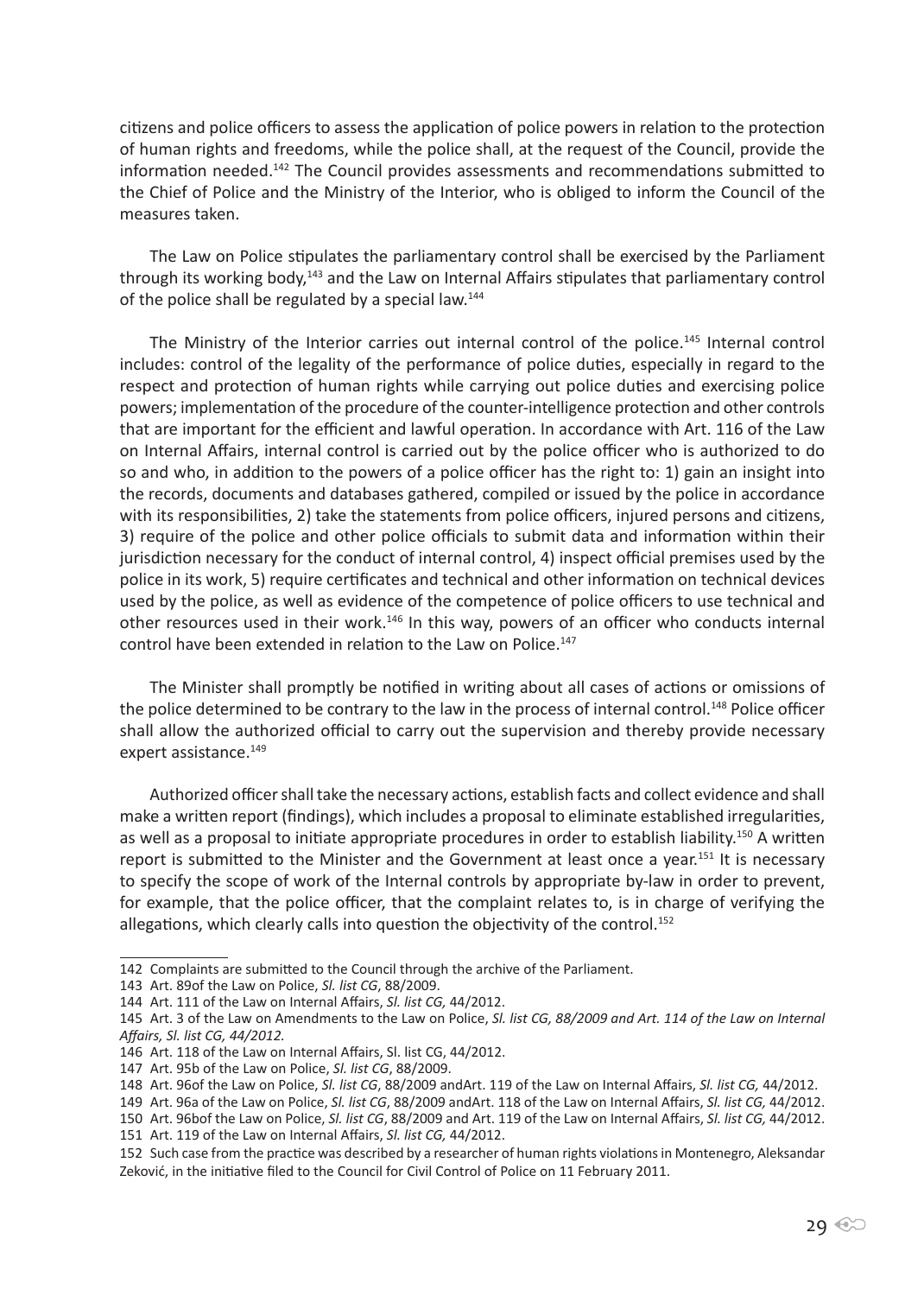#### **1.2.5.5. Disciplinary responsibility of the police and prison officers, suspension and termination of employment**

#### **1.2.5.5.1. Disciplinary responsibility**

Disciplinary responsibility of police and prison officers is set forth in Art. 57-68 of the Law on Civil Servants and Employees,<sup>153</sup> which stipulates that civil servants and employees may be liable for minor disciplinary violations<sup>154</sup> such as failure to comply with working hours, unjustified one-day absence from work, failure to wear the uniform or official insignia with a personal name, etc., or serious disciplinary violations<sup>155</sup> such as failure to perform or negligent, unduly or untimely performance of official duties, refusal to carry out an order or assignment, improper use and disposal of entrusted funds, abuse of authority or power in the service, etc. If disciplinary proceedings are initiated against police or prison officer for torture or ill-treatment, as a rule they are charged with abuse of authority or power in the service.<sup>156</sup>

Law on Police (Art. 80 and 81) regulated and the Law on Internal Affairs additionally regulates disciplinary offenses (misconduct) that police officers may be responsible for. However, none of the prescribed offenses directly sanctions the ill-treatment of prisoners. Only the offense "Conduct in service or off-duty contrary to the Code of Police Ethics"<sup>157</sup> can be applied in the case of abuse, as the Code of Police Ethics<sup>158</sup> stipulates that a police officer is obliged to "respect fundamental human rights and freedoms of all citizens, regardless of nationality, race, colour, religious belief, gender, education, social status or any other personal characteristic and distinctive feature" (Art. 2 of the Code), to exercise the rule of law while performing official duties of protecting fundamental human rights, freedoms and values (Art. 5), to "resort to the use of force, in particular the use of weapons... only in cases and under the conditions provided for by law and other regulations only when necessary and to the extent that causes the least harm to life, body and safety of citizens" (Art. 9) and that police officer shall be "... responsible for the safety of all persons deprived of their liberty and protect them" (Art. 10). On the other hand, the fact that the Law on Internal Affairs prescribes a serious offense "failure to undertake or insufficient undertaking of measures and actions by the immediate superior or responsible police officer in order to determine the facts relating to the filed complaint or objection of a citizen to the treatment of a police officer" represents an improvement.<sup>159</sup> This provision sanctions the inert conduct of police officers in examining the reports of ill-treatment by police officers. Disciplinary Committee conducts disciplinary proceedings and proposes the measure.<sup>160</sup>

In accordance with the Law on Civil Servants and Employees, disciplinary measure provided for minor disciplinary offenses is a fine in the amount of 15% of salary for the month in which the violation occurred, while disciplinary measures for serious misconduct include fines in the amount of 20% to 30% of salary for the month in which the offense was committed, and termination of employment.<sup>161</sup>

<sup>153</sup> *Sl. list CG,* 50/2008….49/2010.

<sup>154</sup> Art. 58 of the Law on Civil Servants and Employees.

<sup>155</sup> Art. 59 of the Law on Civil Servants and Employees.

<sup>156</sup> Conclusion drawn from the examined cases referred to later in this report.

<sup>157</sup> Art. 81, para 1, item 4 of the Law on Police and Art. 106 of the Law on Internal Affairs.

<sup>158</sup> *Sl. list RCG*, 1/2006.

<sup>159</sup> Art. 106, para 1, item 12 of the Law on Internal Affairs.

<sup>160</sup> Art. 62 of the Law on Civil Servants and Employees. 161 Art. 84 of the Law on Civil Servants and Employees.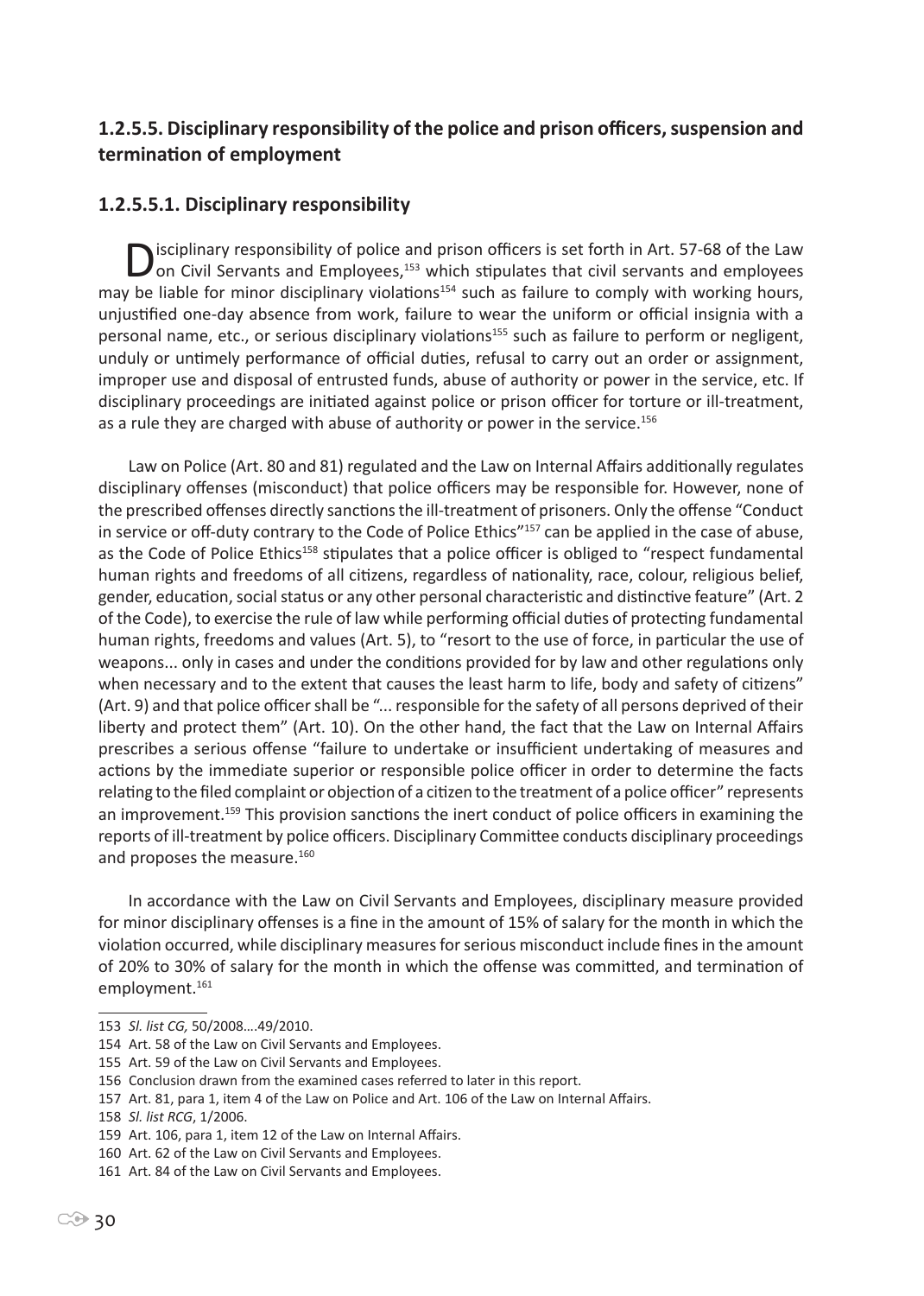However, the Law on Internal Affairs stipulates that written reprimand and a fine in the amount of 10% of salary for the month in which the breach of duty occurred may be imposed for a minor breach of duty,<sup>162</sup> while a fine in the amount of 30% of salary for the month in which the violation of duty was committed, for a period of one to six months, inability to acquire title for a period of two to four years and termination of employment may be imposed for serious breach of duty.<sup>163</sup>

#### **1.2.5.5.2. Suspension**

 $\mathbf{A}$ rt. 130, paragraph 1 of the Labour Law<sup>164</sup> provides that the employee shall be suspended from work:

1) if caught in the act of a breach of duty, which implies the imposition of a measure of termination of employment or termination of the contract of employment;

2) if the employee is taken into custody, from the first day of custody, for the duration of custody;

3) if criminal proceedings has been instituted against him for a criminal offense committed in or related to work;

4) if the employee is charged with the crime of corruption.

On the other hand, Art. 69 of the Law on Civil Servants and Employees provides that a civil servant or employee against whom disciplinary proceedings have been initiated for a serious disciplinary offense may be suspended from work, pending disciplinary proceedings, if his presence is detrimental to the interests of public authority or would impede the course of disciplinary proceedings.

The Law on Police did not provide for the suspension from work, the Labour Law applied *mutatis mutandis* to police officers,<sup>165</sup> and each police officer subject to criminal or disciplinary proceedings because of ill-treatment had to be suspended. However, this was often not the case in practice.<sup>166</sup>

Law on Internal Affairs in Art. 108 summarizes the reasons for suspension under the Labour Law and the Law on Civil Servants and Employees.<sup>167</sup>

167 "Police officer shall be suspended:

2) if caught in the act of committing a serious breach of duty, which implies the imposition of a measure of termination of employment, pending disciplinary proceedings;

3) for the duration of custody;

<sup>162</sup> Art. 105 of the Law on Internal Affairs.

<sup>163</sup> Art. 106 of the Law on Internal Affairs. It is obvious that the Law on Internal Affairs is in conformity with the provisions of the new Law on Civil Servants and Employees(*Sl. list CG, 39/2011 and 50/2011), which is to be applied from 1 January 2013. New Law on Civil Servants and Employees provides fora written reprimand and a fine to be imposed for one month, amounting to 20% of salary for the month in which a breach of official duty was committed, as disciplinary measures for minor misconduct, or a fine for the duration of two to six months in the amount of 20%*  to 40% of salary for the month in which a violation of official duties was committed and termination of employment *as discipline measures for serious misconduct (Art. 84 of the new Law on Civil Servants and Employees).*

<sup>164</sup> *Sl. list CG*, 49/2008, 26/2009 and 59/2011.

<sup>165</sup> Civil servants and employees shall be subject to general labor legislation concerning the rights, obligations and responsibilities that were not regulated otherwise under this law or other regulation (Art. 4 of the Law on Civil Servants and Employees).

<sup>166</sup> See conclusions of the Council for Civil Control of Police, p. 11 of this report.

<sup>1)</sup> if disciplinary proceedings for serious misconduct were initiated against him, pending disciplinary proceedings;

<sup>4)</sup> if criminal proceedings were instituted against him for the criminal acts of corruption or crime committed at work or work related, pending disciplinary proceedings (Art. 108 of the Law on Internal Affairs).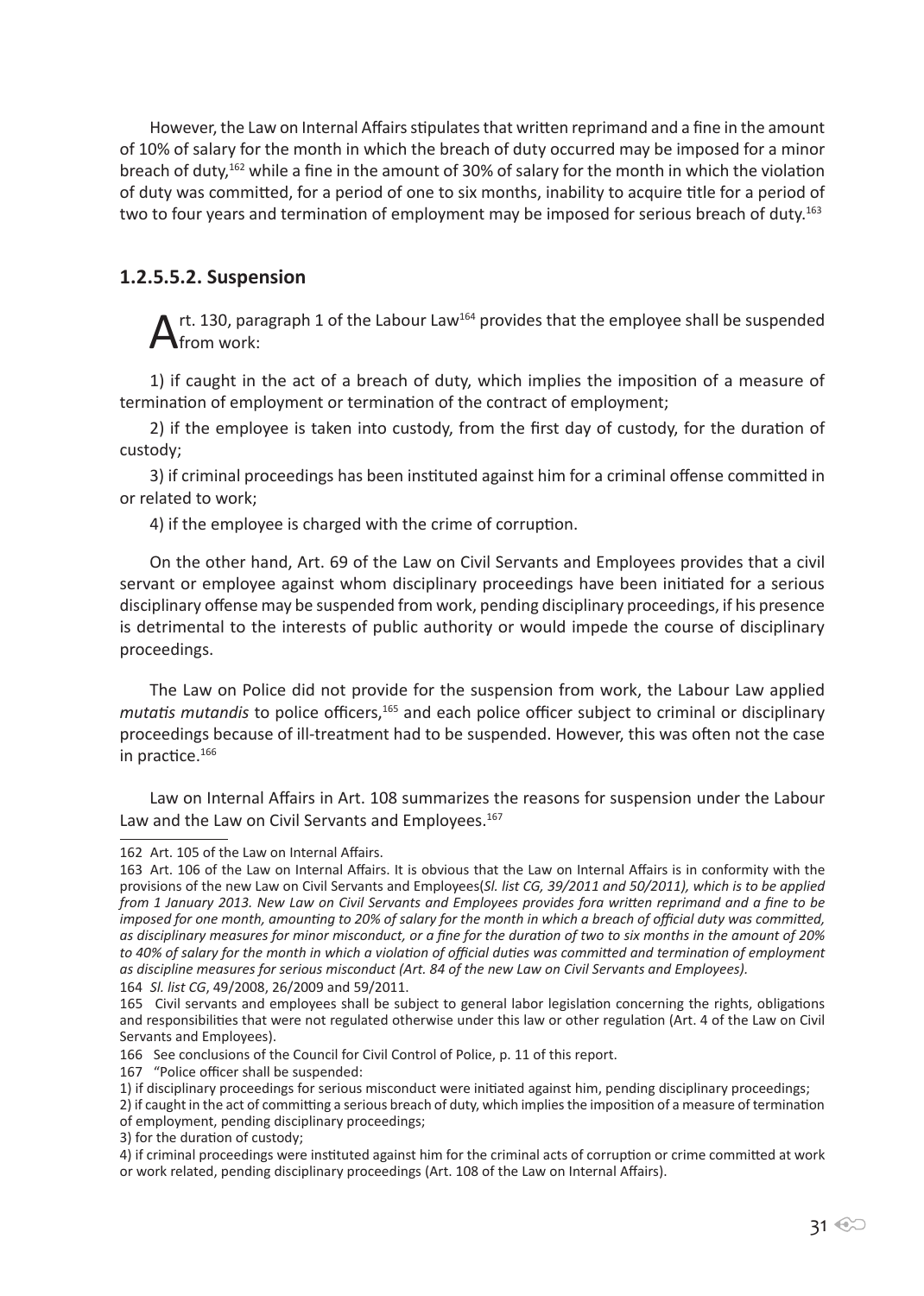See explicit recommendations of international committees to Montenegro regarding suspension from service of persons accused of torture and ill-treatment, section 2.1 below.

#### **1.2.5.5.3. Termination of employment by operation of law**

Pursuant to Art. 139, para 1, item 4 of the Labour Law, employment shall be terminated if the employee has been sentenced to imprisonment of 6 months or longer due to which he must be absent from work. Employment will be terminated as of the day of imprisonment. Under Art. 104 of the Law on Civil Servants and Employees, employment of a public servant or employee shall be terminated under the terms of the general labour legislation (Labour Law). However, employment of a police officer shall also terminate when a final judgment is imposed against him for a criminal offense prosecuted *ex officio*, except for offenses related to traffic safety, on the date of enforcement of the judgment (Art. 85, para 2 of the Law on Police) or the date of receipt of the final judgment (Art. 109 of the Law on Internal Affairs). This means that final suspended sentence against a police officer for ill-treatment will cause the termination of employment.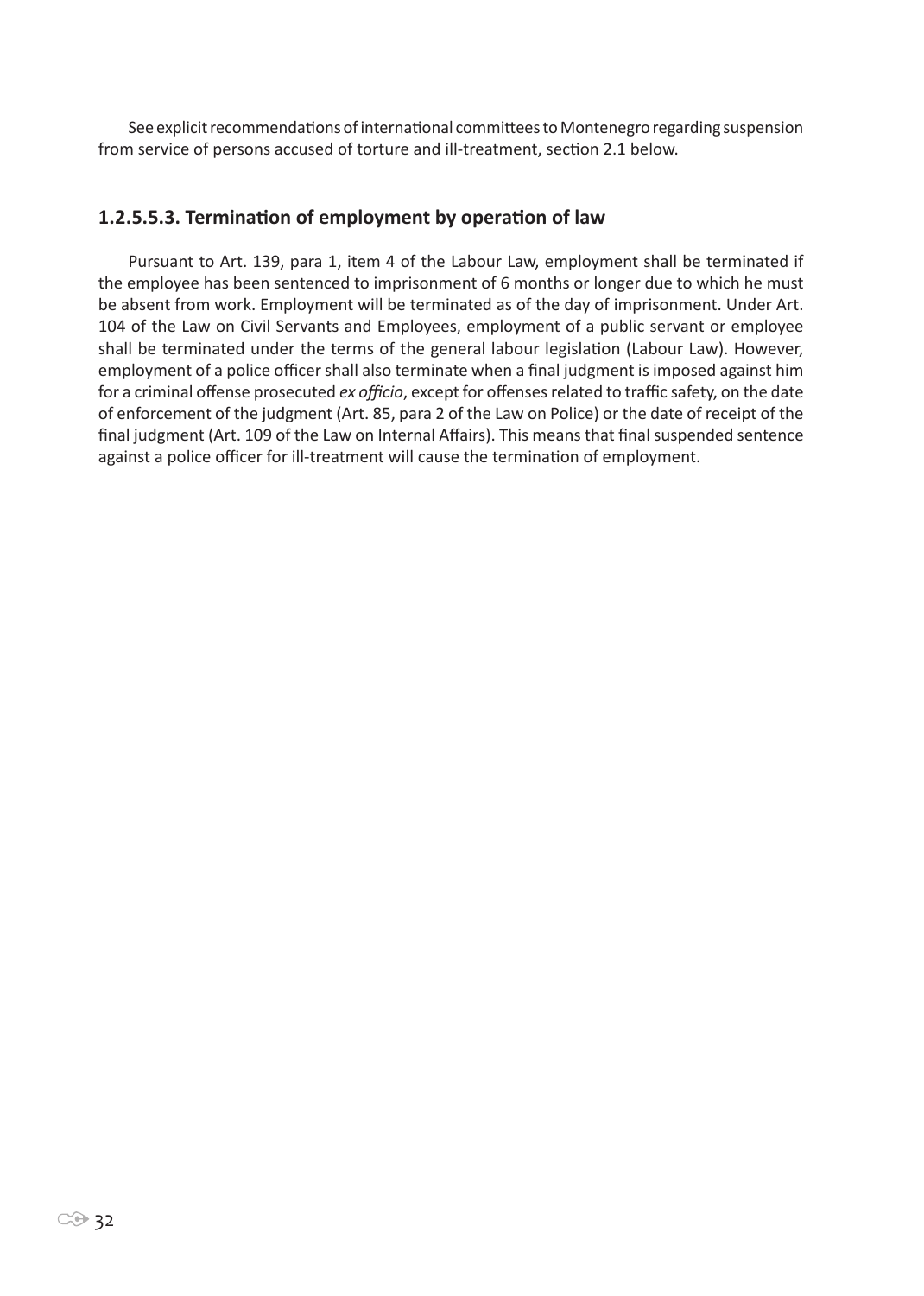# **2. INVESTIGATION, PROSECUTION AND PUNISHMENT OF ILL-TREATMENT IN PRACTICE**

#### **2.1. Recommendations to Montenegro from international bodies responsible for supervising the implementation of international treaties against torture and other ill-treatment**

The UN Committee against Torture (CAT) in its report of 21 November 2008<sup>168</sup> and the Committee for the Prevention of Torture of the Council of Europe (CPT) in its report of 22 September 2008<sup>169</sup> gave Montenegro recommendations it needs to apply in order to effectively prevent the ill-treatment in its territory in accordance with international standards.

Recommendations of both committees are essentially the same and comprise the following:

1. align the definition of torture under domestic criminal law with the definition of torture under Article 1 of the Convention against Torture;<sup>170</sup>

2. send a clear and strong message of "zero tolerance for ill-treatment" from the highest level as well as through ongoing training to all police officers, implying that all types of ill-treatment (including during the arrest and interrogation), as well as the threats of resorting to such treatment, are absolutely prohibited and that the perpetrators of these acts and those turning a blind eye will be subject to severe sanctions;

3. police officers should receive further training on the respect for human rights and professional ethics and the authorities should adopt appropriate measures to ensure that police officers are familiar with the principles of the Code of Police Ethics and promote a culture in which the police officers themselves will unequivocally eliminate the occurrence of abuse;

4. pay attention to the advanced methods of investigation in the training of police officers (so that the investigation does not only entail obtaining of a confession, which leads to abuse of a suspect), and, in this respect, provide modern criminal and laboratory equipment;

5. adopt detailed guidelines for the interrogation of suspects by operatives;

6. provide appropriate training to officials involved in the deprivation of liberty (police, prison physicians) on how to recognize the signs of abuse and report them to the competent authorities;

7. the state should ensure that all allegations of torture and ill-treatment by the police be promptly and fully investigated, by an independent authority, not the police. Prosecutors, judges, prison lawyers and other competent authorities should be instructed on a more proactive approach to the investigation of cases of torture, so that no case of abuse goes unnoticed and unpunished. In obvious cases of abuse, the suspects must be suspended or referred to other tasks, especially if there is a risk of influencing the investigation. The state must prosecute the perpetrators and impose appropriate penalties to prevent the impunity of police officers for acts prohibited by the Convention against Torture;

<sup>168</sup> Concluding remarks of the Committee Against Torture on the report to Montenegro of 21 November 2008, available at: http://www2.ohchr.org/english/bodies/cat/docs/CAT.C.MNE.CO.1.pdf.

<sup>169</sup> Report to the Government of Montenegro of the European Committee for the Prevention of Torture and Inhuman or Degrading Treatment or Punishment developed from 15 to 22 September 2995, available in English and Montenegrin at: http://www.cpt.coe.int/documents/mne/2010-03-inf-eng.htm.

<sup>170</sup> Definition of torture under the Criminal Code of Montenegro (Article 167) has been aligned to a large extent, following the amendments to the Criminal Code published in *Sl. list CG*, 25/2010, with the definition under the UN Convention against Torture, as we noted in the previous section.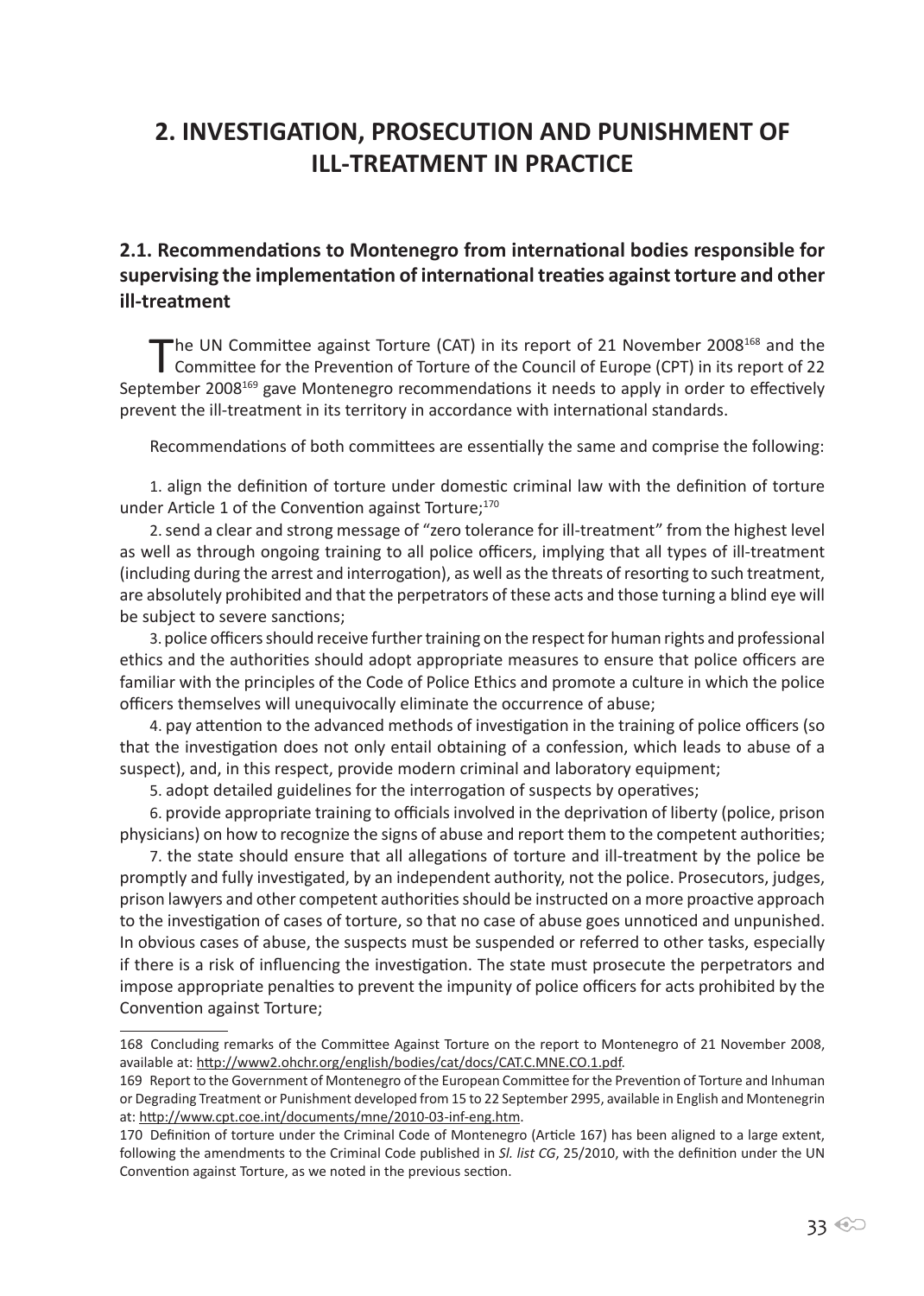8. take immediate steps to ensure that all investigations into the cases involving allegations of ill-treatment fully meet the criteria of an "effective" investigation set forth by the European Court of Human Rights. First, investigations do not meet the criteria of thoroughness and comprehensiveness,<sup>171</sup> as evidenced by the failure to carry out the identification of individuals involved, to examine all the victims of abuse and witnesses, and to give due weight to medical findings that are consistent with the allegations of abuse. Second, investigations were not initiated promptly and lack efficiency. Third, current rules of investigation of possible ill-treatment by the police at the behest of the prosecutor do not always ensure an adequate level of impartiality (both institutional and practical).<sup>172</sup> Fourth, the level of engagement of the alleged victims and their lawyers raise concerns about meeting the requirement of public oversight over investigations and procedural actions;

9. allow persons deprived of their liberty, in practice, the basic rights to contact with a lawyer, independent doctor, preferably of their own choice, and relatives for the purpose of informing them about the deprivation of liberty. Additionally, persons deprived of liberty should be granted a confidential conversation with a lawyer.

10. whenever a criminal suspect is brought before an investigating judge $^{173}$  or public prosecutor after the police custody, claiming that he was tortured by the police, the judge or prosecutor should record these allegations in written form, order immediate medical examination by the forensic expert and take necessary steps to ensure that the allegations be properly investigated. Such an approach should be followed regardless of whether that person has visible external injuries. Furthermore, even in the absence of express allegations of ill-treatment, the judge or prosecutor should order medical examination by forensic experts whenever there are other grounds (e.g. visible injuries) to believe that a person brought before them may be a victim of abuse;

11. the report drawn up following medical examination of newly arrived prisoners includes: (i) a full account of statements made by the prisoner in question relevant to the examination (including his description of his state of health and any allegations of ill-treatment), (ii) a full account of objective medical findings based on a thorough examination, and (iii) doctor's conclusions in the light of (i) and (ii) with the conclusion on the degree of consistency between any allegations made and objective medical findings;

12. whenever a medical doctor records injuries consistent with the allegations of ill-treatment of an inmate, the record should always be brought to attention of the competent prosecutor;

13. anyone who claims to have been a victim of either torture or ill-treatment must be provided with the possibility to notify competent authorities without any interference. Also, the state must ensure that all persons deprived of liberty have free access to their medical records, i.e. that the access does not depend on the decision of the investigating judge.

14. detainees or persons who were detained have the right to directly request medical examination/certificate from a doctor with recognized training in forensic medicine;

15. prison staff should be reminded that the force used to control violent and/or recalcitrant prisoners should be no more than necessary and that once prisoners have been brought under control, there can be no justification for their being struck;

<sup>171</sup> CPT reached these conclusions after the analysis of two cases described in its report on its visit to Montenegro: abuse of detainees in the case "Eagle's Flight" and mass beating of detainees in Remand Prison in Podgorica on 1 September 2005.

<sup>172</sup> The Committee welcomes the adoption of various measures to prevent and combat police brutality, including the adoption of the Code of Police Ethics, however, the Committee remains particularly concerned at the number of allegations of torture and ill-treatment by the police and the lack of prompt and impartial investigations into such cases (http://www2.ohchr.org/english/bodies/cat/docs/CAT.C.MNE.CO.1.pdf, p.7).

<sup>173</sup> In accordance with the Criminal Procedure Code (*Sl. list CG,* 57/09 and 29/2010) currently in effect, the investigating judge is called"judge for investigation".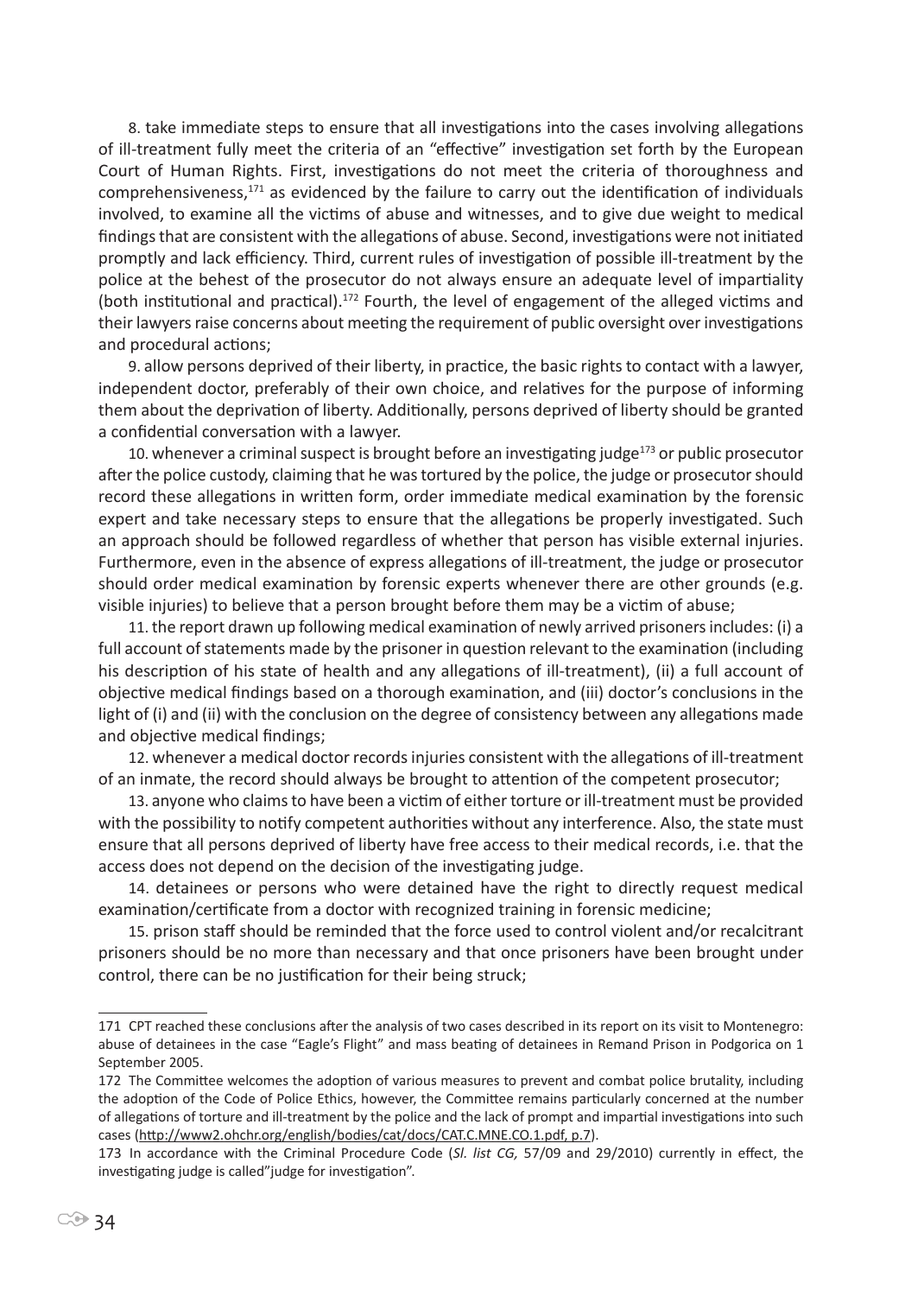16. if it is considered necessary for prison officers to carry truncheons, the truncheons should be hidden from view (in the interests of promoting a positive relationship between prisoners and prison officers);

17. as regards the use of force by prison officials to control violent and/or recalcitrant prisoners, Montenegrin authorities should take steps to adopt special protective measures since these are obviously high-risk situations regarding the possible abuse of prisoners. In particular, it is necessary to record every instance of resorting to means of restraint against a prisoner, with an indication of the exact time and duration of their use. Prisoner against whom any of the means of restraint was applied should have the right to be immediately examined and, if necessary, receive medical treatment. Results of the examination (including any relevant statements by the prisoner and the doctor's conclusions) should be formally recorded and made available to the prisoner, who in addition should have the right, if he wishes, to be examined by a medical expert. Furthermore, means of restraint should never be applied as a punishment. In this context, it is important to ensure that prosecutors are systematically notified of any use of means of force by prison staff, and that they are particularly vigilant when examining such cases.

18. competent authorities should inform the public about the outcome of investigations into complaints of ill-treatment by the police in order to avoid any perception of impunity.

#### **2.2. Processing of reports on ill-treatment by public officials**

Considering the examined sample<sup>174</sup> of 75 cases of ill-treatment by state officials in CM ontenegro (police and prison officers) and decisions the courts have taken in criminal cases, these cases can be classified into the following categories:

#### **2.2.1. Cases in which criminal proceedings were not initiated**

#### **2.2.1.1. Ill-treatment in the anti-terrorist operation Eagle's Flight in 2006**

An important example of impunity for police officers for acts of torture is a case of "anti-<br>terrorist" police action "Eagle's Flight" conducted in September 2006, during which 17 people suspected of planning terrorist acts were arrested, most of whom were later convicted of an armed rebellion in Montenegro.

Suspects and detainees in the "Eagle's Flight" claimed to have been slapped, punched and beaten with truncheons and held in a painful position in detention premises of the High Court in Podgorica as well as during the transportation for investigation from 11 to 15 September 2006, of which there is medical documentation.<sup>175</sup> From 11 to 15 September 2006 they filed

<sup>174</sup> In preparing this report, as noted above, Human Rights Action has used data on cases of torture from the media, its earlier reports and own archives, as well as information received from basic courts (first instance judgments in cases of torture and ill-treatment committed by public officials) and the Supreme State Prosecutor of Montenegro.

<sup>175</sup> In the record of interrogation of suspect A.S. of 11 September 2006, record of interrogation of suspect N.Lj. of 11 September 2006, record of interrogation of suspect V.S. of 15 September 2006 and record of interrogation of suspect R.D. of 12 September 2006, the investigating judge of the High Court in Podgorica Miroslav Bašović included their statements that they had been tortured in the police and Remand Prison and also noted injuries in N.Lj. and R.D. including bruises and abrasions suffered as a result of the beating by Montenegrin police officers. For details about the medical records and established injuries see the report of the Committee for the Prevention of Torture of the Council of Europe (CPT) on 2008 visit to Montenegro, p. 24 and especially FN 16.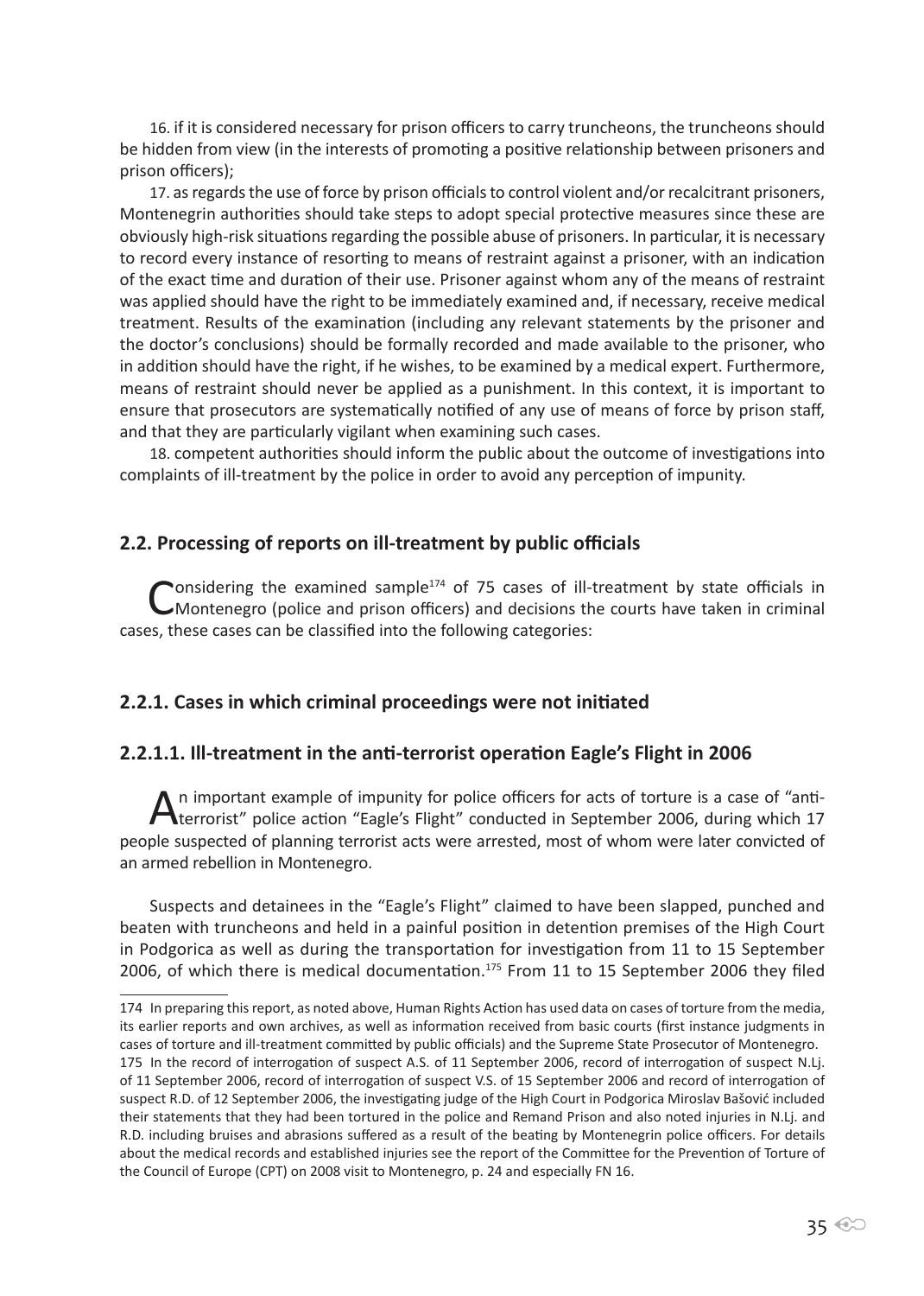criminal complaints on the record of the High Court in Podgorica against authorized officers of the Montenegrin police unknown to them, who took part in the operation "Eagle's Flight" for the criminal acts of Extortion of Statement under Art. 166 of Criminal Code and Ill-treatment and Torture under Art. 167 of the Criminal Code. After the initial filing of criminal charges, victims amended the charges four times and thus continuously urged the State Prosecutor's Office to take action on the initial charges. $176$ 

According to the CPT's report on the visit to Montenegro in 2008, which paid special attention to this case, the state prosecutor requested in writing that the police identify involved police officers only 9 months later, but the police ignored the request. Also, no action was taken on the letter of the President of the High Court in Podgorica of 23 November 2006 regarding the witness of abuse of detainees by police and prison officials in charge of an escort in the courthouse from 11 to 15 September 2006. Despite this, the prosecution failed to apply the remedies that exist in the law for such cases, such as informing the Government about the failure of the police to act upon their request (Art. 44, para 4 of the CPC) or consideration of issues of criminal responsibility to help the offenders (Art. 387 of the CC).

Although it seems that the state prosecutor failed to take further action to prosecute the complaint, the complainants were never informed about the rejection of the complaint by the prosecutor. Due to ineffective investigations and violation of Art. 3 of the European Convention, four victims filed an application with the European Court of Human Rights. The procedure has been carried out and the verdict is expected.

In its report the CPT concluded that the investigation did not meet the necessary criteria of effectiveness. It was noted that it lacked thoroughness and comprehensiveness, which was apparently due to the failure to carry out the identification of the individuals involved, to question all the victims of the alleged abuse and witnesses, and to give due weight to medical findings that were consistent with allegations of ill-treatment. What is striking is that despite the CPT report nothing has been done in this case afterward, nor have the complainants who filed criminal charges to this day (1 March 2013) received a decision of the competent state prosecutor on dismissing their complaint from 2006.

# **2.2.1.2. Inhuman and degrading treatment of residents at the Public InstitutionKomanski Most in 2008**

No proceedings have been initiated by 1 April 2013 to determine the liability of public<br>
officials for abuse of residents at the Public Institution for People with Intellectual Disabilities "Komanski most" and the disappearance of two juvenile residents of the institution in 2000 and 2002.

<sup>176</sup> On 13 October 2006 persons suspected of planning terrorist acts amended the criminal complaint by filing it on behalf of K.D. too, who was also charged in the case, and extending it to officers who broughtthe complainants A.S. and V.S. toquestioning, forphysically abusing, beating and insulting themon 11 September 2006 and on 15 September 2006 while bringing them in for questioning before an investigating judge and in the court room where they were waiting to be heard. The complaint was amended on 30 October 2007, 14 January 2008 and 16 June 2008 by extending it to unidentified uniformed AECS officers whophysically abused and insulted V.S. on 15 September 2006 while bringing him in for questioning in the High Court in Podgorica and by specifying the names of police officers and AECS officials that abused V.S.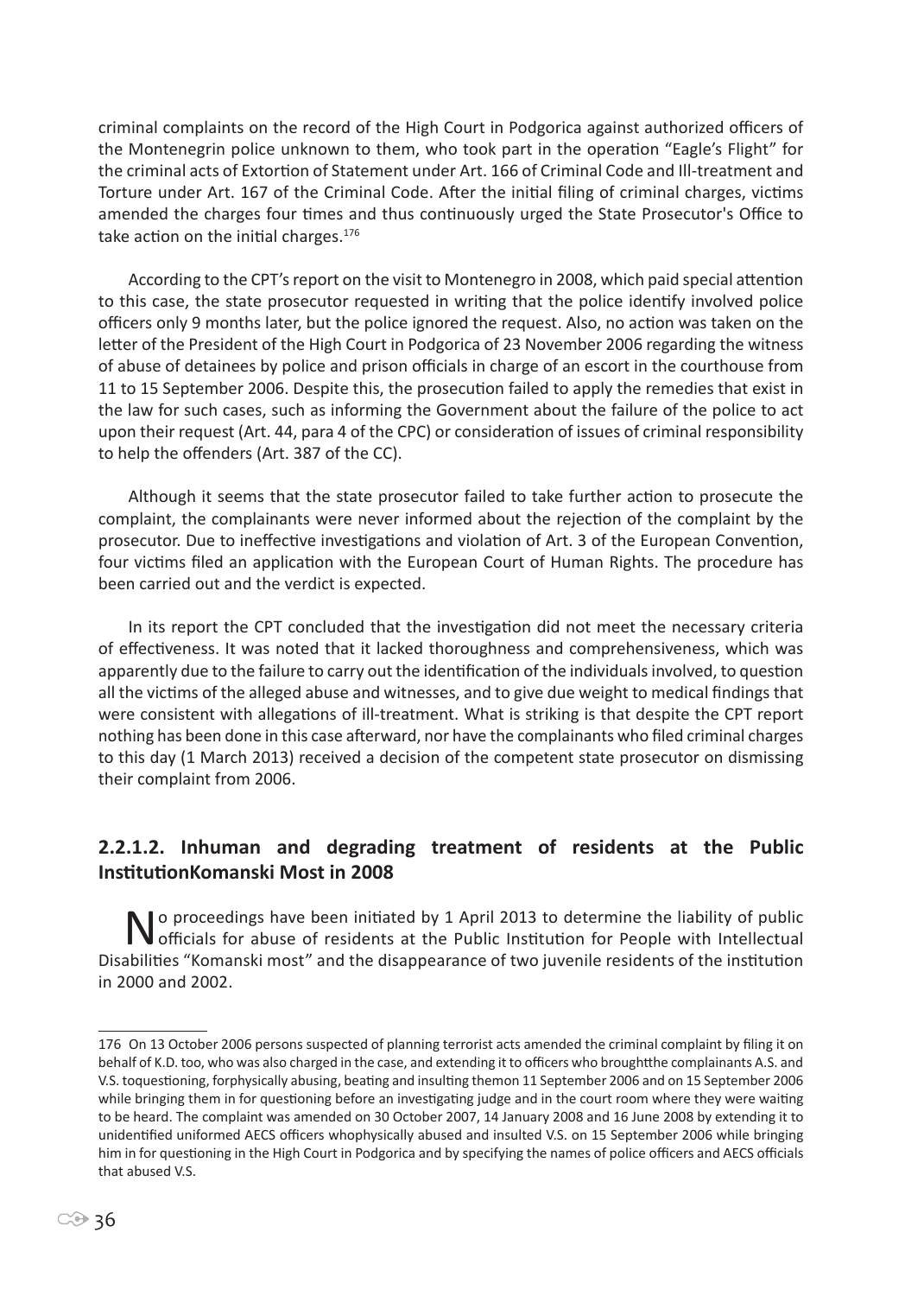The delegation of the Committee for the Prevention of Torture of the Council of Europe (CPT) visited Montenegro and Komanski Most Institution in September 2008 and found there "appalling" living conditions<sup>177</sup> and the treatment of residents, especially in terms of fixation using chains and punishment by "isolation", assessed by the CPT delegation as inhuman and degrading.<sup>178</sup> Report on CPT's visit was published in March 2010 in English, and translated into Montenegrin in September 2010.<sup>179</sup> Since 2008 living conditions have improved, though not to the extent one might have expected, given that at the end of its visit in September 2008 the CPT immediately drew attention of the authorities to difficult conditions in the Institution. Even after the report was published in 2010, the sanitary conditions were still not at a satisfactory level, men were not separated from women and staff levels were low, as noted, in addition to the CPT, by the Protector of Human Rights and Freedoms too, in its recommendations to the administration of the Institution.<sup>180</sup> Reconstruction of the facility began in the first half of  $2011$ .<sup>181</sup>

CPT has advised a comprehensive review of the situation in the institution, which would strategically address all aspects of the problem. Recommendations were adopted to a certain extent only in 2010, but even in November 2011 the conditions at the institution were such that it could not have be said that its residents enjoy human rights to the full extent.<sup>182</sup>

In a letter dated 14 November 2008, Montenegrin authorities informed the CPT that all chains and padlocks had been removed and replaced by leather restraints. Reconstructed ward A was officially opened on 12 November 2010, marking the anniversary of the Public Institution "Komanski most".<sup>183</sup> A special ward was built to accommodate minors, who resided in the same area with adults until 2010. In order to comply with international standards and taking into account the recommendations of international organizations and experts, it has been decided to discontinue the admission of residents under the age of 18 to the institution.<sup>184</sup>

Director of the institution, Vuk Mirković, who held that position for the last twenty years, including during the disappearance of two children from the institution in 2000 and 2002 and in 2008, when the CPT found "appalling" conditions in the institution, in January 2011 was transferred to the post of Deputy Director of the Centre for Social Welfare in Podgorica.<sup>185</sup> In April 2010 nongovernmental organizations demanded his removal from office and prosecution for many years of neglect in the management of the institution, culminating in the CPT's assessments of inhuman and degrading treatment of residents.<sup>186</sup>

In its response submitted to Human Rights Action<sup>187</sup> the state prosecutor informed the public that criminal proceedings have not been instituted against Mirković or any other official of the

<sup>177</sup> Report of the European Committee for the Prevention of Torture and Inhuman or Degrading Treatment or Punishment (CPT) on the visit to Montenegro from 15 to 22 September 2008, p. 114. 178 Ibid, p. 127.

<sup>179</sup> Human Rights Action requests for the release of these reports to competent authorities available at: www. hraction.org.

<sup>180</sup> Press release of the Human Rights Action, Centre for Anti-discrimination "EQUISTA" and Shelter on the occasion of 6 May 2010 available at: http://www.hraction.org/?p=349.

<sup>181 &</sup>quot;Seeking refuge for committing criminal acts", *Dan, 12 February 2011.*

<sup>182</sup> See Report on the respect for human rights of residents of the Public Institution "Komanski most", Human Rights Action, Centre for Anti-discrimination "EQUISTA", Centre for Civic Education, Shelter, 2011.

<sup>183 &</sup>quot;Better conditions at the institution",*Vijesti,* 13 November 2010.

<sup>184 &</sup>quot;No place for children at Komanski Most", *Dan,* 21 January 2011.

<sup>185 &</sup>quot;Mirković got the promotion instead of punishment", *Vijesti,* 26 January 2011.

<sup>186</sup> Letters to the Minister of Labour and Social Welfare Suad Numanović and the Supreme State Prosecutor Ranka Čarapić are available on the website of the Human Rights Action and in its archives.

<sup>187</sup> Letter – decision of the Supreme State Prosecutor KTR. no. 500/10 of 12 March 2012 in response to Human Rights Action's request for access to information of 2 June 2010. In order to receive this response two years later, Human Rights Action initiated an administrative action against the decision of the Supreme State Prosecutor not to allow access to this information. Response was received almost one year after the Administrative Court passed the judgment ordering the Supreme State Prosecutor to provide access to information sought.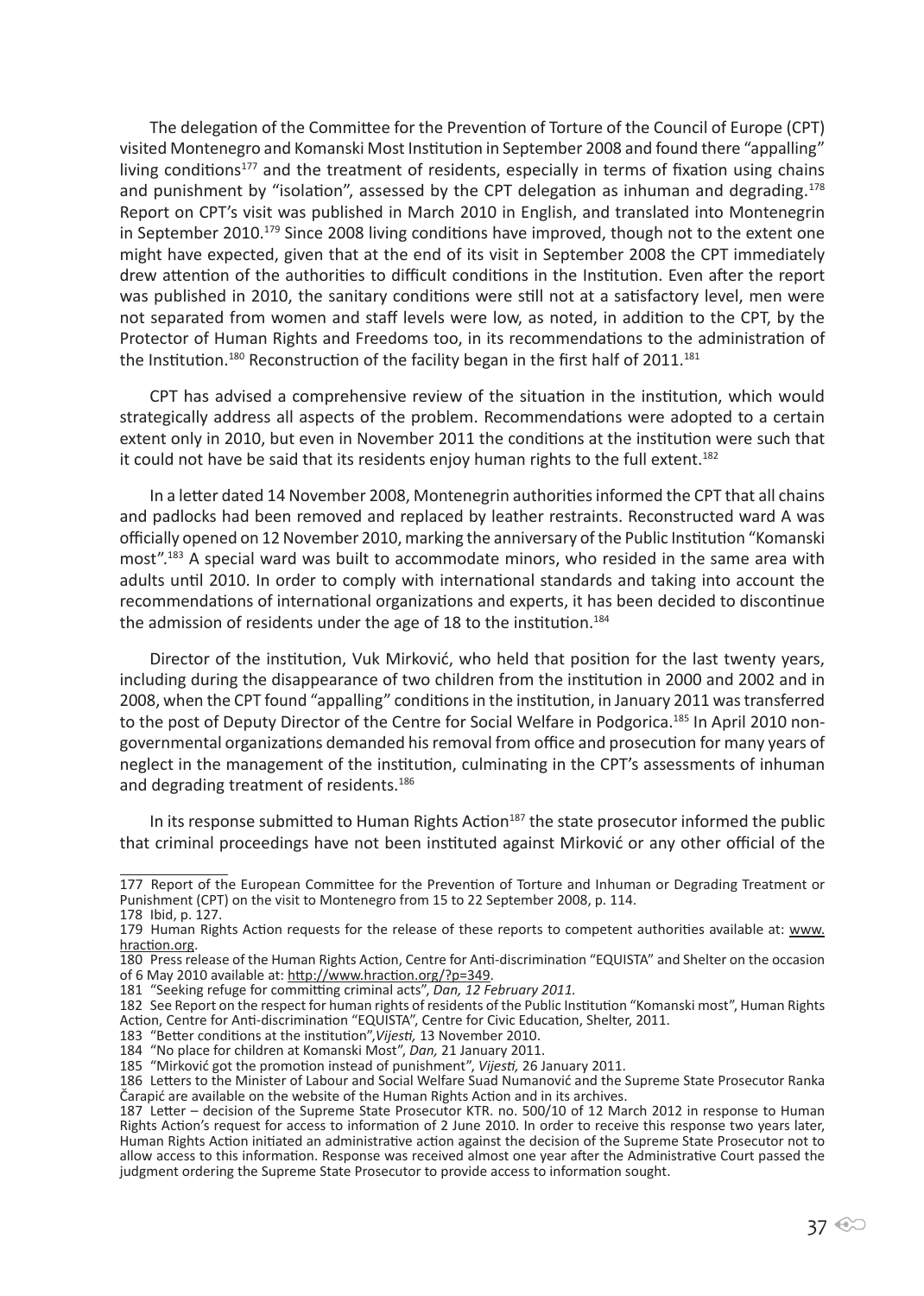Komanski Most Institution, and that the "information provided by public institutions (Komanski Most Institution, Podgorica Centre for Social Welfare and Ministry of Health, Labour and Social Welfare) was not sufficient to initiate criminal proceedings against those responsible for the abuse, nor did the parents, caregivers, nurses, teachers or police report acts that pointed to the unlawful conduct of officials in "Komanski most".

The response also stated that the state prosecution found out about the disappearance of two children from the institution (in 2000 and 2002) only in 2010 and that the Ministry of Health, Labour and Social Welfare on that occasion did not establish any failure in the treatment of staff of Komanski Most Institution in relation to its residents. In addition, the Supreme State Prosecutor (SSP) in the letter stated that, as the police meanwhile did not determine whether the missing children were alive or not, the prosecution had no basis for legal action against those responsible for the crime of aggravated forms of reckless endangerment under Art. 155, para 3 in connection with para 1 CC (if the death of a person occurred), and if the children were alive (exposure to danger under Art. 155, para 1 CC) the prosecution certainly became time-barred for that (basic) form of the offense.

The above letter proves that the prosecution is not only uninformed (because the media wrote about the disappearance of children back in 2004, and the CPT in 2009 submitted its report on abuse from 2008 to the Government) but also inert and ineffective in dealing with serious violations of human rights (neglect and abuse of persons under custody) and that the initiation of proceedings against those responsible depends on the information provided by potential perpetrators of crimes (Komanski Most Institution), and not the data obtained by the prosecution through an effective investigation within its legal powers.

For the above reasons, on 13 March 2012 NGOs Human Rights Action, Centre for Antidiscrimination "EQUISTA" and Shelter issued a statement strongly criticizing such actions of the prosecution.<sup>188</sup>

On the other hand, former police officer informed the authors of the report that the police acted professionally in relation to this case and did all that was asked of it, took specific actions and questioned certain persons, submitting timely the collected material to the prosecution.<sup>189</sup>

### **2.2.1.3.Incident at the football match between FC Berane and FC Budućnost in 2008**

At the football match between FC Berane and FC Budućnost, which took place on 2 April<br>2008, there was an incident between the police and FC Budućnost fans. According to the police version of events, at the end of the first half about 30 supporters of FC Berane attempted to cross the stands to reach the supporters of FC Budućnost, but were prevented by the police, after which FC Budućnost supporters threw stones and other objects at the police and then physically attacked and injured five policemen.<sup>190</sup> However, according to football supporters - in addition to the incident at the stadium where police attacked them, they were later tied up and beaten by police at the police station in Berane.<sup>191</sup>

<sup>188</sup> Available at: http://www.hraction.org/wp-content/uploads/Saopštenje\_13.mart\_2.pdf.

<sup>189</sup> Interview with a former police officer, April 2012.

<sup>190 &</sup>quot;Five policemen injured," *Dan*, 3 April 2008.

<sup>191 &</sup>quot;We are not hooligans", *Dan*, 4. April 2008.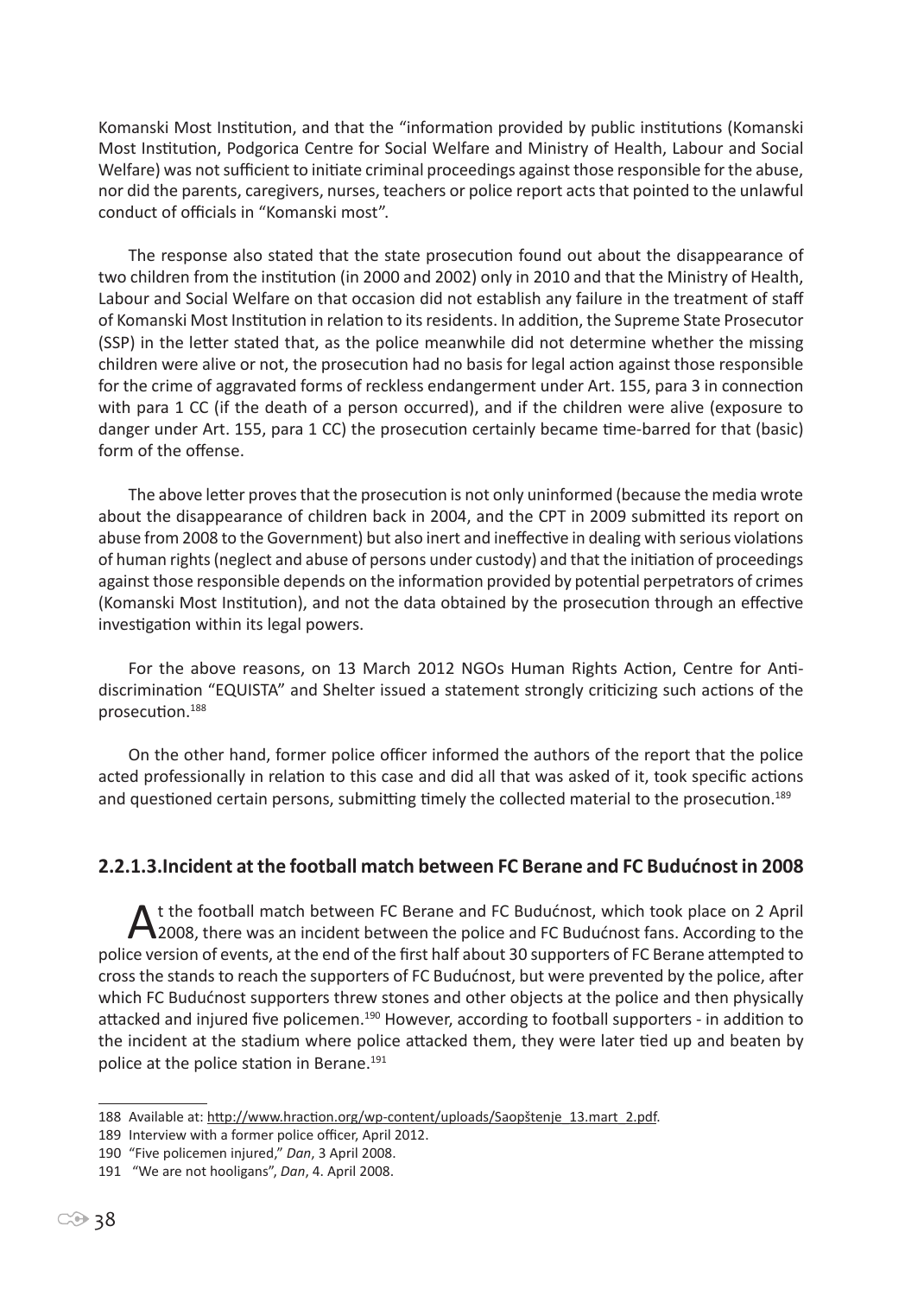In one of the videos available on YouTube website a police officer, later identified as Vlajko Babović, repeatedly hits one of the supporters on the head with a gun.<sup>192</sup> After disciplinary proceedings Babović was punished for serious disciplinary offense with a 30% decrease of salary for the month of the violation.<sup>193</sup>

Criminal complaint was lodged on 13 June 2008 with the Basic State Prosecutor in Berane against several police officers (including Babović) for crimes of Ill-treatment and Torture and Light Bodily Injury.194 Basic State Prosecutor in Berane rejected the charges because, according to the assessment of the prosecution in Berane, actions of the reported police officers had no elements of the reported crime nor of any other criminal offense prosecuted *ex officio*. <sup>195</sup> FC Budućnost supporters filed a request for investigation to the Basic Court in Berane,<sup>196</sup> but the court rejected this request as unfounded, which was confirmed by the High Court in Bijelo Polje.<sup>197</sup> According to the data of the Civic Alliance, the prosecution failed to press charges against the police officers despite the video recording of the incident and despite reasonable doubt that the police authority had been exceeded; the court later rejected the request for an investigation, so it could be considered that in this case the state failed to provide an effective remedy in the investigation of serious allegations of abuse.<sup>198</sup>

### **2.2.1.4. Ill-treatment of fans at the basketball match between BC Budućnost and BC Partizan in October 2012**

A t the basketball game between BC Budućnost and BC Partizan at Morača Sports Centre on<br>22 October 2012 there was a conflict between fans of the two teams, who rushed onto the court delaying the start of the match. Police officers reacted by forcing the crowd to vacate the Sports Centre building. Video recording created during the intervention of the police officers published on *Vijesti* website<sup>199</sup> shows, among other things, several members of the police hitting a fan, surrounding him on all sides, who was obviously not in a position to show resistance and did not pose a threat that needs to be prevented in such manner, a policeman hitting a fan lying on the ground twice with a truncheon, who also did not seem to show any resistance, several members of the police surrounding another fan and hitting him and a policeman hitting one female supporter. After the game ended, members of the police continued the conflict in the street. Media reported that several people had been injured during the riot.

Davor Dragojević addressed Human Rights Action on 25 October 2012, who filed a criminal complaint<sup>200</sup> against unknown police officers for beating of his underage son Lazar in the street outside Morača Sports Centre building after the game. Medical record about the sustained injuries

<sup>192</sup> Plainclothes officer who appears in the video was later identified as Vlajko Babović. Video available at: http:// www.youtube.com/watch?v=ryBfuaKyCtU.

<sup>193 &</sup>quot;On the head with a gun - only got reduced pay", *Dan*, 24 January 2009.

<sup>194 &</sup>quot;Police officers use force and keep their jobs", *Vijesti*, 18 April 2010.

<sup>195</sup> Report of the Civic Alliance "Human Rights in Montenegro - from the referendum to the beginning of the negotiations with the EU, May 2006 - June 2012", p. 50.

<sup>196 &</sup>quot;Fans visiting the judge today", *Vijesti*, 4 April 2008.

<sup>197</sup> Report of the Civic Alliance "Human Rights in Montenegro - from the referendum to the beginning of the negotiations with the EU, May 2006 - June 2012", p. 50. 198 Ibid.

<sup>199</sup> Video recording available at: http://www.vijesti.me/vijesti/varvari-nasrnuli-fotoreportere-vijesti-dnevnih-novinaclanak-97946.

<sup>200</sup> Complaint of 23 October 2012 registered under number: 13/086-12-40808.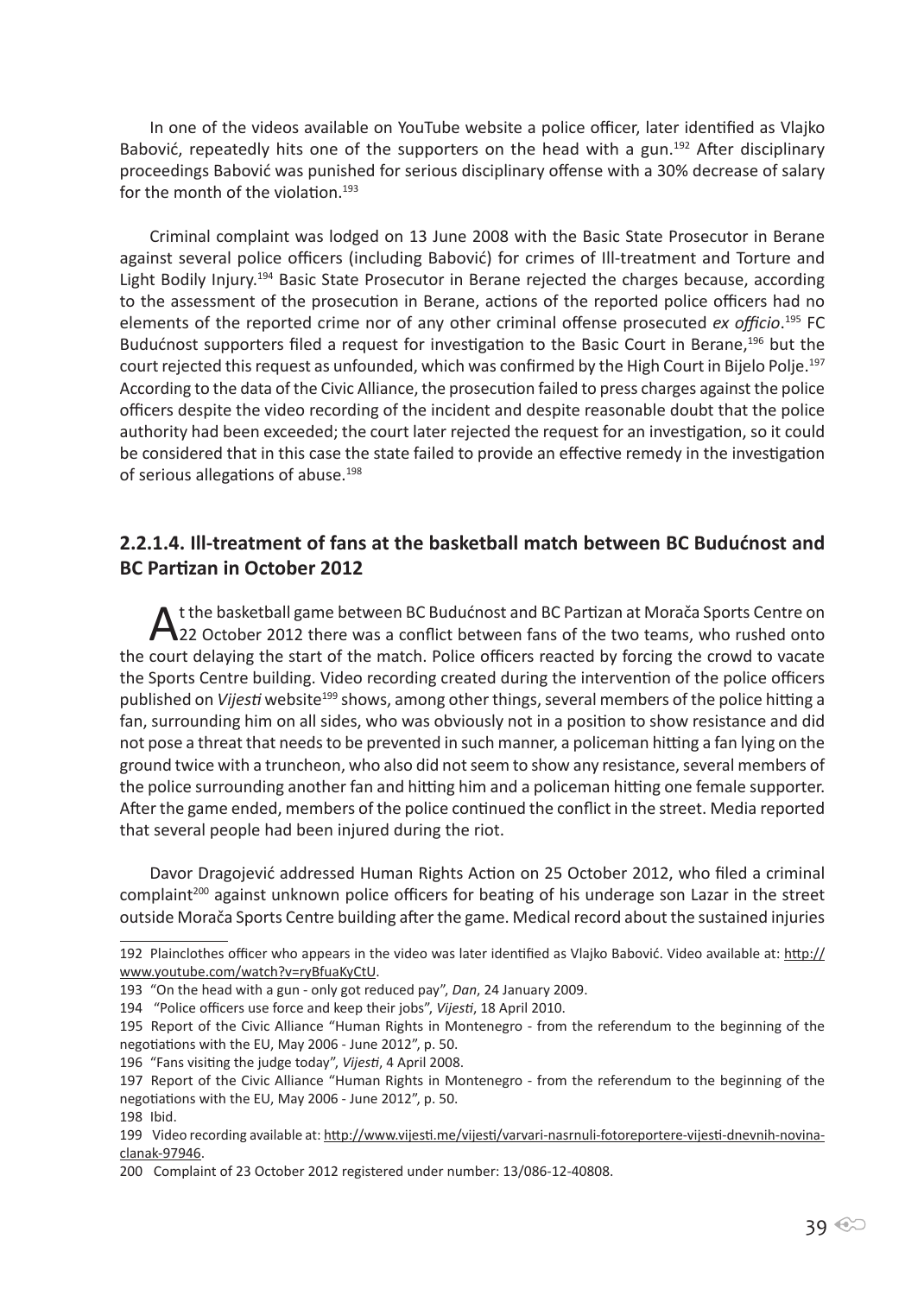has been attached to the complaint.<sup>201</sup> Lazar Dragojević claims that he did not show any resistance to the police at the time of the beating, as well as before or after the beating.

Human Rights Action informed in detail the Ministry of the Interior, Mr. Ivan Brajović, of the aforementioned<sup>202</sup> and submitted a request for free access to information to the Ministry of Interior<sup>203</sup> seeking information on measures taken in order to establish liability for the actions of members of the Ministry of the Interior on that occasion as well as information on measures taken in connection with the allegations of Davor Dragojević regarding the beating of Lazar Dragojević. However, the Ministry denied Human Rights Action access to this information stating that the Department for Internal Control of the Police is taking measures in the control procedure of the police officers on this occasion and that it will promptly notify the Minister of Internal Affairs on the established facts and the measures taken.<sup>204</sup> On the other hand, six supporters of BC Budućnost were sentenced to imprisonment for inciting riots in early November 2012.<sup>205</sup>

Response of the newly elected Ministry of the Interior, Mr. Raško Konjević, to Human Rights Action states that the internal control procedures have been implemented and that all established facts and circumstances in the case of police officers securing the basketball game between BC Budućnost and BC Partizan imply the existence of hierarchical liability of a senior officers of Special Police Unit Željko Pavićević, who was in charge of security, and that the case has been referred to the Police Directorate Ethics Committee to investigate the ethics of the police officer in question, in order to initiate disciplinary procedure. Regarding the case of juvenile Lazar Dragojević, the response states that the case was referred to the Basic State Prosecutor in Podgorica for further processing and evaluation of the existence of the elements of criminal responsibility, bearing in mind that the Department for Internal Control of the Police was unable to establish facts that would indisputably indicate the specific responsibility of a police officer in Podgorica Regional Unit.

In its response on the occasion of the same event to *Vijesti* journalist Jelena Jovanović, the Department for Internal Control of the Police stated that it was noted that certain officers of the Special Unit, following the order to empty the stands with supporters groups, illegally used their truncheons in several instances as a means of coercion against BC Budućnost and BC Partizan supporters, but that it was not possible to determine the identity of these police officers, as they had protective gear and did not mention the use truncheons in their statements. Also, according to the response, senior officers of the Special Police Unit in charge of the security did not specify in their statements the identities of police officers who illegally used their truncheons as a means of coercion, although the footage<sup>206</sup> shows that in some cases they tried to prevent the excessive use of truncheons as a means of coercion.

Considering that the previously described actions of police officers during the basketball game and their concealment raise suspicion that a number of criminal offenses prosecuted *ex officio* have

<sup>201</sup> Medical records show that Lazar Dragojević on this occasion sustained an injury to the nose caused by a punch.

<sup>202</sup> Letter to Minister Brajović available at: http://www.hraction.org/?p=2470.

<sup>203</sup> Request no. 01-051/12-23578/1 of 15 November 2012.

<sup>204</sup> Decision of the Ministry of the Interior no. 051/12-23578/1 of 22 November 2012.

<sup>205 &</sup>quot;Budućnost supporters sentenced to 150 days in jail", *Vijesti,* 6 November 2012.

<sup>206</sup> Video recording posted on *Vijesti portal,* available at: http://www.vijesti.me/vijesti/varvari-nasrnulifotoreportere-vijesti-dnevnih-novina-clanak-97946.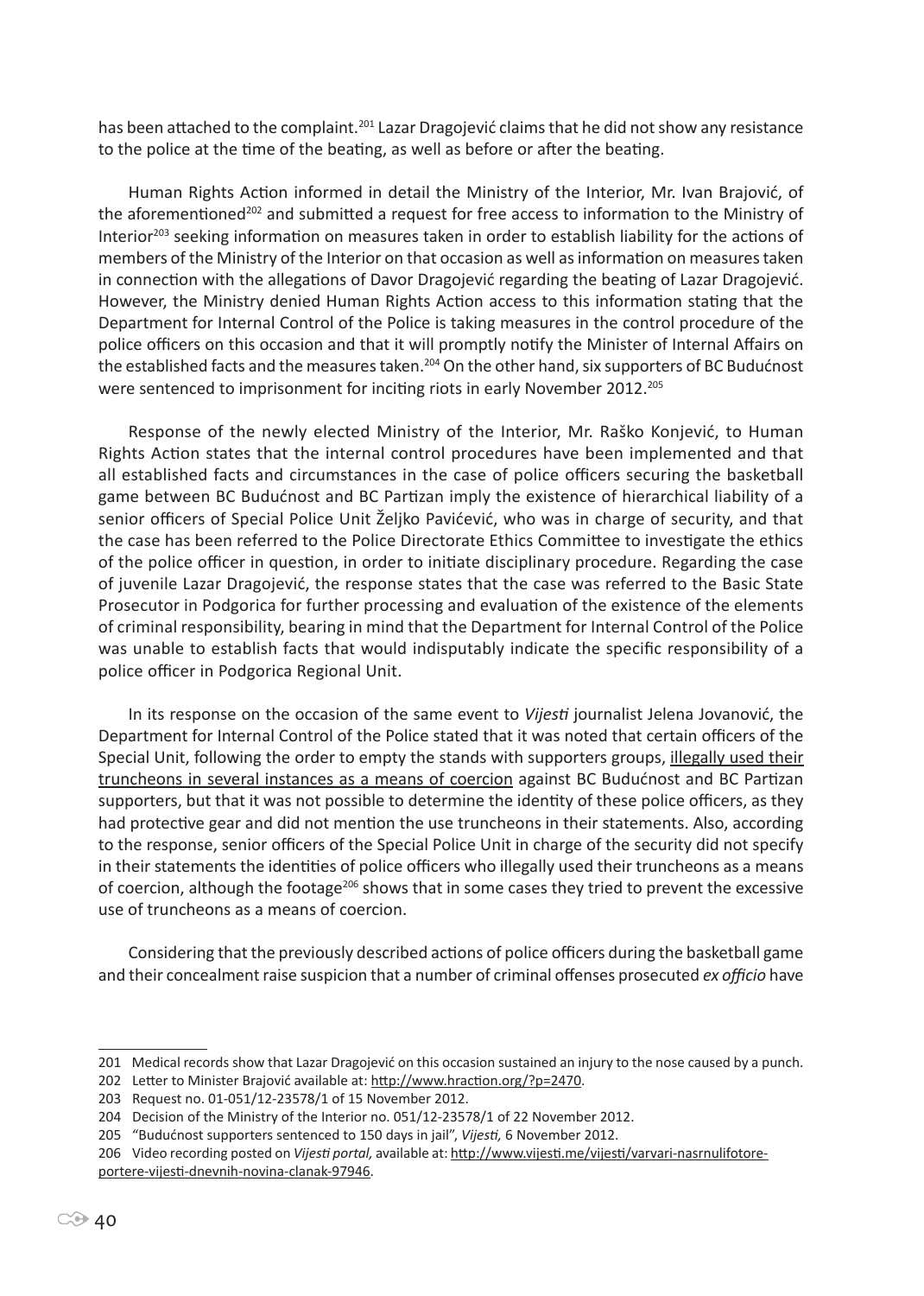been committed (Ill-treatment,<sup>207</sup> Violent Behaviour,<sup>208</sup> Failure to Report Crime and Perpetrator,<sup>209</sup> Helping the Perpetrator after the Commission of a Crime,<sup>210</sup> Abuse of Office<sup>211</sup> and others), Human Rights Action addressed the Supreme State Prosecutor with a request for access to information about the actions taken by the competent public prosecutor's office in this case.<sup>212</sup>

Supreme State Prosecutor forwarded the request to the Basic State Prosecutor in Podgorica, as competent, which passed a decision<sup>213</sup> on 5 February 2013 allowing access to requested information and informing Human Rights Action that the Basic State Prosecutor has "formed the case file on the specified event and that the data and information are collected in order to reach a legal decision". Until the completion of the report, 10 March 2013, the public was not informed whether any police officers have been prosecuted.

### **2.2.1.5. Allegations of ill-treatment reported in the media**

In addition to the cases above, the table below lists cases of abuse reported by the media<br>and non-governmental organizations since 2007 to date, which were not prosecuted, or the In addition to the cases above, the table below lists cases of abuse reported by the media public prosecutor failed to act on filed criminal charges or dismissed criminal charges or criminal complaint was not filed. Third column includes answers of the Supreme State Prosecutor's Office of 25 June 2012 to Human Rights Action's question whether cases in question have been prosecuted.

| No. and<br>date           | Description of incident                                                                                                                                                                                                                                  | Source of<br>information                                                                                                           | Reply received from the SSP<br>on 25 June 2012 and 25 April 2013                                                                                                                                                                                                                                                                                                                           |
|---------------------------|----------------------------------------------------------------------------------------------------------------------------------------------------------------------------------------------------------------------------------------------------------|------------------------------------------------------------------------------------------------------------------------------------|--------------------------------------------------------------------------------------------------------------------------------------------------------------------------------------------------------------------------------------------------------------------------------------------------------------------------------------------------------------------------------------------|
| 1.<br>10<br>March<br>2007 | Attorney Borislav Vlaović stated that the<br>officials of Podgorica Security Centre<br>in the night of 10 March beat Milan<br>Radičković with fists on the head and<br>then with wooden sticks on the soles<br>and palms, in order to obtain confession. | "Using sticks<br>to obtain<br>confession",<br>Dan, 14<br>March, 2007,<br>"Confession<br>by beating",<br>Vijesti, 14<br>March 2007. | The media announced filing of criminal<br>charges.<br>According to the response of SSP, after<br>checking the registers and electronic<br>database it has been established that<br>the Basic State Prosecutor in Podgorica<br>did not form the case on the occasion<br>of the events of 10 March 2007.<br>Although the media announced filing of<br>a criminal complaint, according to the |
|                           |                                                                                                                                                                                                                                                          |                                                                                                                                    | response of the Basic State Prosecutor<br>the complaint was not filed, as also<br>confirmed by attorney Vlaović in an<br>interview of 9 March 2013.                                                                                                                                                                                                                                        |

<sup>207</sup> Art. 166a CC (*Sl. list CG, 40/2008, 25/2010 and 32/2011).*

<sup>208</sup> Art. 399 CC.

<sup>209</sup> Art. 386 CC.

<sup>210</sup> Art. 387 CC.

<sup>211</sup> Art. 416 CC.

<sup>212</sup> Request to the Supreme State Prosecutor of 28 January 2013.

<sup>213</sup> Decision of the Basic State Prosecutor in Podgorica Tu.br. 38/13 of 5 February 2013.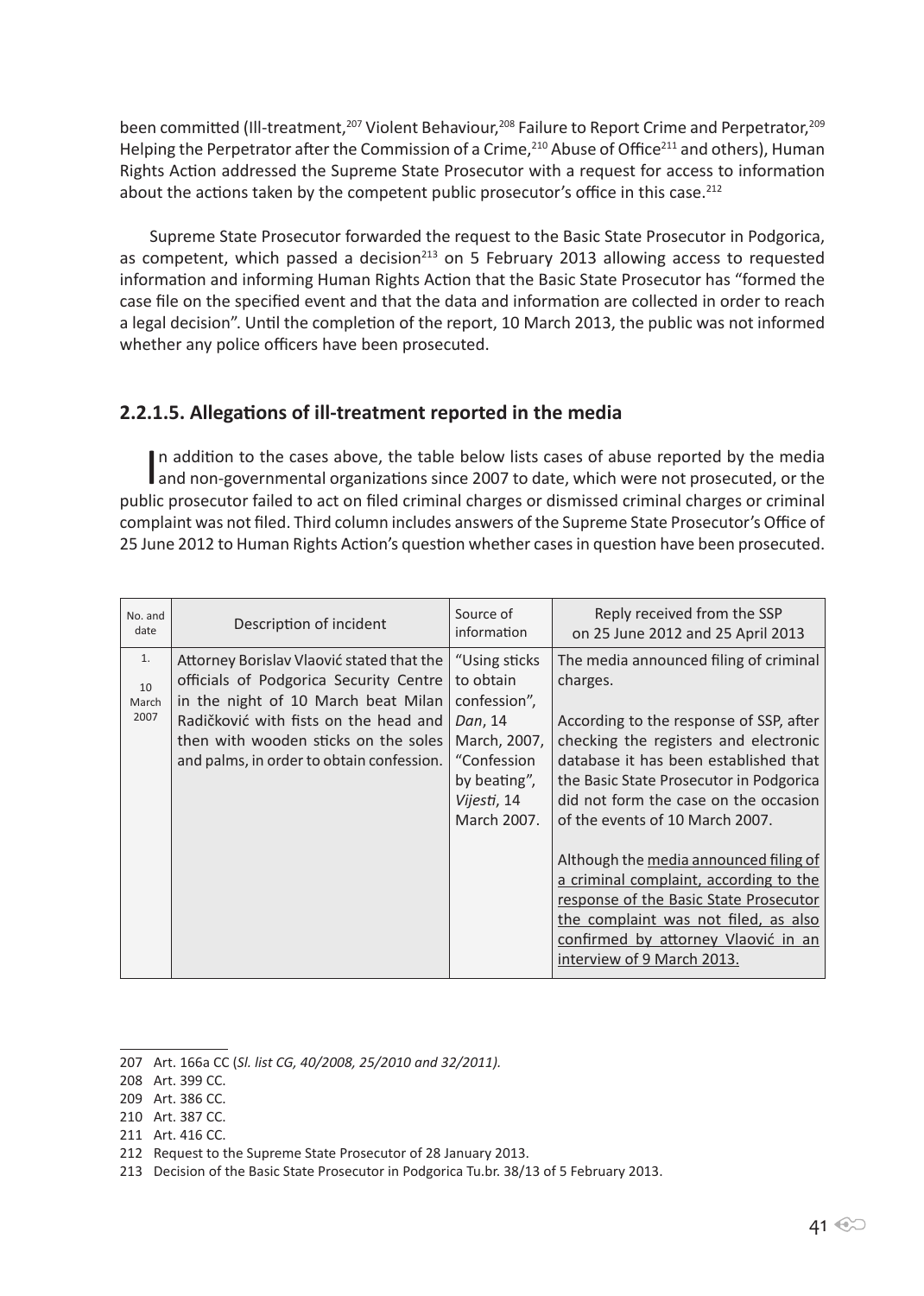| 2.<br>19<br>March<br>2007     | According to allegations in the media,<br>Saša Šćekić from Bijelo Polje was at a<br>coffee shop in Bar with a friend when<br>seven or eight police officers entered<br>the shop and started beating him and<br>then handcuffed him. He claims to have<br>been put into a car when the beatings<br>continued, as well as in the police station<br>later. At the Clinical Center the doctors<br>noted a number of injuries on the body<br>of Saša Šćekić.                                                                                                                                                                                                                                                                                                                                                                                                                                                                                           | "Special<br>forces<br>gave him<br>concussion",<br>Dan, 25<br>March, 2007.                                                                               | The Police Directorate - Regional Unit<br>in Bar filed a criminal complaint against<br>Saša Šćekić for criminal act Assault of<br>an Official in the Performance of Official<br>Duties. After the indictment, Basic Court<br>in Bar adopted a suspended sentence<br>in relation to Šćekić for criminal act<br>Assault of an Official in the Performance<br>of Official Duties. Appeal of the Basic<br>State Prosecutor from Bar to the said<br>judgment was dismissed.<br>Thus, it can be concluded that the<br>officials from the Regional Unit in Bar<br>responsible for injuring Saša Šćekić, as<br>concluded by doctors, have not been<br>prosecuted.                                           |
|-------------------------------|---------------------------------------------------------------------------------------------------------------------------------------------------------------------------------------------------------------------------------------------------------------------------------------------------------------------------------------------------------------------------------------------------------------------------------------------------------------------------------------------------------------------------------------------------------------------------------------------------------------------------------------------------------------------------------------------------------------------------------------------------------------------------------------------------------------------------------------------------------------------------------------------------------------------------------------------------|---------------------------------------------------------------------------------------------------------------------------------------------------------|-----------------------------------------------------------------------------------------------------------------------------------------------------------------------------------------------------------------------------------------------------------------------------------------------------------------------------------------------------------------------------------------------------------------------------------------------------------------------------------------------------------------------------------------------------------------------------------------------------------------------------------------------------------------------------------------------------|
| 4.<br>24 July<br>2007         | media<br>According<br>to<br>reports,<br>four<br>policemen of the intervention squad of Bar<br>Security Centre brutally beat Predrag Đukić<br>and Ivan Abramović. According to them,<br>they confronted with the person in civilian<br>clothes who later turned out to be a police<br>officer. Soon after the conflict intervention<br>squad arrived, tied Đukić and Abramović,<br>pushed them into a jeep and drove in the<br>direction of the Railway Station where, as<br>they claim, they were beaten, tortured and<br>abused for more than an hour. After the<br>beating they were taken to the Security<br>Centre parking lot and further abused.<br>They claim to have fainted from blows,<br>after which they were sprayed with water<br>and taken to the hospital only at the<br>insistence of duty officers. Due to the<br>severity of injuries, Đukić and Abramović<br>were referred to Clinical Centre of<br>Montenegro for treatment. | "Police<br>beat tied<br>up young<br>men", Dan,<br>30 July 2007,<br>"Zeković:<br>they won't<br>leave them<br>alone,"<br>Vijesti, 1<br>September<br>2007. | Response of the SSP: "The Police<br>Directorate - Regional Unit in Bar filed<br>criminal charges against Predrag Đukić<br>and Ivan Abramović for crimes Violent<br>Behaviour and Assault on an Official in<br>the Performance of Official Duties. The<br>trial on charges of alleged crimes against<br>Đukić and Abramović is still ongoing.<br>In this case criminal charges have<br>not been filed against persons who<br>allegedly beat up Abramović and<br>Đukić. Also, the Council for Civil Control<br>of Police concluded that in this case<br>Abramović and Đukić's human rights<br>and freedoms had been violated<br>through abuse of authority by officials<br>of the Police Directorate. |
| 5.<br>14<br>September<br>2007 | Igor Šćepanović and Luka Bešić filed<br>criminal complaint against Mirko<br>Banović, officer of the Police Directorate<br>of Montenegro, for threatening to kill<br>them. As owners of a private company<br>dealing with renovations of housing units,<br>Bešić and Šćepanović were engaged in<br>the renovation of the house of Mirko<br>Banović's sister. When it was time to<br>pay for the work done, Banović's sister<br>reportedly said that she did not have the<br>money, when Banović got involved in<br>the conversation, armed with a gun, and<br>threatened Šćepanović to shoot him and<br>Bešić, telling them that they will never<br>get the money.                                                                                                                                                                                                                                                                                 | "He<br>threatened<br>to shoot<br>them,"<br>Vijesti, 14<br>September<br>2007.                                                                            | Although the quoted article published<br>the following: "Podgorica - Igor<br>Šćepanović and Luka Bešić filed a<br>criminal complaint against<br>Mirko<br>Banović, officer of the Police Directorate<br>of Montenegro, for threatening to<br>kill them, as Vijesti found out", in its<br>response the SSP stated that after<br>checking the registers and electronic<br>database, the Basic State Prosecutor's<br>Office in Podgorica established that<br>this office did not receive a criminal<br>complaint against Mirko Banović.                                                                                                                                                                 |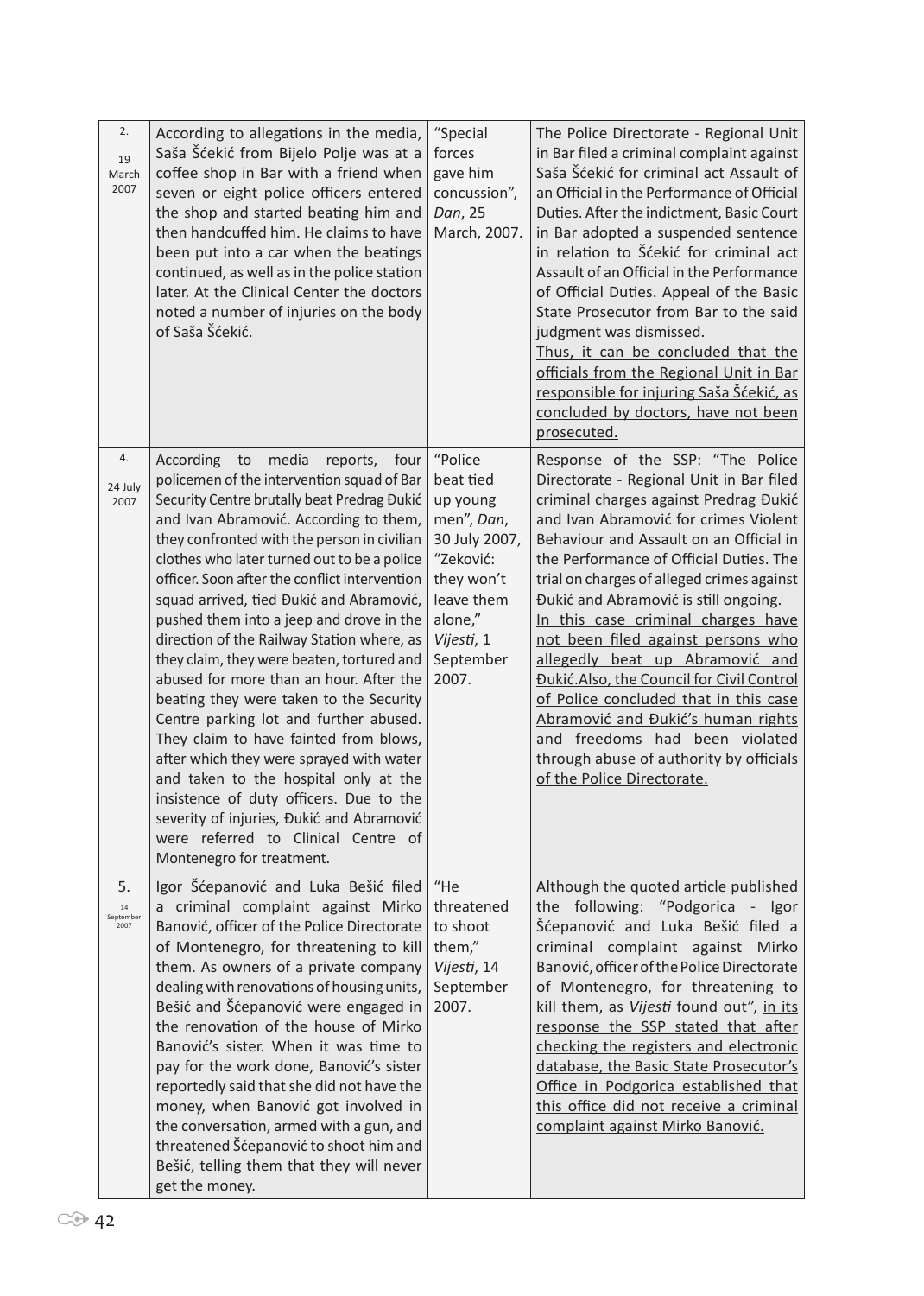| 6.<br>5 November<br>2007     | Bar police detained an officer of the<br>Border Police in that city D.B. on suspicion<br>of having committed the criminal act<br>of Violent Behaviour against A.Z. from<br>Prijepolje, residing in Bar. As suspected,<br>D.B. physically attacked A.Z. hitting her<br>several times, and the doctor's report<br>stated that A.Z. was slightly injured and<br>had a hematoma of her right eye.                                                                                                     | "Police<br>officer<br>punches a<br>woman,"<br>Vijesti, 7<br>November<br>2007.                                                                             | Although the cited article states:<br>"A.Z. was slightly injured and had a<br>hematoma of her right eye, as stated<br>in the report of duty emergency doctor<br>at the Bar Hospital. Together with the<br>criminal complaint, D.B. was yesterday<br>handed over to the investigating judge<br>of the Basic Court in Bar - said the Police<br>Directorate", in its response the SSP<br>stated that after checking the registers<br>and electronic database, the Basic State<br>Prosecutor's Office in Bar established<br>that this office did not receive a criminal<br>complaint against officer of the Police<br>Directorate regarding the events of 5<br>November 2007. |
|------------------------------|---------------------------------------------------------------------------------------------------------------------------------------------------------------------------------------------------------------------------------------------------------------------------------------------------------------------------------------------------------------------------------------------------------------------------------------------------------------------------------------------------|-----------------------------------------------------------------------------------------------------------------------------------------------------------|---------------------------------------------------------------------------------------------------------------------------------------------------------------------------------------------------------------------------------------------------------------------------------------------------------------------------------------------------------------------------------------------------------------------------------------------------------------------------------------------------------------------------------------------------------------------------------------------------------------------------------------------------------------------------|
| 7.<br>25<br>November<br>2007 | Goran Bulatović from Bijelo Polje<br>says that the local police physically<br>abused him following his arrest for<br>committing a misdemeanour. According<br>to him, as he got into their car, one<br>police officer pushed him hard. At the<br>police station he fell ill, after which he<br>unsuccessfully demanded medical help.<br>One of the officers addressed him with<br>inappropriate words and another officer<br>repeatedly struck him in the chest, and<br>then placed him in a cell. | "They<br>beat me at<br>the police<br>station,"<br>Vijesti, 1<br>December<br>2007, "Asked<br>for a doctor,<br>got beating,"<br>Dan, 1<br>December<br>2007. | The victim announced the filing of<br>criminal charges, but the answer of<br>the SSP shows that "the Basic State<br>Prosecutor in Bijelo Polje did not receive<br>a criminal complaint for the criminal<br>offense Ill-treatment and Torture"<br>committed against Goran Bulatović.<br>We find the following to be a particularly<br>important<br>part<br>of the<br>answer:<br>"Prosecutor's Office has no information<br>that the above person was tortured<br>during detention in Bijelo Polje Security<br>Centre", although two daily newspapers<br>reported about this event.                                                                                         |
| 8.<br>6<br>January<br>2008   | Aleksandar Rakočević from Bar reported<br>an incident that occurred during the<br>celebration of Christmas Eve. Rakočević<br>was celebrating with friends in a bar<br>where the incident occurred with<br>another group of young men. A police<br>patrol intervened, detained all the<br>participants of the incident and took then<br>to the police station. At the police station<br>Rakočević allegedly received a blow to<br>the head and was verbally abused.                                | "Internal<br>control in Bar<br>Police", Dan,<br>10 January<br>2008.                                                                                       | After Aleksandar Rakočević filed a<br>criminal complaint against officers Amel<br>Grbović and Miloš Magdelinić Milos, the<br>Basic State Prosecutor from Bar - after<br>collecting the necessary information -<br>filed a motion to the Basic Court in Bar<br>to undertake investigative actions. After<br>reviewing the collected documentation<br>the Basic State Prosecutor dismissed the<br>charges and informed Rakočević about<br>that. After checking with the Basic Court<br>in Bar, we found out that Rakočević did<br>not assume the prosecution before the<br>Basic Court in Bar.                                                                              |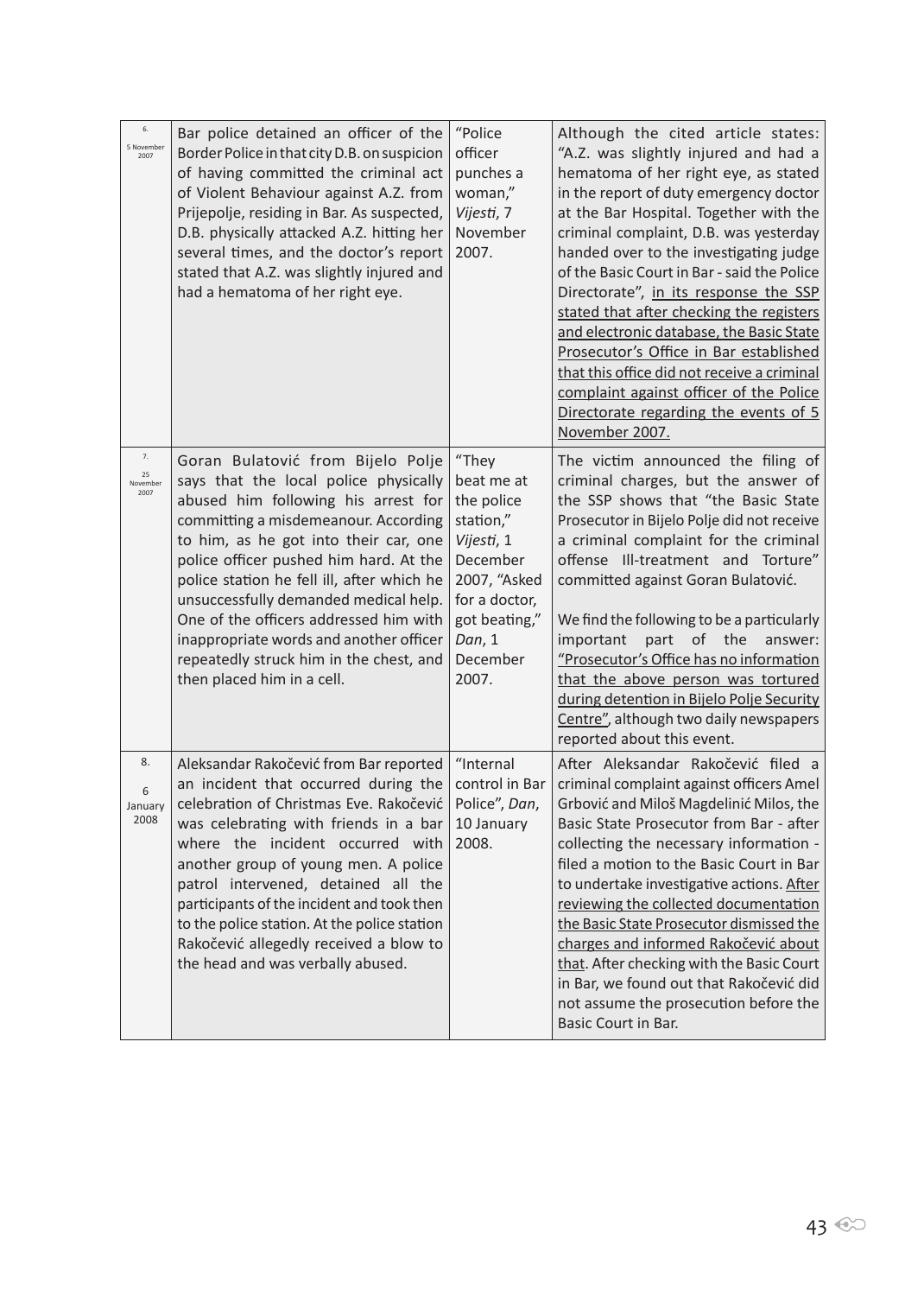| 10.<br>30 May<br>2009         | After the inspection, Internal Control<br>established a number of omissions,<br>abuse of office and abuse of power by<br>two chiefs of Berane Police, Marijan<br>Račić and Vlajko Babović related to<br>events prior to the football match<br>between FC Jezera and FC Budućnost<br>in Plav on 30 May 2009. The Police<br>Directorate announced that there is<br>a reasonable suspicion that Marijan<br>Račić, Deputy Head of Berane Police<br>Regional Unit, overstepped his authority<br>and acted unprofessionally towards FC<br>Budućnost supporter Andrija Radunović.<br>The actions of this police officer acquired<br>the characteristics of the following<br>serious disciplinary violations: abuse of<br>authority or power in the service and<br>violent, improper or offensive behaviour<br>or expression of any form of intolerance.<br>The procedure of assessment of actions<br>of Vlajko Babović, Head of Berane Police<br>Regional Unit, has also been initiated.<br>Head of Berane Police was ordered to,<br>on the basis of earlier consultations<br>with the Basic State Prosecutor in Plav,<br>submit to this prosecutor the case file<br>for the assessment and decision on the<br>existence of elements of criminal liability<br>of Babović or other police officers who<br>had been on duty and participated in | "Red card for<br>two police<br>chiefs,"<br>Dan, 19<br>June 2009,<br>"Barbarians<br>are not<br>barbarians,"<br>Dan, 20 June<br>2009. | The Police Directorate - Regional<br>Unit in Berane submitted to the Basic<br>State Prosecutor in Plav the report<br>of the Internal Control Department<br>Podgorica with the enclosed<br>in<br>documentation for evaluation and<br>opinion whether this case includes<br>elements of criminal liability of officers<br>Vlajko Babović and Marijan Račić from<br>Berane (report submitted by Aleksandar<br>Zeković, researcher of human rights<br>violations). Following the assessment<br>of allegations from the report and<br>accompanying documents it was<br>established that the actions of Babović<br>and Račić had no elements of offenses<br>prosecuted ex officio, so the Basic<br>State Prosecutor in Plav dismissed the<br>charges against these persons for the<br>criminal act Violation of the Freedom<br>of Movement and Residence. |
|-------------------------------|----------------------------------------------------------------------------------------------------------------------------------------------------------------------------------------------------------------------------------------------------------------------------------------------------------------------------------------------------------------------------------------------------------------------------------------------------------------------------------------------------------------------------------------------------------------------------------------------------------------------------------------------------------------------------------------------------------------------------------------------------------------------------------------------------------------------------------------------------------------------------------------------------------------------------------------------------------------------------------------------------------------------------------------------------------------------------------------------------------------------------------------------------------------------------------------------------------------------------------------------------------------------------------------------------------------------------------------|-------------------------------------------------------------------------------------------------------------------------------------|-----------------------------------------------------------------------------------------------------------------------------------------------------------------------------------------------------------------------------------------------------------------------------------------------------------------------------------------------------------------------------------------------------------------------------------------------------------------------------------------------------------------------------------------------------------------------------------------------------------------------------------------------------------------------------------------------------------------------------------------------------------------------------------------------------------------------------------------------------|
| 11.<br>25<br>February<br>2010 | this event.<br>Elvis Đurović from Novi Pazar filed<br>criminal charges against Šekib Džogović   because of a  <br>who, according to him, abused him<br>mentally and physically at the entrance<br>to Rožaje. As stated by Đurović, after<br>making a joke with the officer saying<br>"You are really bored tonight," Džogović<br>started yelling at him: "You act that<br>way in Novi Pazar, you'll sing another<br>song when I get you", insulting him and<br>threatening, and hit him in the back with<br>his elbow. He claims that it did not help<br>that his wife, heavily pregnant, got out of<br>the car and asked Džogović to let Đurović<br>go. Colleagues also tried to calm officer<br>Džogović down, but unsuccessfully, as<br>well as Đurović's father-in-law who was<br>called to the scene by the daughter.                                                                                                                                                                                                                                                                                                                                                                                                                                                                                                             | "Beaten up<br>joke", Dan, 1<br>April 2010,<br>"Beaten up<br>because of a<br>joke", Vijesti,<br>2 April 2010.                        | Elvis Durović and Mihrija Nurković<br>filed criminal charges to the Basic<br>Prosecutor in Plav against<br>State<br>Šekib Džogović, officer of the Police<br>Directorate - Regional Unit in Rožaje,<br>for the crime Torture and Ill-treatment.<br>Basic State Prosecutor in Rožaje<br>dismissed the charges against Šekib<br>Džogović because the actions of<br>the suspect had no elements of the<br>reported offense or another offense<br>that is prosecuted ex officio.                                                                                                                                                                                                                                                                                                                                                                        |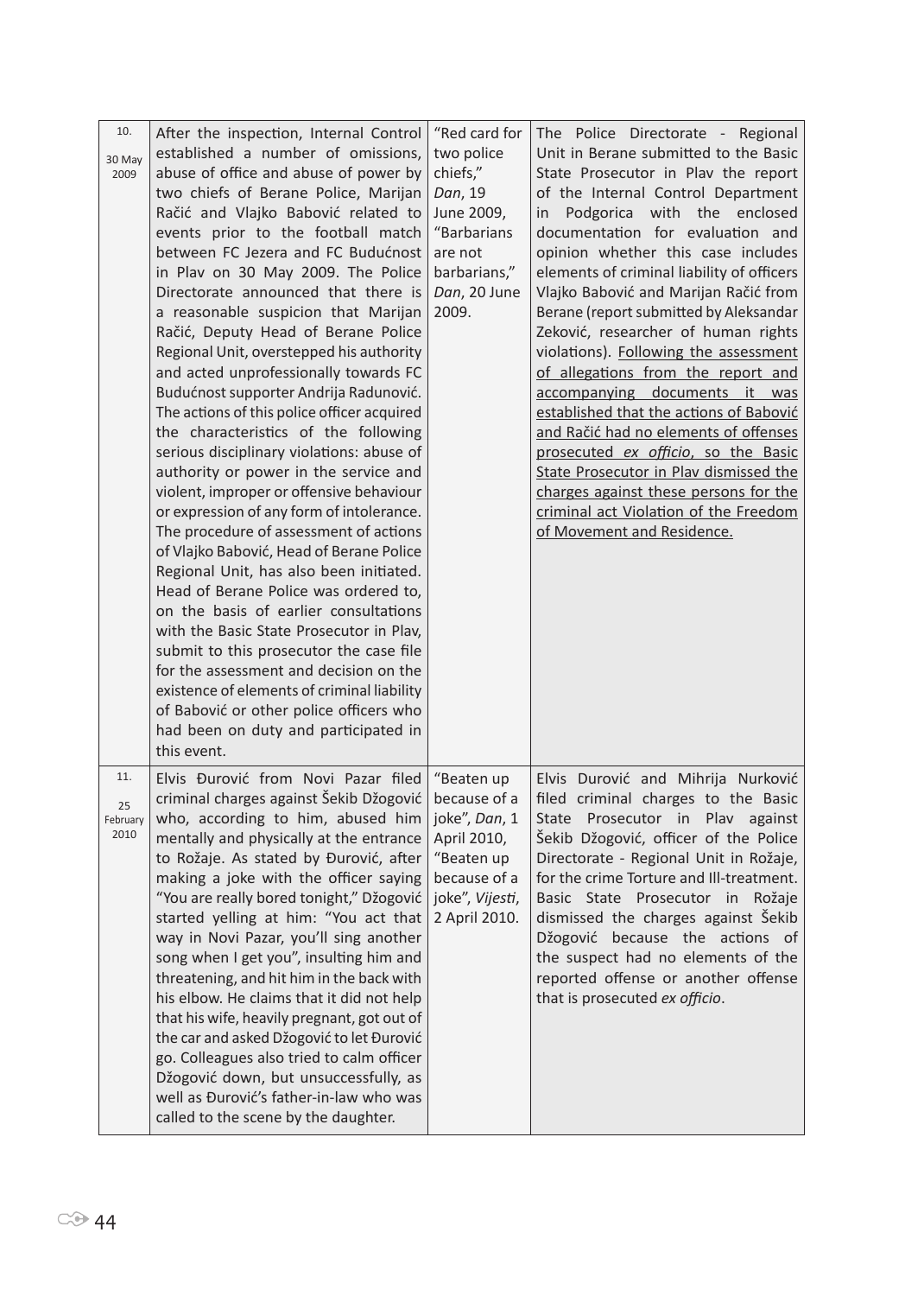In accordance with the above, below is the table of cases of ill-treatment in which criminal proceedings were not initiated:

| Total cases of ill-treatment by public officials in which criminal<br>proceedings were not or not yet initiated or we have no knowledge<br>of initiated criminal proceedings | 15 |
|------------------------------------------------------------------------------------------------------------------------------------------------------------------------------|----|
| Cases in which we have knowledge of filed criminal charges                                                                                                                   |    |
| Cases in which criminal charges were not filed or we have no<br>knowledge of filed criminal charges                                                                          | 8  |
| Cases in which (after being filed) criminal charges were dismissed                                                                                                           | 4  |

#### **2.2.2. Cases in which criminal proceedings were initiated214 - total of 63, including:**

1. Cases in which the state prosecutor ordered an investigation or the injured party assumed prosecution<sup>215</sup> but has not yet raised an indictment (charges or indictment proposal<sup>216</sup>) on the basis of which the main hearing may be conducted at the court in criminal proceedings against the accused (4 cases).

2. Cases in which the indictment was raised (59 cases), which can be further divided into cases where the first instance judgment was issued (57 cases) and 2 cases in which the judgment has not yet been adopted;

3. Decisions adopted by courts in criminal cases can be divided into:

(i) Final decisions (101),

(ii) Decisions which did not become final (24).

Final decisions can be divided into:

- a. Suspended sentences (36);
- b. Sentences of imprisonment (5);
- c. Decisions to impose a fine (1);
- d. Acquittals (39);

e. Decisions to dismiss the charges<sup>217</sup> (19) and decisions to discontinue the criminal proceedings (1).

<sup>214</sup> Considering that, in accordance with Art. 18 and 59 CPC the injured party can, if the state prosecutor finds no grounds for prosecution *ex officio,*assume the prosecution within eight days afterreceiving notification from the state prosecutor about it, this report considered them as cases in which the prosecution was initiated and examined cases where the injured party assumed prosecution.

<sup>215</sup> According to the former Criminal Procedure Code (*Sl. list RCG*, 71/2003... 47/2006) investigating judge was responsible for conducting an investigation,i.e. for adopting a decision to conduct an investigation, and the state prosecutor was responsible for raising of the indictment.

<sup>216</sup> Indictment proposal is an indictment in summary proceedings (Art. 446 CPC) conducted for the criminal offenses punishable by fine or imprisonment of up to five years.

<sup>217</sup> Under Art. 362 CPC,The Court shall render a verdict rejecting the charges:

<sup>1)</sup> if the Prosecutor withdrew the charges in the course of the trial;

<sup>2)</sup> if for the same offence the accused has already been convicted or acquitted by a final verdict, or the charge was dismissed by a final verdict or if the proceedings against him was discontinued by a final ruling;

<sup>3)</sup> if the accused has been exempted from prosecution by an amnesty or pardon, or if the statute of limitation for the institution of prosecution applies, or if there are other circumstances that permanently bar the prosecution.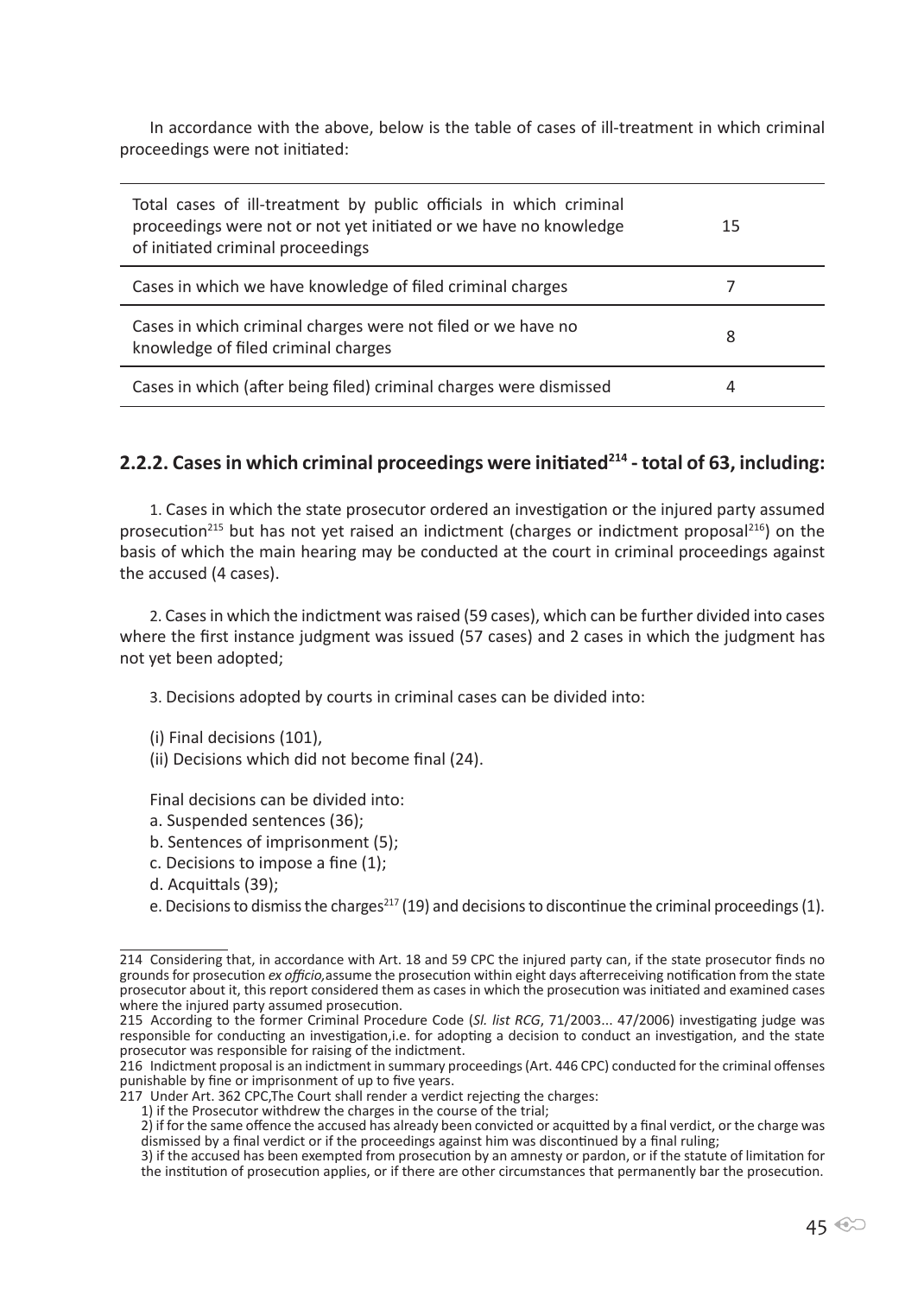Decisions that have not become final can be divided similarly as follows:

- Suspended sentences (5),
- Sentences of imprisonment (5),

- Acquittals (14), whereas the examined sample does not include decisions to dismiss the charges, which have not become final.

The rarest are those cases in which the abusers were sentenced to imprisonment - only five such decisions, with the longest sentence of five months in prison: in the judgment of the Basic Court in Podgorica K.br. 1971/08 of 20 May 2011 (5 months), judgment of the Basic Court in Podgorica, K.br. 976/10 of 28 February 2011 (5 months), judgment of the Basic Court in Bar K.br. 459/05 of 26 March 2009 (4 months), judgment of the Basic Court in Danilovgrad K.br. 267/09 of 4 June 2010 (3 months) and judgement K.br. 701/10 of 19 April 2011 (3 months).

### **2.2.2.1. Cases in which there was no indictment**

### **2.2.2.1.1. Mass ill-treatment of detainees in AECS, 1 September 2005**

Ip to 1 March 2013 no one has been charged for beatings of 18 detainees at the Administration for Execution of Criminal Sanctions (AECS) in Spuž on 1 September 2005, and only one person has been under investigation for criminal offense Negligent Performance of Duty.<sup>218</sup> The Supreme State Prosecutor's Office initially refused to inform the public at the request of Human Rights Action about actions taken to prosecute and punish all responsible members of the special police unit, i.e. Police Directorate, who had ordered and carried out this action.<sup>219</sup> Appropriate investigation has not been conducted despite the explicit interest of the EU for its effective implementation.<sup>220</sup>

According to the Director of the Remand Prison in Spuž and existing documentation, officers of the special police unit, acting on a search warrant of the High Court in Podgorica, entered the dormitories of the Remand Prison in Spuž at dawn of 1 September 2005 and beat about thirty inmates. The report on the event, including detainees' medical reports of injuries sustained on that occasion, have been submitted to the Ministry of Justice and State Prosecutor, and complete

<sup>218</sup> According to the Supreme State Prosecutor'sinformation of 17 December 2007 (Tu.br. 654/07), as of December 2005 the case file had been at the Basic Prosecutor, who has since filed a motion to the investigating judge to undertake investigation against (only) one responsible person in the Police Directorate of Montenegro for committing crime Negligent Performance of Duty, under Art. 417, para 1 CC, and the investigation is still ongoing.

<sup>219</sup> Human Rights Action has twice requested the Supreme State Prosecutor to provide access to information against whom and at what stage is the process of prosecuting the responsible members of the special police unit for physical abuse of detainees in AECS on 1 September 2005. HRA requests of 12 May 2010 and 30 July 2010 are available at: http://www.hraction.org/wp-content/uploads/zahtjev-3007.pdf and http://www.hraction.org/wp-content/uploads/ zahtjev-1205.pdf. In both cases the SSP issued a decision denying access to this information to Human Rights Action: http://www.hraction.org/wp-content/uploads/rjesenje-vdt-0110.pdf and http://www.hraction.org/wp -content/ uploads/rjesenje-vdt2-0110.pdf. On the appeal filed by HRA the Ministry of Justice originally issued a decision which vacated SSP's decision and returned the case forreconsideration, however, the Ministry confirmed the subsequently issued decision of the Supreme State Prosecutor to withhold information. On that occasion Human Rights Action initiated a dispute before the Administrative Court, which ordered the submission ofrequested information.

<sup>220</sup> In its annual report on Montenegro for 2005the European Commission emphasized that "police ill-treatment in the prison in Spuž (September 2005) needs to be fully and transparently investigated" (Serbia and Montenegro 2005 Progress Report, November 2005, p. 18).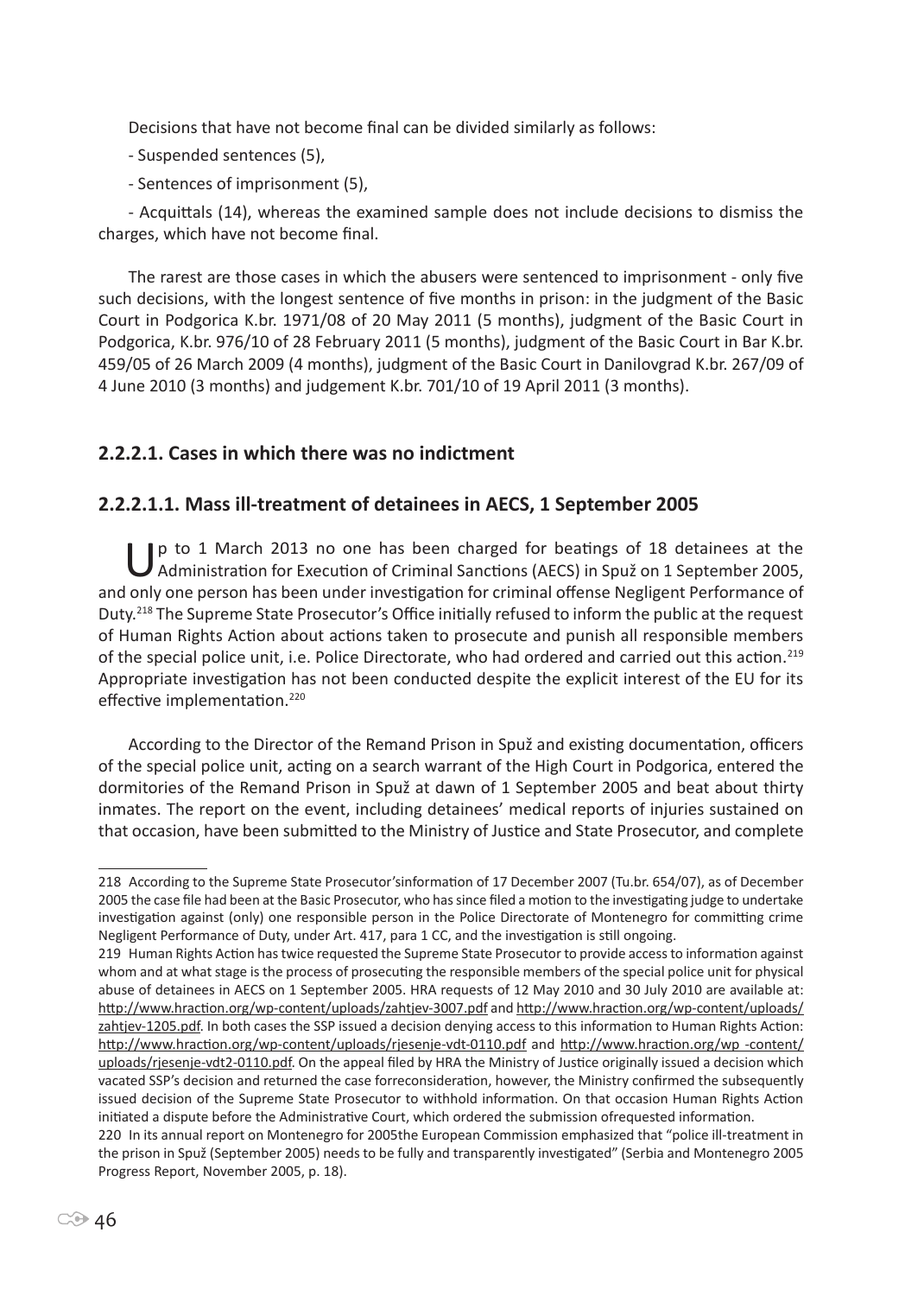documentation has also been submitted to the investigating judge and the President of the High Court. Special Commission of the Ministry of Health, established at the initiative of the Prime Minister of Montenegro Milo Đukanović, on 5 September 2005 confirmed that 18 prisoners had sustained serious injuries including hematomas etc.<sup>221</sup>

This case has also been observed by the CPT, which, examining the case, did not come across a report of resistance by prisoners that would justify the use of force by police officers.<sup>222</sup> Although the incident had been immediately reported to the Prosecutor's Office, it was only on 27 October 2005 (almost two months after the intervention) that the Prosecutor's Office requested the police authorities to indicate who had been in charge of the organisation and execution of the intervention and to submit relevant documentation. On 18 December 2006 (more than a year after the incident), the Prosecutor's Office applied to the investigating judge to initiate proceedings against the Head of Podgorica Police Directorate on the basis of the fact that he was responsible for the conduct of the intervention. The investigative activities subsequently performed involved a forensic assessment of the medical findings concerning injuries sustained by the prisoners, and the questioning of the Head of Podgorica Police Directorate and several police officers involved in the intervention.<sup>223</sup>

CPT found that the investigative activities have omitted to question the penitentiary authorities, staff working at the remand prison and all prisoners (both those who were injured and those who had witnessed the intervention), neither have the necessary steps been taken to seize the internal orders related to the organisation of the intervention and to question senior officials from the Ministry of Internal Affairs who had been involved in its planning, as well as the police officers who drew up the minutes of the search and subsequent reconstruction of events; as a result, the investigation has failed to identify the officials responsible for the organisation and execution of the operation.<sup>224</sup>

In March 2012 Human Rights Action received information from the Supreme State Prosecutor's Office<sup>225</sup> that the "Basic State Prosecutor in Podgorica formed case Kt.br. 2777/06, according to the criminal complaint - information from AECS, no. 0102-3137/1 of 1 September 2005, filed against Milan Vujanović, then head of the Security Centre Podgorica for a criminal offense Negligent Performance of Duty under Art. 417, para 1 CC, which was rejected by the decision of the Basic State Prosecutor in Podgorica Kt.br. 2777/06 of 23 June 2010, as the actions of the reported persons had no elements of the crime he had been accused of. Thereafter, the Basic State Prosecutor in Podgorica entered the case in the register kept for unknown offenders and requested the police to continue the process of identifying the perpetrators of this crime." The Prosecution, presumably, subsequently agreed to investigate the responsibility of all of its employees, from the direct perpetrators of abuse to those giving orders.

There is a danger that the prosecution of the perpetrators of this act has become time-barred, since the abuse took place more than 7 years ago and no procedural action has been taken to

<sup>221</sup> See, for example,*Monitor,* 9 September 2007, p. 12.

<sup>222</sup> Report of the European Committee for the Prevention of Torture and Inhuman or Degrading Treatment or Punishment (CPT) on a visit to Montenegro from 15 to 22 September 2008, p. 23.

<sup>223</sup> Ibid.

<sup>224</sup> Report of the European Committee for the Prevention of Torture and Inhuman or Degrading Treatment or Punishment (CPT) on a visit to Montenegro from 15 to 22 September 2008, p. 23.

<sup>225</sup> TU.br. 312/10.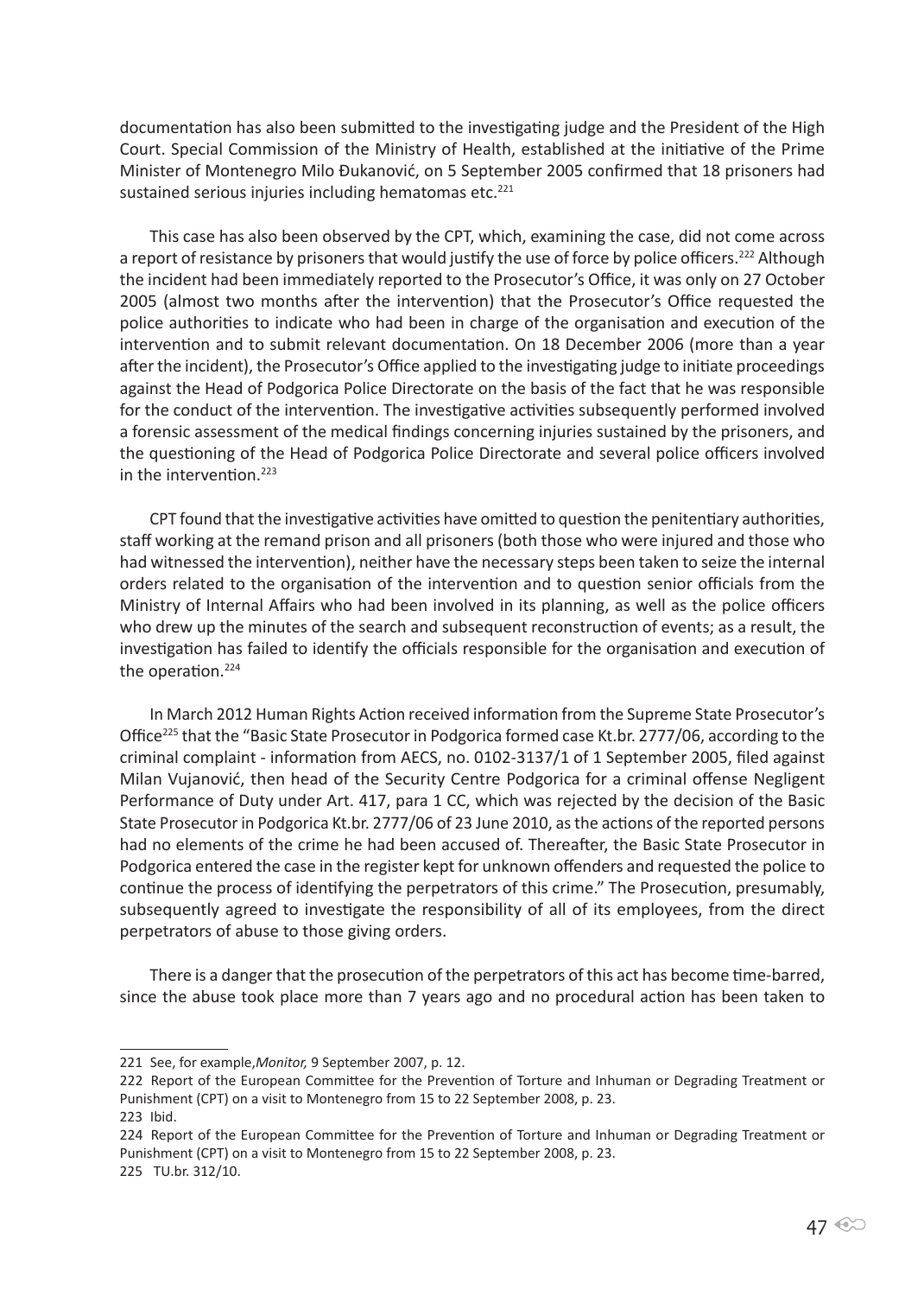identify the perpetrators.<sup>226</sup> In order to establish the rule of law it is necessary to determine the identities and prosecute those responsible in the police and state prosecutor's office who abused their office by taking part in the concealment of the offense, or who helped the perpetrators of this crime.

# **2.2.2.1.2. Case of detainees Igor Milić and Dalibor Nikezić**

In February 2010 the State Prosecutor's Office dismissed the criminal charges filed against<br>AECS officers for beating of detainees Igor Milić and Dalibor Nikezić, because it found that the n February 2010 the State Prosecutor's Office dismissed the criminal charges filed against state officials had used force against detainees" to the necessary extent".<sup>227</sup> Protector of Human Rights and Freedoms of Montenegro opposed to this position of the state prosecutor, but this did not affect the change in the decision.

Nikezić and Milić were beaten in AECS on 27 October 2009 by the prison security officers, after which Igor Milić's mother filed criminal charges against AECS officers. After the competent state prosecutor withdrew from prosecution, injured party assumed the prosecution. Podgorica High Court dismissed the appeal filed by Milić and Nikezić against the decision of the Basic Court in Danilovgrad to reject their request for an investigation of the prison officers.<sup>228</sup>

AECS Management argues that the two young men attacked five members of the security, which is why these applied force in accordance with the law, however, in the opinion of the Protector of Human Rights and Freedoms, based on the medical records of injuries and video footage, unnecessary excessive force has been used.<sup>229</sup> The Protector recommended that AECS Administration conduct disciplinary proceedings against all the guards who took part in this event, but it was concluded that, despite the recommendation, the conducted procedure did not include all persons.<sup>230</sup> Video footage of this event is available to public, provided by the Youth Initiative for Human Rights, whose representatives explained that "the footage includes only a small part of what happened that day."<sup>231</sup>

Constitutional appeal was filed in this case, as well as the application to the European Court of Human Rights because of the lack of effective legal remedy and ineffective investigation of the report of abuse.<sup>232</sup> The court proceedings ended and the verdict is expected.<sup>233</sup>

Igor Milić and Dalibor Nikezić reported new ill-treatment in January 2011 on which occasion criminal charges have been filed against the guards in AECS.<sup>234</sup>

227 "Detainees were beaten legally", *Vijesti, 13 February 2010.*

<sup>226</sup> The crime of Ill-treatment becomes time-barred within 3 years from the date of the offense, and in any case after 6 years from the date of the criminal offense: the same applies to the criminal offense Light Bodily Injury.

<sup>228</sup> Information provided by attorney Azra Jasavić representing Milić and Nikezić.

<sup>229</sup> Report of the Protector of Human Rights and Freedoms for 2010, Podgorica, March 2011, p. 54-55.

<sup>230</sup> Ibid, p. 55.

<sup>231 &</sup>quot;Radović defending guards", *Vijesti,* 14 November 2009; *"Session of the Committee for Human Rights and Freedoms", Vijesti, 31 April 2010.* Footage of the incident of 27 October 2010 available at: http://www.youtube.com/ watch?v=qcdJjed1aAc, visited on 25 May 2011.

<sup>232</sup> Information provided by attorney Azra Jasavić representing Milić and Nikezić.

<sup>233</sup> Information provided by attorney Azra Jasavić in March 2013.

<sup>234</sup> From YIHR first quarterly report for 2011, available at: http://www.yihr.me/wp-content/uploads/2010/03/YIHR-I-kvartalni-izvjestaj-05.04.-ffinal.pdf.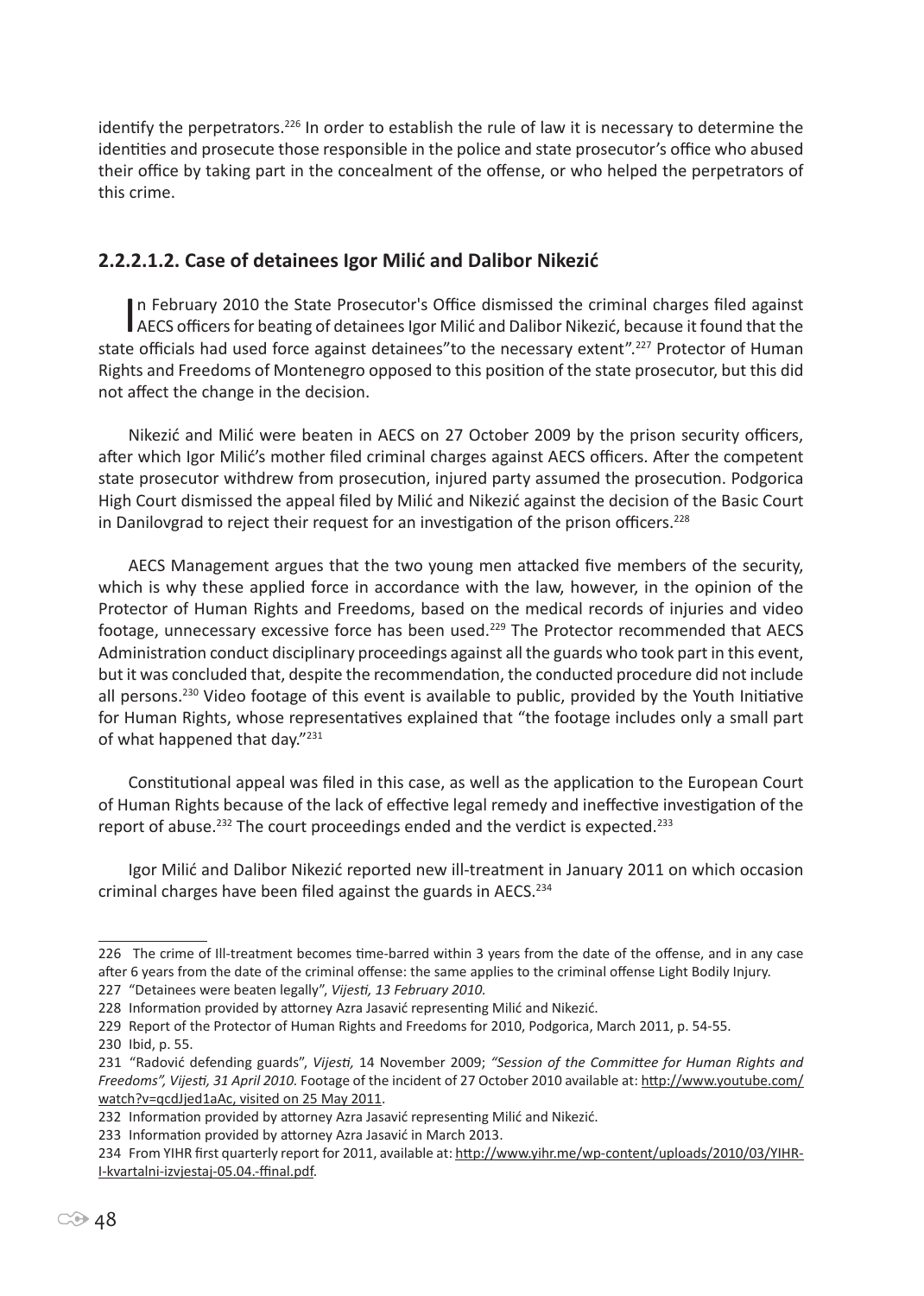### **2.2.2.1.3. Case of detainee Marko Đurković**

On 3 May 2012 detainee Marko Đurković was beaten in the room in the Remand Prison in Podgorica (Podgorica Prison) for reportedly being late for the count.<sup>235</sup> He was beaten in front of other detainees by security sector officers. Doctors have recorded injuries and, according to media reports, Basic State Prosecutor ordered an investigation into the case.<sup>236</sup>

However, when a representative of the Human Rights Action visited Đurković on 9 May 2012, six days after the assault, he claimed that he had not been heard by a police officer or state prosecutor. Also, during the next visit to Đurković on 4 July 2012, when he was already transferred to the Institution for sentenced prisoners, Đurković argued that even to this date, two months after the event, he has not been questioned by the police or state prosecutor about the circumstances of illtreatment. Only on 26 December 2012, eight months after the incident, Đurković, suspects - AECS officials and two detainees as witnesses gave their statements to the Deputy Basic State Prosecutor in Podgorica. According to information provided by AECS Administration representative obtained at the meeting of 7 March 2013, the State Prosecutor's Office initiated criminal proceedings against two AECS officers.

AECS Administration confirmed that their officer "used coercion against Đurković, who did not comply with the house rules" and stated that due to the abuse of authority the officer and chief of shift have been suspended from work.<sup>237</sup> However, Đurković claims that at least four AECS officers were actively involved in his ill-treatment and that other officers watched.

Case of M. Đurković, as well as case of I. Milić and D. Nikezić, proves that even when faced with undisputed evidence of abuse, Administration of the Administration for Execution of Criminal Sanctions is reluctant to punish all responsible and thus take an uncompromising stance on the issue of prohibition of ill-treatment, which would be in accordance with the international obligations of Montenegro.

On the other hand, the fact that the state Prosecutor hesitated for almost 8 months to question the injured party and take action, does not meet the international standard of emergency investigation.

### **2.2.2.1.4. Case of Miroslav Šoškić**

According to the police version of events, Miroslav Šoškić was killed in the night between<br>16 and 17 December 2008 by drowning in Lim river while fleeing from the police station, while his father, Vladimir Šoškić accused the police of being responsible for the death of his son.<sup>238</sup> After Vladimir Šoškić filed a request to the High State Prosecutor in Bijelo Polje in January 2009 to institute proceedings to determine the circumstances under which Miroslav lost his life, the Prosecutor informed him in February 2009 that the examined documentation included no facts or circumstances that would lead to a conclusion that somebody is under reasonable suspicion

<sup>235</sup> The report "Respect for human rights of detainees and persons serving a sentence at the Administration for Execution of Criminal Sanctions," Human Rights Action, Centre for Anti-discrimination EQUISTA, Centre for Civic Education, Shelter, Podgorica, 15 June 2012.

<sup>236</sup> Daily newspaper *Dan* of 7 May 2012.

<sup>237</sup> Daily newspaper *Vijesti of 7 May 2012.*

<sup>238 &</sup>quot;Murdered and thrown into the river," *Monitor*, 30 November 2012.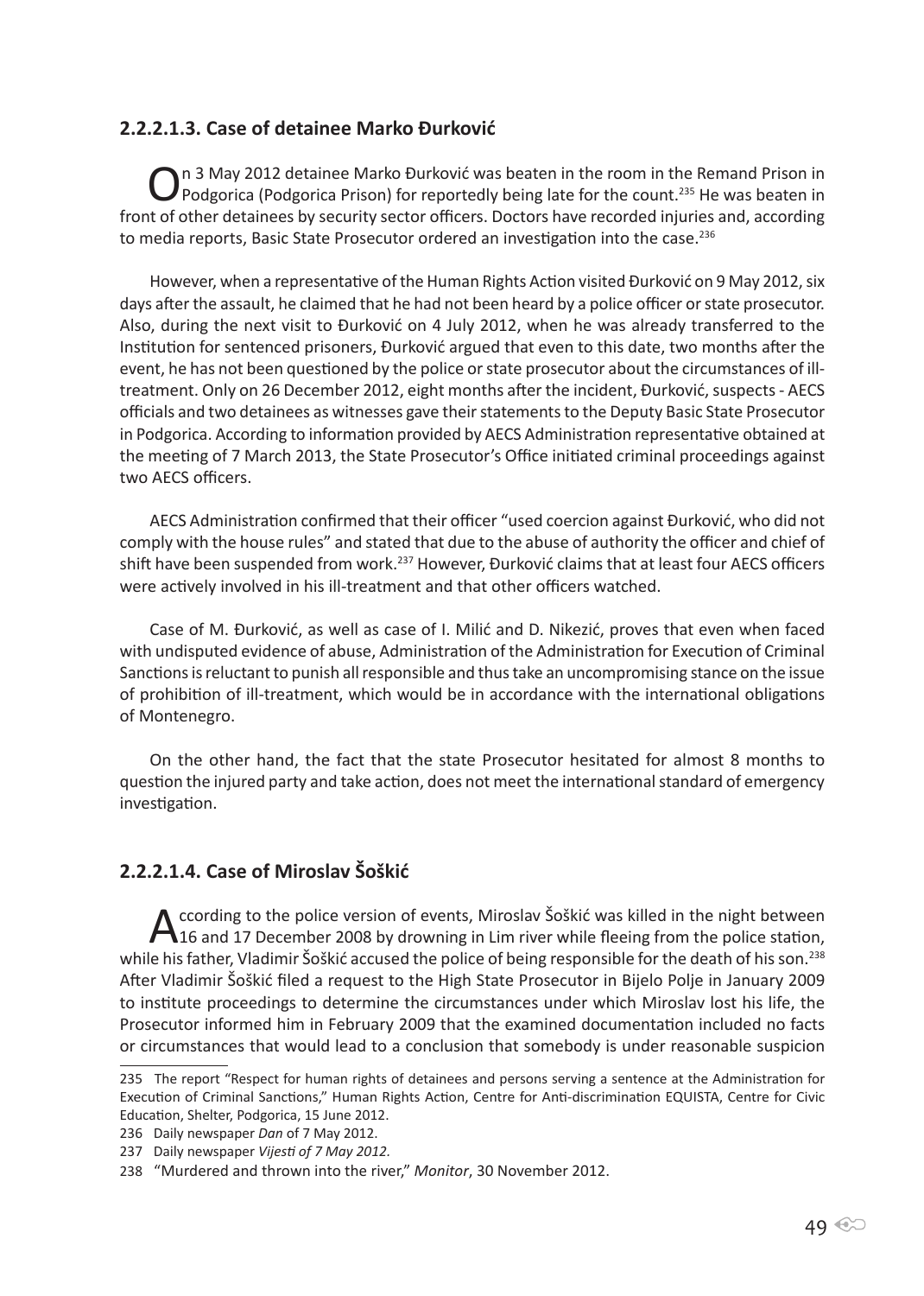of having committed a criminal offense prosecuted *ex officio* on the occasion of the death of his son.<sup>239</sup> Vladimir Šoškić believed that his son had been fatally injured during the escape and called the authorities to conduct an investigation.<sup>240</sup> According to the first autopsy report, conducted at the order of the Prosecutor's Office, Miroslav Šoškić's death was due to drowning, however, the second expert report, conducted on a private initiative of Vladimir Šoškić, challenged this finding as contradictory.<sup>241</sup> After the second autopsy, at the insistence of Šoškić family, at the proposal of High State Prosecutor and at the request of the High Court, third autopsy has been conducted.

It is unknown why the High State Prosecutor failed to insist on the third expert opinion.<sup>242</sup>

According to the third expert opinion, in April 2012 "Miroslav suffered at least two strokes with a blunt, heavy and swung mechanical tool. One stroke was sustained in the area of his left eye, and the other in the right parietal area. After a blow to the eye he was able to walk and perform other movement. However, after a blow to the parietal region he suffered a fracture of the skull, causing loss of consciousness and inability to perform any movement. Skull fracture and injuries to the left eye area could not have been caused by a fall or in the water or during floating or "rolling" in the water, or by any other action, as a result of two separate blows with a blunt part of a swung mechanical instrument".243

The original findings of the Prosecution of February 2009 were also refuted, stating that the river levels were high and that Miroslav died hitting his head on the rocks in the water, since the report of the Hydro-meteorological Institute shows that the river was calm and shallow that day.<sup>244</sup>

After receiving the third autopsy report, the results were first sent for interpretation to the Forensic Committee in Podgorica (which could not specifically say which expertise results were valid), and then in Belgrade. Results of the expertise conducted in Belgrade confirmed the findings of the third expertise – that the death did not occur due to drowning.<sup>245</sup> Following these events, in November 2012, four years after the death of Miroslav Šoškić, the High State Prosecutor launched an investigation against two police officers  $\check{Z}$ .B. and A.K. suspected of being responsible for his death.<sup>246</sup>

### **2.2.2.2. Cases in which an indictment was raised<sup>247</sup>**

### **2.2.2.2.1. Case of Petar Siništaj**

In the police operation "Eagle's Flight", during a search of Siništaj family home, five members<br>of the Special Anti-Terrorist Unit have been accused of abuse of authority and inflicting minor In the police operation "Eagle's Flight", during a search of Siništaj family home, five members injuries to Petar Siništaj, father of two brothers suspected of terrorism. On 14 May 2008 the Basic

<sup>239</sup> Report of the Civic Alliance "Human Rights in Montenegro - from the referendum to the beginning of the negotiations with the EU, May 2006 - June 2012".

<sup>240 &</sup>quot;Drowned while running away from the police," *Dan*, 21 December 2008; "Police killed my son," *Vijesti*, 21 December 2008; "I am desperate, but I doubt the police version," *Vijesti*, 2 March 2009; "Mystery of three years," *Dan*, 18 December 2011; "Family accusing the police", *Dan*, 24 March 2012, "Knocked him out and then threw in the river", *Vijesti*, 11 May 2012.

<sup>241 &</sup>quot;Tragedy and controversy", *Vijesti*, 25 May 2012.

<sup>242 &</sup>quot;It is necessary to determine the responsibility of the prosecutor", *Vijesti,* 12 May 2012.

<sup>243 &</sup>quot;Two policemen arrested for the murder of a young man", *Dan*, 20 November 2012.

<sup>244 &</sup>quot;Prosecutor seeks exhumation," *Dan*, 6 March 2012.

<sup>245 &</sup>quot;All evidence point to the fact that my son was killed," *Vijesti*, 5 January 2013.

<sup>246 &</sup>quot;Policemen arrested, investigation of the death of Miroslav Šoškić open," *Pobjeda*, 20 November 2012.

<sup>247</sup> Both by the state prosecutor and by the injured party.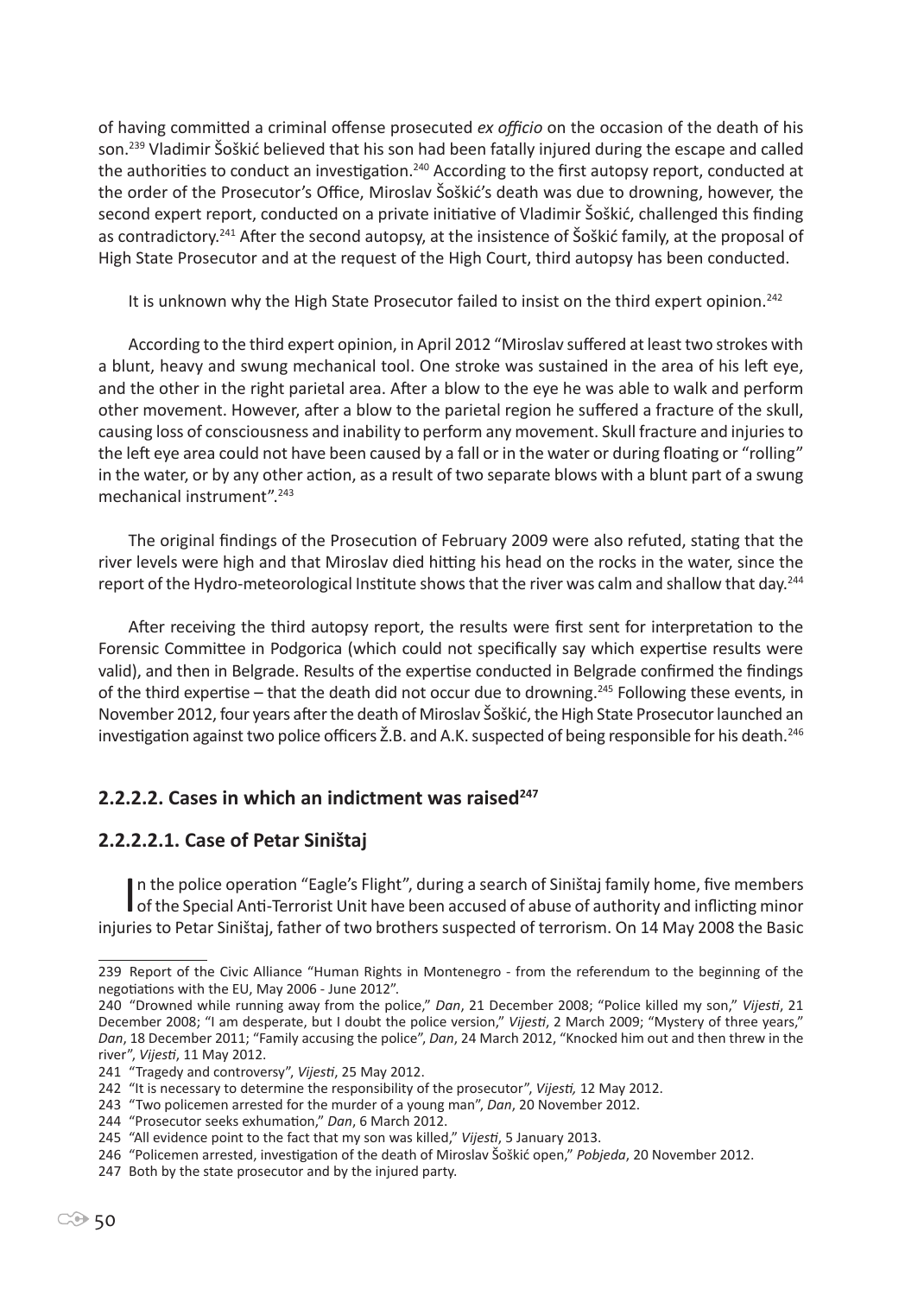State Prosecutor's Office filed an indictment Kt.br. 732/08 against police officers K.M., Š.D., Š.N., R.B. and M.M. for the criminal act Ill-treatment and Torture under Art. 167, para 3 in relation to para 2 of the Criminal Code, for beating and otherwise torturing and abusing Petar Siništaj on 9 September 2006 during his arrest in the above-mentioned operation "Eagle's Flight".

The defendants were sentenced to three months in prison by the first instance judgment of the Basic Court in Podgorica. The Court rejected allegations of the Prosecutor's Office that the defendants had hit Siništaj with gunstocks "causing him great suffering". In the explanation of the verdict the judge stated that the defendants "did not require information or a confession" from the injured party.<sup>248</sup> Following the decision of the Basic Court, the defendants filed an appeal and were acquitted in a retrial on 21 October 2010 by verdict K.br. 09/1416.<sup>249</sup> The verdict stated that it was not proven that the defendants had committed the criminal offense they were charged with, although the findings and opinion of medical expert Dr Š.M. of 31 January 2008 indicate that on 9 September 2006 Siništaj was examined by Emergency Room physicians and physicians at the Clinical Centre of Montenegro, who noted numerous injuries, undoubtedly indicating that the injured party had been beaten and tortured. The victim sustained abrasions in the right side of the face, right shoulder, right upper arm, right elbow and over the left shoulder blade.

These injuries are due to the effect of repeated blows with a blunt, heavy and swung mechanical object to the corresponding body areas. Abrasions of the elbow and shoulder blade areas could have occurred by falling and hitting a hard, rough surface. These injuries both individually and jointly constitute light bodily injury. A medical expert questioned at the trial confirmed the main findings and opinion and explained that the abrasions in the region of the elbow and left shoulder blade could have occurred by falling and hitting a hard, rough surface, which does not exclude the possibility that the injuries could have been caused by direct force, i.e. impact of a blunt, heavy and swung mechanical object on the elbow and shoulder blade. Siništaj also suffered abrasions of the right side of the face, right shoulder and right arm. These abrasions are due to at least three blows to the corresponding areas of the body.

Several witnesses were heard, including the son of the victim, who stated that he "did not see who struck his father, but he could hear the blunt strokes and his moans and screams of the children".

Legal representative of the victim, the late Petar Siništaj, appealed the acquittal.

On 24 November 2010 the Prosecutor's Office too appealed against this judgment. The High Court in Podgorica in second instance procedure issued judgment Kž.br. 616/11 of 18 May 2011, which confirmed the first instance judgment of acquittal.<sup>250</sup>

### **2.2.2.2.2. Illegal punishment in AECS Remand Prison – case of Vladana Kljajić**

Iladana Kljajić was brutally beaten in solitary confinement cell of the Remand Prison in Podgorica by two female prison officers (Sandra Brajović and Vukica Vukićević) on 5 September 2008. Prior to this event they had a verbal conflict and Vladana was allegedly slapped, when she responded by hitting one of the officers. According to Kljajić, the officers took her to

<sup>248</sup> Which is a part of the criminal act of Torture laid down in Art. 167 of the Criminal Code of Montenegro.

<sup>249</sup> Original judgment of the Basic Court in Podgorica was submitted to Human Rights Action in September 2012 at their request.

<sup>250</sup> Letter (decision) of the Supreme State Prosecutor to Human Rights Action TU.br. 312/10 of 20 March 2012.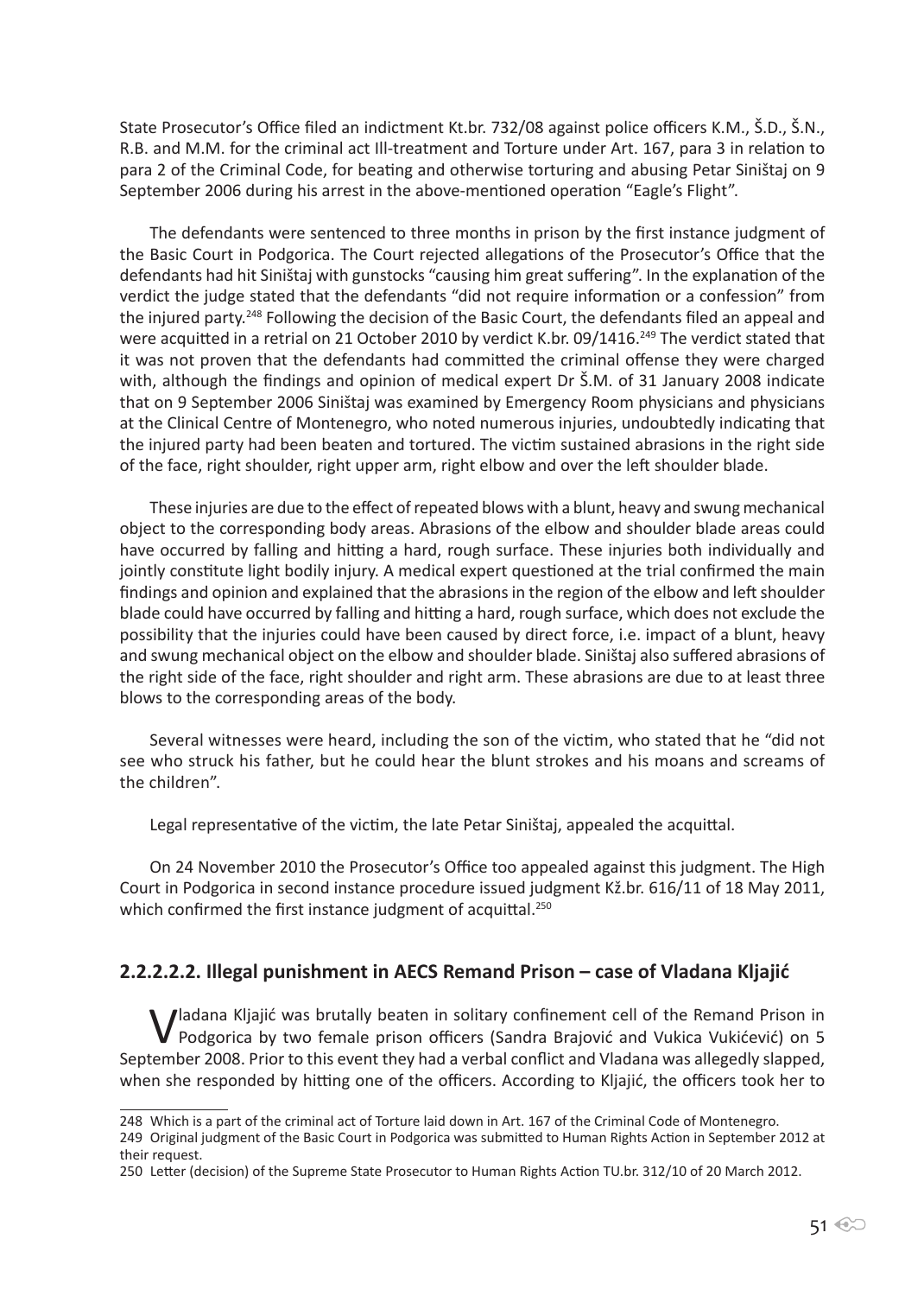solitary confinement cell, handcuffed her hands behind the back and then beat her with fists and sticks, covering her body with bruises.<sup>251</sup> She spent five days in solitary confinement. Having finally learned about the event and managed to see her daughter, on 13 September the mother of the prisoner filed a criminal complaint with the Basic State Prosecutor's Office in Podgorica.<sup>252</sup> Vladana spent five days in solitary confinement, and her mother claims that during that time she was not allowed to visit the prison hospital for examination and that a doctor examined her only seven days after the incident. According to CPT report, prison medical record contained a detailed description of the injuries recorded by the prison doctor, who examined the prisoner on 5 September 2008; however, inmate's statement on the cause of the injuries was not included.<sup>253</sup> Subsequently appointed director of AECS, Milan Radović, informed the representatives of Human Rights Action at the meeting held in February 2010 that Vladana Kljajić's documentation did not contain the said medical report.

Based on the criminal charges filed by the prisoner's mother, on 13 September 2008 a preliminary investigation was opened before the Basic Court in Danilovgrad initiated by the State Prosecutor for the crime Light Bodily Injury, and not the crime Ill-treatment and Torture.<sup>254</sup> Only after the CPT showed the Government interest in this case, its qualification was changed and the state prosecutor has taken prosecution for the crime Ill-treatment and Torture,<sup>255</sup> with the behaviour of prison officials towards Kljajić being qualified as a milder form - "ill-treatment", not "torture", which implies "severe pain" and "great suffering", which undoubtedly seems to have happened to Kljajić, given the descriptions of her injuries. Additionally, criminal procedure was initiated against the prisoner for assaulting prison officer, in which she was sentenced to seven months in prison. In the first instance judgment of the Basic Court in Danilovgrad K.br. 13/09 of 31 January 2011 prison officers were each sentenced to 4 months' imprisonment suspended for two years, and they appealed against the verdict.<sup>256</sup> Basic State Prosecutor's Office filed an appeal against the same judgment on 25 March 2011 and the High Court in Podgorica dismissed the appeal in its decision Kž.br. 806/11 of 26 May 2011 and upheld the first instance judgment.<sup>257</sup>

Human Rights Action urged the Supreme State Prosecutor to ensure the prosecution of this case and other cases of torture and other inhuman and degrading treatment in accordance with

<sup>251</sup> Director of NGO Shelter Ljiljana Raičević visited AECS and saw that Kljajić's body was covered in bruises, that she had difficulties speaking due to kidney pain and urinated blood. This case is also described in the Report of the Committee for the Prevention of Torture (CPT) on its visit to Montenegro in September 2008, given that the members of the Committee had the opportunity to talk with Vladana and examine her (see p. 46 of the Report).

<sup>252 &</sup>quot;Vladana must go to hospital", *Vijesti,* 18 September 2008; *"AECS officers beat her up", Dan,* 18 September 2008. 253 The record states: "5 September 2008: Examined with injuries. Left forearm - redness in the form of a strip, slantwise, near the ankle 6x2.5cm. Left forearm - 2 red stripes, shaped 8-10x3cm. Right upper arm - red line, slantwise, about 10x3cm. Back of the rib cage - 3 red stripes, one near the shoulder blade, one below the left shoulder blade, one above the left thigh, 6-12x3cm, all lengthwise. Outer right thigh, visible bruises, hematomas, unclear edges, dark blue, triangular 15x10cm. Outer left thigh, left glutei, 3 red stripes, slantwise, 6-10x3cm. Diagnosis: erythema mechanicum, antebrachia, multiple bruises, hematomas."

<sup>254</sup> Kt.br. 1542/08, response of the Basic State Prosecutor Đurđina Nina Ivanović to Youth Initiative for Human Rights of 13 November 2008, stating the description of the offense as Light Bodily Injury.

<sup>255</sup> Only on 6 April 2009 the Basic State Prosecutor in Podgorica filed an indictment proposal to the Basic Court in Danilovgrad against the authorized officials of AECS, Spuž for criminal offense Ill-treatment and Torture under Art. 167, para 3 in connection with para 2 of the Criminal Code, in conjunction with the criminal offense Light Bodily Injury under Art. 152, para 2 in connection withpara 1 of the Criminal Code committed against a detainee (Response of the Government of Montenegro to the Report of the European Committee for the Prevention of Torture and Inhuman or Degrading Treatment or Punishment (CPT) on a visit to Montenegro from 15 to 22 September 2008).

<sup>256</sup> Information HRA received from Danilovgrad Basic Court referring to the Law on Free Access to Information (decision Su 35/11of 16 February 2010, upon the request for access to information of 14 February 2011).

<sup>257</sup> Letter (decision) of the Supreme State Prosecutor to Human Rights Action TU.br. 312/10 of 20 March 2012.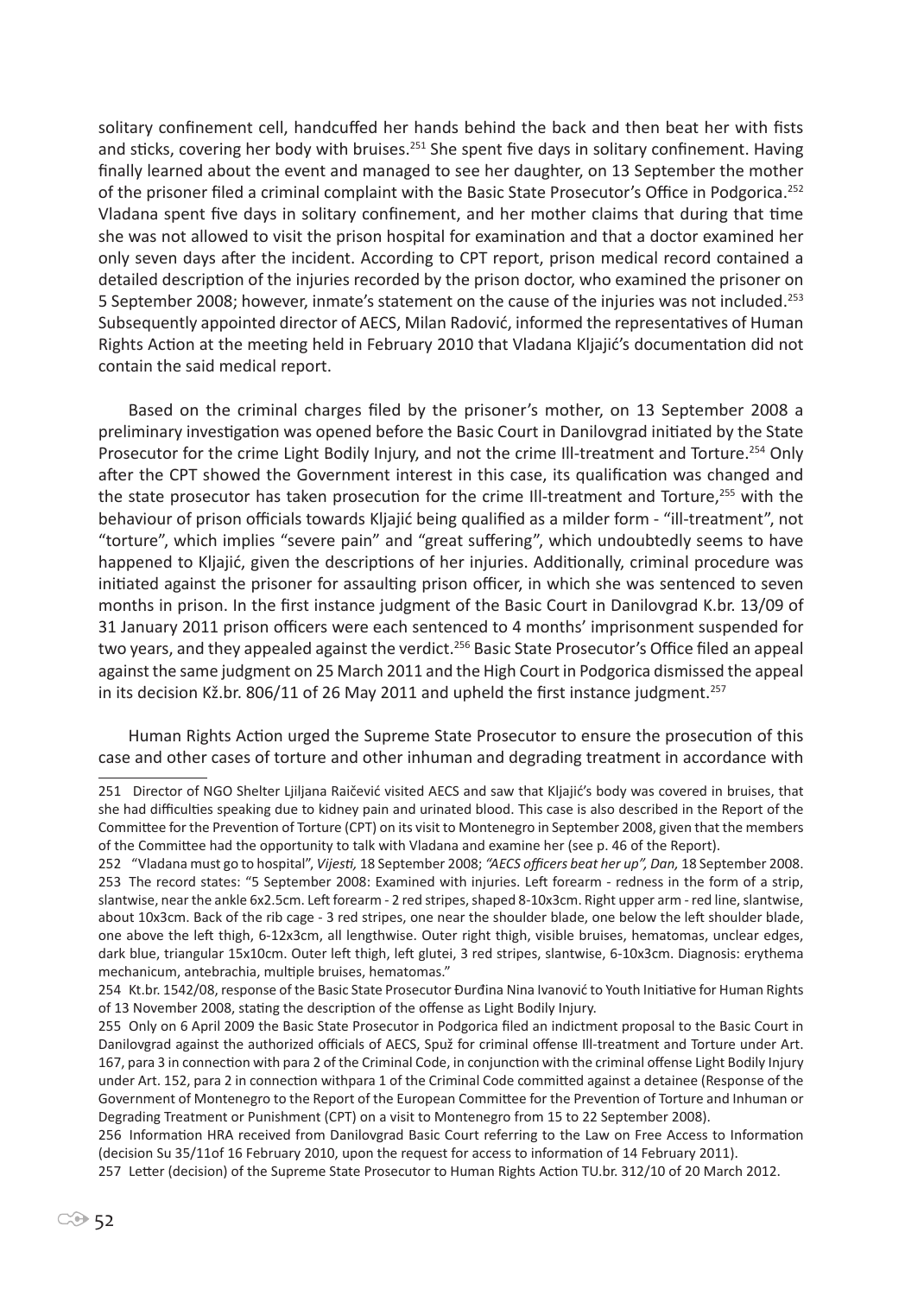European standards.258 However, despite the recommendations of the CPT and appeals of nongovernmental organizations the authorities have done nothing to ensure proper punishment of AECS officials responsible for ill-treatment of Vladana Kljajić for the committed offense. In this way, the competent authorities of Montenegro sent a message that ill-treatment and torture may go unpunished or imply only minimal sanctions.

It is important to remember that following the abuse of Vladana Kljajić, AECS management publicly alleged through the spokesperson that the event had been invented.<sup>259</sup> The two AECS officers were never suspended and are still employed in the same state agency.

# **2.2.2.2.3. Case of Aleksandar Pejanović**

On the occasion of beating of Aleksandar Pejanović in the detention room of the Regional<br>Unit of Podgorica Police, the so-called "Concrete cell", from 31 October until 2 November 2008 and until the end of work on this report in March 2013 the investigation was not extended to the police officers who had carried out the beating or to senior police officers who had apparently ordered the beating or participated in covering up the crime.<sup>260</sup>

Pejanović has been abusedon several occasions while in police custody in Podgorica, where he was detained on suspicion of "violent behaviour" and "assaulting an officer" at the opposition protest meeting on 13 October 2008 regarding the Government's decision to recognize the independence of Kosovo. The beating began on 31 October at 10 a.m. and continued for 48 hours. Numerous injuries on Pejanović's body were qualified by the court expert witness as serious bodily injury.<sup>261</sup>

Almost one year after the beating of Pejanović, on 14 September 2009 the Basic State Prosecutor in Podgorica issued an indictment against six police officers for aiding in the commission of criminal act Ill-treatment and Torture (Art. 167, para 3 in connection with para 2 in connection with Art. 25 CC). On 15 December 2009, during the trial, one of the accused police officers Goran Stanković stated that several of his colleagues, mostly of higher rank and responsible for

<sup>258</sup> On 12 November 2009 Tea Gorjanc Prelević, on behalf of Human Rights Action, and Ljiljana Raičević, on behalf of Women's Safe House, sent a letter to Milan Radović, Director of the Administration for Execution of Criminal Sanctions in Podgorica (Spuž) and to Ranka Čarapić, Supreme State Prosecutor, urging them to ensure that effective investigation beconducted and appropriate sanctions imposed in cases of abuse of detainees in AECS Spuž (available at: http://www.hraction.org/?p=284).

<sup>259 &</sup>quot;There was no torture - AECS spokesperson on allegation that detainee Vladana Kljajić was beaten at that institution," *Dan,* 19 September 2008; *"There was no torture", Vijesti,* 19 September 2008. *A spokeswoman at the time was Marija Jovović and Božidar Vuksanović was AECS director*.

<sup>260</sup> Human Rights Action wrote twice to the Supreme State Prosecutor's Office citing the Law on Free Access to Information, requesting information on whether something has done beento expand the investigation to include senior police officials, first time on 12 May 2010 and then on 30 July 2010. In both cases SSP issued a decision denying Human Rights Action access to this information. Decisions are available at the following links: http://www.hraction.org/ wp-content/uploads/rjesenje-vdt-0110.pdf and http://www.hraction.org/wp-content/uploads/rjesenje-vdt2-0110. pdf. Human Rights Action, together with Centre for Civic Education, Alternativa Institute and researcher of human rights violations Aleksandar Zeković, appealed to the Supreme Public Prosecutor's Office to extend the investigation, however, thishas not been done. (18 December 2009, Joint statement on the occasion of the public testimony of Goran Stanković, one of the police officers accused of abusing Aleksandar Pejanović, available at: http://www.hraction. org/?p=313). Only on 20 March 2012, almost one year after the Administrative Court issued its judgment accepting HRA's claim and ordering delivery of information, SPP submitted the information presented later in the report. 261 The findings and opinion of the forensic expert Prof. Dr. Dragana Čukić of 5 April 2010 and from the record K.br. 172/09 of 13 May 2010.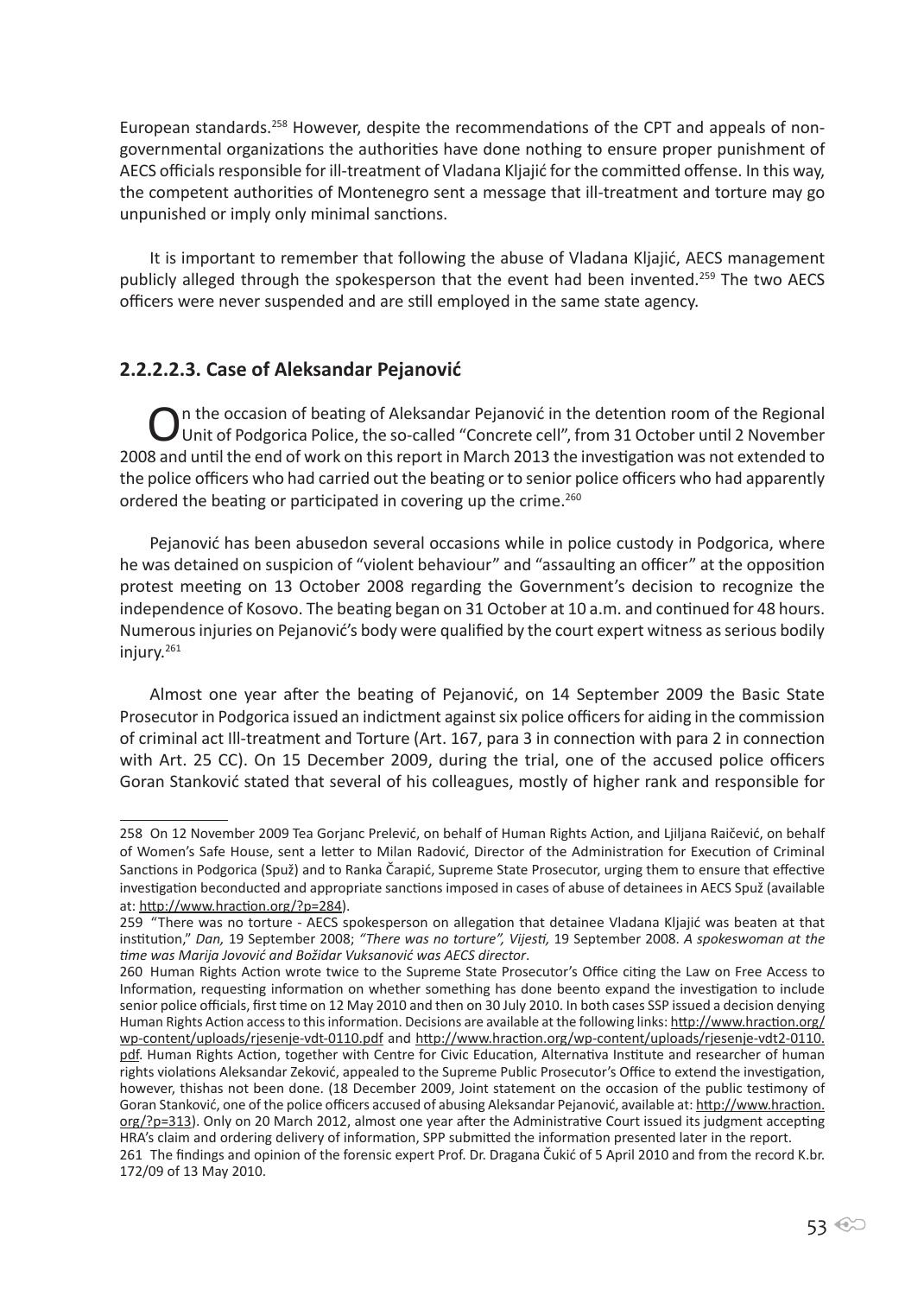supervision, had committed a series of violations of law related to ordering, allowing and covering up the torture of Pejanović, including the falsification of official documents. Stanković's statement fully coincided with Pejanović's allegations, including the claim that masked men in uniforms of the police intervention squad had repeatedly beaten him in police custody. Stanković said that the beating of Pejanović has been "ordered from the top", as he had been told by shift commander R.R. and commander D.R. On 8 June 2010 police officer Goran Stanković was acquitted in the first instance judgment of the Basic Court in Podgorica, since previously both the state prosecutor and

Pejanović had abandoned the prosecution against him.<sup>262</sup>

All police officers suspected of the criminal offense Ill-treatment and Torture had to be suspended from office as of the beginning of the investigation, and especially after the raising of the indictment, but that did not happen.<sup>263</sup>

Of a total of six accused, the first instance verdict<sup>264</sup> dismissed the indictment in respect of three of them (including Goran Stanković<sup>265</sup>), because the prosecutor abandoned the prosecution in respect of them, and Pejanović too abandoned the prosecution against Stanković; I.P. was sentenced to imprisonment for three months<sup>266</sup> and M.L. and M.K. to imprisonment of five months for aiding in the torture and ill-treatment. The imposed punishments are minimal, given that the crime of Ill-treatment and Torture, when committed by an officer, as well as assisting the crime is punishable by a prison sentence of three months to three years.

The High Court overturned the first instance judgment and ordered a retrial in December 2010. On 28 March 2011 the Basic State Prosecutor (BSP) raised an indictment against three police officers who were convicted by the revoked first instance verdict.<sup>267</sup> Basic State Prosecutor originally charged the accused with lighter offenses – Light Bodily Injury, although the medical findings ascertained Severe Bodily Injury, and in accordance with the instructions of the High Court issued a new indictment.

Meanwhile Pejanović raised the indictment and assumed the prosecution against the two acquitted officers, B.R. and D.Đ.<sup>268</sup>

The state prosecutor has not extended the investigation in this case to include the direct perpetrators of the crime of police interventions squad or police superior officers, who had apparently ordered and enabled the ill-treatment of Pejanović and denied him the right to medical treatment.

<sup>262</sup> Judgment, Podgorica Basic Court, K.br. 09/1172, in Podgorica, 8 June 2010.

<sup>263</sup> According to the Law on Police (*Sl. list RCG, 28/2005* and *Sl. list CG, 88/2009),* a police officer prosecuted for a crimeex officio is unworthy of serving in office (Art. 63, para 3).

<sup>264</sup> Judgment, the Basic Court in Podgorica, K.br. 09/1172, in Podgorica, 8 June 2010.

<sup>265</sup> However, although he was not included in the indictment, Goran Stanković was again summoned to appear as a defendant at the trial of 20 October 2011, which caused strong reactions with the public prosecutor (who stated that Stanković could only be summoned as a witness at the said trial) and in the media and the public, where this actionwas interpreted as pressuring the witnesses and obstructing proceedings against police officers who had committed torture ("Stanković tried although not indicted," *Dan*, 21 October 2011).

<sup>266</sup> The judgment (see previous footnote) states that three police officers were accused of the crime Ill-treatment and Torture through Aiding underArt. 167 para 3 in connection with para 2 in connection with Art. 25 of the Criminal Code, *Sl. list RCG, 70/2003.*

<sup>267</sup> Indictment of the Basic State Prosecutor in Podgorica Kt.br. 829/09 of 28 March 2011.

<sup>268</sup> Indictment of injured party Aleksandar Pejanović K.br. 11/17 of 18 March 2011.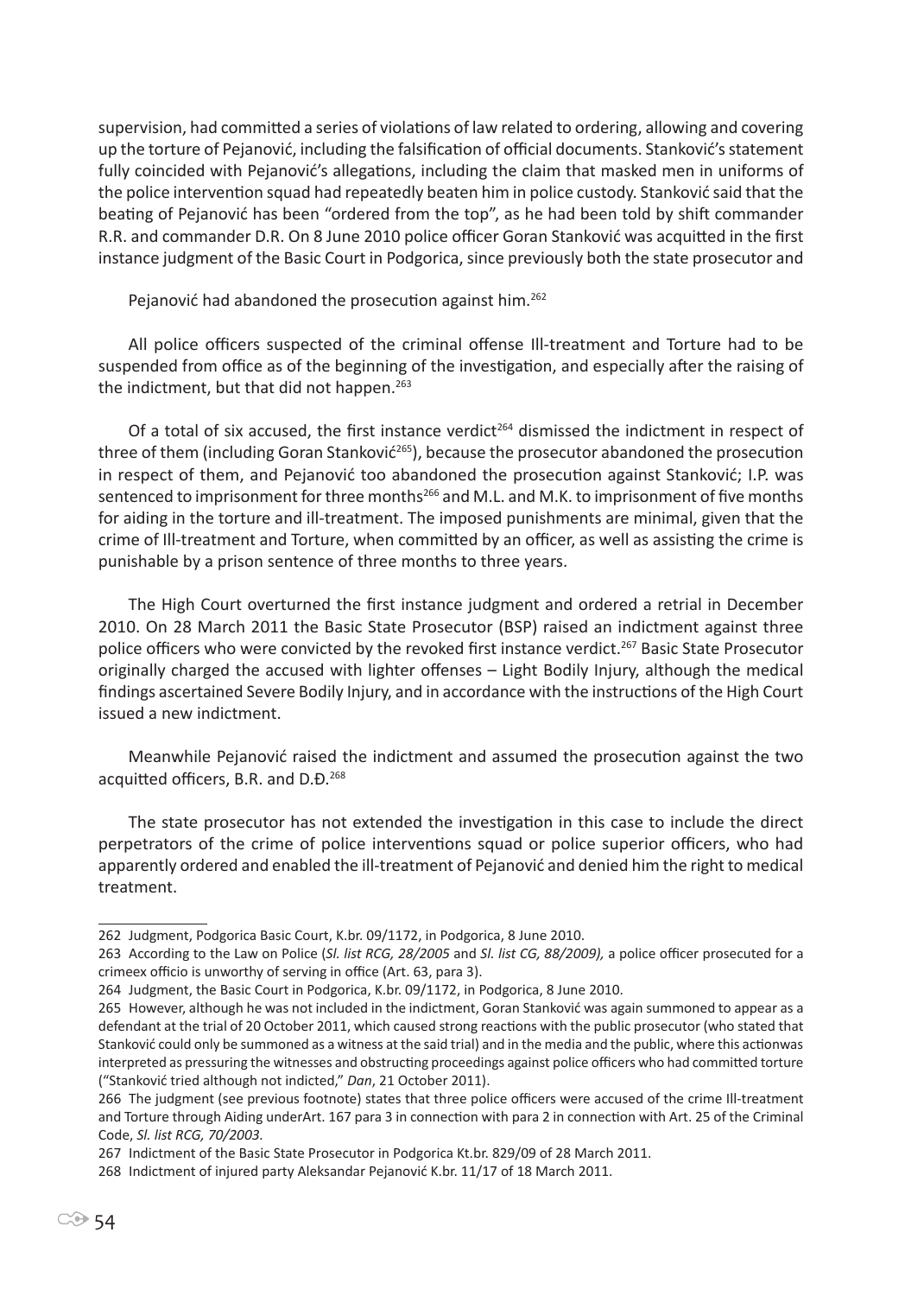Also, no investigation has been initiated with regard to the falsification of documentation on Pejanović's detention that Stanković testified about. Therefore, in early March 2011 Aleksandar Pejanović's attorney Dalibor Kavarić filed a criminal complaint against the Basic State Prosecutor in Podgorica for failing to carry out an effective investigation, i.e. the offenses Negligent Performance of Duty under Art. 417 of the Criminal Code in conjunction with the criminal act Helping the Offender after the Commission of a Crime under Art. 387 of the Criminal Code. The criminal charges were dismissed as the grounds for prosecution were not found.

Attorney Kavarić filed a criminal complaint on the same grounds against shift leader D.R. and Commander R.R. This criminal complaint was processed, the two police officers were charged and the procedure is in the trial phase.<sup>269</sup> However, despite this, R.R. was not suspended, but has been promoted to Head of the Branch for Law and Order in Podgorica Police Regional Unit.

Supreme State Prosecutor refused to provide information to Human Rights Action about whether the investigation has been extended to include any person in this case, apparently because it was not. On 20 March 2012 the Supreme State Prosecutor submitted a response to Human Rights Action to its request for free access to information of 12 May 2010 stating that the repeated criminal proceedings against I.P., M.K. and M.L. are "in progress".<sup>270</sup>

An important aspect of this case is the fact that the Internal Control of Police Directorate failed to establish that any officer of the Police Directorate had overstepped their authority in this case, while relying solely on the statements of fellow police officers and official documentation in the adoption of this conclusion.<sup>271</sup>

Aleksandar Pejanović was murdered in late May 2011. He was shot from an official gun by his neighbour Zoran Bulatović, a police officer, who was allegedly quarrelling with Pejanović.<sup>272</sup> The hearing of witnesses on the charges filed by Pejanović against R.R. and D.R. continued.<sup>273</sup> Witness Goran Stanković said that he felt particularly vulnerable after the killing of Pejanović.<sup>274</sup>

Meanwhile, the proceedings initiated by the state prosecutor and the proceedings initiated by Pejanović under his indictment have been merged and are now in the trial phase.<sup>275</sup> At the hearing on 23 October 2012 former police officer Oliver Bošković, who was examined as a witness, said that it was true that Pejanović had been beaten by masked and armed men in detention premises of Podgorica Security Centre "on orders from the top", adding that the defendants knew about that but were powerless to prevent it, and that he was threatened with losing his job if he spoke about it.<sup>276</sup> Bošković decided to speak out because he has lost his job due to a previously imposed suspended sentence.<sup>277</sup>

<sup>269</sup> Information obtained in an interview with attorney Dalibor Kavarić. It is interesting that the Basic State Prosecutor failed to include the family of late Aleksandar Pejanović in criminal proceedings against Raičević and Rondović, so they are now informed about the proceedings as much as all the Montenegrin public.

<sup>270</sup> Letter of the SSP TU.br. 312/10 dated 20 March 2012.

<sup>271</sup> A representative of the Internal Control of the Police Directorate has publicly admitted that during the examination of the case the Department of Internal Control failed to question Aleksandar Pejanovića or inspecthis medical records, relying solely on the police sources, Radio Antena M, show "Hot chairs", March 2009.

<sup>272 &</sup>quot;Aleksandar Saša Pejanović murdered, camera captured the murder", *Vijesti,* 30 May 2011.

<sup>273 &</sup>quot;Rondović and Raičević knew about the beating of late Pejanović", *Vijesti,* 16 June 2011.

<sup>274</sup> Information of Human Rights Action.

<sup>275</sup> Information obtained in an interview with attorney Dalibor Kavarić on 5 October 2012.

<sup>276 &</sup>quot;Guys with masks sent from the top of the police", *Vijesti,* 24 October 2012.

<sup>277</sup> *Ibid*. See p. 81 of this report for the analysis of the final judgment K.br. 237/09, by which police officer O.B. was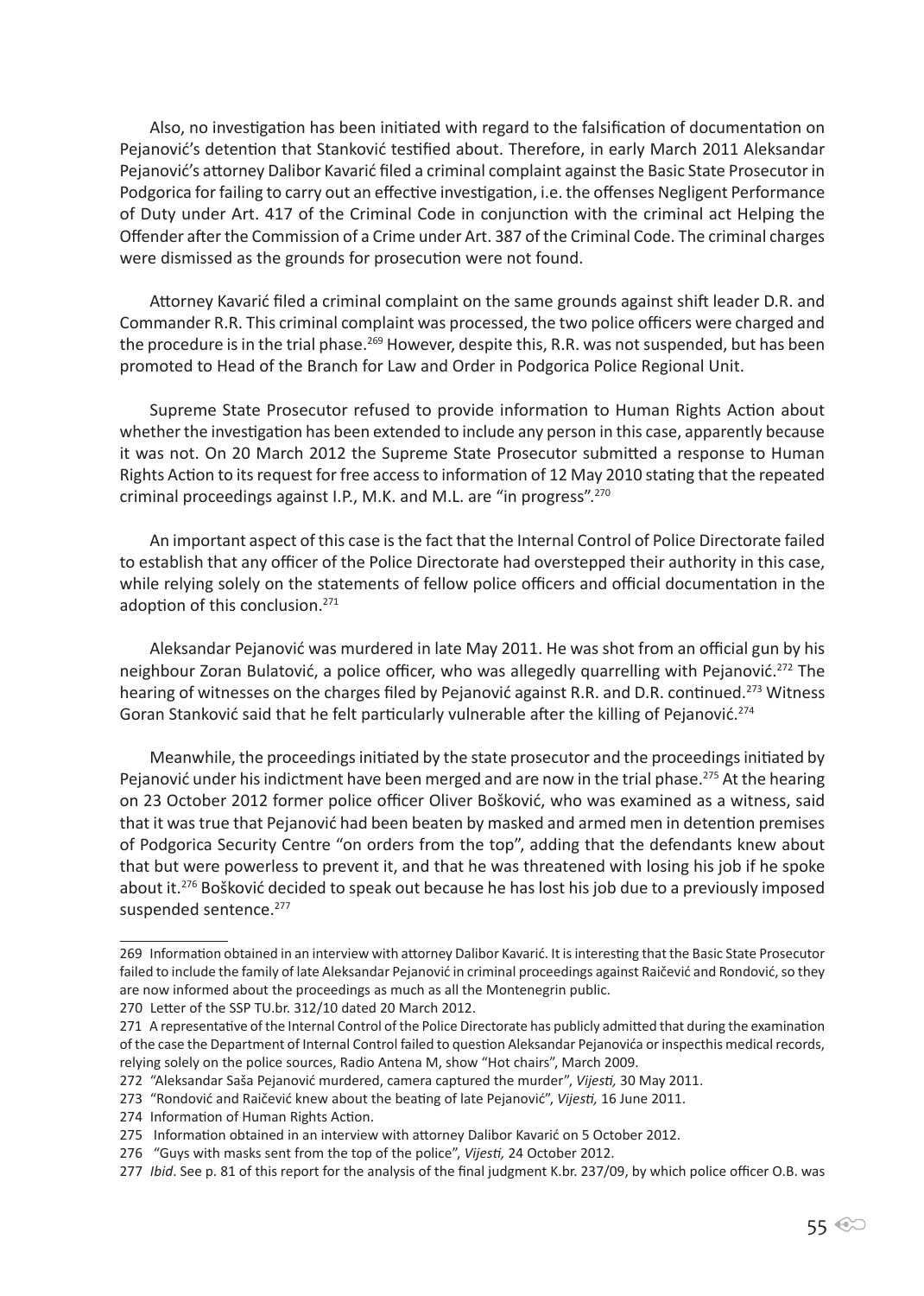According to Bošković's statement, before the previous trial R.R. told him that he would keep the job if he said that he had not changed the lock in detention premises during the night of the beating.<sup>278</sup>

Pronouncement of the first-instance verdict took place on 11 February 2013. The three accused were sentenced to 7 months in prison each for the crime Severe Bodily Injury through Aiding in conjunction with the crime of Ill-treatment through Aiding, while the two accused were acquitted of charges for the two mentioned crimes as well as for crimes Failure to Report a Crime<sup>279</sup> and Negligent Performance of Duty.<sup>280</sup>

### **2.2.2.2.4. Case of Milovan Jovanović**

According to the indictment issued by Podgorica Basic State Prosecutor, in late June 2003 police officers D.D., D.K., D.K., V.R. and S.M., acting together as members of the Intervention Squad of Podgorica Regional Unit, during the performance of official duties tortured, insulted Milovan Jovanović and caused him light bodily injury by repeatedly hitting him in the head and body, arms, legs, also with a truncheon.<sup>281</sup> Jovanović suffered light bodily injury, including contusions, hematomas and other injuries described in detail, on the basis of which it is possible to conclude that he was indeed abused.<sup>282</sup>

However, the Basic State Prosecutor accused the defendants on 28 February 2009, six years after the events and only two months before the onset of absolute time-bar of criminal prosecution! The Basic Court in Podgorica then adopted the decision K.br. 520/09 of 14 September 2009<sup>283</sup> dismissing the charges for the criminal offense Ill-treatment in the Performance of Duty under Art. 48 CC in conjunction with criminal offense Light Bodily Injury under Art. 37, para 2 in connection with para 1 CC in respect of all the accused due to the onset of absolute time-bar of criminal prosecution. The judgment became final on 1 October 2009.

This is contrary to the international standards and recommendations of CAT and CPT related to the timely and prompt investigation, as the competent state authorities delayed the issuing of an indictment to the point of absolute time-bar and let the perpetrators go unpunished.

# **2.2.2.2.5. Case of Miljan Despotović**

On 26 June 1995 police officers performing security service assaulted Miljan Despotović<br>
(who was 15 at the time) at the stadium of FC "Budućnost", causing him light bodily injury by hitting him with truncheons and kicking him, because they felt that Miljan violated public order by throwing objects on the field. One of the policemen then twisted his arm and hit him on the neck, when he fell on the ground and the beating with truncheons and kicking continued. Even after being taken to the official premises of the police at the stadium, police officers continued to

sentenced to three months imprisonment suspended for one year for the torture of A.L.

<sup>278</sup> Ibid.

<sup>279</sup> Art. 386 CC.

<sup>280</sup> Art. 417 CC.

<sup>281</sup> Indictment proposal Kt.br. 1547–03.

<sup>282 &</sup>quot;Basic State Prosecutor on the line", *Dan,* 10 May 2010.

<sup>283</sup> Submitted to Human Rights Action by the Basic Court in Podgorica on 12 March 2013.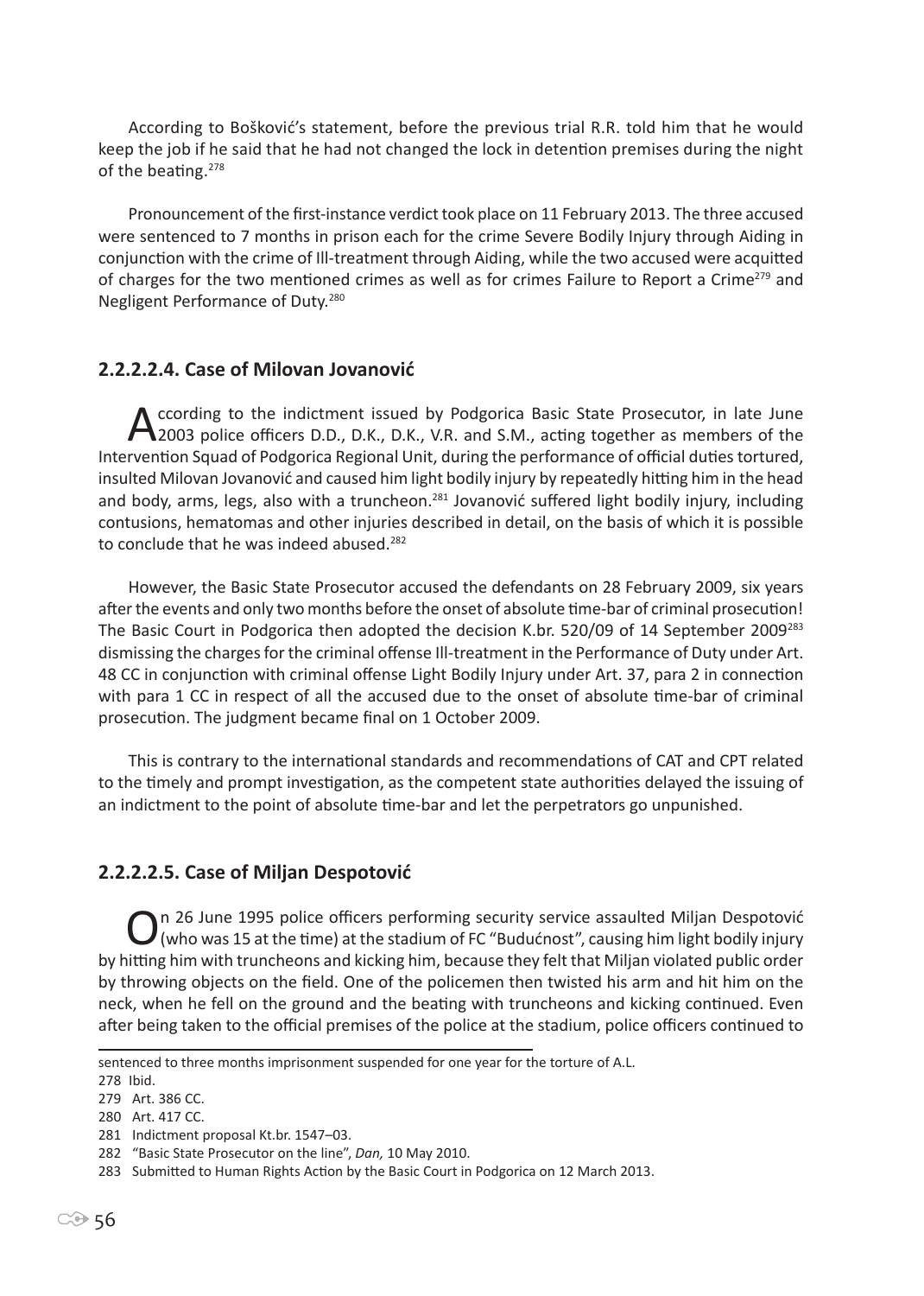beat him on the head and stomach, when the victim suffered several severe blows, some of which were visible - multiple bruises, abrasions and redness.

Criminal proceedings were launched against police officers S.Š. (who twisted Despotović's arm and threw him to the ground) and Dejan Knežević for the crimes Ill-treatment in the Performance of Duty under Art. 48 CC and Light Bodily Injury under Art. 37, para 2 in connection with para 1 CC. The defendants were found guilty in the decision of the Basic Court in Podgorica K.br. 2000/4363 of 19 February 2001 of the said criminal offenses and sentenced to 4 months imprisonment suspended for one year. The sentence was upheld by Podgorica High Court,<sup>284</sup> when the judgment became final. However, the then Federal Court of the Federal Republic of Yugoslavia in Belgrade, acting on the request for the protection of legality of the Federal State Prosecutor, abolished the said decision in its judgment Kzs.br. 23/2002 of 18 September 2002 and returned the case to the first instance court for retrial, although at the time of making that judgment, 18 September 2002, the criminal case had already reached an absolute time-bar of criminal prosecution,<sup>285</sup> so the Basic Court in Podgorica issued decision K.br. 1755/03 of 6 May 2003 dismissing the charges due to the absolute time-bar of criminal prosecution, which became final on 26 May 2003.<sup>286</sup>

Meanwhile, on 19 June 1998, Despotović filed a claim for non-pecuniary damages (for suffered physical pain and fear, impairment of activities of daily living and changes in aesthetic appearance) to the Basic Court in Podgorica, which ended after exactly twelve years in judgment on the appeal on points of law of the Supreme Court of Montenegro Rv.br. 945/10 of 1 July 2010.

After seven years of litigation, having apparently been prevented by the court's failure to act from exercising his right to receive fair compensation for suffered abuse, during the court procedure the injured party addressed the European Court of Human Rights in Strasbourg in an application of 26 May 2005<sup>287</sup> with the proposal to oblige the then State Union of Serbia and Montenegro to end the litigation in question as soon as possible, within a reasonable time.

Given the fact that the litigation before the Basic Court in Podgorica in the meantime continued, the European Court concluded that the Convention had not been violated in this respect.

The Protector of Human Rights and Freedoms of Montenegro also intervened and stated in his final opinion<sup>288</sup> of 28 July 2007 that Despotović's right to a fair trial had been violated due to unjustified delay in the proceedings. After the intervention of the Ombudsman, the Basic Court in Podgorica on 12 June 2007 rendered the judgment,<sup>289</sup> rejected the plaintiff's claim as unfounded, although the expert panel determined that the victim had suffered a number of injuries on the head and body in the form of bruises and abrasions as well as pain and fear of high intensity, while the fear lasted for as many as three years. The said first instance decision was confirmed by Podgorica High Court, dismissing Despotović's appeal as unfounded<sup>290</sup> and confirming the verdict.

<sup>284</sup> The judgment of the High Court in Podgorica Kž.br. 257/2001 of 28 May 2001.

<sup>285</sup> Art. 95 and 96 of the Basic Criminal Law of the Federal Republic of Yugoslavia (*Sl. list SFRJ*, 44/76... 54/90, *Sl. list SRJ*, 35/92... 61/2001).

<sup>286</sup> The verdict was submitted to Human Rights Action by the Basic Court in Podgorica on 12 March 2013.

<sup>287</sup> Application to the European Court of Human Rights in Strasbourg of 26 May 2005, case no. 27215/05, *Despotović v. Montenegro.*

<sup>288</sup> Protector of Human Rights and Freedoms of Montenegro – opinion no. 01-465/05-5 of28 July 2007.

<sup>289</sup> Judgment of the Basic Court in Podgorica, P.br. 12356/01 of 12 June 2007.

<sup>290</sup> Judgment of the High Court in Podgorica, Gž.br. 1788/07 of 25 November 2008.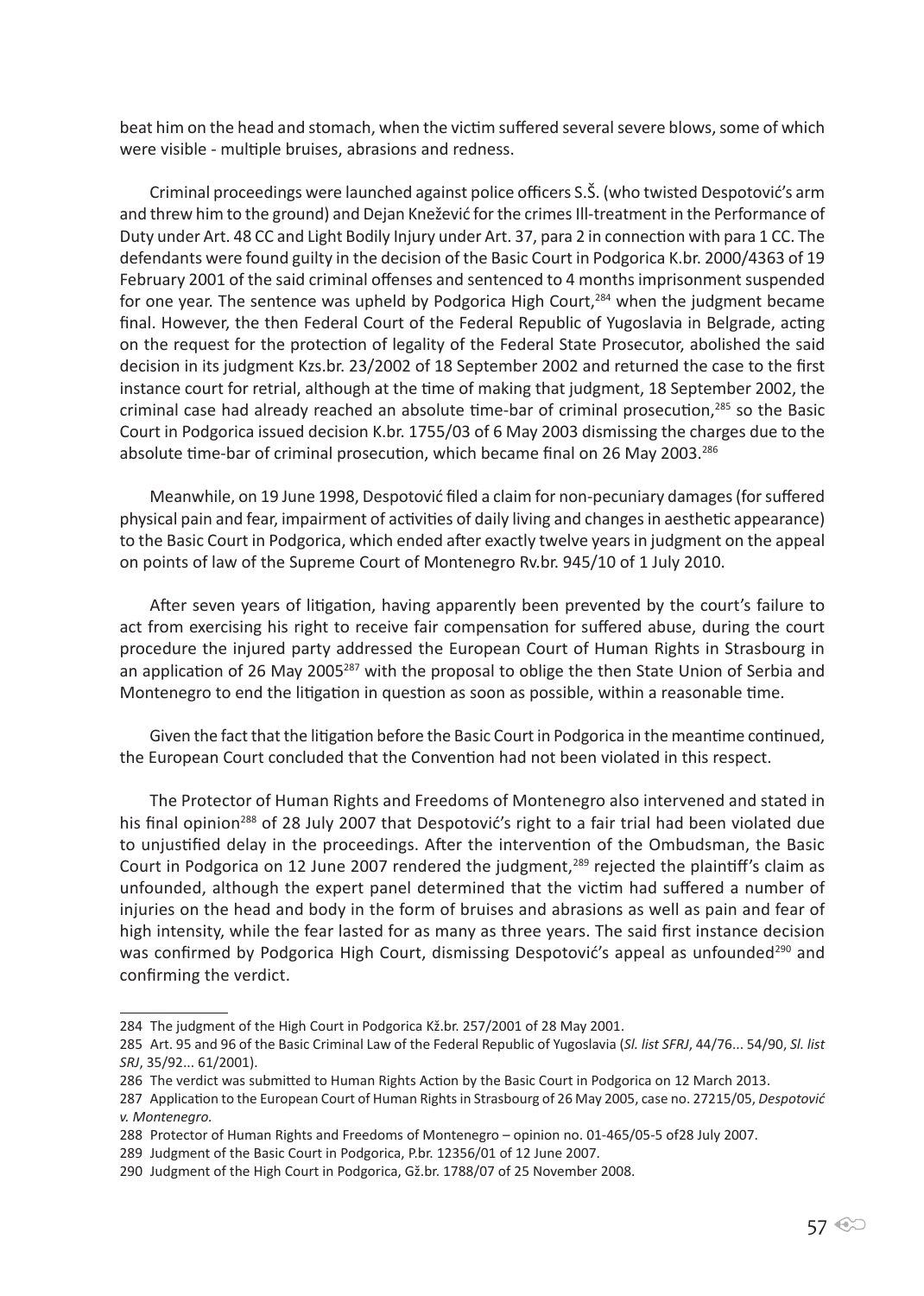The injured party filed an appeal on points of law against the above judgments to the Supreme Court of Montenegro, which adopted the appeal, reversed the judgments and ordered a retrial with the instruction "... that the trial court is bound by the final judgment only with respect to the existence of a criminal offense and criminal liability, and that this obligation does not relate to the scope and level of liability in terms of civil law... and therefore it remains unclear whether the sued police officers have caused the damage for which the defendant is responsible...".

However, Podgorica Basic Court again rejected the claim in the retrial, High Court in Podgorica confirmed this decision, and Montenegrin Supreme Court changed its previous decision dismissing this time an appeal on points of law as unfounded<sup>291</sup> and thus ending this legal situation. Following the ruling of the Supreme Court, Despotović lodged a constitutional complaint on 24 September 2010 before Montenegrin Constitutional Court for the violation of constitutional rights and freedoms guaranteed by the Constitution of Montenegro, i.e. violation of provisions of Art. 28 of the Constitution of Montenegro (dignity and inviolability of the person), Art. 31 of the Constitution of Montenegro (respect for the person), Art. 32 of the Constitution of Montenegro (fair and public trial) and Art. 38 of the Constitution of Montenegro (damages for unlawful conduct).

However, in its decision UŽ-III br. 400/10 of 25 February 2011 the Constitutional Court dismissed the constitutional appeal.

#### **2.2.2.2.6. Case of Nenad Ivezić**

On 12 April 2008, outside the cafe "Ko to zna" in Podgorica, Nenad Ivezić was assaulted by<br>police officers in the performance of official duty Aleksandar Fuštić and Rajko Lazović and sustained grievous bodily injury.

Officers took Ivezić out of the said cafe, handcuffed him, put him into the police car and repeatedly hit him with an open hand and fist over his head, then took him out of the vehicle and again inflicted several blows and kicks to his head and body. Ivezić fell from the blows, when the officers continued to beat him, and then put him back into the police car. Upon arriving to Podgorica Security Center, one of the officers hit Ivezić with both fists in the head area from which he sustained a concussion, as observed in the report of the specialist doctor and confirmed by two forensic medical experts.

All of the above happened in the presence of other police officers of the intervention squad, that Fuštić and Lazović were also members of. Although other officers were not directly involved in the ill-treatment of Ivezić, only one of them asked his colleagues to stop their actions.

Pursuant to the indictment of the Basic State Prosecutor in Podgorica<sup>292</sup> of 17 August 2009, police officers Fuštić and Lazović were charged with criminal offense Ill-treatment and Torture under Art. 167, para 3 in connection with para 2 CC in conjunction with criminal offense Serious Bodily Injury under Art. 151, para 1 CC.

Fuštić and Lazović were found guilty of the crime Serious Bodily Injury in the judgment of Podgorica Basic Court K.br. 09/1141 of 23 July 2010 and sentenced to six months in prison suspended for two years.

<sup>291</sup> Judgment of the Supreme Court of Montenegro, Rev.945/10 of1 July 2010.

<sup>292</sup> The indictment of the Basic State Prosecutor Kt.br. 738/08 of 17 August 2009.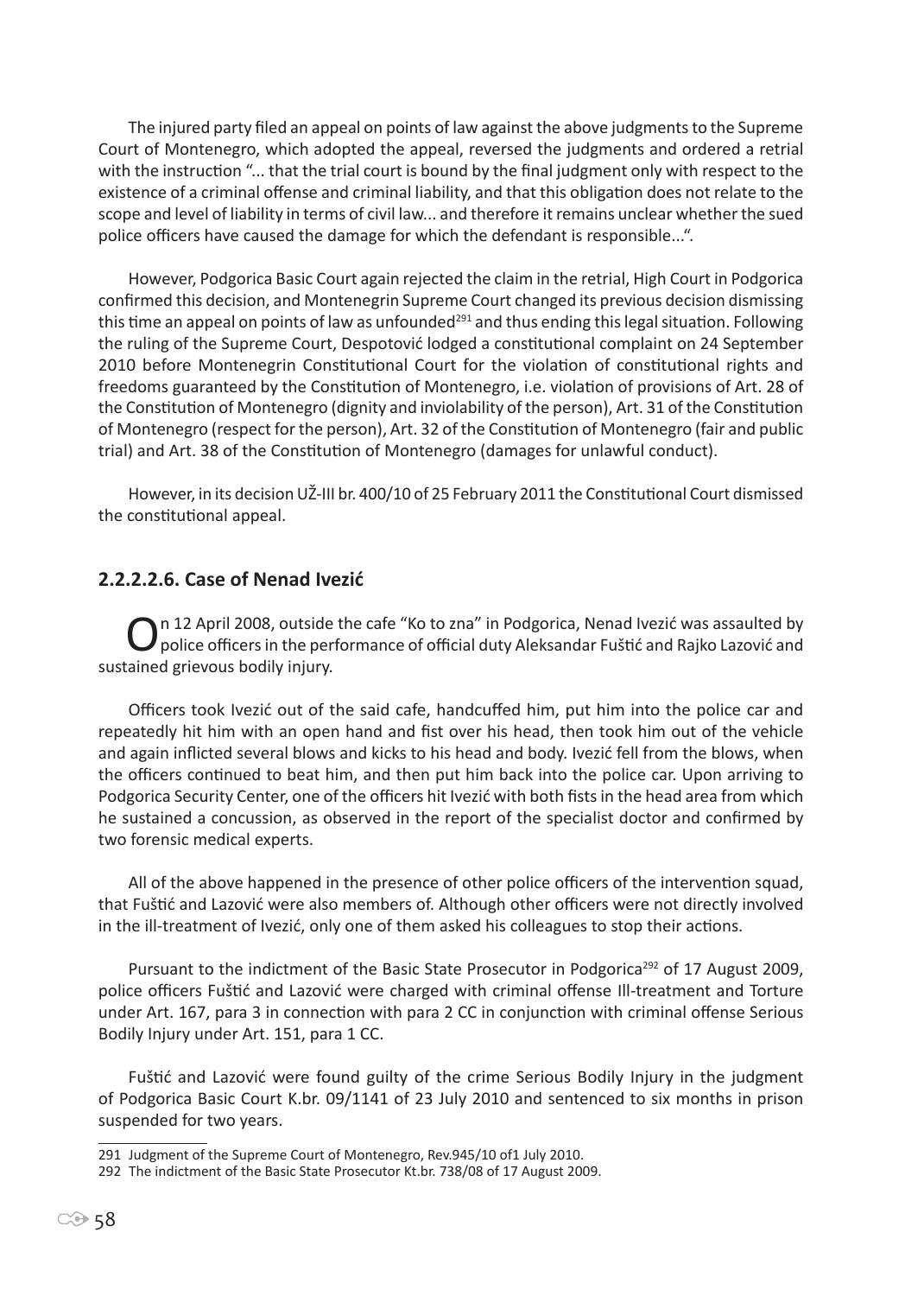However, Fuštić and Lazović were acquitted on charges of ill-treatment and torture, since it has not been proven that they had committed this offense. Both the injured party and the defendants appealed against the first instance ruling - injured party<sup>293</sup> and the prosecution against the acquittal of police officers and the defendants against the conviction. Podgorica High Court overturned the verdict and ordered a retrial, in which Fuštić and Lazović again received a suspended sentence in the decision K.br. 695/11 of 17 April 2012. Defendants appealed against this judgment to Podgorica High Court, which revised the first-instance judgment in its final ruling Kž.br. 1325/12 of 13 November 2012294 and sentenced the defendants each to 6 months imprisonment suspended for 2 years, but only for causing serious bodily injury to Ivezić, while acquitting them of the crime Ill-treatment and Torture because it has (inexplicably) found that their actions had no elements of the said offense.

### **2.2.2.2.7. Case of Siniša Dabanović, Ivan Nišavić and Vladimir Maraš**

On 29 January 2012 in Blok VI in Podgorica several police officers, according to Siniša<br>Dabanović, detained and then beat and assaulted him and his friends Ivan Nišavić and Vladimir Maraš. After Dabanović and Nišavić had a quarrel with a third person because Dabanović had almost hit him with the car door, that person phoned his brother, a police officer, who immediately, along with two colleagues, blocked the road with the patrol car to Dabanović, Nišavić and Maraš, and after Dabanović stepped out of the car, he hit him with a gun in the eye area tearing his eyelid and injuring his eye lens (as noted in the medical report of 29 January 2012), while others officers punched him from behind. The police officers then detained the three men, whereby police officer M.K. repeatedly hit Maraš with an open hand across the face and punched Nišavić in the face and head while Nišavić was already in the police car.<sup>295</sup>

The police filed charges against M.K. for committing the crime of Ill-treatment in conjunction with the crime Light Bodily Injury.<sup>296</sup> However, although the victims alleged that other officers had been involved in the assault next to M.K., criminal charges were filed against M.K. only. Based on these charges, criminal proceedings were initiated against M.K. before Podgorica Basic Court. The first instance proceedings ended on 18 October 2012 in the verdict sentencing M.K. to 4 months in prison.<sup>297</sup>

However, the first instance verdict was quashed and the case remanded.<sup>298</sup>

### **2.2.2.2.8. Case of Radovan Labović**

arko Hajduković, an attorney from Bar, presented information via media<sup>299</sup> that on 25 February 2007 members of Budva police had forcibly detained his client Radovan Labović, i.e. that members of the Intervention Squad literally kicked him out of the discotheque, threw him

<sup>293</sup> The injured party filed an appeal to the High Court in Podgorica on 17 September 2010.

<sup>294</sup> Podgorica Basic Court submitted both verdicts to Human Rights Action on 12 March 2013.

<sup>295</sup> Incident description taken from the Record of examination of witness Siniša Dabanović, made before the Basic State Prosecutor's Office in Podgorica on 6 February 2012.

<sup>296 &</sup>quot;Instead of us keeping us safe, the police give bad example: complaint against police officer Kuč for brutal violence", *Pobjeda*, 3 February 2012.

<sup>297</sup> Information obtained in an interview with injured party Siniša Dabanović.

<sup>298</sup> Information obtained in an interview with injured party Siniša Dabanović, who did not receive a copy of the first instance verdict or the second instance verdict from the court by the date of conclusion of this report - 9 March 2013. 299 "Hajduković: policemen beat Labović", *Dan,* 2 March 2007; *"Labović sued eight policemen", Vijesti, 2*8 February 2007.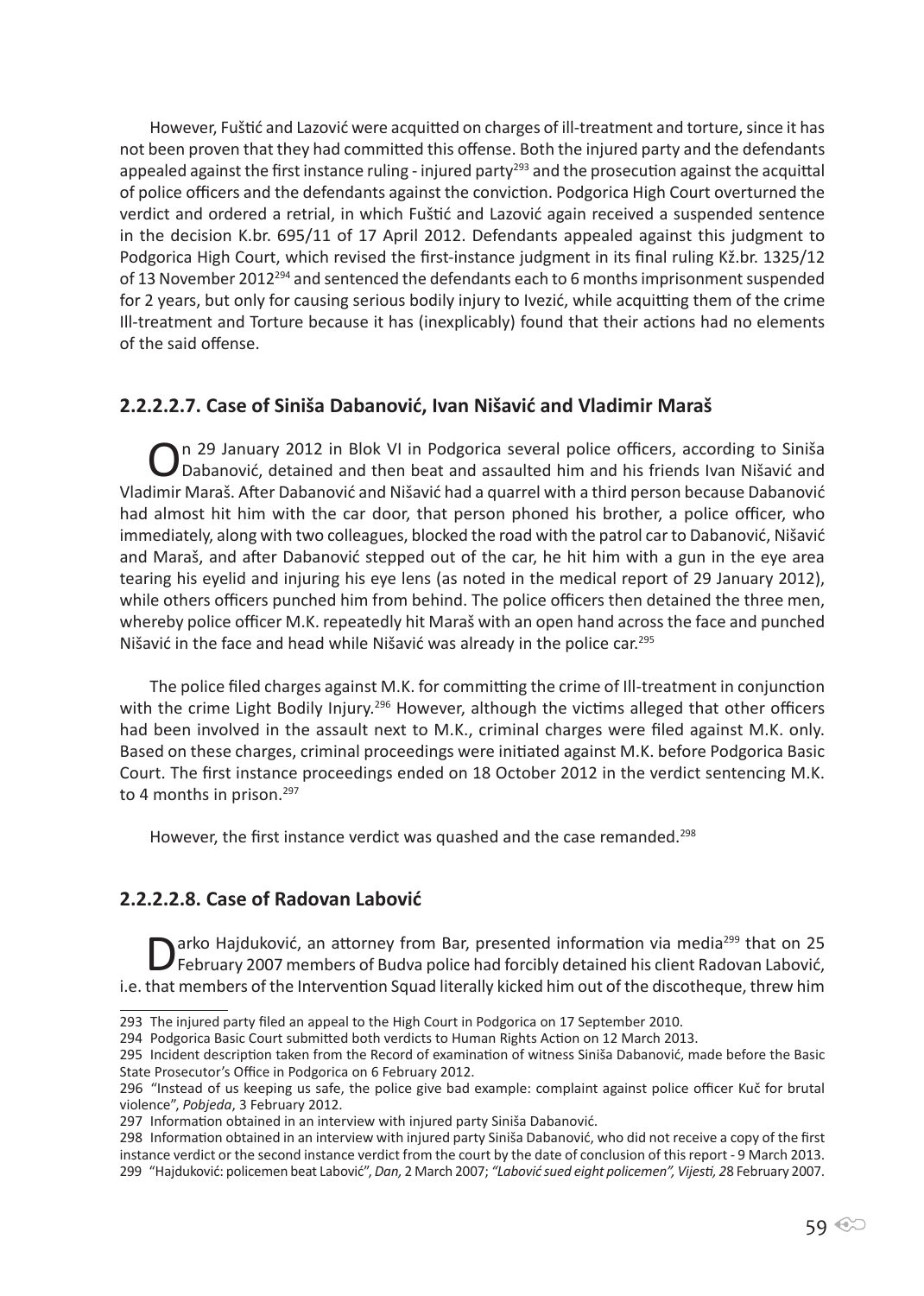to the floor, handcuffed him, forced him into the police car and took to police premises, where eight members of the police beat him unconscious with truncheons, fists, feet, and stepped on him as he lay. These claims are allegedly supported by medical reports and numerous haematomas on Labović's body and head, and especially an eye injury impairing his vision.

In its reply of 25 June 2012 the Supreme State Prosecutor confirmed to Human Rights Action that attorney Hajduković had filed a criminal complaint with the Basic State Prosecutor's Office in Kotor against police officers V.P., D.P., D.B., D.Đ. and B.T. for the criminal act Ill-treatment and Torture under Art. 167, para 3 CC and against M.M. for the criminal act Abuse of Office under Art. 416, para 1 CC. Indictment was raised against the five men, while the complaint against M.M. was dismissed. In the judgment of the Basic Court in Kotor K.br. 97/07 of 2 November 2009<sup>300</sup> all the accused were found guilty and sentenced each to 1 year and 6 months imprisonment suspended for 1 year and 6 months. In the verdict of 26 May 2010 the High Courtdismissed the appeal of defense attorney, so the judgment became final.

The judgment states that the accused police officers, after Labović insulted them and assaulted police officer (wherefore Labović in the same judgment was sentenced to 6 months imprisonment suspended for two and a half years on charges of assault on an officer in the performance of duties under Art. 376, para 3, in conjunction with para 1 CC), detained the injured party and beat him with fists, boots and truncheons, causing him light bodily injury including "contusions of the left eye socket, hematoma in the region of the right ear and head, abrasions of both sides of the face, chin, both hands, left thigh and back, and swelling in the left thigh area". The accused police officers in their defence claimed that they had not beaten Labović but that the injuries had been caused by self-harm, because Labović had allegedly repeatedly hit his head against the wall of the hallway of the police station when he was detained (as confirmed by three fellow defendants), but the medical expert in his report found that the injury could not have been caused by self-harm, but only by "swung blunt instrument, such as a hand, foot, etc."

This judgment is an obvious example of tolerant penal policy towards ill-treatment, which is clearly contrary to international standards.

# **2.2.2.2.9. Case of Dušan Mugoša**

On 8 February 2008, in front of "Titeks" hall in Podgorica, Dušan Mugoša was allegedly beat<br>by plainclothes inspector and two other uniformed police officers. After that, in a critical state of health, Mugoša was transferred from his family home by a hospital vehicle to Podgorica Clinical Center, where doctors observed serious bodily injury - fracture of the nasal bone and bruising of the back region.<sup>301</sup> In response of the SSP of 25 June 2012 to Human Rights Action it is stated that on the occasion of the said event a case has been formed against I.S., R.P., Z.F., V.V. and D.R., officers of the Police Directorate- Podgorica Regional Unit for the crime Ill-treatment and Torture committed against Mugoša. After the issuance of the indictment against these persons, the Basic Court in Podgorica on 11 June 2012 acquitted the accused police officers.The Council for Civil Control of Police concluded that on 8 February 2008 these officials exceeded their authority in relation to citizen Dušan Mugoša.

<sup>300</sup> After receiving information from the SSP, the judgment was taken off the website of the Basic Court in Kotor. 301 "Brutally beaten and begged not to report them", *Vijesti*, 13 February 2008.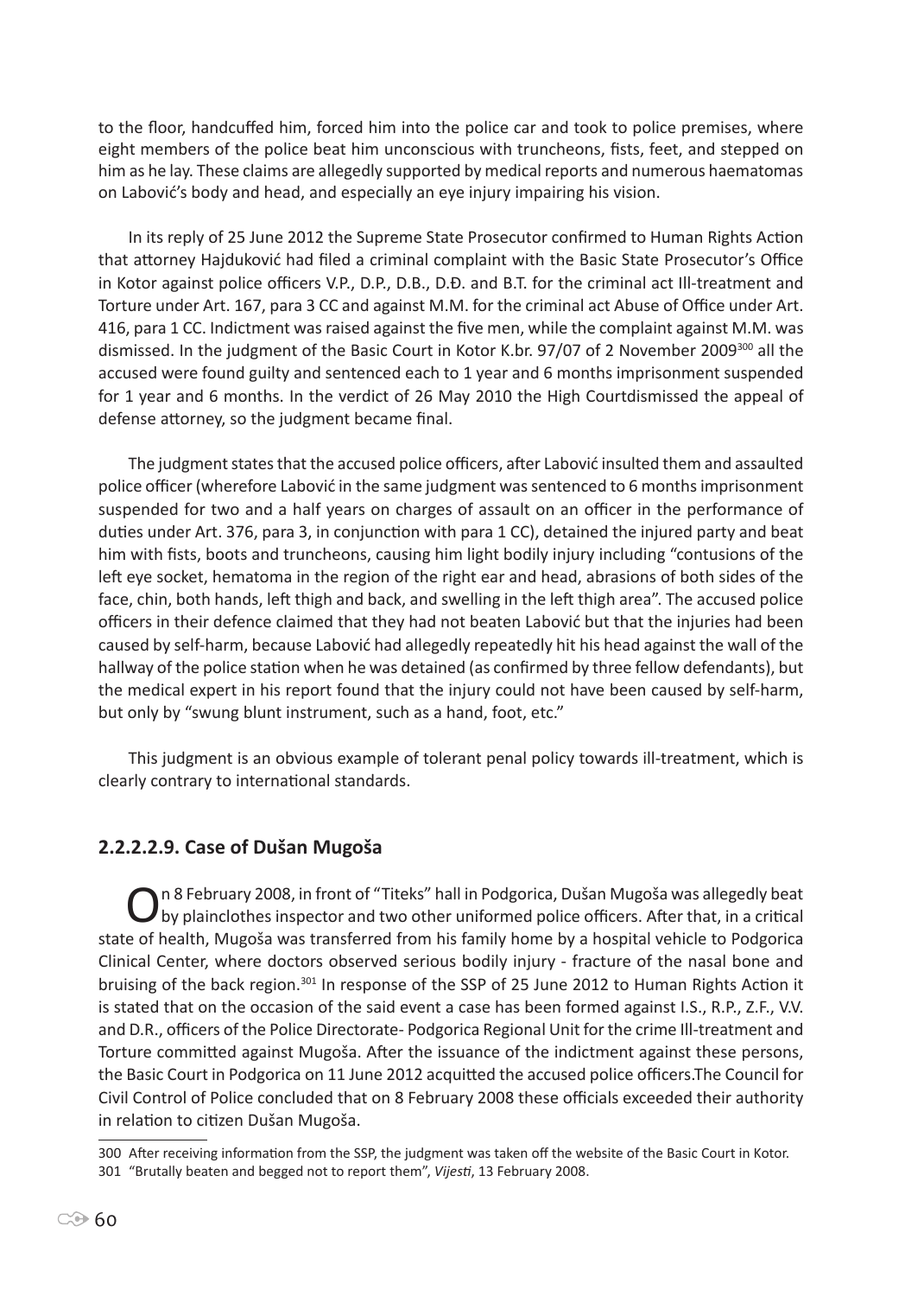# **2.2.2.2.10. Case of Miljan Šćepanović, Miljan Nedović and Stojan Rubežić**

M iljan Nedović and Miljan Šćepanović publicly stated<sup>302</sup> that on 10 October 2008 they and their friend Stojan Rubežić had been beaten by police officers after a fight at a bar in Kotor, in which, they alleged, they had not participated. When the intervention police squad arrived at the bar, the young men were taken out. All four men then tried to escape, but only Todosijević succeeded, while the remaining three were caught. They were beaten with truncheons, boots and hands; the beating continued in the station. On this occasion the three young men sustained injuries. According to the SSP's report of 25 June 2012, following the filing of a criminal complaint by attorney Vladimir Vuleković, an indictment was raised against I.A., M.F., D.V., D.B. and B.C., officers of the intervention squad of the Police Directorate - Regional Unit in Herceg Novi, for the criminal act Ill-treatment and Torture. A final suspended sentence has been pronounced in relation to the accused officers for the said crime.<sup>303</sup>

# **2.2.2.2.11. Case of Žarko Boričić**

**Z**arko Boričić, residing in Podgorica, accused several members of the police of beating him<br>
on 30 December 2008 for no reason. He claims<sup>304</sup> to have suffered physical abuse two days before the New Year around 8 p.m. on the main road Ribarevine - Berane. He then went to Berane Security Centre to report the assault against him by two young drivers that illegally passed him earlier on the road. He also reported the identity of persons who attacked him, one of which, according to him, was a police officer from Bijelo Polje intervention squad V.Š. Boričić claims that of the inspectors from Bijelo Polje suggested him to withdraw charges against Šćekić, insisting that he was a good and honest policeman supporting his family of his work, who behaved in the said manner because of the influence of alcohol. According to the SSP, the Police Directorate filed a criminal complaint against G.N., member of the Police Directorate - Bijelo Polje Regional Unit for the criminal act Ill-treatment and Torture. The Basic State Prosecutor in Bijelo Polje dismissed the charges because there was no reasonable doubt that the reported offense had been committed. The injured party assumed the criminal prosecution, but the Basic Court in Bijelo Polje acquitted G.N. and the acquittal was confirmed by the judgment of the High Court in Bijelo Polje in April 2010.

### **2.2.2.2.12. Case of Dejan Dendić**

Dejan Dendić claims to have been attacked on 10 October 2011 by a plainclothes police<br>officer Ž.V. in his family home in the village Kličevo, Nikšić. He further claims that, after reporting the assault, police patrol took him to the police station where he was beaten by five police officers causing him thereby serious bodily injury.<sup>305</sup> Injuries observed in Dendić by medical doctors include broken arm, head hematoma and bruising on the chest and back, while Dendić stated that three days after the incident he had had abdominal discomfort and severe stomach pain. On this occasion the Police Directorate issued a press release stating that police officers of Nikšić Regional Unit Ž.V., R.S., Lj.V., M.N. and N.J. have been suspended, that a disciplinary action shall be initiated against them and that the competent public prosecutor shall be informed.<sup>306</sup>

<sup>302 &</sup>quot;Šćepanović: they hit with truncheons, trample with boots", *Dan*, 12 October 2008.

<sup>303</sup> Information obtained from attorney Vladimir Vuleković in March 2013.

<sup>304 &</sup>quot;Charged police officers with beating," *Dan*, 6 January 2009.

<sup>305 &</sup>quot;Beaten by the police in Nikšić?",*Večernje Novosti,* 12 October 2011.

<sup>306 &</sup>quot;Instead of pressing charges, he was beaten," *Vijesti*, 13 October 2011.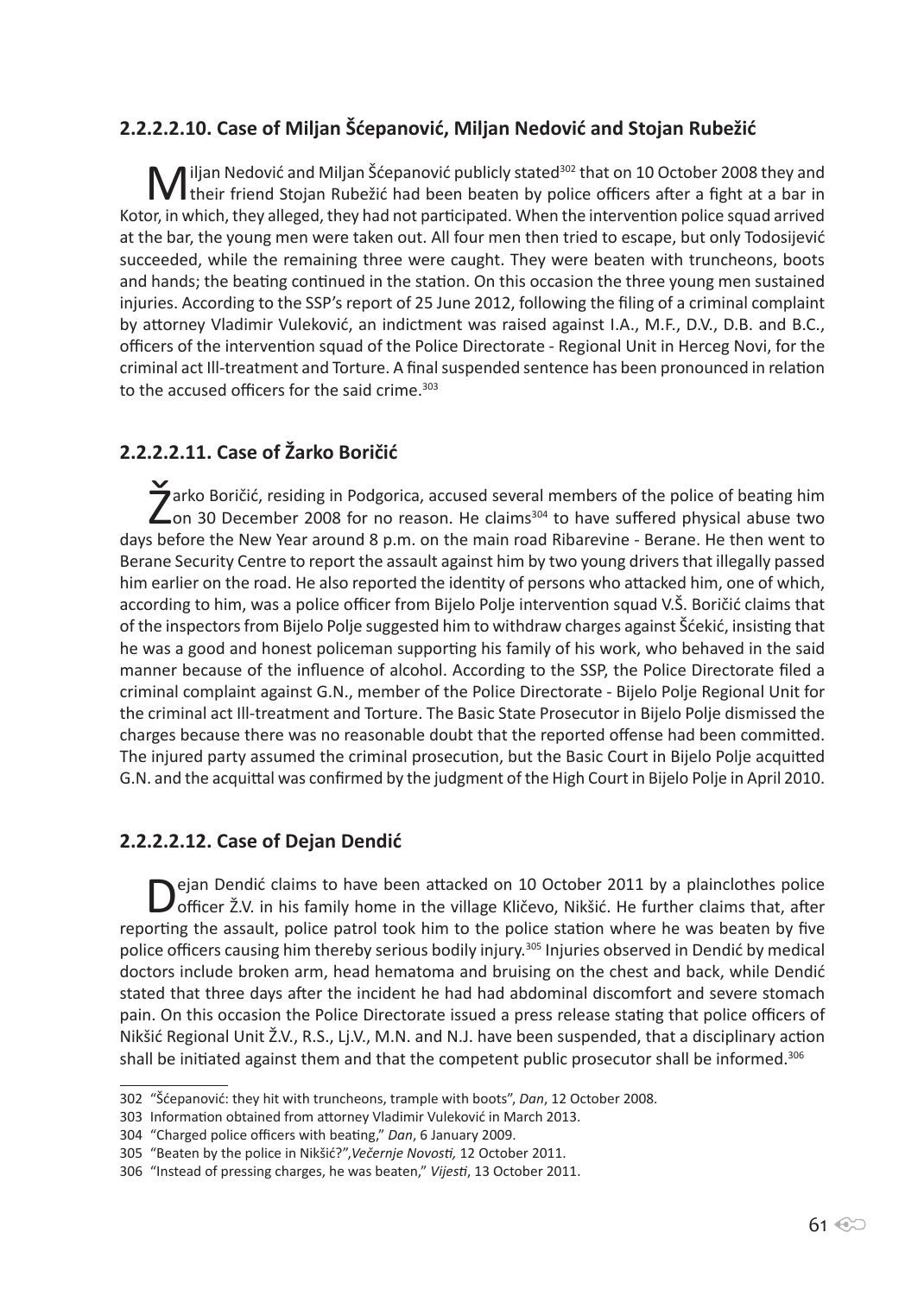The Basic State Prosecutor in Nikšić was informed about the said ill-treatment by Dendić himself. Criminal proceedings were instituted against Ž.V. due to this event, but he was acquitted of all charges.<sup>307</sup>

# **2.2.2.2.13. Case of Dragan Tomić**

On 16 December 2011 Dragan Tomić from Podgorica was allegedly assaulted in Budva by<br>police officer D.D., who demeaned him during the search of his vehicle, stood right in his face and then took him to the police station where he kicked him in the right leg and punched him twice in the ribs, of which Tomić fell to the floor, causing him light bodily injury including skin redness with swelling in the right lower leg area. Criminal proceedings were instituted against Drljević before the Basic Court in Kotor for criminal offense Ill-treatment under Art. 166a, para 2 in connection with para 1 CC, but he was acquitted in the first instance verdict K.br. 176/12/12 of 28 June 2012. The court based its decision on the defence of the defendant, findings of a medical expert stating that Tomić had no injuries on other body parts (ribs), only on the leg and around the wrists, and on the testimonies of four police officers examined as witnesses, who claimed that they had not seen anyone beat Tomić or him fall to the floor. The court reasoned its decision by the lack of evidence proving that Tomić had been hit in the ribs by anyone, stating also that his leg injury could be the result of a regular official duty of the search of persons, same as the injury to the wrists (due to handcuffs, as confirmed by the injured party) and that the behaviour of the defendant could not be characterized as the intent to harm and insult injured party's dignity, especially taking into consideration that the victim had protested and belittled the police, which is why misdemeanour proceedings have been instituted against him. The Basic State Prosecutor's Office in Kotor appealed against the first instance verdict, but the High Court in Podgorica in its judgment Kž.br. 1353/2012 of 17 December 2012 dismissed the appeal and upheld the verdict.

# **2.2.2.2.14. Case of Slavko Perović**

Former police officer of the intervention squad from Herceg Novi, B.J., was sentenced to 4<br>months in prison for committing the crime of ill-treatment on 5 June 2012 against former leader of the political party Liberal Alliance of Montenegro, Slavko Perović.<sup>308</sup> After D.V. reported to officer N.J. that Perović verbally assaulted her and her husband, he invited Perović to come out of "Do Do" café to Herceg Novi square, and after Perović hit him with the back of his hand to the chest, Jauković hit Perović so that he fell and hit his head on the stone ground.<sup>309</sup> Perović stated that he would not appeal the verdict, although, according to him, it was an attempted murder, not just ill-treatment.

B.J. was at the same time imposed aggregate sentence of imprisonment of 18 months, since previously he had received suspended prison sentence of eight months, also due to illtreatment, and prison sentence of nine months for causing serious and minor bodily injuries.<sup>310</sup> B.J.'s employment at the Police Administration was terminated only after the incident with Perović, although the legal conditions for his dismissal had been met earlier, at the time of his first conviction of a crime of abuse.<sup>311</sup>

<sup>307</sup> Interview with Dejan Dendic's father in March 2013.

<sup>308 &</sup>quot;Božidar Jauković, former police officer of the intervention squad,convicted",*Dan*, 5 March 2013.

<sup>309 &</sup>quot;Jauković claims he did not attack Perović",*Vijesti*, 19 September 2012 (http://www.vijesti.me/vijesti/jaukovictvrdi-da-nije-napao-perovica-clanak-92240).

<sup>310 &</sup>quot;Year and a half for Jauković, earlier crimes added to sentence", *Pobjeda*, 5 March 2013.

<sup>311 &</sup>quot;Police officer overstepped his authority",*Pobjeda*, 21 June 2012.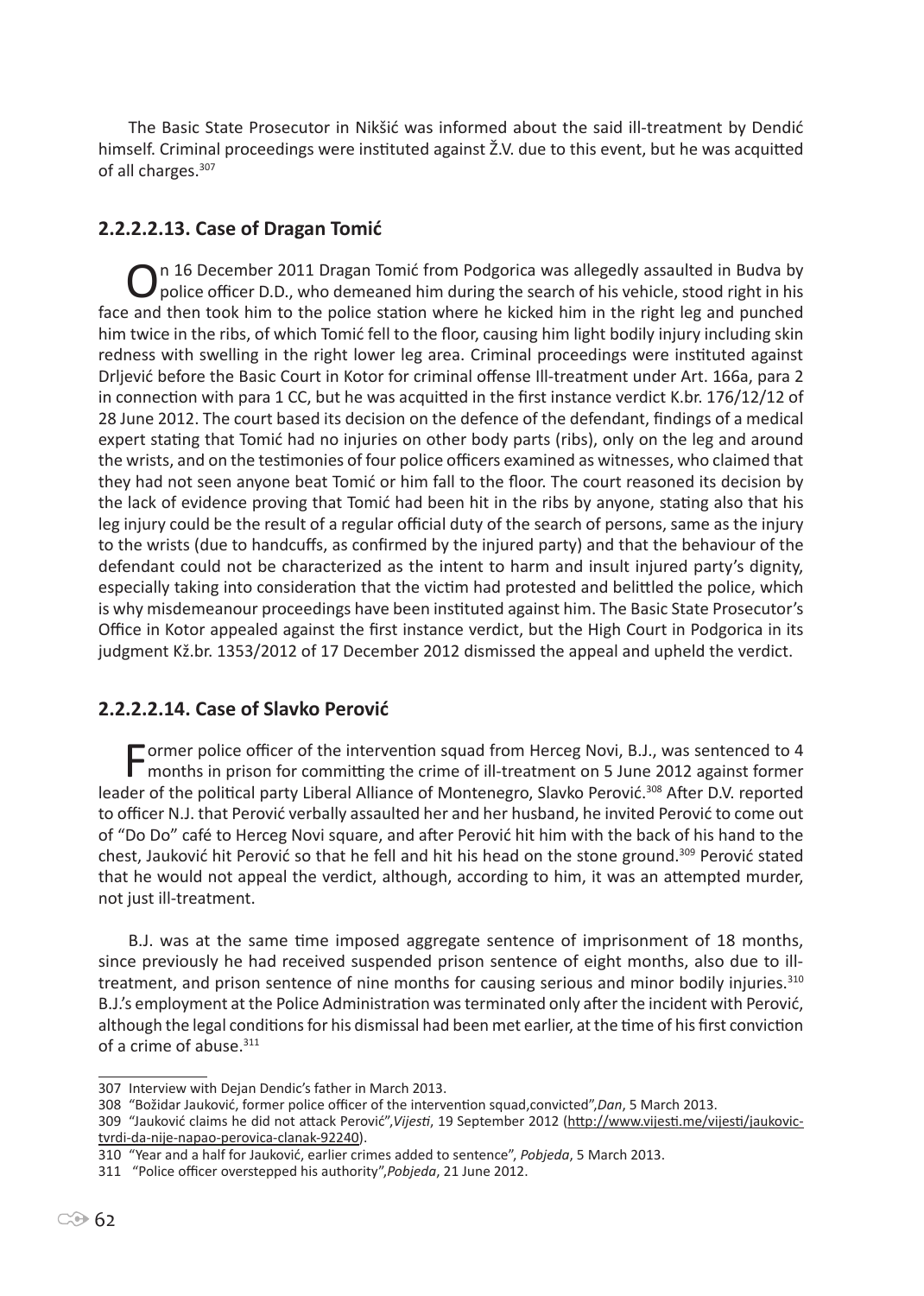### **2.2.2.2.15. Case of Ljajići and Murići**

According to the Council for Civil Control of Police,<sup>312</sup> Kosovo citizens Saliha Murići and Ismeta Ljajići from Trebović village accused officers of the Police Regional Unit in Berane of torture and ill-treatment for an incident that occurred while the said Kosovo citizens had been cutting trees in the forests. The Council found that the police officers had abused their authority in this case. On 5 April 2008, Basic State Prosecutor in Berane filed a request for investigationagainst police officers of Berane Regional Unit – Ž.D., I.B. and N.V. on suspicion of having committed as accomplices the crime of Torture and Ill-treatment in conjunction with the crime Light Bodily Injury against victims Murići and Ljajići. After the investigation, the prosecutor's office withdrew from further prosecution against Bojović, while indicting N.V. and Ž.D. Pursuant to a judgment of the Basic Court in Berane of 25 July 2011 Ž.D. and N.V. were acquitted of charges because, in the Court's opinion, it was not proven that they had committed the alleged crime. The prosecutor's office filed an appeal to the High Court in Bijelo Polje against the decision of the Basic Court in Berane, which was adopted and a new trial ordered. Hearing in the retrial was scheduled several times, because the victims failed to respond to summons for the trial, which were duly delivered. The next trial has been scheduled for 10 May 2013.

### **2.2.2.2.16. Case of Bujišić**

**Ranko Bujišić and Dalibor Bujišić addressed the isto Council for Civil Control of Police with <br>the complaint against several unidentified police officers from Podgorica Regional Unit,** who in the night between 24 and 25 June 2008 in Podgorica, on the motorway near Zlatica and then in the premises of Podgorica Regional Unit, used force against the victims causing them grave bodily injury.<sup>313</sup> Council concluded that the police officers had exceeded their official powers in this case. On the occasion of the incident, an indictment was raised against M.Ć. and S.P. on 25 May 2010. Acting on the indictment, the Basic Court in Podgorica adopted a judgment K.br. 1283/12 of 4 February 2013, imposing suspended sentences against both defendants –the first defendant was sentenced for the crime of Ill-treatment in conjunction with the crime of Serious Bodily Injury, and the other, for the crime of Ill-treatment. The state prosecutor appealed against the decision on punishment. Proceedings on that appeal before the High Court in Podgorica is in progress.

### **2.2.2.2.17. Case of Brnović**

Aleksandar Brnović addressed the isto Council for Civil Control of Police complaining of<br>having been slapped and insulted by officers of the police department in Kotor.<sup>314</sup> During the proceedings conducted against Brnović for assault on an officer, Brnović filed criminal charges on 10 September 2010 against unknown persons for the criminal offense Ill-treatment. On this occasion, the prosecutor's office formed the case and found that the officers of the Police Departmentin question were A.P., M.Š. and I.M. On 4 August 2011, Basic State Prosecutor in Kotor indicted A.P. for the crime Serious Bodily Injury and M.Š. for the crime of Ill-treatment (Mijatović passed away). Proceedings before the Basic Court in Kotor is pending.

<sup>312</sup> Report on the work of the Council for Civil Oversight of the Police 2005-2008, p. 83.

<sup>313</sup> Report on the work of the Council for Civil Oversight of the Police 2005-2008, p. 144.

<sup>314</sup> Report on the work of the Council for Civil Oversight of the Police 2011, p. 26.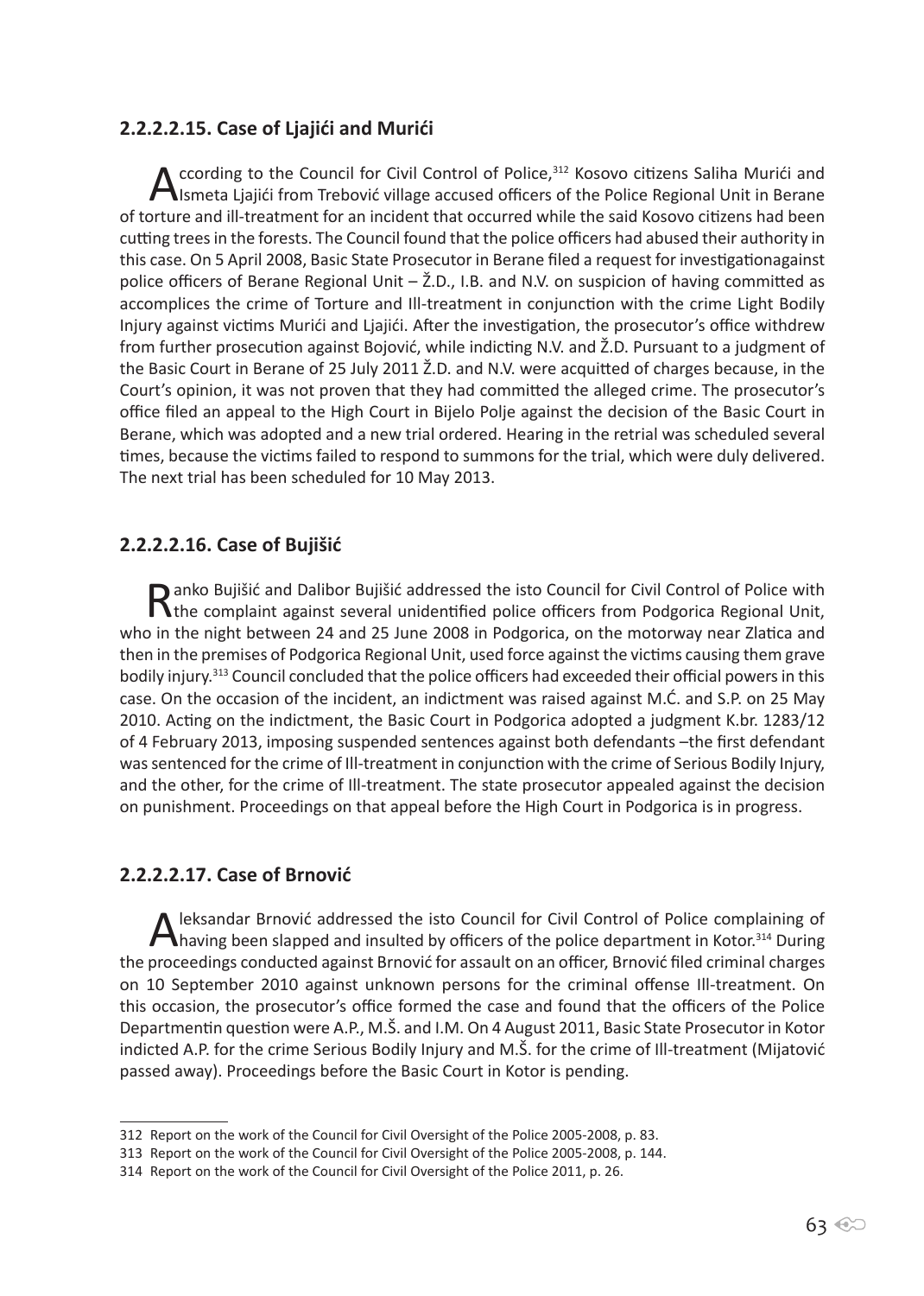#### **2.2.2.3. First instance verdicts in the prosecuted cases of police ill-treatment**

In addition to these cases, at the request submitted by Human Rights Action in accordance<br>with the Law on Free Access to Information of Montenegro (*Sl. list RCG*, 68/2005) to all basic In addition to these cases, at the request submitted by Human Rights Action in accordance courts in Montenegro, the courts in Podgorica, Ulcinj, Bar, Herceg Novi, Bijelo Polje, Kolašin, Berane and Rožaje<sup>315</sup> delivered 32 first instance verdicts, mainly anonymised, in the proceedings held or still pending against the police and prison officers for criminal offenses of Ill-treatment and Torture, often in conjunction with the crime of Light Bodily Injury (Art. 152 CC), and sometimes in conjunction with the crime of Serious Bodily Injury (Art. 151 CC). In addition, there are cases when the accused officers were charged with the criminal offense Extortion of Statement (Art. 166 CC) or even just for the offense Serious Bodily Injury. In addition to the 32 judgments, analysed decisions also include three judgments of the Basic Court in Podgorica, seven of the Basic Court in Kotor (including judgments in the case of ill-treatment of Radovan Labović and in the case of Dragan Tomić), four judgments of the Basic Court in Danilovgrad and one judgment of the Basic Court in Žabljak, which have been posted on the websites of these courts,<sup>316</sup> making a total of 44 judgments.

In addition, we also received judgments in the cases of Petar Siništaj, Milovan Jovanović, Miljan Despotović and Nenad Ivezić of the Basic Court in Podgorica, which have already been analysed in the description of the case above.

#### **2.2.2.3.1. Basic Court in Bar**

Judgment K.no. 117/09 of 8 June 2010 for a criminal offense III-treatment and Torture under<br>Art. 167, para 3 in conjunction with para 2 in connection with Art. 23 CC, sentencing the udgment K.no. 117/09 of 8 June 2010 for a criminal offense Ill-treatment and Torture under accused B.M. to three months in prison and accused K.N., D.V. and R.J. to one year in prison suspended for three years.

On 21 August 2005 during the traffic control in Sutomore, the defendants, as members of the intervention squad of Montenegrin Police Directorate, stopped the vehicle operated by injured party B.M., ordered him to step out and then beat him with fists and kicked him on four occasions: during the arrest and entry into the police vehicle, in the police vehicle while driving and in the parking lot next to the FC "Mornar" stadium in Bar, where they stopped only to beat the victim and threatened to kill and bury him, and finally, in detention premises in Bar Security Centre, where the victim was ordered to strip to the waist and sit on the floor with legs under the table, when they beat and kicked him. Due to blows the victim sustained multiple bruises and contusions on the body, face and head (bruising to both eyes, swollen nose, bruises on his shoulder and seating area).

The accused denied commitment of the offense, claiming that they had used permitted force in the form of "armlock"<sup>317</sup> and only because the injured party had previously allegedly assaulted the accused D.V. during the search of the vehicle hitting him to his head, and cursed and insulted

<sup>315</sup> Basic courts in Nikšić, Pljevlja and Plav informed Human Rights Action that no judgment has been issued for these criminal acts, Cetinje Basic Court submitted two judgments that are not related to crimes of abuse by public officials, and Podgorica Basic Court submitted one verdict, K.br. 1416/09 in the case against the perpetrators of abuse of Petar Siništaj.

<sup>316</sup> Basic Court in Kotor and Basic Court in Danilovgrad notified HRA that all requested judgment have been posted on the websites of the courts.

<sup>317</sup> Accused police officers in their defense often claim to have used permissible force when overpowering arrested persons (armlock or jointlock), although such use of force almost never causes injuriesin victims determinedin medical findings.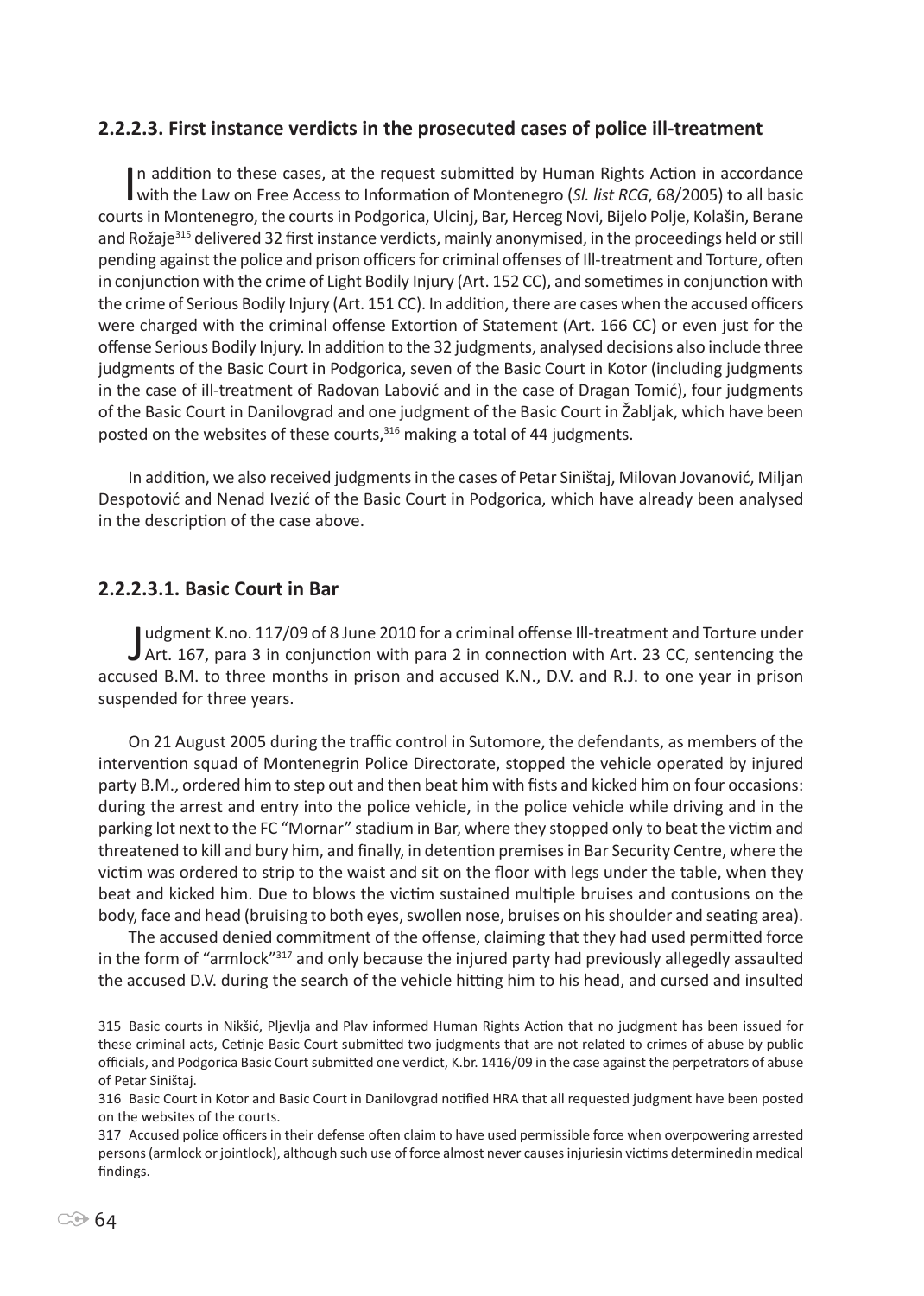the police impeding thus officials in the performance of their duties. Defendants denied that they had stopped on the way to Bar Security Centre to beat the victim and that they had hit him in the police premises. However, commitment of the offense has been confirmed by injured party's testimony in the investigation process, by findings of an expert witness determining light bodily injuries in the victim caused by blows, and by testimonies of witnesses Š.N. and V.D., who were in the car with the victim and who witnessed the police officers beating victim B.M. during the apprehension and also saw the police vehicle turn into the parking lot near FC "Mornar" stadium. In relation to the statement given during pre-trial proceedings, when he alleged that he had been tortured, the victim changed his testimony in the trial, denying that he had been beaten by the defendants; however, the court did not take into account the changed testimony as it was obviously aimed at facilitating the defendants' position, with whom in the meantime the victim has reached some kind of an agreement.

In the present case it is obvious that the investigation took an unreasonably long time, almost four years, given that the relevant event occurred in August 2005, while the charges against the defendants was raised only on 9 April 2009 (indictment Kt.br. 1164/05).

Second, the court sentenced the defendants to the mildest punishment possible. Although the accused were charged with a severe form of the offence - Torture in the Performance of Official Duties (providing for a sentence of one to eight years in prison), and not Ill-treatment, the court imposed K.N., D.V. and R.J. suspended sentences for that offense, while B.M. was the only one sentenced to imprisonment and only due to the fact that he had earlier received suspended sentences for the same offense (judgment of the Basic Court in Kotor K.br. 149/02 of 20 January 2003 for the crime Ill-treatment in the Performance of Duty under Article 48 of the then CC), but even then his sentence has beenmaximally reduced to three months in prison,<sup>318</sup> although the presented evidence did not constitute factual basis to reduce B.M.'s sentence (i.e. "especially mitigating circumstances").

This verdict was quashed on appeal and in a retrial the Basic Court in Bar adopted the decision K.br. 516/10 of 19 May 2011 imposing a prison term of one year suspended for two years against all the defendants. Thus, based on the same factual situation as that established in the previous procedure, the sentence imposed against defendant B.M. (albeit a special returnee) was commuted to a suspended sentence and other defendants' sentences were also commuted - their probation period has been reduced from three to two years. This verdict did not become enforceable until 10 March 2013.

• Judgment K.br. 5/10 of 9 February 2010 for the criminal act Ill-treatment and Torture under Art. 167, para 3 in conjunction with para 2 and in connection with Art. 23 CC, acquitting the accused. The judgment has become enforceable.

The accused officer Đ.A. from Bar was charged with hitting M.M., person with severe motor disabilities, two times with an open hand over the face while he was sitting in his car, on which occasion the victim sustained bruises – light injury to the left ear, during an incident that took place on 26 October 2008 near Sozina tunnel during the apprehension of suspects Š.A. and M.M. - the injured party (for alleged drug possession and trafficking). Commitment of the offense in the above

<sup>318</sup> In accordance with Art. 46, para 1, item 4 CC, if imprisonment of one year is a minimum punishment for the offense, the penalty may be reduced to three months in prison.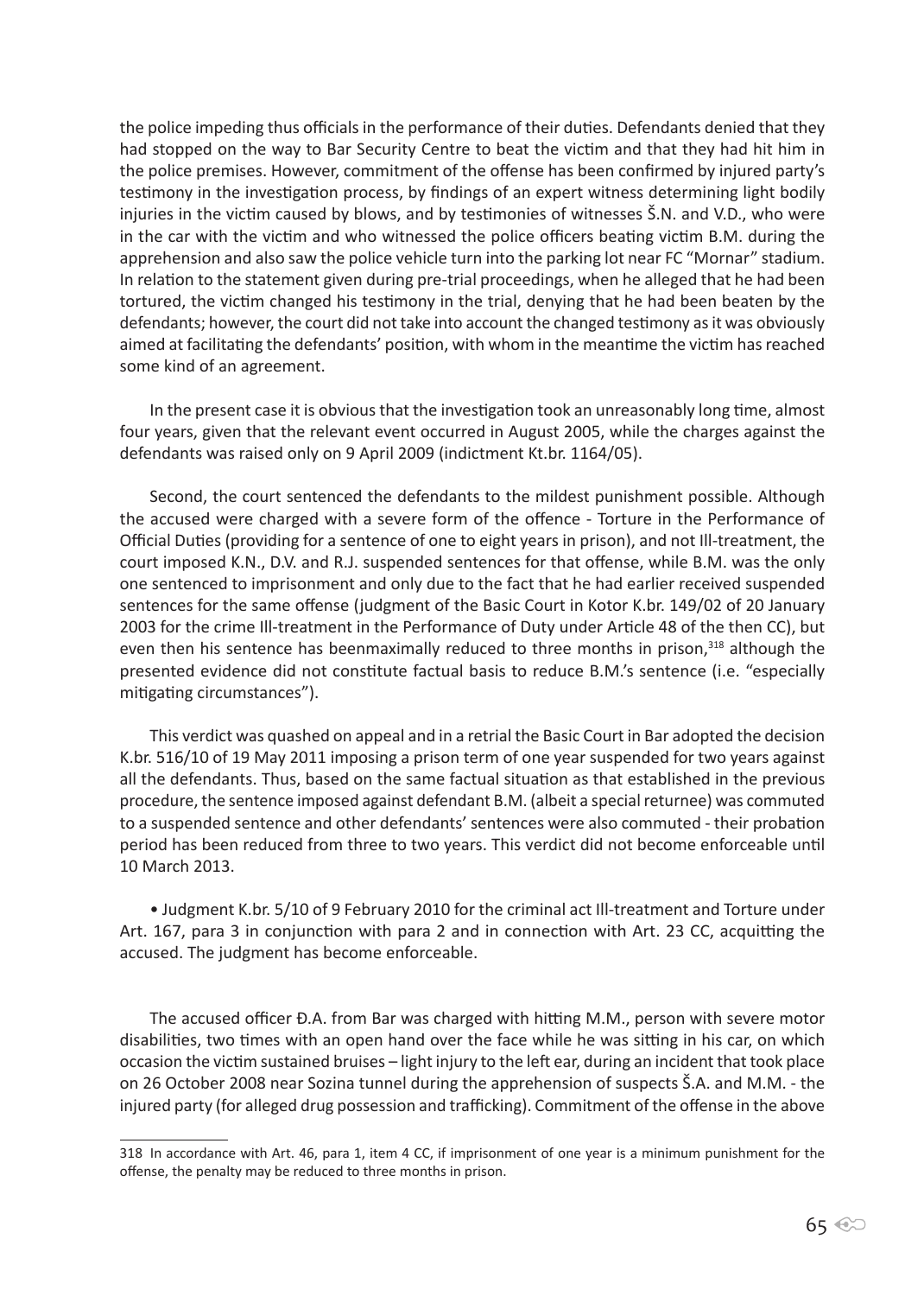described manner has been confirmed by the injured party's testimony and witnesses Š.A. and his girlfriend D.A., who on this occasion was in the car with the victim M.M. (although during the trial D.A. changed her testimony and stated that the defendant had not hit, but only pushed the victim), and also by the findings of medical experts based on the report of the Bar Health Centre doctors of the day when the abuse occurred, undoubtedly determining that the injured party sustained these injuries on that day. However, the court inexplicably found the lack of evidence proving that the defendant had committed the offense, basing its decision on defendant's testimony, who denied that he had beat M.M. and testimonies of defendant's colleagues, who claimed that they had not seen the defendant beat the victim or victim's injuries.

The court has clearly failed to adequately investigate the case and properly establish the facts in the procedure, because it ignored the testimonies provided by witnesses Š.A. and D.A. as well as the expert opinion, basing its decision on the testimony of the defendant, which is in its very nature subjective and aimed at easing own position, and on testimonies of defendant's fellow officers, who, both in international practice, indicated by the CPT standards, as well as in Montenegro, most often testify to ease the position of their colleagues, and not to achieve justice.

• Judgment K.br. 459/05 of 26 March 2009 for the criminal act Ill-treatment and Torture under Art. 167, para 3 in conjunction with para 1 CC in connection with the crime Serious Bodily Injury under Art. 151, para 1 CC, sentencing the defendant to a term of imprisonment of 4 months. The judgment has become enforceable.

Policeman P.P. has been convicted for an incident which took place on 9 July 2004 in Sutomore near "Nikšić" hotel, when the injured party I.D. passed and hit the police vehicle with his car, after which P.P. stopped him, told him to step out of the car and knocked him to the ground, and while I.D. was lying on the ground he continued to kick him, breaking his nose and left cheekbone, tearing skin off his face and causing him numerous injuries such as contusions and bruises on the face and body, due to which I.D. had to spend 10 days in hospital. The accused defended himself stating that he had used only permissible force against I.D. in the form of armlock, and only after the injured party attacked him and his colleague R.Z., hit R.Z. in the nose and ripped defendant's uniform, and that the victim's injuries were probably sustained from hitting the police vehicle with his car. P.P.'s defence has been fully refuted by I.D.'s testimony, expert opinion on victim's injuries and eyewitness testimony provided by B.G., who witnessed the incident and confirmed the testimony of the victim.

However, defendant's colleague R.Z. was not heard in the first instance proceedings, although according to the defendant and B.G.'s testimony he had been present during the event in question. Also, State Prosecutor's Office failed to initiate proceedings against R.Z. at the same time, although witness B.G., whose testimony the trial court accepted as credible, stated that the second officer had also hit I.D.

In this case too the accused police officer was imposed a minimum sentence, even below the minimum. At the time of the offense, minimum sentence for ill-treatment was thirty days in prison and maximum - one year in prison, and the court imposed a sentence of two months in prison, finding as a mitigating circumstance that the defendant was "relatively" young at the time of the crime, even if he was over 30 at that time.<sup>319</sup> On the other hand, for the offence Serious Bodily Injury the court reduced the sentence imposed against P.P. to 3 months in prison (where the

<sup>319</sup> Since the judgment implies that he served in the Army in 1991, when he had to be at least 18 years of age.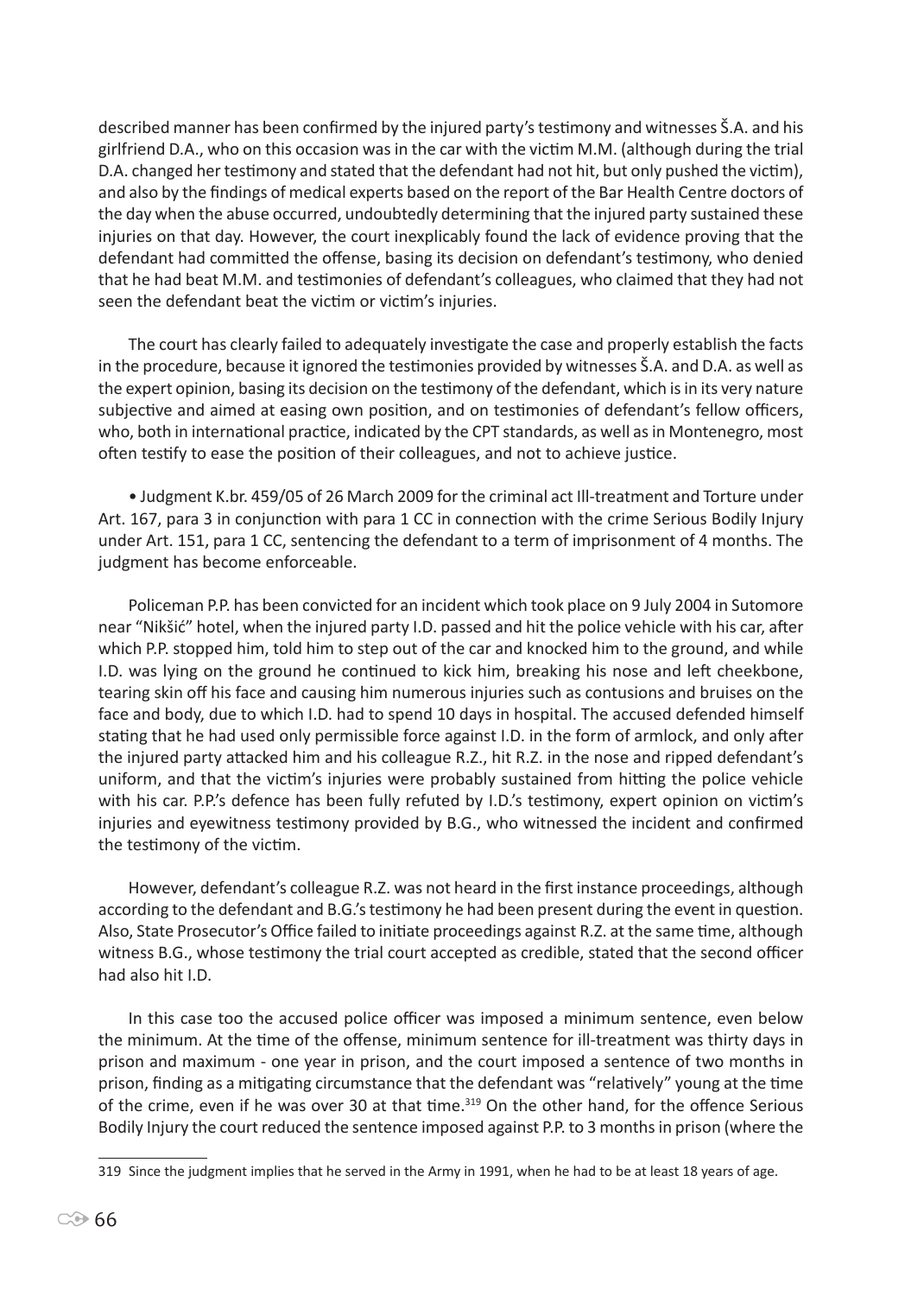minimum sentence for this offense is 6 months in prison), and in accordance with the provisions on the imposition of a concurrent sentence,<sup>320</sup> the defendant has been sentenced to 4 months imprisonment. As explained above, such light sentences for aggravated form of ill-treatment are not in line with international standards.

• Judgment K.br. 135/07 of 17 June 2009 for the criminal act Extortion of Statement under Art. 166, para 2 in conjunction with para 1 CC in connection with Art. 23 CC, acquitting the defendants. This judgment was revoked and a new one adopted, which has become enforceable. More detail below.

Police officers of Sutomore Police Department R. J., K. M., B. V., L. Z. and K. Š. were accused for an incident that took place on 12 July 2006, when they arrested the injured party N.V. in Čanj near Bar, beat him with hands, feet and truncheons (causing him numerous injuries including abrasions, bruises and contusions all over his body, neck, head and face) in the police premises in Sutomore in order to force him to confess that he had been illegally posing as a police officer. Only after two hours of keeping the victim in custody in Sutomore, during which period the beating occurred, he was taken to Bar Security Centre. However, it has not been proven during the proceedings that the defendants committed this crime, and they were therefore acquitted of charges. Specifically, as one could conclude from the first instance verdict, the court approached this case very seriously, since in addition to the accused and the victim 17 more witnesses were questioned, among them victim's father and two uncles, police officers from Sutomore and Bar (defendants' colleagues), as well as victim's friends present during his arrest. Also, the court heard two medical experts and compared their opinions. In addition to defendants denying the commission of the crime, their testimony was confirmed by all police officers from Sutomore Police Department, who stated that no one had beaten the injured party in the police premises and that the victim had only had injury above his right eye before being taken to police custody, as well as by police inspectors from Bar, who had not noticed any injuries to the victim, except for the mentioned injury above his right eye. Also, according to the testimony of witnesses D.I. and S.G., who were staying at victim's house on summer vacation, the victim had no visible injuries after he came back from the police, even though he was wearing shorts and a T-shirt. The victim in his testimony stated that the said injury had been inflicted by police officers by throwing him against the wall, but the expert witness determined that such injury could not occur in this manner.

Furthermore, the victim testified that defendant R.J. had slapped him during the arrest, which was not confirmed either by witness R.D., defendant's friend, or witnesses D.I. and S.G., present during the victim's arrest. In addition, the court found that the day after his arrest the victim had visited a doctor three times, finding new injuries each time, so the court recognized these medical records as unreliable.

Court's decision has been particularly influenced by the testimonies of independent witnesses D.I. and S.G. (because defendants' fellow police officers most often testify so as to ease the position of their colleagues in criminal proceedings), who stated that they had not noticed injuries to the victim the day after his detention by the police. However, the court dismissed medical findings as unreliable too easily, although they had established injuries to the victim, and failed to further investigate the case in this direction.

<sup>320</sup> Art.48, para 2, item 2 of the Criminal Code of Montenegro stipulates that "if the (court) has determined imprisonment for criminal offences in concurrence, it shall increase the most severe punishment determined provided that the cumulative punishment does not reach the sum of determined punishments nor exceed twenty years of imprisonment".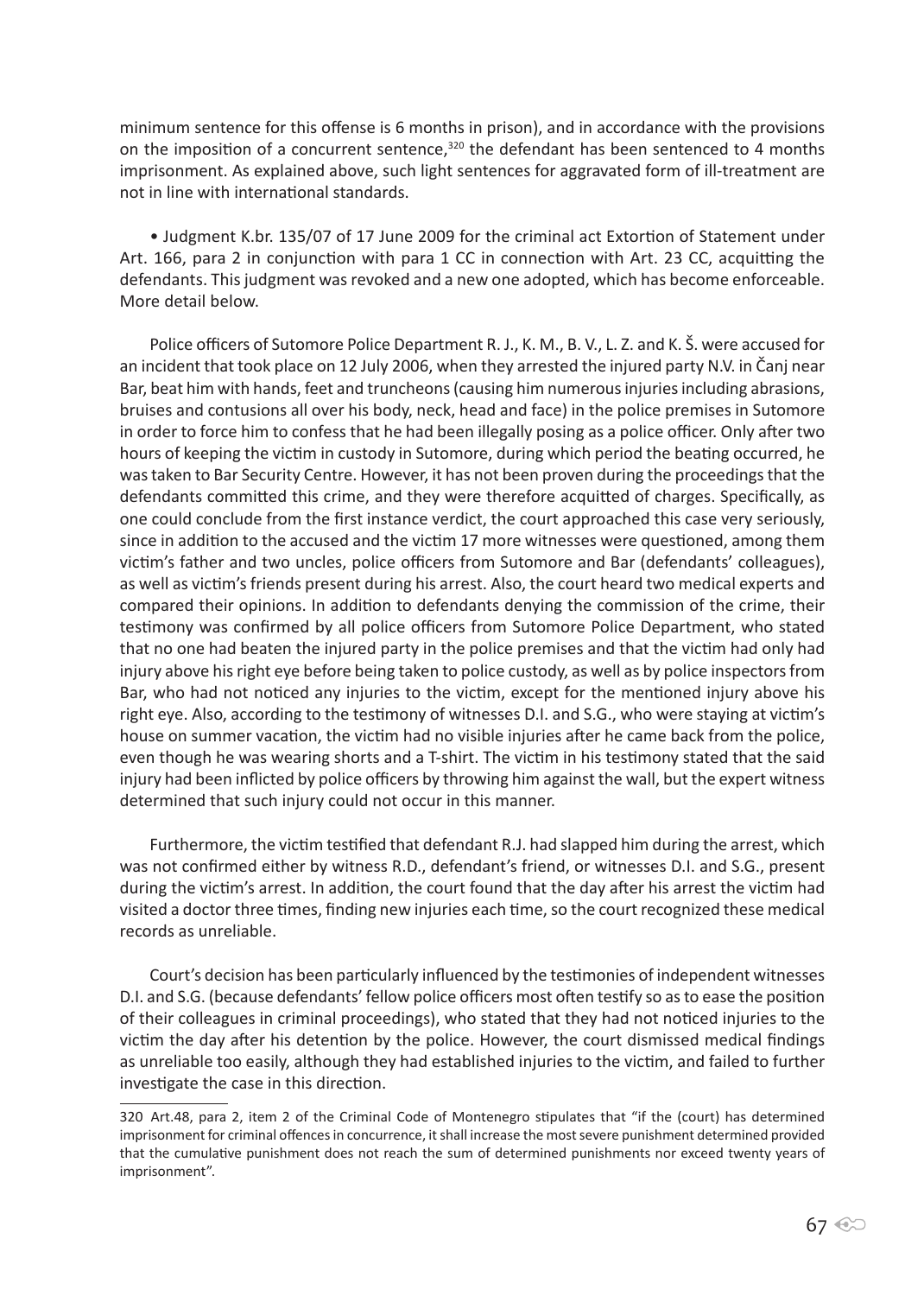In the appeal procedure the verdict K.br. 135/07 was revoked and the case returned to first instance court. In the retrial the court adopted ruling K.br. 319/10<sup>321</sup> of 16 November 2011 imposing a sentence of six months in prison suspended for two years against all defendants. Specifically, in the retrial, based on the same evidence presented in the previous proceedings (the court again interrogated only the victim and the defendants and read earlier testimonies, documentary evidence and experts' opinions), the court righteously decided to give credence to the testimony of injured party, which was accurate and compelling, and to medical findings confirming that the injuries could have been caused in the manner described by the victim and during the police detention. Judgment K.br. 319/10 has become enforceable on 6 April 2012.

• Judgment K.br. 221/08 of 5 February 2009 for the crime Torture and Ill-treatment under Art. 167, para 3 in conjunction with para 1 in connection with Art. 23 CC, acquitting the defendants. This verdict was abolished and a new judgment of acquittal adopted (no. 465/10), which again was abolished and the trial is in progress (most recent case no. 383/12).

Police officers of Bar intervention squad V.M., K.Š., M.D. and E.G. were accused for an incident that occurred on 11 July 2007, when they abused victim M.B by first arresting him and then hitting him on his head and body while the victim was in an official police vehicle immediately after the arrest, and afterward at the police station in Bar, telling him "junky, this is not Rožaje". On this occasion the victim sustained multiple light bodily injuries to the head and body, large bruises, contusions and abrasions of cheekbones, neck, armpits, forearms and thighs. Defendants denied the beating of the victim asserting that they had used permitted physical force ("armlock") and that during the arrest the injured party had hit his head on the open door of the police vehicle (most probably trying in this way to justify the injuries to the victim). The court acquitted the defendants in trial. Based on the first-instance judgment, it is clear that not enough effort has been invested to conduct thorough investigation and shed light on this case. Specifically, the accused were acquitted because at the trial the court could not hear the victim and witness S.Š. since they were abroad, and without victim's identification of the accused it is not possible to reach the substantial truth in the case, so the court decided not to hear them, completely ignoring the principle of effective investigation of crime and identification of offenders. Furthermore, the crime of Torture and Ill-treatment under Art. 167, para 3 in conjunction with para 1 in connection with Art. 23 CC has been deliberately misinterpreted by stating that there is no evidence that the defendants undertook actions against the victim in order to "obtain a confession, statement or other information," although the said offense exists even when it is not aimed at obtaining a confession (intimidation and illegal punishment). In addition, the first instance verdict does not explain other evidence (other than the charges and defence of the accused) from which one could infer what the court found during the presentation of evidence (especially medical findings, which have only been listed as evidence, however, the verdict does not include the description of injuries and it is not possible to conclude what kind of injuries the victim sustained).

# **2.2.2.3.2. Basic Court in Rožaje**

Verdict K.br. 29/09 of 5 March 2009 for the criminal offense Ill-treatment and Torture under<br>Art. 167, para 3 in conjunction with para 2 in connection with Art. 23 CC, dismissing the charges. Basic State Prosecutor's Office in Rožaje filed an indictment against defendant D.B.<sup>322</sup>

<sup>321</sup> Originally submitted to Human Rights Action by Aleksandar Saša Zeković, of the Council for Civil Control of Police. 322 The case was also covered by the media, and the article "Both claim to have been beaten",*Vijesti*, 20 December 2008, implies that the fifteen-year-old H.M. from Rožaje told media that after his arrest thepolice officer D.B.had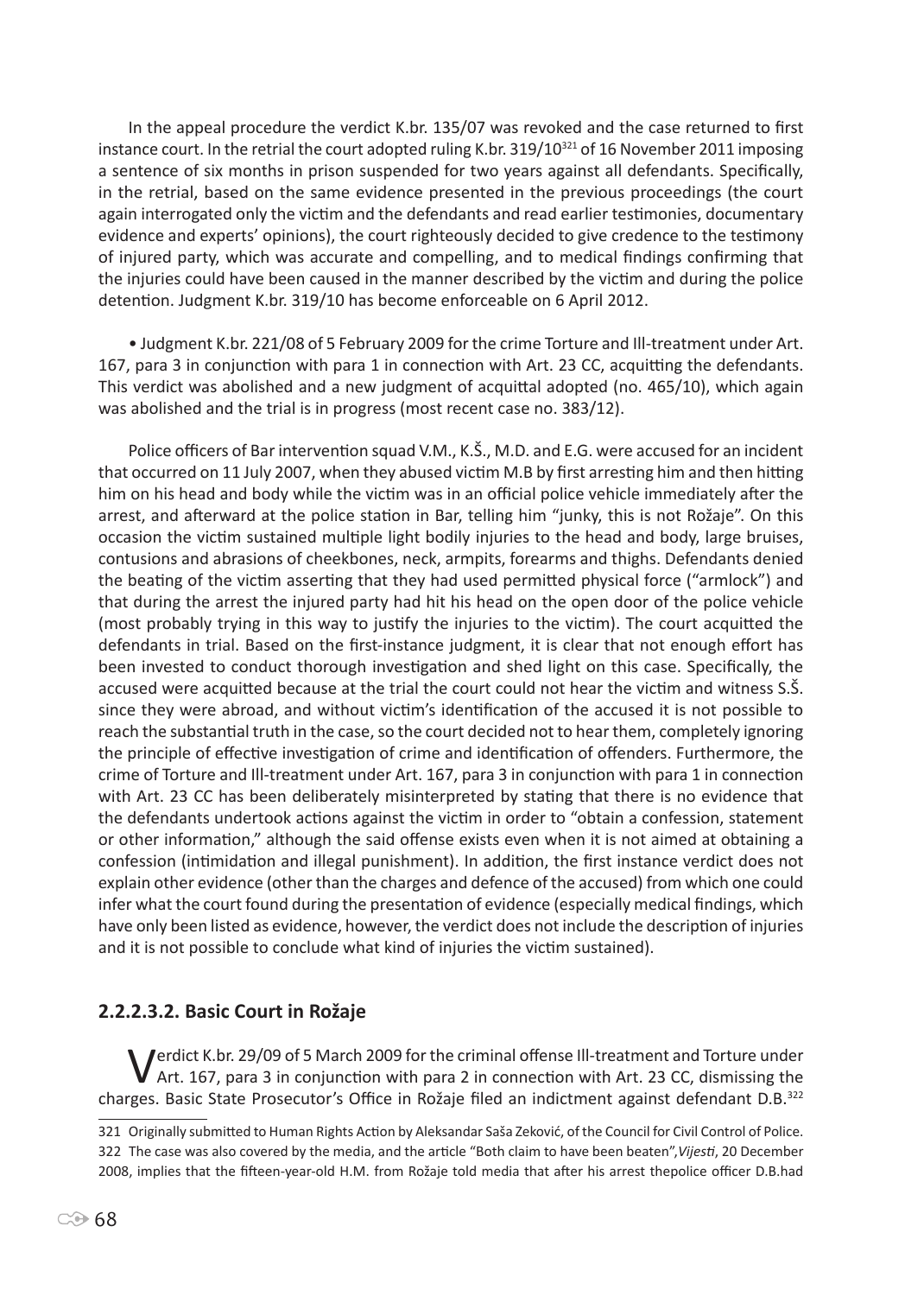because on 16 December 2008, while acting in the official capacity of a police officer, the defendant allegedly abused H.M. in the premises of the Police Directorate - Regional Unit in Rožaje by pushing him into the room and then hitting him repeatedly in the head and face with an open hand and in the stomach with a fist, thereby committing the said offense. However, in trial the State Prosecutor withdrew from further prosecution of M.B. - the judgment does not indicate the reason – and on 5 March 2009 the court dismissed the charges against him.

The judgment became enforceable on 4 May 2009.

# **2.2.2.3.3. Basic Court in Ulcinj**

Judgment K.br. 98/02 of 4 February 2009 for th<br>Duty under Art. 48 CC, dismissing the charges. udgment K.br. 98/02 of 4 February 2009 for the crime Ill-treatment in the Performance of

The accused police officer from Ulcinj S.D. was charged for an incident that took place in the restaurant "K" in Ulcinj on 18 October 2001, when S.D. for no reason kicked the injured party B.Š., which resulted in a quarrel between the defendant and the other injured party B.S., when the defendant identified B.S., placed him in a police vehicle and took him to the police station in Ulcinj, hitting him thereby several times with a truncheon and open hand to the head.

The Basic State Prosecutor in Ulcinj withdrew from further prosecution of the defendant (first-instance judgment does not indicate the reason), although the Ministry of Internal Affairs imposed a disciplinary sanction against the defendant for the incident and although this decision determined that the defendant had been under the influence of alcohol and had hit the victim with a truncheon, so the court issued a judgment dismissing the charges. On the other, in the same judgmentthe second defendant B.S. was acquitted on charges of assaulting an official in the performance of security duties<sup>323</sup> due to the lack of evidence. Specifically, B.S. had been charged with punching S.D. on the same occasion in the head and back.

In this case, the trial lasted for as many as 9 years (indictment Kt.br. 145/01 was issued on 6 November 2001), causing an onset of an absolute time-bar of criminal prosecution because the crime of Ill-treatment in the Performance of Duty provides for a maximum sentence of 3 years, which is why the court would have to issue a judgment dismissing the charges even if the Basic State Prosecutor from Ulcinj did not withdraw from the prosecution. Such actions clearly violate the international standard of proactive and efficient actions of state authorities (in this case the court) aimed at punishing ill-treatment.

• Judgment K.br. 136/10 of 17 November 2010 for the criminal offense Ill-treatment and Torture under Art. 167, para 3 in conjunction with para 2 CC in connection with the crime Serious Bodily Injury under Art. 151, para 1 CC, acquitting the first defendant E.E., police officer from Ulcinj, of charges for the said offenses, while sentencing the second defendant D.B., also a police officer from Ulcinj, to eight months in prison suspended for two years. This judgment became enforceable.

Police officers were accused of punching and kicking the victims on 15 October 2007, after

brutally beaten him at the police station. The police have denied these allegations and stated that the fifteen-yearold had beaten the police officer! 323 Art. 190 CC.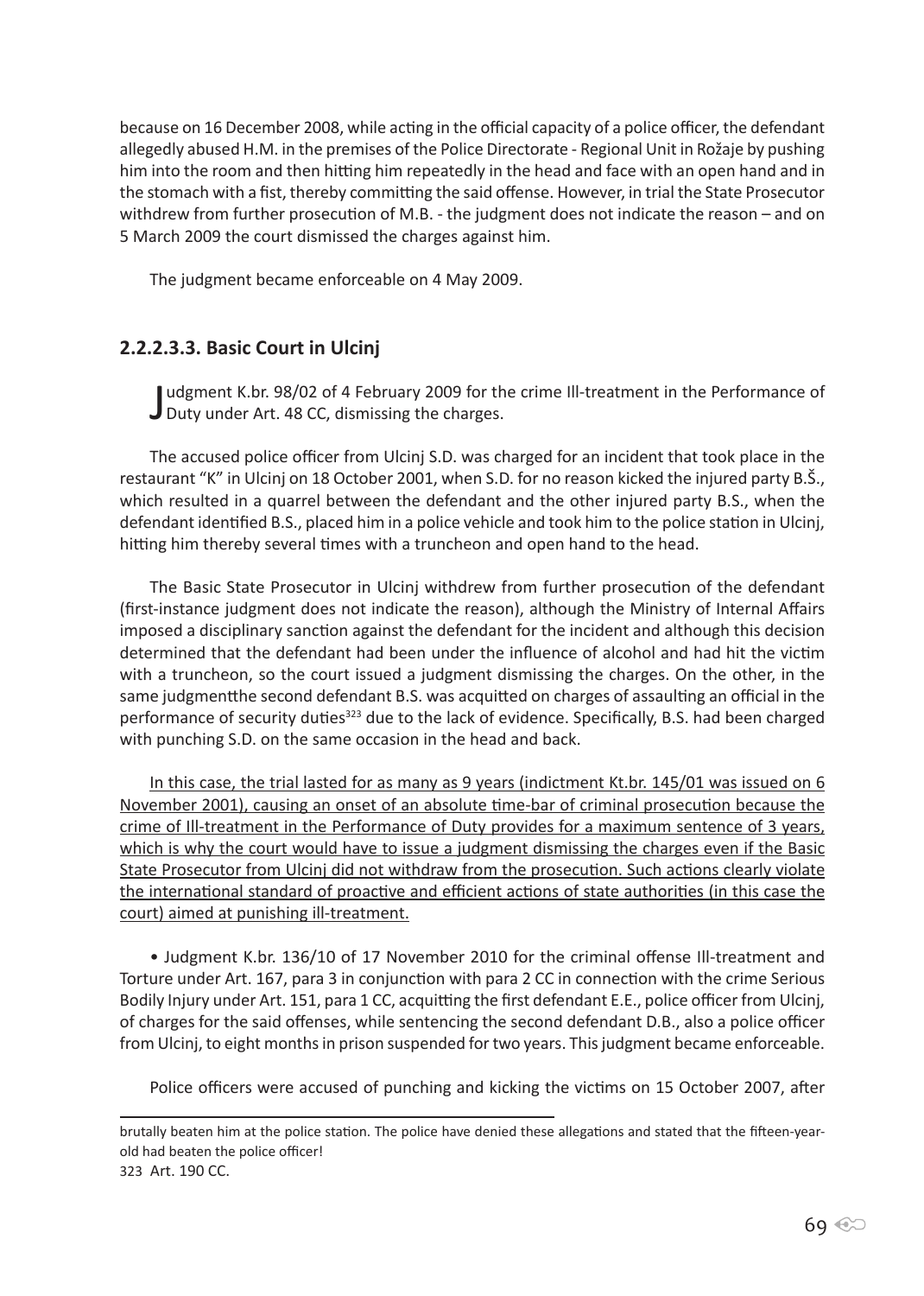the owner of "S" bar from Ulcinj informed them that victims S.I. and Đ.M. had been breaking bar inventory and harassing guests at his bar, causing severe injury to S.I. such as ruptured eardrum and two broken ribs, while Đ.M. suffered bruises and contusions of the chest and the eyeball. Because of these injuries the victims spent six (Đ.M.), i.e. seven (SI) days at the General Hospital in Bar, as determined in the submitted documentation. Defendants denied committing of the offense, stating that they had only applied "armlock" against inebriated and aggressive victims (Đ.M. allegedly punched D.B. and S.I. tore E.E.'s uniform, which cannot be concluded from the testimony of victims) taking them afterwards to the police station to sober up. However, while defendant E.E. was acquitted of charges because the testimonies of victims do not indicate that he had hit them at any time, defendant D.B. received minimum punishment - suspended sentence, although causing serious bodily injury to victims.

The court has inexplicably failed to hear other witnesses in the course of the proceedings (although it rightly gave credence to the victims), given that the incident took place at 4:30 p.m. at a bar, especially the bar owner who called the defendants, in order to shed light on the case and in particular to determine the responsibility of E.E. in the entire event.

Also, the investigation lasted too long, almost two years (indictment Kt.br. 30/08 was issued on 8 June 2009).

• Judgment K.br. 47/09 of 14 April 2010 for the criminal offense of Ill-treatment and Torture sentencing the accused to imprisonment for 3 months suspended for one year. The judgment became enforceable.

On 9 January 2008, during the exercise of ordinary traffic control in Pinješ in Ulcinj, accused policemen from Ulcinj D.B. and K.E. took the injured party D.V. into police custody for alleged assault (blow with an open hand) against defendant D.B. On that occasion, both in the police vehicle and in detention room of the police station in Ulcinj, defendants allegedly hit the victim with open hands, fists, elbows and knees and kicked him in the head and body (eye, cheekbone, earlobe and seating area), causing him light bodily injury (swellings and bruises). Although the defendants denied the offense, claiming that the victim, after hitting the accused police officer D.B., had been overpowered by "armlock" and arrested in line with the regulations, and although these allegations were confirmed by their colleagues (witnesses M.B., P.N. and E.E.), the court rightly concluded that the testimonies of defendants' colleagues have been aimed at helping the accused and easing their position (in accordance with the CPT standards). Also, testimony of the injured party has been fully consistent with the findings of medical experts who examined his injuries and determined their presence as well as the fact that they had been sustained in the manner described by the victim.

Although the above represents a clear example of police ill-treatment, in this case too the court imposed a minimum sentence, i.e. suspended sentence, stating defendants' young age and clean criminal record as mitigating circumstances.

#### **2.2.2.3.4. Basic Court in Kolašin**

Judgment K.br. 72/10 of 30 May 2011 for the criminal offense Ill-treatme<br>J Art. 167, para 3 in conjunction with para 2 CC, dismissing the charges. udgment K.br. 72/10 of 30 May 2011 for the criminal offense Ill-treatment and Torture under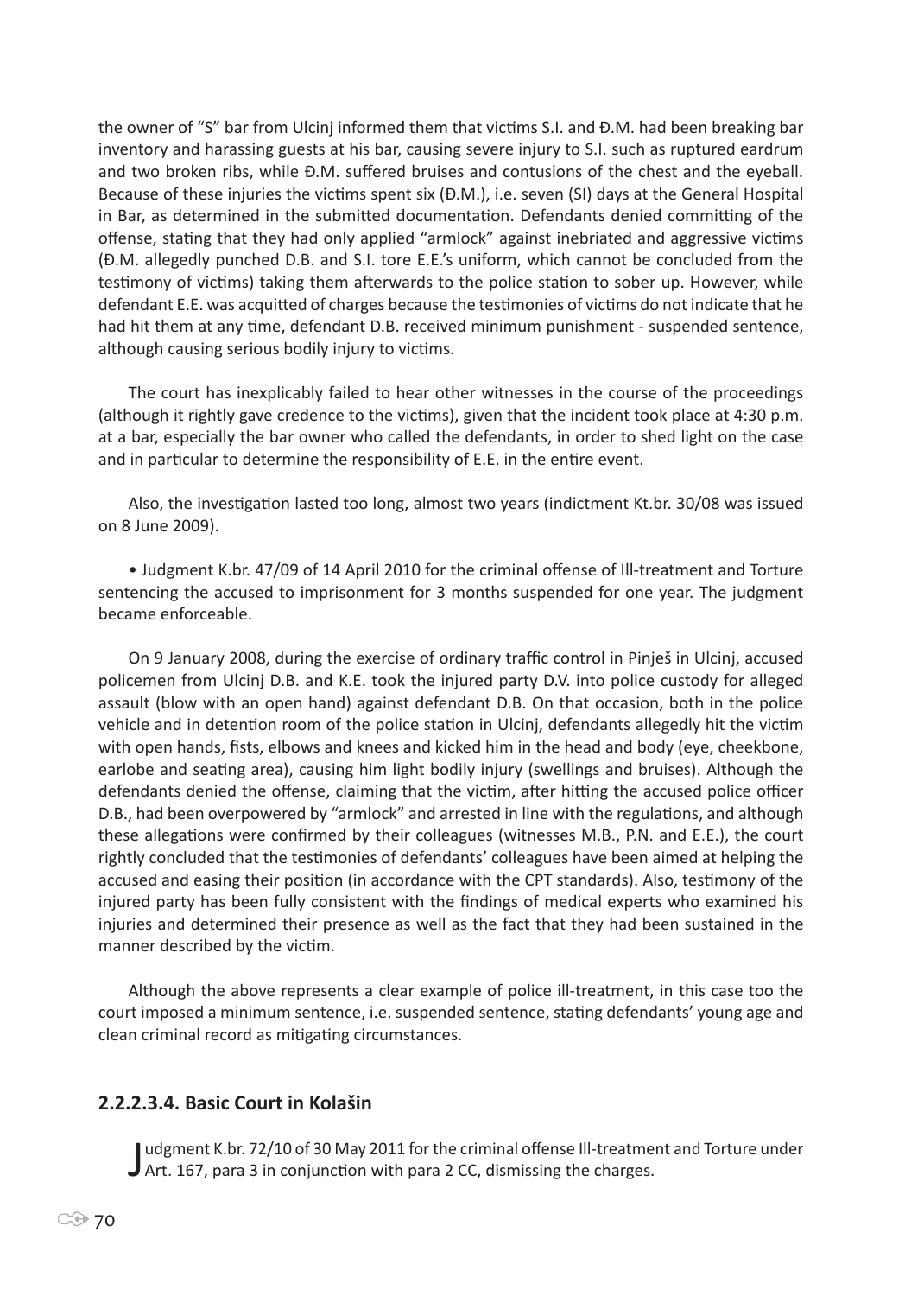Accused police officers P.R. and B.M. were charged with placing a jacket over the victim's head and beating him with fists and kicking him on his head and body while preventing disturbance of public peace and order on 21 November 2009, on which occasion victim M.B. had sustained light bodily injury - bruises and contusions on his face, head and back. However, the Basic State Prosecutor withdrew from further prosecution, because, according to him, there was no proof that the defendants had committed the crime they have been charged with. Specifically, injuries to victim's face and head have not been proven by findings of two medical experts, while the bruising on his back resulted from blows with a truncheon, and, first of all, it is not possible to identify a person who caused the victim's injury while the police was preventing disturbance of public peace, and second - the police were certainly authorized to use rubber truncheons on this occasion. The Basic State Prosecutor did not insist on further clarifying the events, for example, hearing of witnesses who had been present on this occasion. Therefore, the court issued a judgment dismissing the charges, which become enforceable.

• Judgment K.br. 45/07 of 9 March 2007 for the criminal offense Ill-treatment and Torture under Art. 167, para 3 in conjunction with para 2 CC, acquitting the accused. The ruling became enforceable.

Accused M.R., police officer from Kolašin, has been charged with an incident that occurred on 30 October 2006 while the defendant was regulating the traffic in Kolašin, when he ordered the injured party Č.I. to move his vehicle saying "move that piece of junk or I will break your bones" and when Č.I. entered his car in order to move it M.R. grabbed him by the neck and swung a truncheon to hit him. During the proceedings it has been proven, based on victim and defendant's testimonies as well as the testimonies of witnesses (other police officers and passers-by), that the defendant and the injured party were pulling each other's arms ("plucking", as stated in the judgment), and that the defendant swung his truncheon to hit the injured party but did not do it, while it has not been proven that the defendant said "move that piece of junk or I will break your bones", because the injured party asserted this but later changed his statement and said that he did not remember the exact words of the defendant. Based on the above the court concluded that there is no evidence that the defendant committed ill-treatment because:

a) the defendant had not jeopardized or injured the victim, and the so-called "plucking" had been a part of physical force used to overpower the resistance that police officers are entitled to apply in compliance with the law;

b) it has not been proven that the defendant had addressed the victim with words "move that piece of junk or I will break your bones" and hence the existence of any physical and verbal abuse has not been proven;

c) the victim changed his testimony during the proceedings stating that he was ill and that the nature of his disease causes sudden nervous reactions and that he himself was not even sure what had happened exactly, and that in fact the defendant had treated him fairly.

For general and special prevention of torture, the less harmful practice is to acquit accused officers in the cases that include no bodily injury or beating, i.e. where the intensity of the conflict between the police and injured parties is so low that they reconcile soon after the relevant event, compared to the practice of imposing non-custodial sentences for infliction of serious bodily injury and beating such as probation, or the practice of state prosecutors withdrawing from the prosecution despite indisputable evidence of guilt.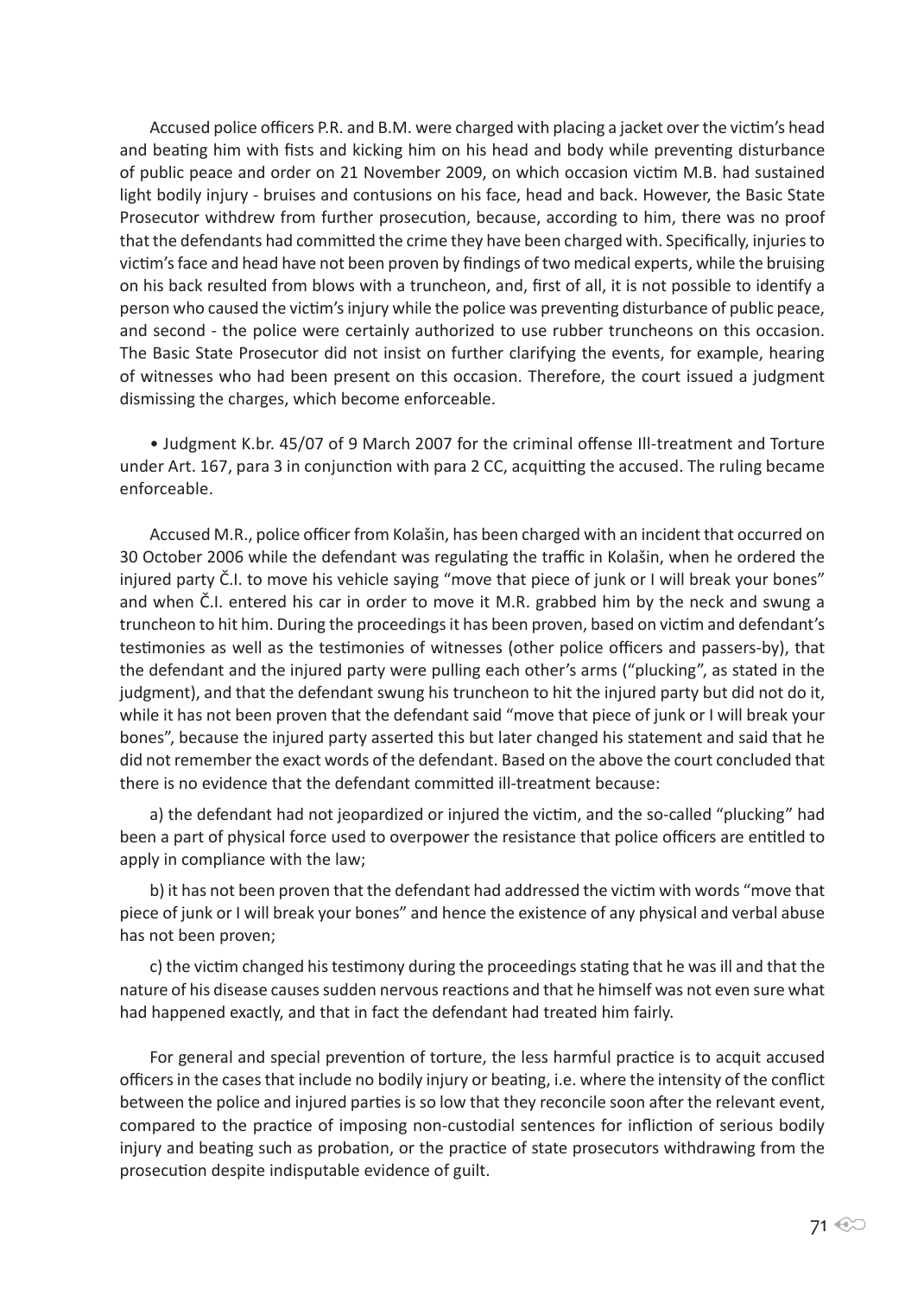• Judgment K.br. 7/09 of 17 March 2009 for the criminal offense Ill-treatment and Torture under Art. 167, para 3 in conjunction with para 2 CC, dismissing the charges. The ruling became enforceable.

Police officers Š.R. and V.R. were accused of punching the injured party Ž.M. in the head and abdomen while collecting information from citizens on 3 September 2008, causing him light bodily injury such as contusions and bruises. Since the Basic State Prosecutor withdrew from further prosecution on the grounds that during the proceedings it has not been proven that the accused had committed the offense, the court issued a judgment rejecting the charges. It is not possible to draw conclusions based on this first-instance judgment as to the validity of evidence in this case and the reasons that led the state prosecutor to conclude that it has not been proven that the defendants had committed the criminal offense they were charged with.

• Judgment K.br. 237/09 of 27 October 2009 for the criminal offense Ill-treatment and Torture under Art. 167, para 3 in conjunction with para 2 CC, sentencing the defendant to imprisonment of 3 months suspended for one year. The ruling became enforceable.

On 26 October 2008 in Kolašin injured party Andrija Lalević was pulled over for illegally passing another car on a solid line and due to the presence of alcohol in the blood taken into police custody for six hours to sober up. In the police premises Lalević was brutally beaten, hit and kicked with boots (means that can cause severe injury or severe damage to health) by the accused officer Oliver Bošković, causing him thereby numerous injuries to the face, head and body in the form of abrasions, bruises, contusions and cuts (haematomas in the right frontal area, left cheek, left knee and left ear, redness on the back, lower jaw contusion, lacerations of the upper lip.) in the presence of other police officers of Kolašin Regional Unit who did not try to prevent this beating. In his testimony the defendant denied that he had beaten the victim, asserting that he had only physically disabled him using "armlock" and pushed him off the chair in the detention room, which could not cause injury to the victim. According to his testimony, the defendant has allegedly been provoked by victim's attack, who tore his shirt, and his improper and abusive verbal behaviour towards the police (the victim did not deny the insults at any point in the proceedings, given that on the present occasion he had undoubtedly been under the influence of alcohol). Despite the fact that witness D.D., defendant's colleague, stated that the defendant had not hit the victim, and that witness D.B., investigating judge the victim had been taken to after being held in the police custody, stated that she had not noticed injuries to the victim, the court has correctly concluded that, taking into account the expert medical opinion establishing injuries suffered by the aggrieved party on that day, these statements were aimed at easing the position of the defendant and declared the defendant guilty of ill-treatment. However, the defendant was inadequately imposed the mildest possible criminal sanction in this case - suspended sentence. In addition, the defendant has not been charged with a criminal offense of Light Bodily Injury, although in this case, when inflicted using dangerous means, it is prosecuted *ex officio*.<sup>324</sup> This judgment became enforceable.<sup>325</sup>

• Judgment K.br. 36/09 of 9 June 2009 for the crime of Ill-treatment and Torture under Art. 167, para 3 in conjunction with para 1 CC, discontinuing the proceedings.

<sup>324</sup> Art. 152, para 2 CC.

<sup>325</sup> This information and the names of participants have been obtained in the response of SSP of25 June 2012.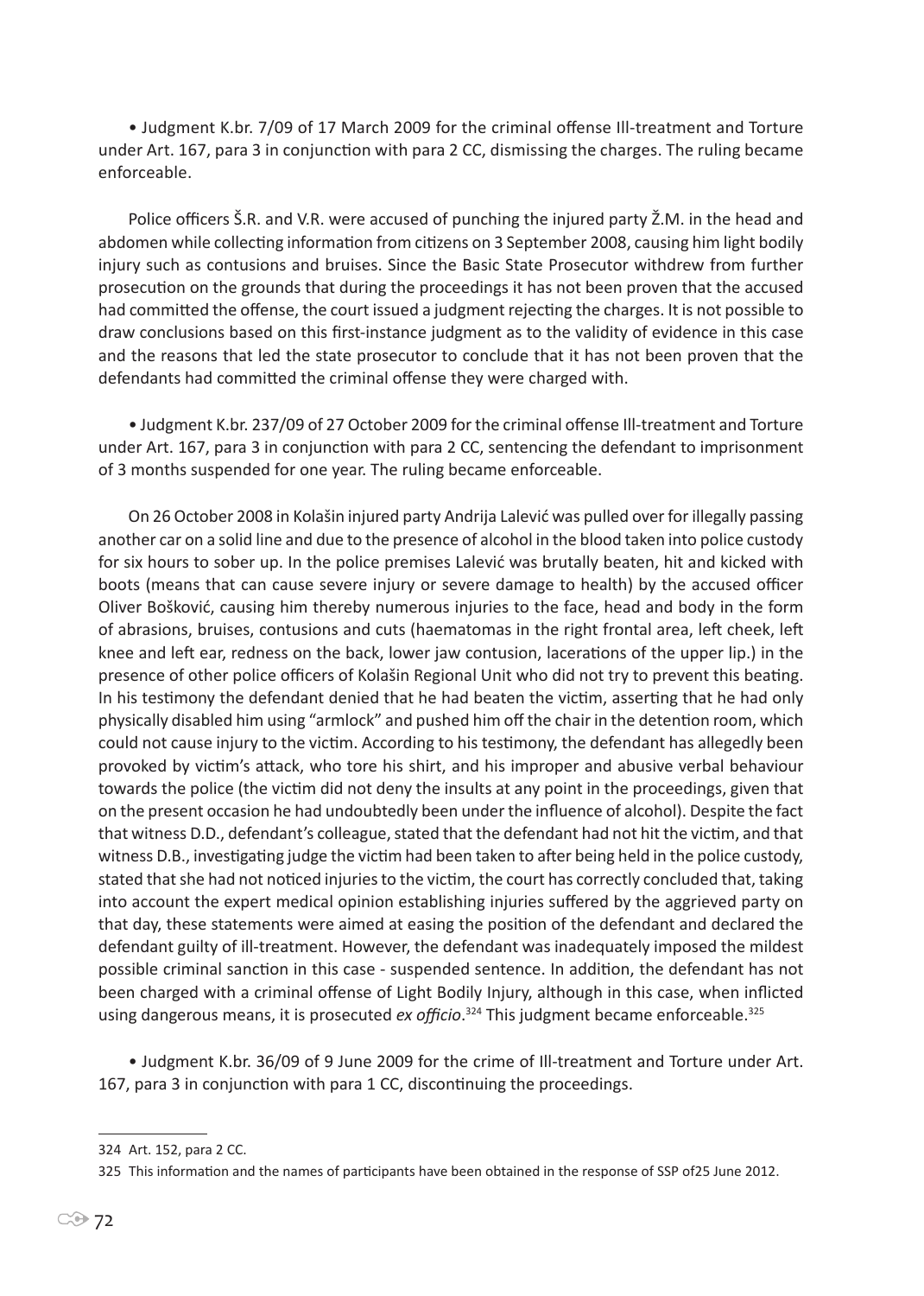Private prosecutor<sup>326</sup> R.N. filed an indictment proposal on 20 February 2009 against the accused police officer Ž.D. for the said criminal offenses. However, the plaintiff failed to attend the trial in this case scheduled for 9 June 2009 without justification, although he had been duly notified, and the procedure was discontinued pursuant to Art. 57, para 1 of the Criminal Procedure Code.<sup>327</sup>

#### **2.2.2.3.5. Basic Court in Herceg Novi**

Judgment K.br. 179/08 of 16 October 2009 for the crime of Ill-treatment and Torture under<br>Art. 167, para 3 in conjunction with para 2 CC, sentencing the accused police officers from udgment K.br. 179/08 of 16 October 2009 for the crime of Ill-treatment and Torture under Herceg Novi P. and R. to three months in prison suspended for one year. This judgment became enforceable.

On 19 July 2008, after a brief argument with victims L.S. and O.N. about their right to enter the ferry Kamenari - Lepetani, the accused officers abused the victims by hitting them with fists and knees on the head and body, twisting and pulling their arms. The victims thereby sustained light bodily injuries in the form of contusions, abrasions and bruises. The accused have denied any physical or verbal abuse of victims on this occasion, but the medical findings confirmed that victims' injuries had been sustained in the manner convincingly described by them in the court. In addition, on 15 October 2008 the defendants were fined in disciplinary proceedings by the employer due to excess use of power on this occasion, so the disciplinary decision served as further proof of their guilt in court.

However, the court imposed a suspended sentence against the defendants, taking into account mitigating circumstances (parents of minor children, no criminal history), where the court expressed the view that this sentence prevents the offenders from committing such crimes again.

### **2.2.2.3.6. Basic Court in Podgorica**

Judgment K.br. 1004/09 of 28 September 2009 for the crime of Ill-treatment and Torture<br>under Art. 167, para 3 in conjunction with para 2 CC, acquitting the accused. The judgment under Art. 167, para 3 in conjunction with para 2 CC, acquitting the accused. The judgment became enforceable.

Defendant O.S., police officer from Podgorica, has been accused of punching victim M.I. under his eye on 2 August 2007 at 1:30 a.m. at the premises of the Emergency Ward in Podgorica, committing thus the said offence. Specifically, the victim came to the Emergency Ward with the injured friend, and, given that he was under the influence of alcohol (as later confirmed by blood alcohol test) and breaking hospital inventory and threatening, the staff had to call the police to intervene. However, in the first instance procedure no evidence has been presented to link the accused O.S. with the execution of the said act. According to the statement of colleagues

<sup>326</sup> This is an unusually disorderly decision in which the damaged party has been referred to as a private prosecutor. Specifically, the crime of Ill-treatment and Torture is prosecuted not by private action, but *ex officio* (private prosecution applies only to crimes expressly stipulated by the Criminal Code to be prosecuted by private action). In this case the injured party has probably assumed the prosecution after the state prosecutor dismissed the charges because the injured party, in accordance with Art. 59 CPC, filed an indictment proposal and not a private action.

<sup>327</sup> If a private prosecutor fails to appear at the trial although he was duly summoned, or if the summons could not have been served to him due to his failure to report to the Court changes of address or residence, it shall be assumed that he has withdrawn the private complaint, unless otherwise prescribed by Art. 453 of the present Code.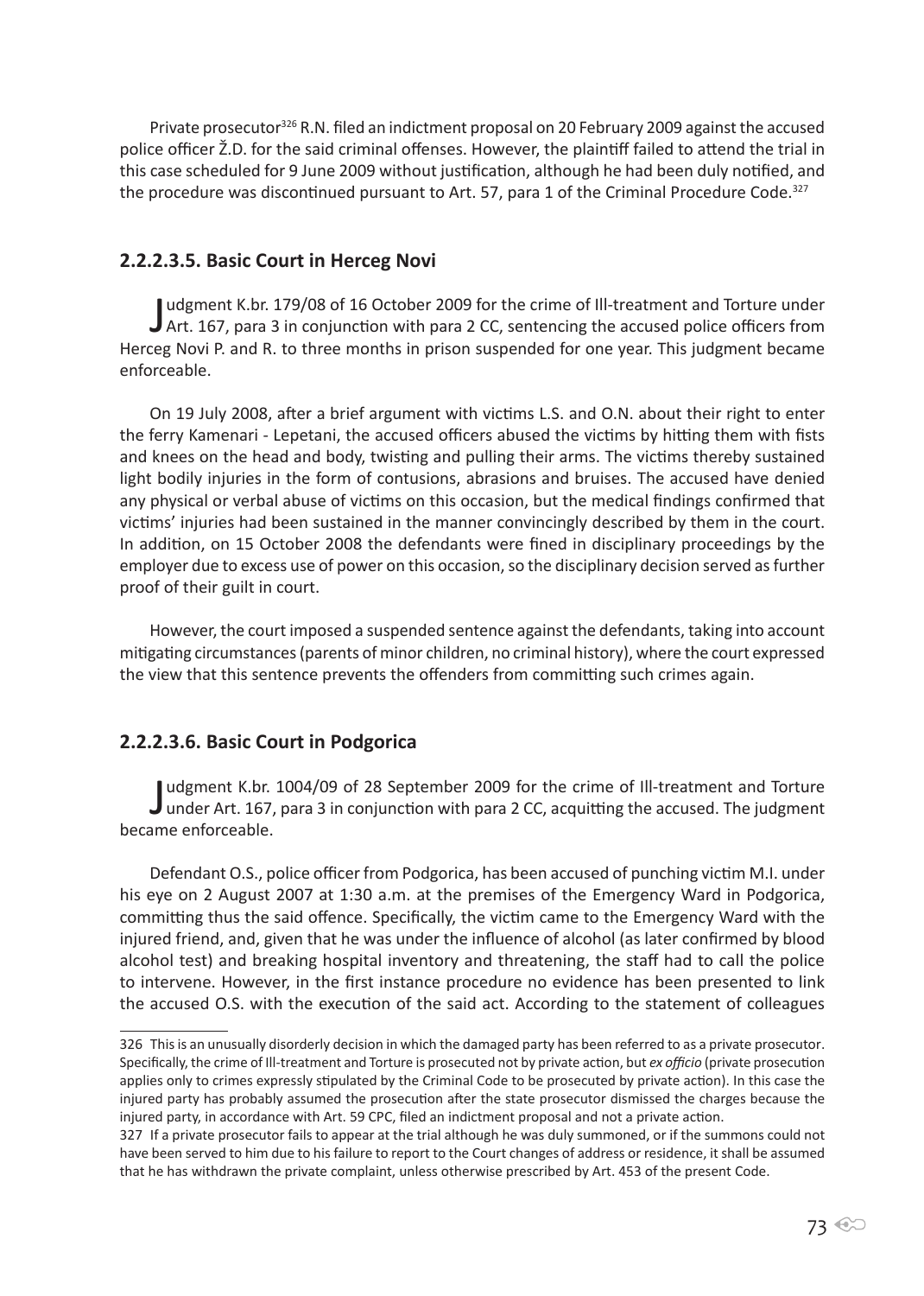of the accused, who were with him on patrol and present during the incident, it was actually a police officer V.V., and not the accused officer, who overpowered the victim using armlock, as also confirmed by an official note of the police. Nurse I.M., who was heard as a witness, confirmed that no one had hit the victim; also, there is no medical report confirming victim's injuries because he had not visited a doctor after the event, as he himself stated. In revoking the first instance verdict in this case by its judgment Kž.br. 984/09 of 6 April 2009 (decision adopted in the retrial) the High Court took a position that a blow by the defendant, even if proven, cannot be considered as illtreatment, since it does not include behaviour which is offensive to human dignity, which, according to the High Court in Podgorica, is the essential element of this criminal offense. Therefore, the defendant has been acquitted.

• Judgment K.br. 701/10 of 19 April 2011 for the crime of Ill-treatment under Art. 166a, para 2 in conjunction with para 1 CC, sentencing the accused to imprisonment for 3 months. The judgment became enforceable.

Police officer from Podgorica J.M. was accused of abusing the victim V.F. on 17 November 2009 in Podgorica by hitting him in the arm and lower leg, twisting his arms, handcuffing him with unnecessary roughness, when the injured party suffered bruises to wrists, arms and legs. Specifically, while the defendant was performing his regular official duties, victim's friends J.A., V.V. and R.Đ. violated the public peace and order by shouting from a nearby building window, and the defendant stopped the victim, who was on his way to visit his friends and asked him to call his friends to come down, as the victim did, however, when his friends refused to do so, the defendant - even though V.F. did not disturb the public order and peace and even though he acted at the request of the defendant - ill-treated V.F. by handcuffing and hitting him. In addition, J.M.'s actions further violated human dignity of the victim, as he was forced to stand handcuffed in a public place where the professors and friends of the victim passed, causing V.F. to feel shame and embarrassment. The defendant in his testimony denied to have hit and gripped V.F. stating that his injuries were caused by the victim twitching his hands during handcuffing, however, his defence was refuted by the testimony of witnesses (victim's friends) S.F., B.A. and M.P., as well as by expert witness findings who established that the injuries to the victim could have occurred in the way described by the injured party in his testimony.

Defendant J.M. was sentenced to a rather short prison term, especially bearing in mind that the victim had not been involved in the disturbance of public peace and order and obeyed defendant's order to call his friends.

• Judgment K.br. 1971/08 of 20 May 2011 for two criminal acts of Ill-treatment under Art. 166a, para 2 in connection with para 1 CC, each in conjunction with the criminal act of Light Bodily Injury under Art. 152, para 2 in connection with para 1 CC, sentencing the accused to a term of imprisonment of 10 months. The judgment has been reversed, details below.

On 15 July 2007, during regular traffic control in Podgorica, defendant D.P. abused victims B.D. and G.Z. after they came out of a bar at 2 a.m. and talked a bit louder on the street with some girls, when D.P. came up to B.D. and for no reason asked him "what are you doing" and then punched him and hit him with a truncheon in the head and back. When the second victim G.Z. approached them to protect B.D., defendant beat him too in the same manner, then arrested both of them and put them in a police car. On this occasion the victims sustained bruises on the neck and collarbone. Consistent statements of victims, testimony of witnesses M.B. and D.P. as well as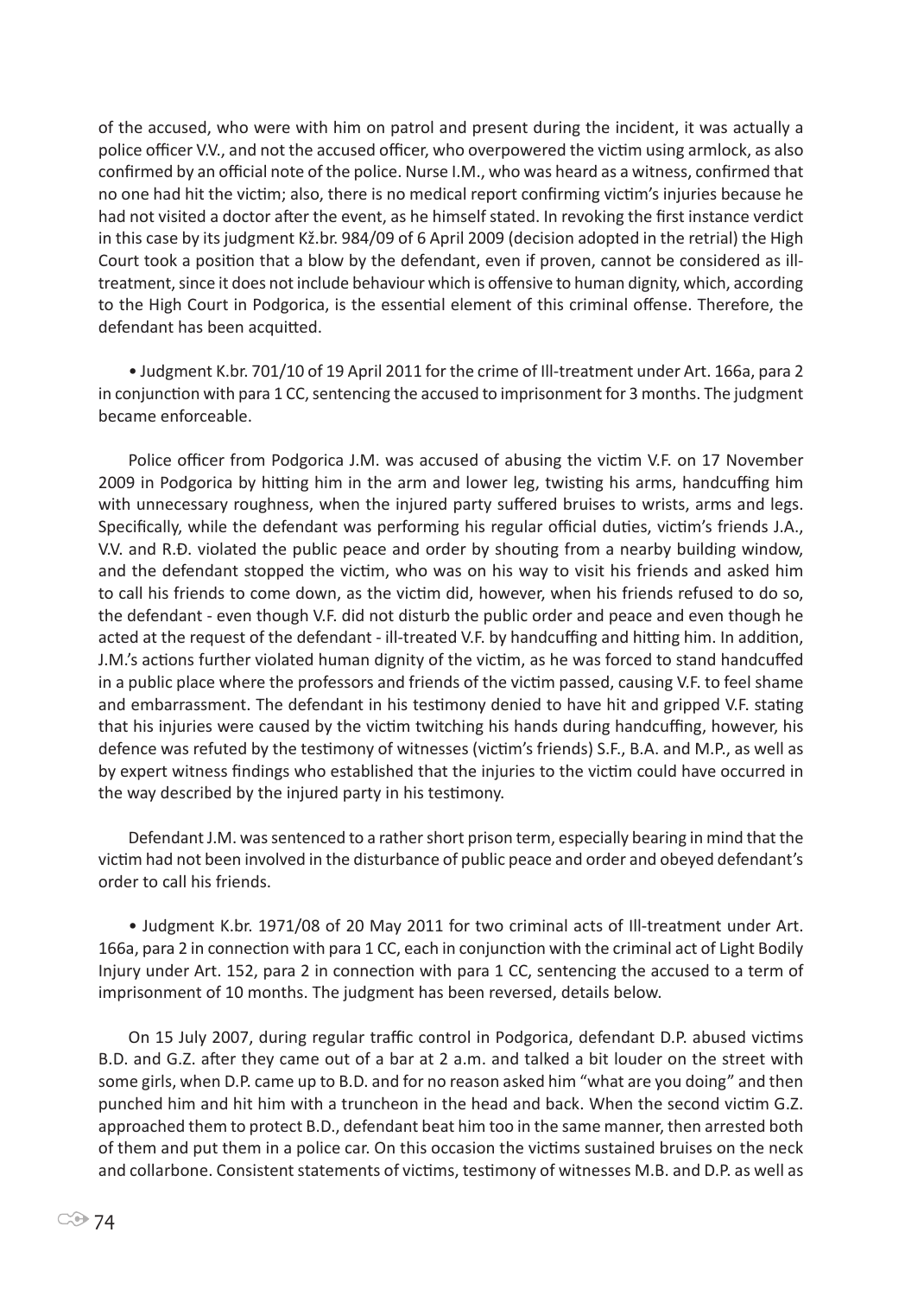findings of medical experts, confirming that on that day the victims sustained injuries that may have arisen from blows with fists or truncheons - confirmed the above description of the incident. Accused police officer defended himself by claiming to have overpowered the victims by the use of permissible force – armlock, denied the beating while also stating that B.D. had previously grabbed him around the neck as if to attack him. Defendant's testimony was confirmed by his colleague M.P., however, the court did not believe the defendant and described M.P.'s testimony as "a failed attempt to follow the accused's defence," especially given that testimonies of the defendant and M.P. differed significantly in the description of the event.

This sentence was commuted by a final decision of the Podgorica High Court Kž.br. 1654/11 to a prison term of 5 months, continuing the trend of moderate punishment of the perpetrators of abuse.

• Judgment K.br. 976/10 of 28 February 2011 for the crime of Torture and Ill-treatment through Aiding under Art. 167, para 3 in conjunction with para 2 CC in connection with Art. 25 CC, sentencing the defendant to 5 months imprisonment. The judgment became final and enforceable.

The accused police officer from Podgorica Dejan Damjanović was convicted for an incident that took place on 29 October 2008 at around 11.30 a.m. in the premises of the Police Directorate - Regional Unit in Podgorica, where he was responsible for security of detainees, for intentionally helping unidentified persons, police officers of the Regional Unit in Podgorica, to abuse another person in the performance of official duties by taking victim R.S., who was placed in these premises as a person deprived of liberty on the basis of the decision on detention, to a detention room, the so-called "concrete cell" and then unlocking the front door of the detention room and turning off the light, allowing thus several unidentified persons to enter the room and inflict multiple kicks and blows with fists and truncheons to the victim's head and body. On that occasion the victim sustained light bodily injuries including bruises and contusions on the body as well as a fracture of the ninth rib on the right side with no dislocation and no effusion into the chest cavity. The accused denied the offense or that he had spoken to anyone about the victim other than to his colleague B.O., who was on duty with the defendant. Furthermore, according to defendant's testimony, no person entered the detention room during his shift except for himself, B.O. and head of shift M.Đ., the victim was not transferred to any other room during his shift and did not suffer or complain of any injury. Although the statement of the defendant has been confirmed by B.O. (who was not constantly present in detention premises during the shift), defendant's colleagues Đ.D. and R.B. (who took over B.O. and defendant's shift) and a police officer M.B., who escorted the victim to the investigating judge and doctor, affirming that the injured party did not suffer or complain of any injury, the court rightly disregarded these testimonies as biased and based its decision on a clear and precise statement of the victim, findings of a forensic expert, who confirmed that the injury had been sustained during the victim's detention, and testimony of witnesses M.Đ. and R.R., senior police officers who confirmed that only B.O. and the defendant had keys to the detention room at the time of the offense.

Human Rights Action received this judgment upon request from the Basic Court in Podgorica, after the daily press<sup>328</sup> released information that the President of Montenegro had pardoned the accused Damjanović on 10 July 2012, commuting his prison sentence to suspended sentence.

<sup>328 &</sup>quot;Marković proposes, Vujanović secretly pardons",*Vijesti,* 3 December 2012.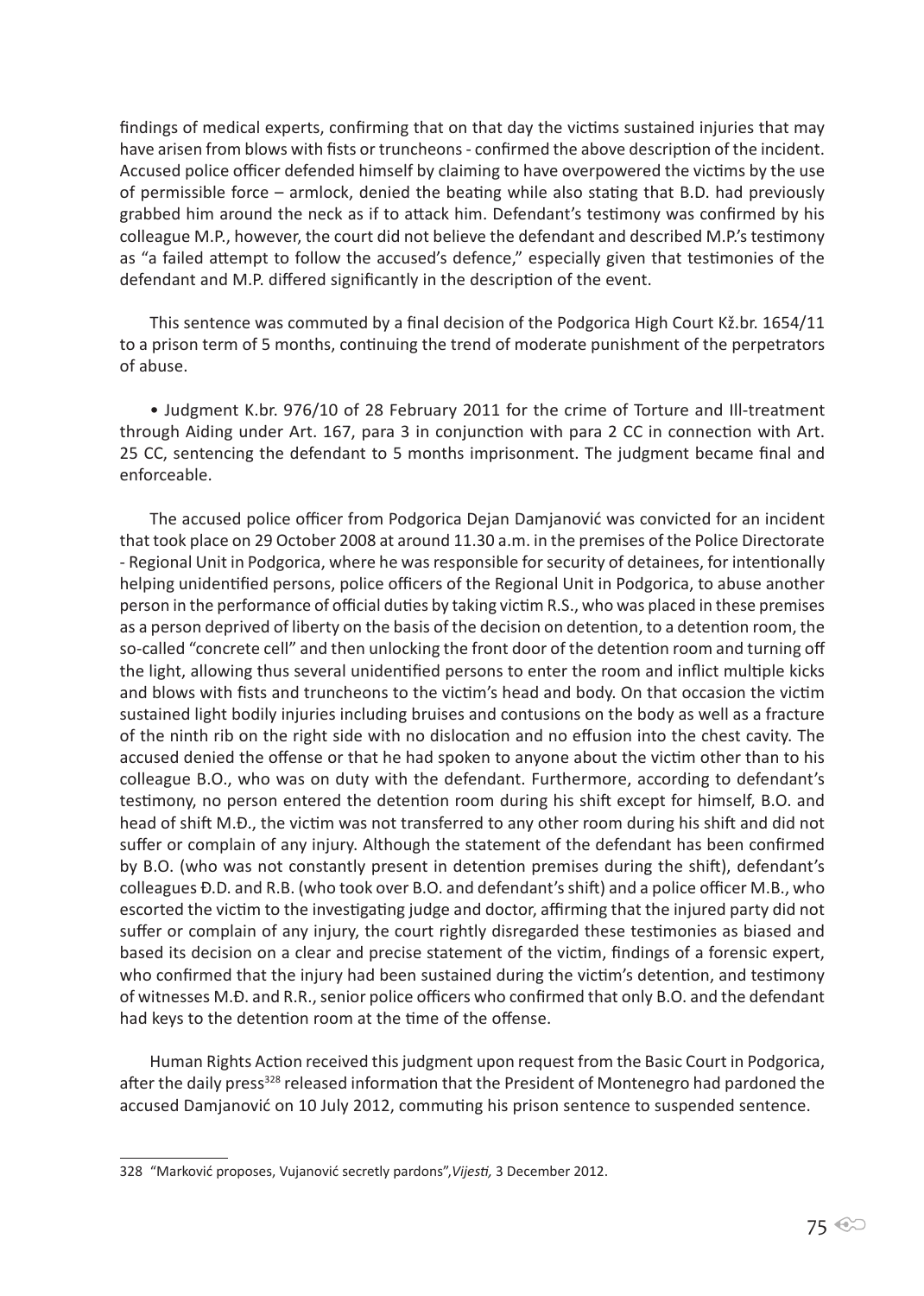### **2.2.2.3.7. Basic Court in Bijelo Polje<sup>329</sup>**

Judgment K.br. 181/08 of 19 May 2008 for the criminal act Torture and Ill-treatment under<br>Art. 167, para 3 in connection with para 2 CC in conjunction with the criminal act Light Bodily udgment K.br. 181/08 of 19 May 2008 for the criminal act Torture and Ill-treatment under Injury under Art. 152, para 2 in connection with para 1 CC, acquitting the accused because it has not been proven that he had committed the criminal offense he was charged with. The judgment has become enforceable.

Defendant M.D. has been accused for an incident that took place on 29 November 2007 when he ill-treated underage victim S.A. while acting in an official capacity as a school police officer at the Schooling Centre in Bijelo Polje, after the victim provoked school janitor D.J., by dragging him by the jacket to the school police premises within the Schooling Centre, and while the victim was sitting in a chair, M.D. kicked him in the loins and then repeatedly hit him on face with an open hand and thus caused him light bodily injury (contusions) on the face and loins. The court acquitted the accused of charges, basing its decision on the defence of the accused, who denied that he had hit the victim, which was also confirmed by the testimony of school janitor D.J., witnesses K.J., defendant's colleague, and student P.V., who had watched the incident through an open door, all of whom confirmed that the defendant had not hit the victim.

However, the court failed to properly consider the fact that victim's injuries have been established in a medical report, which was presented as evidence in the proceedings, discrediting the report as unreliable because of the alleged formal shortcomings (because it was based, among others, on a radiological report that did not contain the protocol number and date) and because it stated that the injuries could have been caused by kicking with rigid shoes (which, in the opinion of the court, is not precise enough because the victim did not see what kind of shoes defendant was wearing). Furthermore, as the reasoning behind this decision the Court also indicated that the victim's father stated that it was possible that the injury had occurred as a result of dragging and not kicking, ignoring the fact that the father was not competent (not a medical expert) to declare the nature of injuries and the fact that victim's father said that he has reconciled with the accused, rendering his testimony unreliable (where the reconcilement between defendant and victim should in no way present an obstacle to the prosecution of torture and ill-treatment, since it is a criminal offense prosecuted *ex officio*, and reconciliation can only be considered as a mitigating factor when imposing criminal sanction). It is evident that the court has not shown the will to shed light on the case and punish the offender.

• Judgment K.br. 329/10 of 30 August 2010 for the criminal offence Torture and Ill-treatment under Art. 167, para 2 CC, sentencing the accused to 2 months imprisonment suspended for one year. The judgment became enforceable.

Following a verbal conflict between the accused police officer from Bijelo Polje M.D. and victim O.Š. in the night of 27 September 2008 in "City" café in Bijelo Polje, M.D. hit the victim in the face with an open hand multiple times (slapping) and kicked him in the arm on that same night at the police station in Bijelo Polje, when the injured party came to report the defendant for prior verbal conflict. At the time ill-treatment of the victim, the accused was off duty. Colleagues of the accused (V.D., K.D. and I.Dž.), who were examined as witnesses at trial, argued that M.D. did not abuse the victim (as well as the defendant), but the court rightly found that their statements have been aimed

<sup>329</sup> All analyzed judgments of the Basic Court in Bijelo Polje are final and enforceable, as Human Rights Action has been notified by the Court.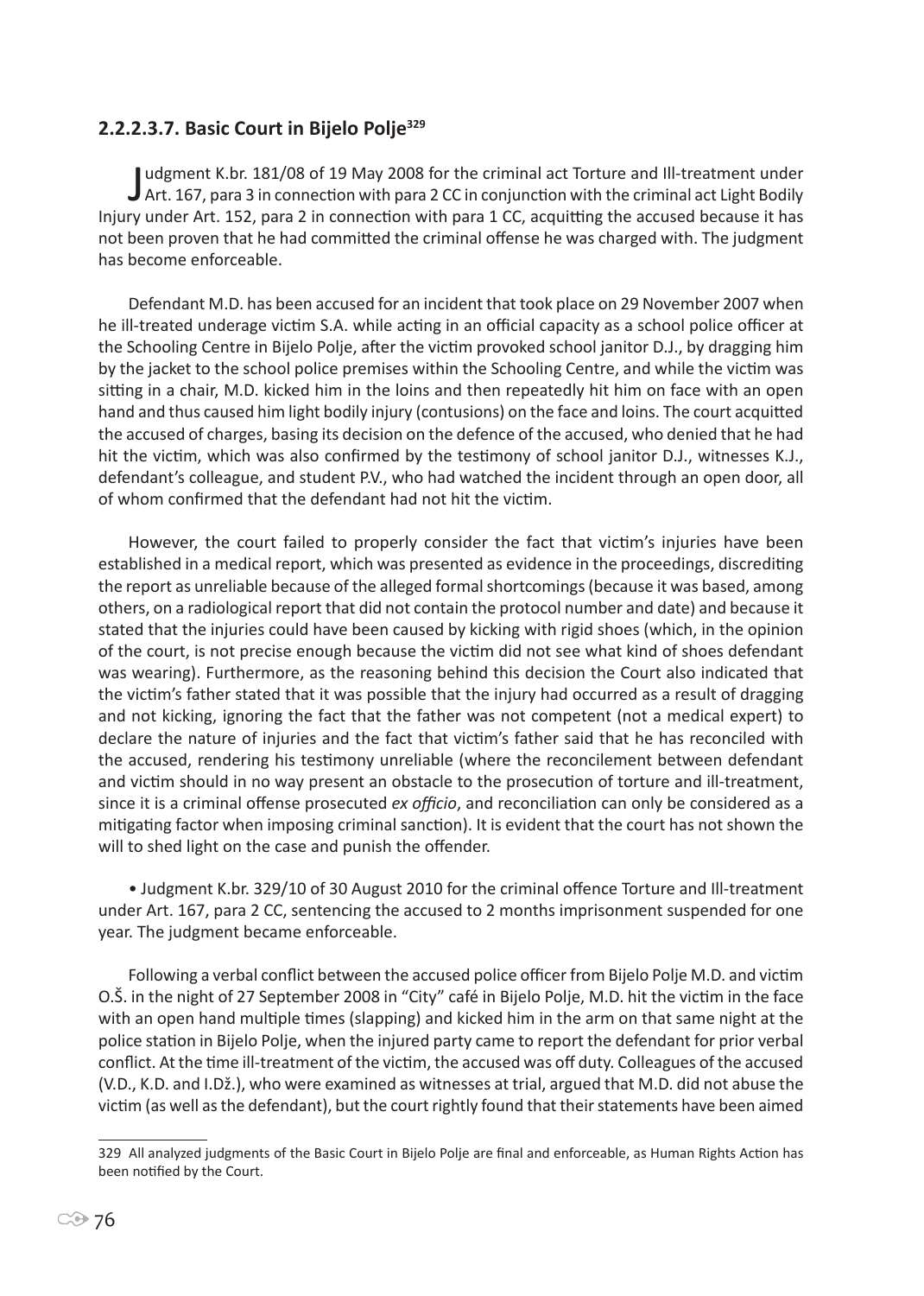at relieving the defendant's position and based its judgment on the testimony of the victim and his friend B.E., present at the police station during the ill-treatment of O.Š. Since the injured party did not sustain even minor injuries from the blows (as noted in the findings of a medical expert), the court has properly qualified this offense as ill-treatment (infliction of pain of lesser intensity), but this time too imposed only a suspended sentence as a cautionary measure. Nevertheless, it should be noted that the accused has already been punished over this incident in disciplinary proceedings by the decision of the Podgorica Police Directorate no. 151-151/2008-1 of 30 December 2008 with a fine in the amount of 25% of salary for the month in which the offense occurred.

• Judgment K.br. 204/2007 of 11 March 2008 for the criminal act of Torture and Ill-treatment under Art. 167, para 3 in connection with para 2 CC, imposing a fine of € 1,200 against the accused. The judgment became enforceable.

Police officer from Bijelo Polje B.L. has been accused of ill-treating victim K.B. on 31 July 2006 by dragging him out of restaurant "Petica" at Bijelo Polje Railway Station to the police station at Bijelo Polje Railway Station, punching him with the fist under his left eye, cursing, insulting and threatening him. The defendant denied committing the crime, stating that he had not insulted, dragged or kicked the victim, but only held by hand during the arrest and that the injured party had been visibly intoxicated on that occasion. Defence of the accused was confirmed by his colleague E.M., but the court rejected the defence of the accused and the testimony of E.M. as intended to avoid criminal liability, i.e. to ease the position of the defendant, and rightly based its decision on the testimony of four witnesses (B.M., B.S., Đ.M. and M.B.), who confirmed that the defendant hit and insulted the victim. However, the court has imposed a fairly light sentence for this offense, applying the provisions of the Criminal Code on the mitigation of the punishment<sup>330</sup> because the defendant reconciled with the victim, because he was a family man and had no prior convictions.<sup>331</sup>

On the other hand, in the same judgment the injured party K.B. was found guilty of an attack on the official in the performance of duties under Art. 376, para 3 in connection with para 1 CC, because during the arrest he threatened B.L. that he would "run him over with his car after he leaves the police station", but, in accordance with Art. 47 and 376, para 5 CC, he was rightly exempt from the punishment because he had been provoked by rude behaviour of an officer – the accused B.L.

• Judgment K.br. 81/07 of 2 November 2007 for the criminal act of Torture and Ill-treatment under Art. 167, para 3 in connection with para 1 CC in conjunction with the criminal act Light Bodily Injury under Art. 152, para 2 in connection with para 1 CC, sentencing the defendant to imprisonment for a period of 4 months suspended for 2 years. The judgment became enforceable.

Defendant K.E., guard at the Institution for Execution of Criminal Sanctions in Bijelo Polje, was charged for an incident that took place on 1 November 2006 in the evening, in the room within the prison where inmates receive therapy. Specifically, after previous verbal conflict, defendant beat up prisoner L.R. with a truncheon on the head, arms (upper arms) and body, causing him light bodily injury such as bruises and abrasions. In his defence the accused did not deny he hit the victim with a truncheon on the body, however, he stated that he did not hit the victim in the face and that

<sup>330</sup> In line with Art. 46, para 1, item 6 CC, if the prescribed punishment for the criminal offence does not specify the minimum sentence, the prison sentence can be replaced by a fine.

<sup>331</sup> These circumstances are ordinary mitigating circumstances that are always taken into account when imposing sanctions in criminal proceedings and cannot be considered as special mitigating circumstances, which, in accordance with the Criminal Code, must exist in order to mitigate the sanction below the legal minimum.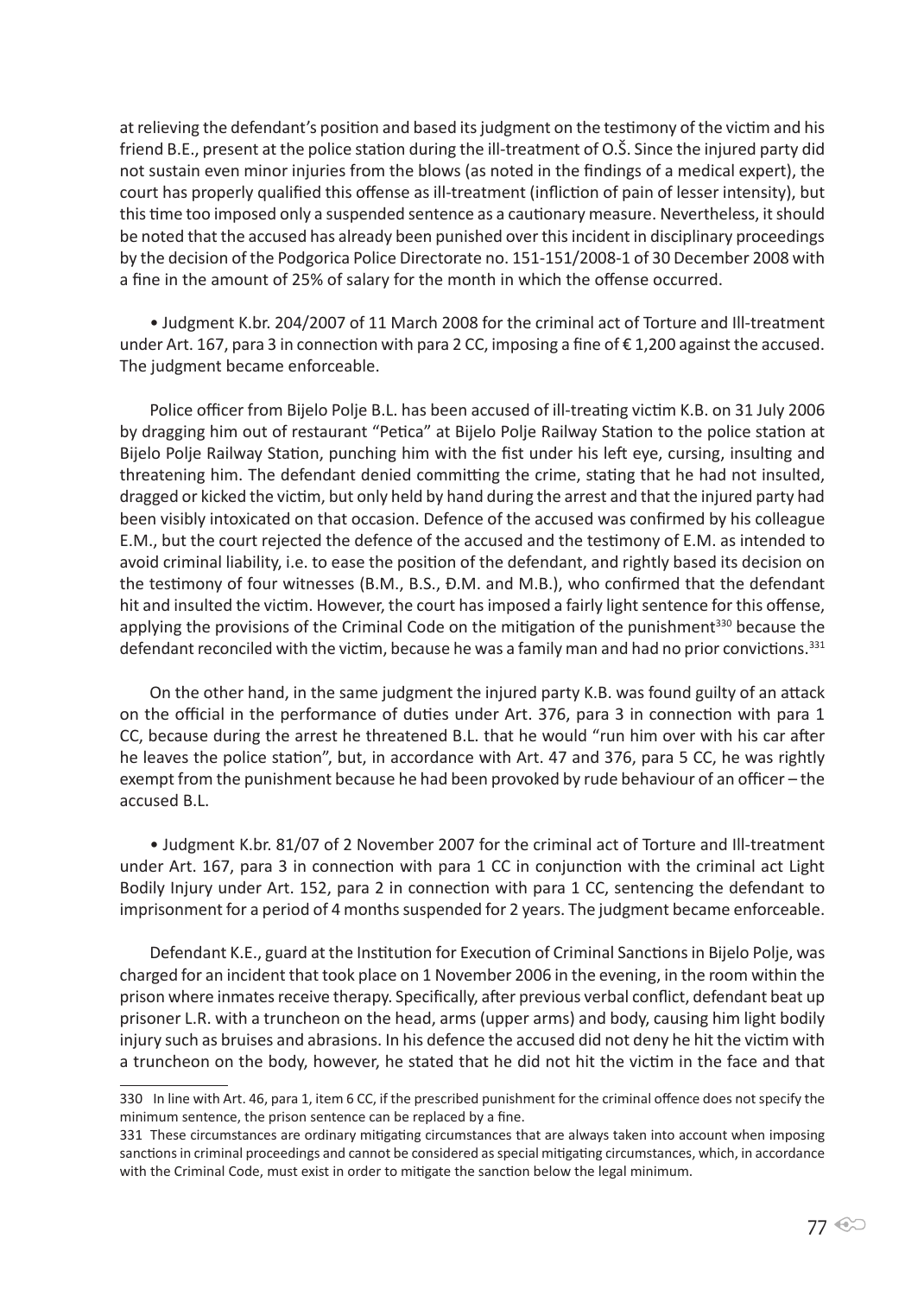he thought that the victim would attack him, since he was shouting and waving his hands in his direction, and that the victim was trying to escape from prison as he was moving toward the door that was unlocked that evening. This defence of the accused, which the court treated as a partial confession, has been refuted by victim's testimony, findings of a medical expert who determined injuries to the victim both on his face and body, and, which is otherwise uncommon, $332$  by the testimony of witness Š.P., defendant's colleague, who stated that the victim made no attempt to flee and that the defendant hit him with a truncheon in the ear. What is characteristic about this judgment is that the defendant has been charged with an aggravated form of the crime (torture) rather than ill-treatment,<sup>333</sup> however, in this case too the defendant was imposed a suspended sentence, which was further mitigated, although the judgment does not indicate what are those "special mitigating circumstances".

• Judgment K.br. 426/08 of 10 February 2009 for the criminal act of Torture and Ill-treatment under Art. 167, para 3 in connection with para 2 CC, acquitting the accused of charges. The judgment became enforceable.

Defendant B.S., police officer from Mojkovac, was accused of an incident that took place on 4 March 2004, when he arrested the injured party J.S. at "Montenegro" restaurant in Mojkovac because he had entered into conflict with K.D. (police officer who was at that moment off duty), assaulting thereby the victim by handcuffing him first and, while taking him to police custody with colleague T.D., punching him in the stomach and causing thus injury in the form of redness. The defendant denied committing the crime by stating that during the incident the victim, under the influence of alcohol, threw himself on the ground and banged his head against the wall in the police station, which caused the alleged injury. B.S.'s defence was confirmed by police officers T.D. and K.D., and the court has based its judgment solely on their (likely biased) testimonies, ignoring the testimony of the injured party as contradictory (since at first he stated that he had been assaulted by officer T.D. as well, but later changed his statement asserting that he had been ill-treated only by B.S.) and ignoring the findings of a medical expert who found that victim's injuries could have been sustained from punching, but also only from falling to the ground (scratches), arguing that the origin of injuries proves that "the testimony of the injured party has no basis in the evidence", although falling to the ground does not exclude punching. In addition, it is necessary to emphasize that this is a judgment adopted in the retrial on defendant's appeal, and that the first (revoked) first-instance verdict in this case imposed a suspended sentence against the defendant.

• Judgment K.br. 68/11 of 18 May 2011 for the crime of Torture and Ill-treatment under Art. 167, para 3 in connection with para 2 CC in conjunction with the crime Light Bodily Injury under Art. 152, para 2 in connection with para 1 CC, acquitting the accused of charges. The judgment became enforceable.

Accused police officers from Bijelo Polje Š.M. and Ć.A. were charged with having committed the above offenses during the traffic control in Bijelo Polje, when they stopped the vehicle of injured party Š.I., who had previously refused to stop at a signal of another police patrol, pulled him out of the car, where the defendant Š.M. grabbed him by the hair and hit his head three times on the car windshield and defendant Ć.A. kicked him in the left shin, causing thereby injuries including a broken front teeth, torn lip and bruises on the left shin. The court acquitted

<sup>332</sup> Analyzed judgments clearly indicate that the testimonies of defendant's colleagues are almost always aimed at facilitating his position in criminal proceedings.

<sup>333</sup> Analyzed judgments indicate that, regardless of the intensity of blows and pain inflicted to victimsby policemen, those officers are most often charged with less severe form of the offense – ill-treatment, rather than torture.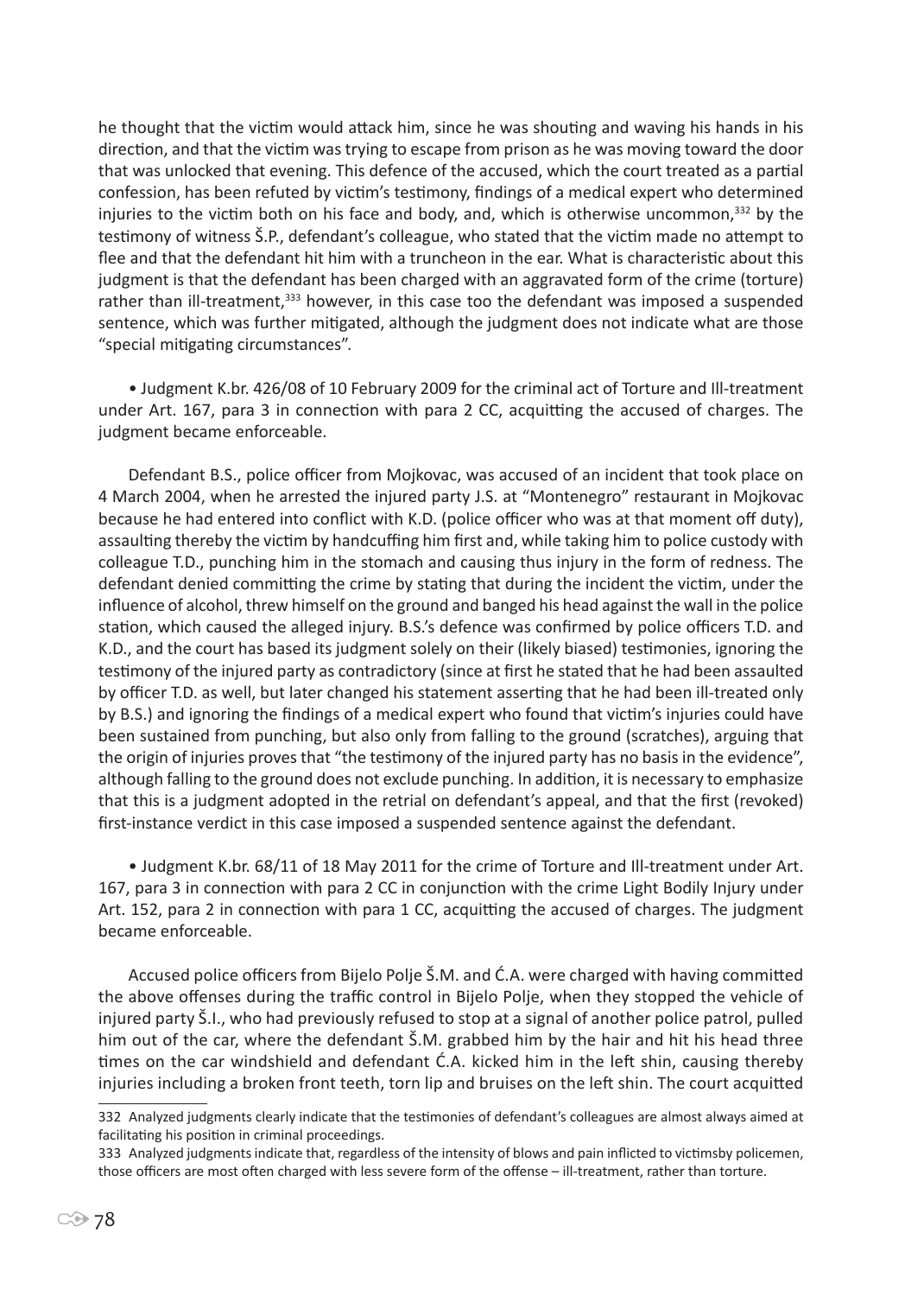the defendants over lack of evidence, basing its judgment, in addition to the defence of the accused who denied the offense, primarily on the findings of a medical expert, confirmed by the findings of forensic medicine expert, establishing that victim's injuries sustained on that occasion could not have been caused by hitting a head against the windshield, as described by the victim, but probably by hitting the car's interior during a sudden stop, same as the bruising of the shin. The court did not accept the testimony of witnesses Š.M. and Š.D., although both stated that the defendant Š.M. had hit the victim's head on the car windshield several times, because the findings of medical experts determined otherwise. In addition, it is necessary to emphasize that this is a judgment adopted in the retrial, and that the first (revoked) first-instance verdict in this case also acquitted the accused.

• Judgment K.br. 767/09 of 10 December 2009 for the crime of Torture and Ill-treatment under Art. 167, para 3 in connection with para 2 CC, acquitting the accused of charges. The judgment became enforceable.

The accused officer from Bijelo Polje Š.E. was charged with ill-treating victim Ž.P. on 7 March 2007 in Bijelo Polje during the control and search in the town parking lot behind a department store in Bijelo Polje (because the victim was allegedly intoxicated and endangering traffic) by punching him in the chest, back and ribs, due to which Ž.P. sustained a fracture of the eleventh rib and bruising on the chest. This judgment was rendered in the retrial, because the previous first-instance judgment (also acquittal) had been overturned by the High Court on the appeal filed by the victim and prosecutor.

In the present case both the prosecution and the court acted absolutely contrary to international standards and recommendations on the effective investigation and appropriate punishment for ill-treatment. First, the prosecution has not laid charges in the proper way because the indictment proposal charged the defendant with only a minor form of the offence (ill-treatment), although the injured party sustained a bone fracture, which cannot be considered as suffering of "lower intensity", and also because the defendant was not charged with the criminal offense of causing bodily injury (due to a rib fracture, serious bodily injury). Second, the court based its decision solely on the defense of the accused and testimonies of his colleagues (G.S., S.M., M.M., Š.V. and K.R.), who claimed that during the incident in question the accused had had no physical contact with the victim and that no one had hit the victim, although in its closing argument the Basic State Prosecutor emphasized that the testimonies of these witnesses have clearly been aimed at facilitating the accused's position, since they were colleagues. The court inexplicably devalued victim's testimony as allegedly unacceptable, because he was unable to accurately identify the officer that hit him (although the incident took place at 1 a.m.) and because his statements differed in the investigation and the trial, while, on the other hand, the court noted differences in the statements of policemen - witnesses in the judgment, but did not take them into consideration when assessing the credibility of their testimony. In addition, the court - again inexplicably - failed to take into account the findings of two medical experts stating that the victim sustained the described injuries (fractures and bruises), independently evaluating medical evidence the findings have been based on as flawed, although the court does not have the necessary expertise and knowledge for independent assessment of the evidence such as medical records!!!

• Judgment K.br. 475/07 of 9 April 2008 for the criminal act Ill-treatment and Torture under Art. 167, para 3 in connection with para 2 CC, acquitting the accused of charges. The judgment became enforceable.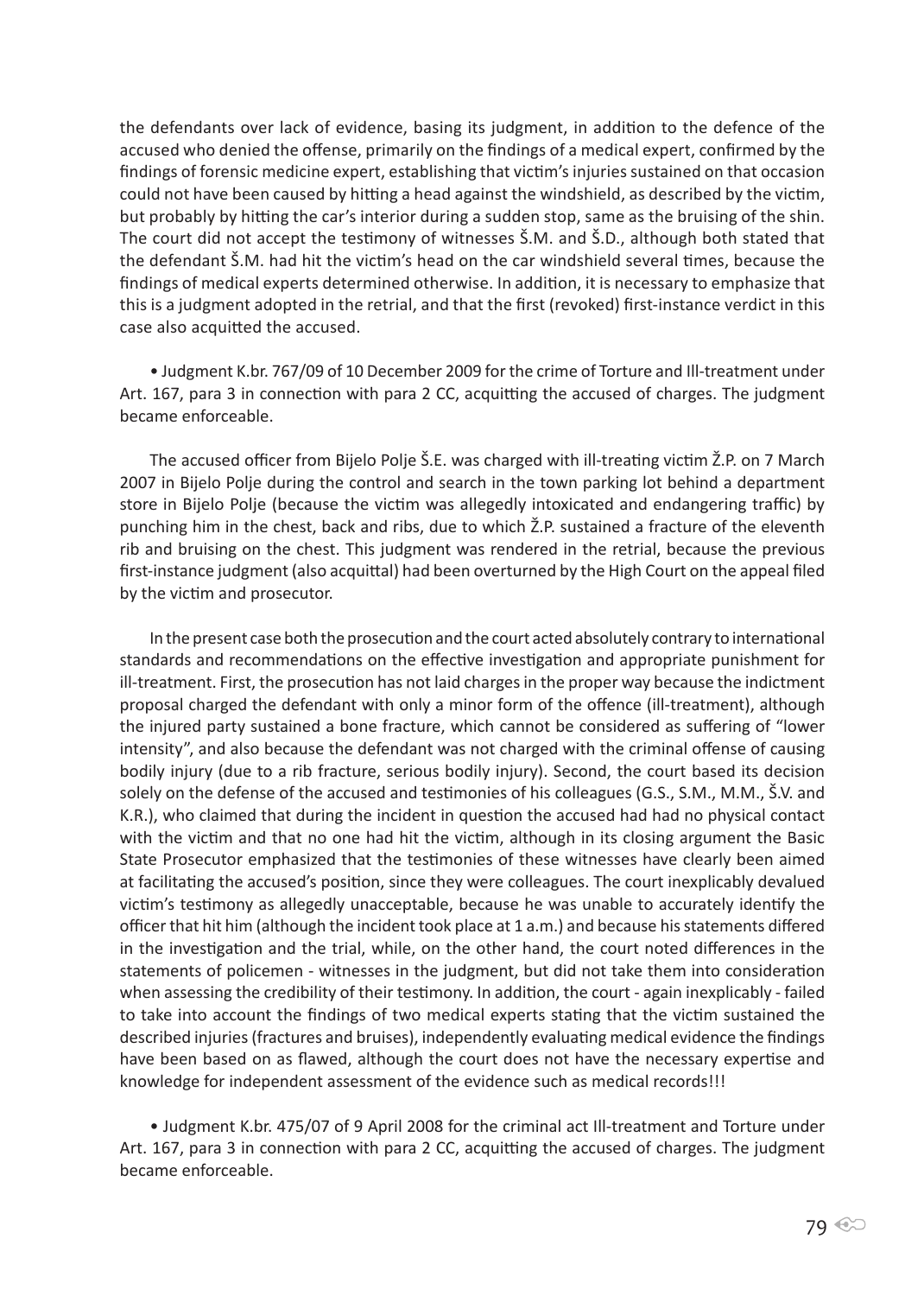Police officers from Mojkovac K.S., K.V., M.M. and B.I. have been accused of an incident that occurred on 31 October 2003 in Mojkovac during the arrest of victim R.V. (because he refused to move his vehicle immediately on the defendants' orders), when defendant K.S. hit the victim in the chest with his head, defendant M.M. pulled him by the hair and nose, defendant K.V. also pulled him by the hair and nose and punched him in the face, and defendant B.I. kicked him twice in the legs. The court based its decision solely on the testimonies of the defendants and their colleague V.A., all of whom claimed to have used only the allowed physical force and had never hit the victim, completely disregarding the testimony of witnesses S.V., V.V. and S.D., who stated that the defendants had struck the victim, as contradictory (e.g. during the investigation witness S.D. said that the corpulent and bald policeman had hit the victim in the chest, while at the trial he identified the defendant K.S., who is not bald) and aimed at making the defendants' position difficult. However, report of a medical expert (confirmed by the report of forensic medicine expert) also helped the court adopt such decision, since it states that victim's injuries identified in the medical report have been established based on the victim's statement and not on clinical findings.

• Judgment K.br. 87/10 of 11 June 2010 for the crime Torture and Ill-treatment under Art. 167, para 3 in connection with para 2 CC in conjunction with the crime Light Bodily Injury under Art. 152, para 2 in connection with para 1 CC, committed against aggrieved party M.M., sentencing defendant P.M. to eight months imprisonment suspended for 3 years, while acquitting defendant S.D. of charges for the same offenses committed against the victim M.M. The same verdict dismissed charges against the two defendants for the crime Torture and Ill-treatment under Art. 167, para 3 in connection with para 2 CC in conjunction with the crime Light Bodily Injury under Art. 152, para 2 in connection with para 1 CC, committed against aggrieved party M.S. The judgment became enforceable.

In the night between 21 and 22 May 2006, when the referendum on Montenegrin independence was held, policemen P.M. and S.D. were charged with ill-treatment of victim M.M. at Ljubomira Bakoča square in Mojkovac, as he passed by a group of police officers, when they knocked him down and hit and kicked him in the head and body, on which occasion the victim sustained minor bodily injuries such as contusions and bruises on the face, chest, back, arms and legs. At the same time, the defendants were accused of having abused victim M.S. by pushing him to the ground and kicking him after he approached them with a request not to beat M.M., his son. Defendant P.M. was found guilty of assault against injured party M.M. since both the victim M.M. and the witness I.I. confirmed that they have recognized P.M. among the policemen who had beat M.M., while witness V.R. confirmed to have noticed bloody injuries in M.M. in the police station where they had both been detained on the same night for disturbing the public peace and order. Also, injuries as those described by M.M. have been established in a medical report and in medical expert's findings. On the other hand, defendant S.D. was acquitted of charges of having abused M.M. because, as he himself stated in his defence and according to the statements of witnesses B.S., the police commander, and defendant P.M., that evening he had been on patrol in a completely different part of town, which has also been confirmed by the letter of the Police Directorate - Mojkovac Regional Unit. At the same time, the state prosecutor withdrew from further prosecution (and the court consequently rejected the charges) of the accused for abuse of M.S., because M.S. could not say who of the present policemen had ill-treated him, and witness V.M., who had spent the night in custody with M.S., had not noticed any injuries on the victim, which were not established by medical examination either.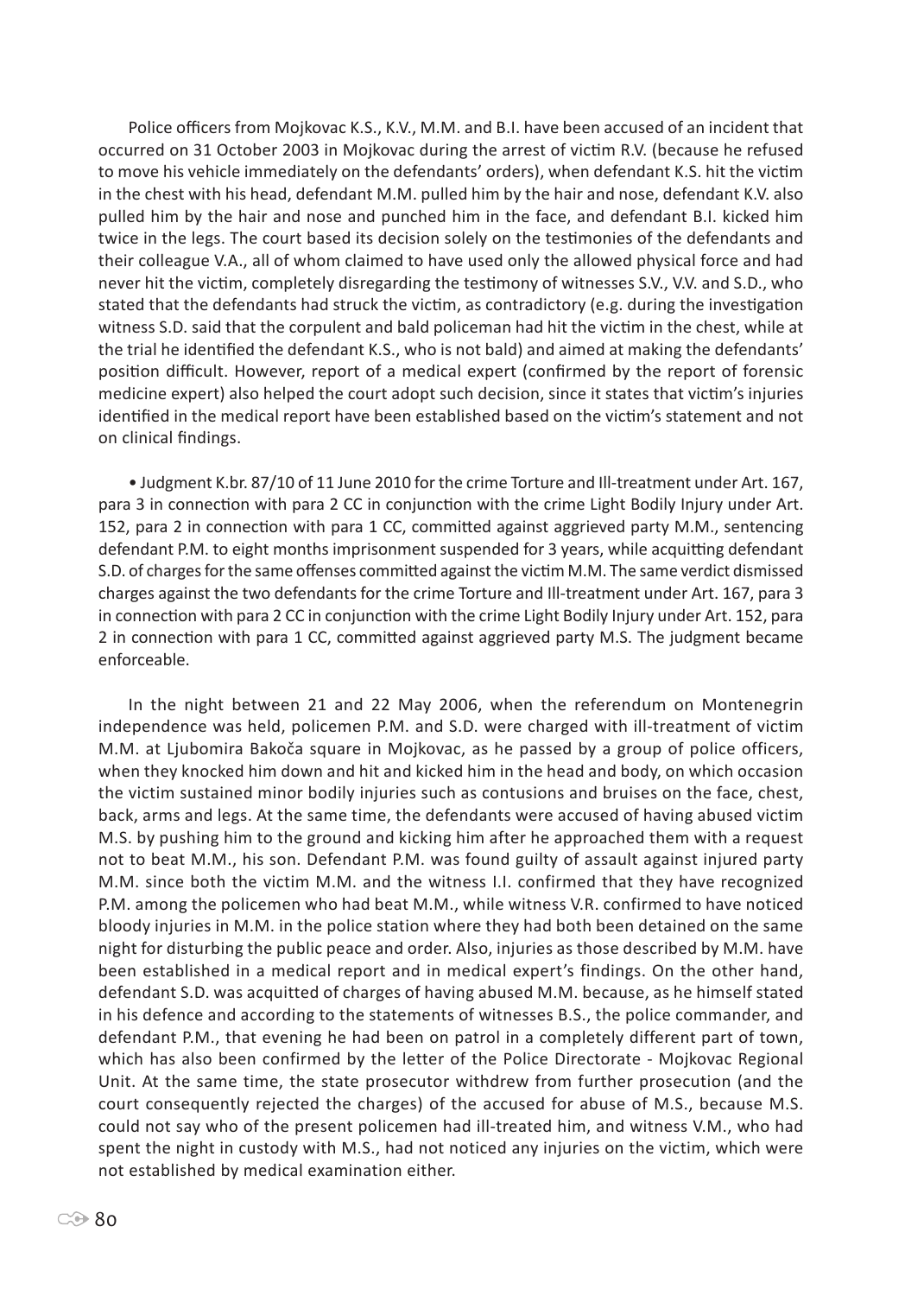Firstly, investigation in this case has lasted too long, given that the event took place on 21 May 2006, while the indictment Kt.br. 731/07 was raised only on 15 December 2009. Also, the competent authorities have not attempted to shed light on the present case in order to determine who else of the present policemen had ill-treated the injured party.

# **2.2.2.3.8. Basic Court in Žabljak**

Judgment K.br. 42/08 of 2 October 2008 for the crime of Torture and Ill-treatment under<br>Art. 167, para 3 in connection with para 1 CC, sentencing the accused L.D. to 90 days in udgment K.br. 42/08 of 2 October 2008 for the crime of Torture and Ill-treatment under prison suspended for 2 years. At the same time, this ruling acquitted the defendant of charges on committing the offense Light Bodily Injury under Art. 152, para 2 CC due to the lack of evidence. The judgment became enforceable.

Defendant L.D., policeman from Šavnik, was accused of an incident which took place in the night of 22 June 2008 in front of a café in Šavnik municipality, when he abused victim P.M. by grabbing him with both hands around the neck and shaking him, and after the victim sat in his brother's car to go to the hospital because he felt sick, the accused approached the vehicle and punched the injured party repeatedly in the head, grabbed him by the head and neck and shook him, slapped him and pulled his hair, all because the victim allegedly obstructed the police officer in the performance of duties and cursed at him.

Given that several of the witnesses (witnesses P.M., J.D., M.Z. and P.M.) who had been present on that occasion confirmed that the defendant had abused the victim as described, the court issued a suspended sentence against the accused for the said crime.

On the other hand, the defendant was acquitted of charges of causing light bodily injury to the victim in a hospital, where the defendant took the victim after he had fallen ill, by pushing him hard from the back to the floor when the victim suffered light injuries including abrasions above the left eye, on the right elbow and right knee. Specifically, prior to the arrival of the defendant, the victim had participated in a brawl at the local café, on which occasion he had sustained the eye injury (as confirmed by several witnesses). Also, the hospital nurse K., who had examined the victim on this occasion, said that he had not noticed the defendant pushing the victim, while the victim's brother, who was examined as a witness, and the defendant testified that the victim had stumbled and fell in front of the hospital upon arrival for examination, where he could have sustained abrasions on the elbow and knee. The defendant has been rightly acquitted of causing bodily harm for the actual lack of evidence, as can be concluded from this judgment, however, he was inadequately imposed a suspended sentence for the ill-treatment.

### **2.2.2.3.9. Basic Court in Berane<sup>334</sup>**

Judgment K.br. 513/07 of 18 February 2008 for the crime Ill-treatment in the Performance<br>of Duty under Art. 48 CC in conjunction with the criminal offense Light Bodily Injury under udgment K.br. 513/07 of 18 February 2008 for the crime Ill-treatment in the Performance Art. 37, para 2 in connection with para 1 CC, acquitting the defendants of charges. The judgment became enforceable.

<sup>334</sup> All analyzed judgments of theBasic Court in Berane are finaland enforceable.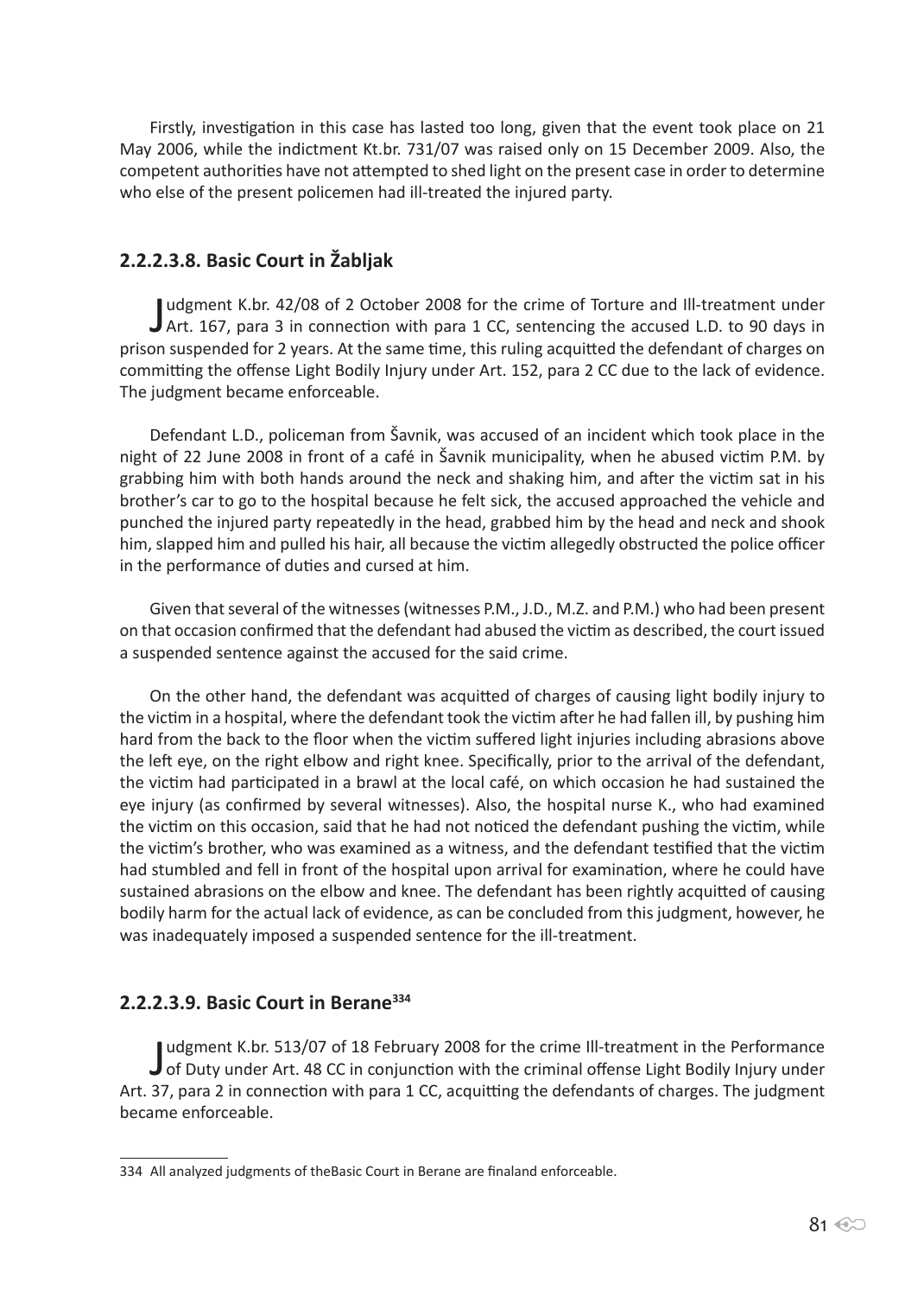Police officers from Berane D.R., D.D. and G.T., K.V., M.M. and B.I., were accused of an incident that took place on the night of 27 February 2002 in the police station in Berane during the questioning about the circumstances of a crime of robbery, when D.R. first slapped, punched and hit victim J.D. with a rubber cord in the chest and put his hand in the table drawer and then rapidly closed it. In addition, defendant D.D. slapped and pushed the victim against a cabinet, while G.T. slapped him. On this occasion the victim sustained light injuries including abrasions to the face and chest, contusions of the chest, right hand and right lower leg, as well as bruises between the right hand fingers. The court based its decision solely on the testimonies of the defendants (who denied abuse of the victim) and eight of their colleagues from Berane Security Centre, who argued that the injured party had not been ill-treated during the questioning, and on the fact that medical experts could not determine the time of the infliction of victim's injuries from the medical report. Specifically, as the victim himself indicated in his statement, the police officers had told him not to go to the doctor immediately as he would be kept longer, and the victim was examined only on 4 March 2002, while the medical report included no information on the time of the infliction of injuries. Thus, the policemen failed to immediately refer the injured party to a doctor (contrary to CAT and CPT recommendations), and the court found a reason to acquit the accused through the inability to determine the time of the infliction of victim's injuries and the testimony of witnesses. The court issued this decision despite the fact that the testimony of witnesses, as the accused's colleagues, were obviously biased and aimed at facilitating the position of the accused, and the fact that during that time the victim had apparently suffered injuries inflicted in the manner described by the injured party and as stated in the indictment.

• Judgment K.br. 58/11 of 23 December 2011 for the criminal offense Serious Bodily Injury under Art. 151, para 1 CC, acquitting the accused. The judgment became enforceable.

B.Z. and R.Š, police officers from Berane, were accused of an incident that occurred on 18 June 2007 in Berane, during the arrest of victim N.I., when the defendants first punched N.I. in the head, and then threw him down on asphalt and kicked him in the head and body, on which occasion the injured party suffered serious bodily injury including fracture of the right elbow bone and abrasions of the right forearm. However, the victim had failed to immediately undergo an X-ray examination of the injured hand (he was only examined on 19 June 2007), and did this only three months after the incident, after feeling pain for a long time. Therefore, based on medical records, three medical experts could not state the time of infliction of the fracture, i.e. whether it had been sustained during the incident in question (although they agreed that it had been sustained during this period). In addition, all three experts pointed out that during the first medical examination the victim must have had swelling on his arm as a result of the fracture, which was not noted in the first report of the doctor.

Basing its decision primarily on the expert findings, the court acquitted the accused although it has been clearly determined that during that time period the victim had suffered a broken elbow and although both defendants in their statements confirmed that defendant R.Š. had fell to the asphalt together with the victim during the arrest.

The court attributed minor injuries on the victim's forearm to his resistance during the arrest. In addition, the court failed to thoroughly investigate allegations of the victim and witnesses (his brother and his wife) that the accused had punched and kicked the victim because the victim had no injuries (contrary to CPT recommendations that abuse does not have to be accompanied by injury). Also, the state prosecutor failed to conduct an investigation or alter the indictment in this direction.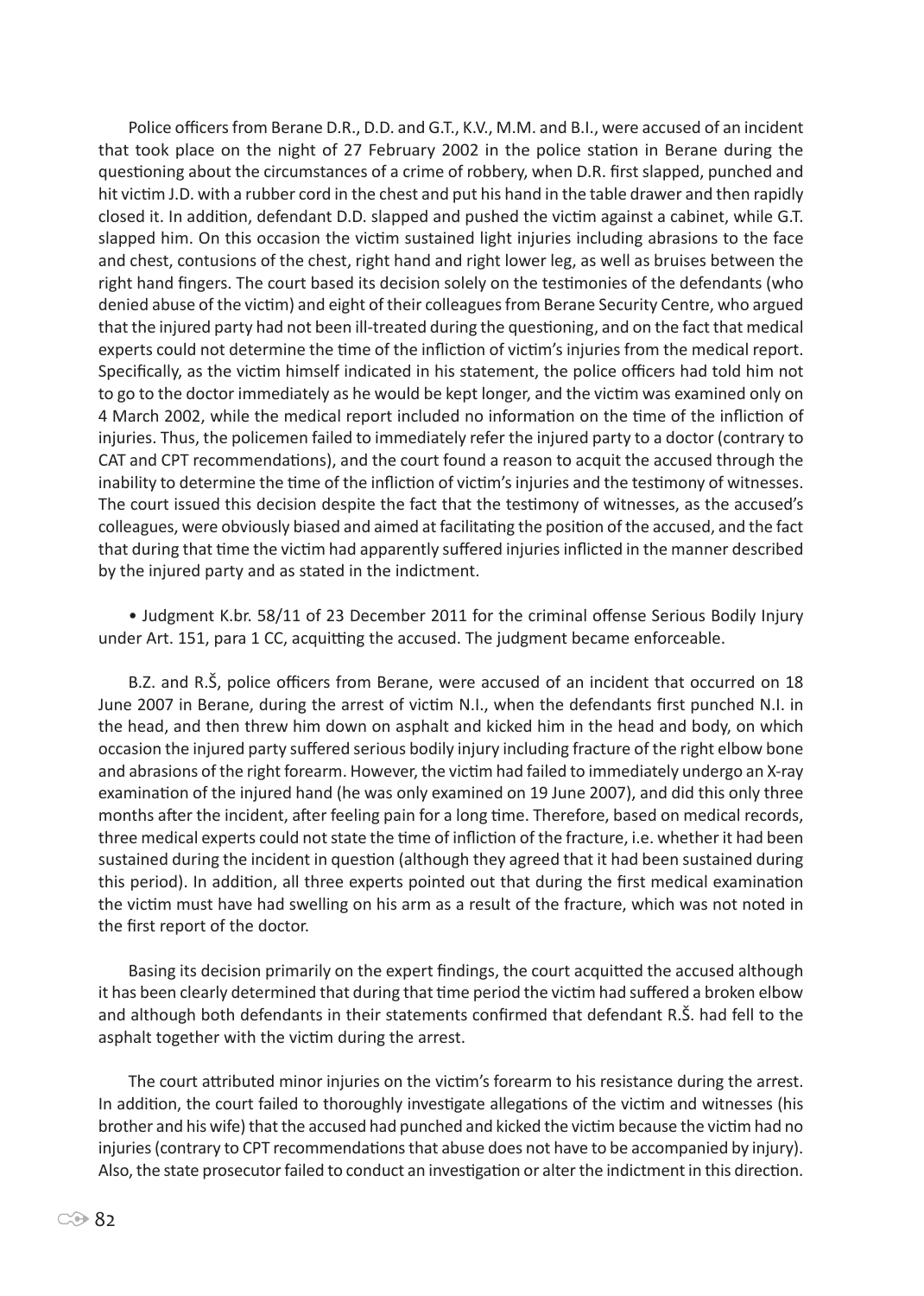• Judgment K.br. 360/11 of 29 February 2012 for the crime Extortion of Statement under Art. 166, para 1 in connection with Art. 23 CC, sentencing defendants H.R. and H.S. to imprisonment for a term of 3 months suspended for one year. At the same time, the verdict acquitted accused H.R. of charges of committing a criminal offense Ill-treatment under Art. 166, para 2 in connection with para 1 CC, for lack of evidence. The judgment became enforceable.

H.R. and H.S., officers from Berane were primarily accused of using force and threats to extort confession of dealing drugs and mediate sale of drugs from injured party Š.R. on 7 June 2011. They also insisted he should reveal names of other drug dealers by threatening him that, should he not confess, he would be sent to serve jail sentence and forced to leave school. The accused also beat him. Namely, defendant H.R. hit him with open hand strikes on the head and used truncheon and computer cable on the back and soles of the feet (after making the injured party take off his shoes). At the same time, H.S. beat the injured party on the head and chest using upper part of the truncheon, causing head haematoma of approximate dimensions 1.5x1.5 cm.

The court rightly found the accused guilty, basing its decision upon the findings of medical experts in court, whose findings confirmed that the injury in question (described in medical records dated 8 June 2011) could have been caused by a truncheon top. Also, the court justly disregarded statements of five witnesses, colleagues of the defendant, deeming they were aimed at facilitating the defendant's position However, the defendants were convicted to a mild sentence (suspended sentence) for this offense (contrary to the recommendations of the CPT). It is indicative that event the state prosecutor suggested suspended sentence, that is to say, suggested the court to mildly punish such a grave offense.<sup>335</sup> On the other hand, the accused H.R. was freed of charge that he ill-treated the injured party on 4 July 2011 by approaching him from the back, around noon in Berane, near bookmakers "M", and grabbed him by the arms. After asking him where had he intended to run, he took away his cell phone, hit him with an open hand on the lips, and, together with his colleague, M.D., pulled him to nearby bakery, where he struck him to the ground and kept punching and kicking him, causing scratches on the left cheek and nose, lip bleeding and a dozen of bruises and scratches all over the torso; then he took the aggravated to police station, where he continued to beat him.

The court based its decision entirely on the defence of the accused and testimonies of his colleagues, who claimed that the injured party obtained injuries while resisting arrest (shoving with the defendants and rolling on street asphalt), their official records, and a written statement signed by the injured party stating that he resisted arrest, which himself claimed to have given under extortion, that is the statement was signed to stop the beating. Therefore the court has not properly investigated the claims of ill-treatment and injuries of the aggravated party, neither has it quoted findings of the medical expert, which allegedly indicated that the injuries were caused by overcoming the resistance of the injured party to arrest.

• Judgment K.br. 360/11 dated 29 February 2012 for the criminal offense Extortion of Statement under Art. 166, para 1 in connection with Art. 23 CC, sentenced defendants H.R. and H.S. to 3 months in prison, suspended for one year. At the same time, defendant H.R. was acquitted of a criminal offense of ill-treatment as per Art. 166, para 2 in connection with para 1 CC, for lack of evidence. The judgment was revoked and the retrial rendered the final judgment as given further below.

<sup>335</sup> In common practice, the state prosecutor should suggest that court decides on a sentence "according to law".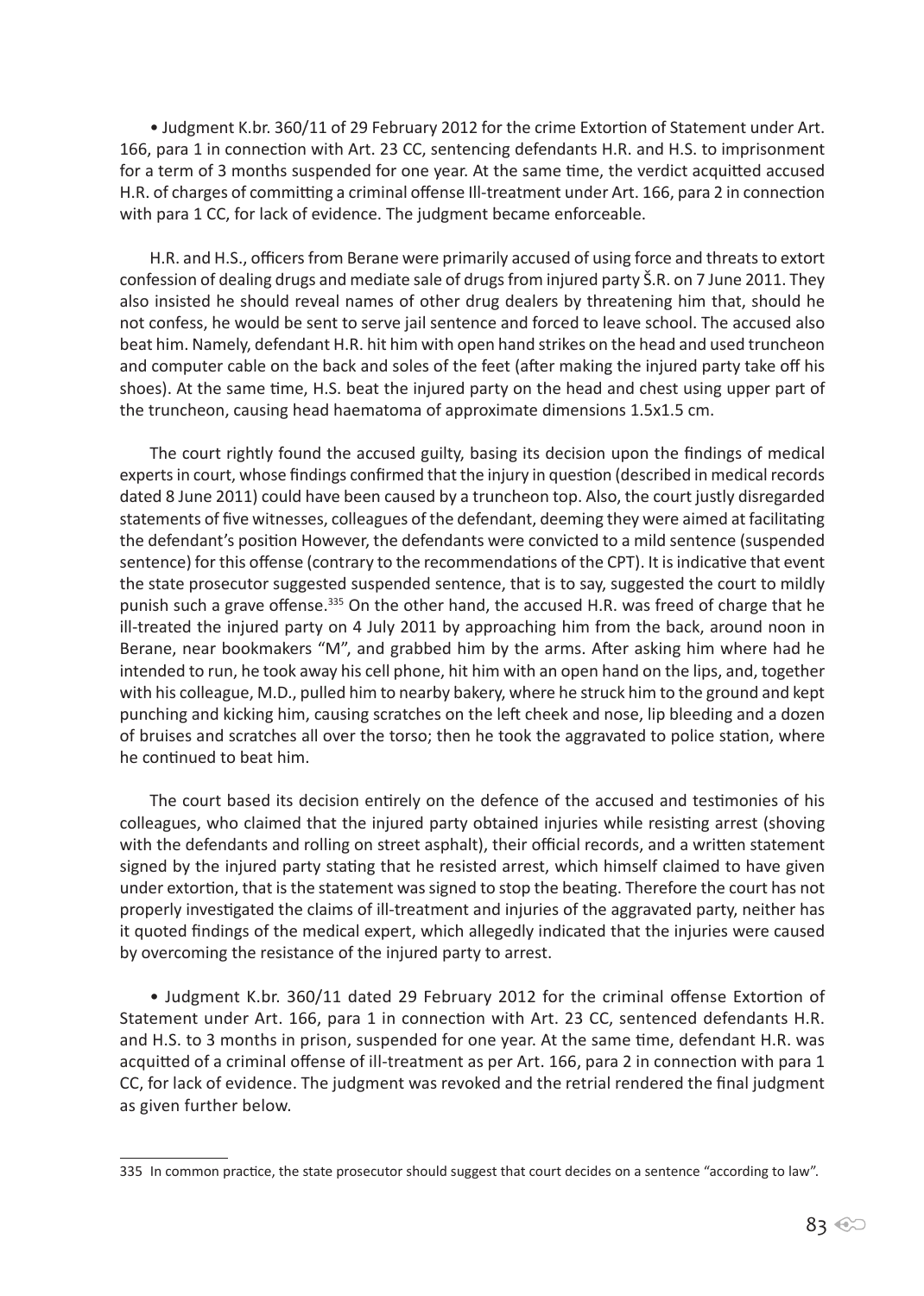H.R. and H.S., officers from Berane, were accused of using force and threats to extort confession Š.R. of dealing drugs and mediating sale of drugs from the injured party, on 7 June 2011. They also insisted he should reveal names of other drug dealers by threatening him that, should he not confess, he would be sent to serve jail sentence and forced to leave school. The accused also beat him. Namely, the defendant H.R. hit him with open hand strikes on the head and used truncheon and computer cable on the back and soles of the feet (after making the injured party take off his shoes). At the same time, H.S. beat the injured party on the head and chest using upper part of the truncheon, causing head hematoma of approximate dimensions 1.5x1.5 cm.

The court rightly found the accused guilty, basing its decision upon the findings of medical experts in court, whose findings confirmed that the injury in question (described in medical records dated 8 June 2011) could have been caused by a truncheon top. Also, the court justly disregarded statements of five witnesses, colleagues of the defendant, deeming they were aimed at facilitating the defendant's position However, the defendants were convicted to a mild sentence (suspended sentence) for this offense (contrary to the recommendations of the CPT). It is indicative that event the state prosecutor suggested suspended sentence, that is to say, suggested the court to mildly punish such a grave offense. On the other hand, the accused H.R. was freed of charge that he ill-treated the injured party on 4 July 2011 by approaching him from the back, around noon in Berane, near bookmakers "M", and grabbed him by the arms. After asking him where had he intended to run, he took away his cell phone, hit him with an open hand on the lips, and, together with his colleague, M.D., pulled him to nearby bakery, where he struck him to the ground and kept punching and kicking him, causing scratches on the left cheek and nose, lip bleeding and a dozen of bruises and scratches all over the torso; then he took the aggravated to police station, where he continued to beat him.

On the other hand, the accused H.R. was freed of charge that he ill-treated the injured party on 4 July 2011 by approaching him from the back, around noon in Berane, near bookmakers "M", and grabbed him by the arms. After asking him where had he intended to run, he took away his cell phone, hit him with an open hand on the lips, and, together with his colleague, M.D., pulled him to nearby bakery, where he struck him to the ground and kept punching and kicking him, causing scratches on the left cheek and nose, lip bleeding and a dozen of bruises and scratches all over the torso; then he took the aggravated to police station, where he continued to beat him.

The court based its decision entirely on the defence of the accused and testimonies of his colleagues, who claimed that the injured party obtained injuries while resisting arrest (shoving with the defendants and rolling on street asphalt), their official records, and a written statement signed by the injured party stating that he resisted arrest, which himself claimed to have given under extortion, that is the statement was signed to stop the beating. Therefore the court has not properly investigated the claims of ill-treatment and injuries of the aggravated party, neither has it quoted findings of the medical expert, which allegedly indicated that the injuries were caused by overcoming the resistance of the injured party to arrest.

This verdict was revoked by decision of the High Court in Bijelo Polje, Kž.br. 595/12 of 12 September 2012, in the part convicting the defendants of extortion of statement and the case was returned for a retrial. During the retrial, the court presented the evidence from the previous trial once again, but found that the medical expertise result does not indicate when the injuries have been afflicted, meaning that they have not necessarily been afflicted on the occasion in question (albeit the medical examination was performed on the day following the incident in question),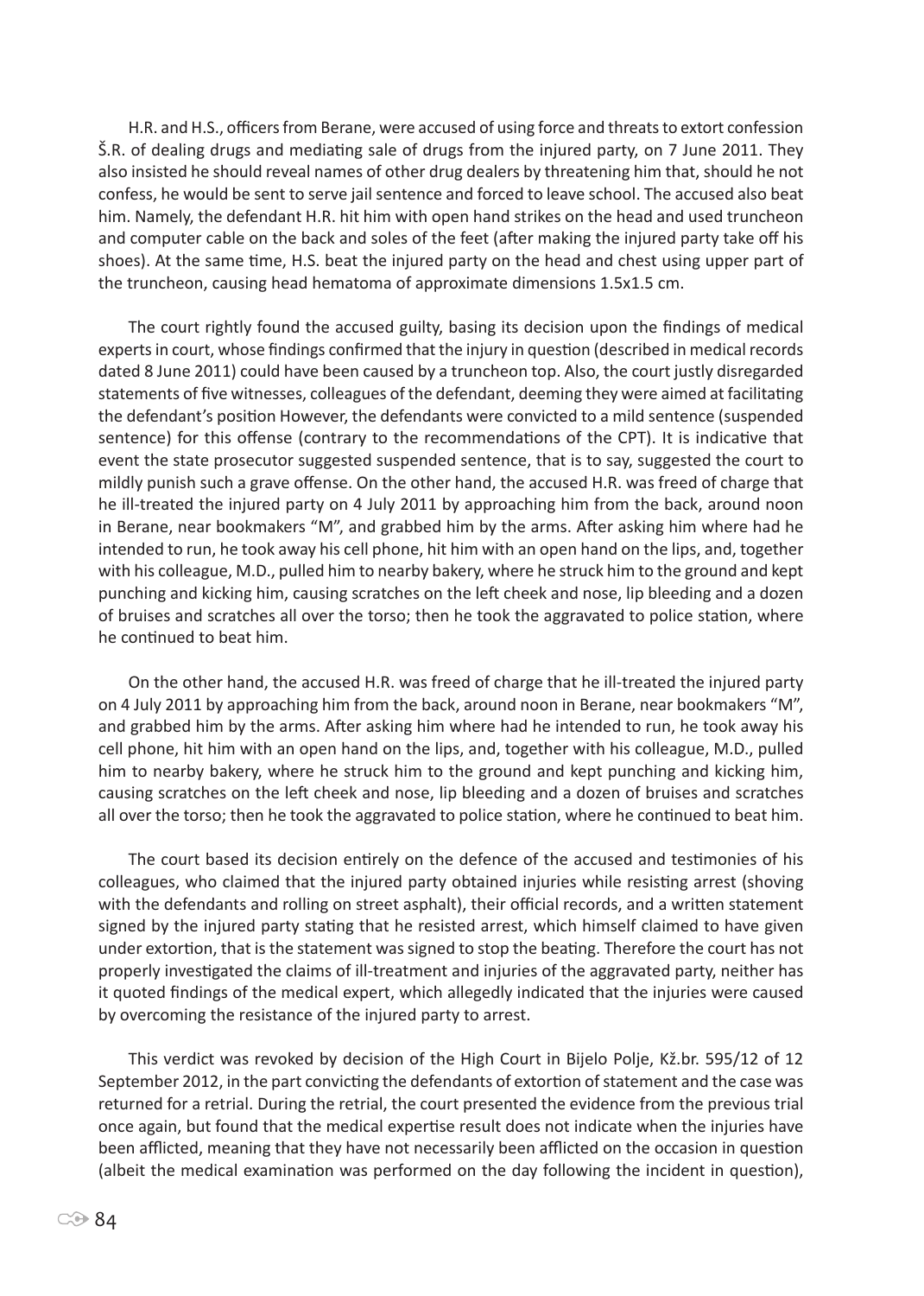that the aggravated party's statement is inconvincible and aims to aggravate the position of the defendants, and that the defence of the defendants is logical and consistent with statements of the witnesses. Therefore, the judgment K.br. 62/2 of 19 November 2012 acquitted the defendants. Pursuant to decision of the High Court of Bijelo Polje (Kž.br. 85/13) of 15 February 2013, the judgement became enforceable.

#### **2.2.2.3.10. Basic Court in Danilovgrad<sup>336</sup>**

Judgment K.br. 306/09 of 5 July 2010 for the crime of Torture and Ill-treatment under Art.<br>167, para 3 in connection with para 2 CC, sentencing the accused to 3 months in prison, udgment K.br. 306/09 of 5 July 2010 for the crime of Torture and Ill-treatment under Art. suspended for one year. The judgment is enforceable.

Police inspector M.M. was convinced for ill-treating the injured party B.D. in police station in Danilovgrad on 9 January 2008. The injured party came to the police station to report burglary of his workshop and theft of welding machine. M.M. responded by slapping him, pulling him by the hair and hitting him with truncheon on fingers of left hand and on the head. Before he started hitting him, the defendant allegedly said: "Let's hear the whole truth now", as he suspected it was a scam, meaning that the aggravated party faked the theft with the help of certain persons from Nikšić (M.B., M.D. and M.V.), to which he owed money, and arranged for them to keep the machine until he can repay his debt. The defendant denied having beaten and ill-treated the aggravated party. His statement was confirmed by testimonies of three of his co-workers. Their statements have, however, been refuted by statements of the three persons from Nikšić, who were interrogated by the police at the time because of suspected participation in burglary of the aggravated person's workshop. As witnesses, they testified that during that night they noticed that the injured party had swollen arms and felt bumps on his head. The medical expert findings confirmed presence of injuries of head and arm of the aggravated person, which could have been inflicted by a truncheon. Also, the injured person and the persons from Nikšić stated that the defendant ill-treated the aggravated party by making him face the wall and "stay in the corner" while he interrogated the parties from Nikšić.

It is not clear why the prosecutor did not charge the defendant with the offense of light bodily harm, since the injuries had been inflicted with a truncheon ("weapon, dangerous instrument or other means capable of inflicting grievous bodily injuries or severe damage to health<sup>337"</sup>). Consequently, this offense is prosecuted *ex officio*.

• Judgment K.br. 271/08 of 14 April 2009 for the criminal offense Ill-treatment and Torture under Art. 167, para 3 in connection with para 1 CC in conjunction with the criminal offense Light Bodily Injury under Art. 152, para 2 in connection with para 1 CC, sentencing accused L.D. and M.D. to prison sentence of 6 months suspended for two years. The same ruling acquitted the third defendant K.A. of charges of committing the criminal offense of Ill-treatment and Torture under Art. 167,para 3 in connection with para 1 CC. The judgment became enforceable.

<sup>336</sup> All judgments of the Basic Court in Danilovgrad (except in the case of abuse of Vladana Kljajić) were downloaded from the website of the Court, and, according to the information that the Human Rights Action received from the Court, became enforceable.

<sup>337</sup> Art. 152, para 2 CC.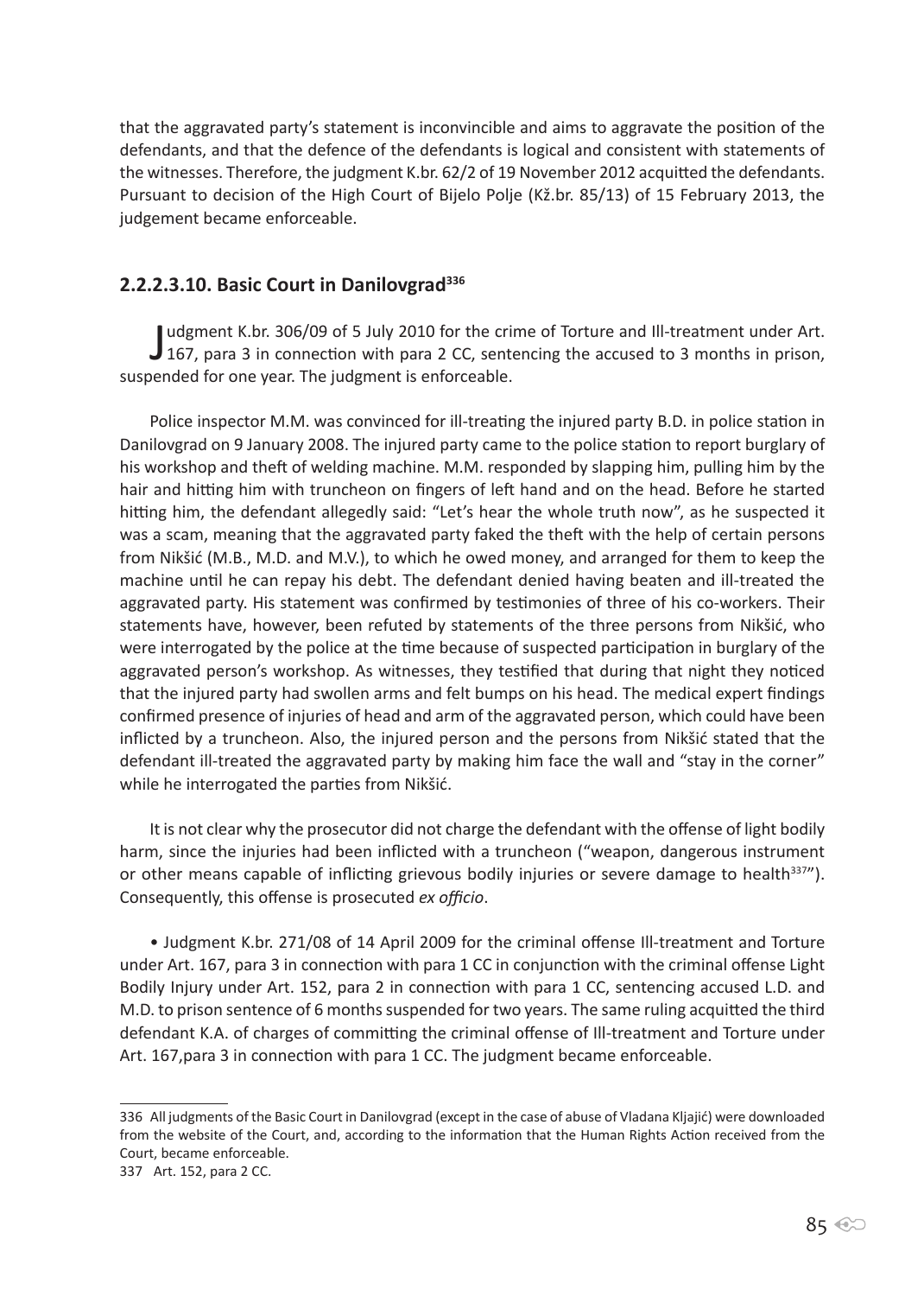Defendants L.D., K.A. and M.D., police officers of the Danilovgrad Police Department, were charged with ill-treatment committed against victims V.Š. and B.B., a minor, on the night of 31 January 2004 during the traffic control in Danilovgrad, because the victims refused to stop the vehicle on their order, and thedefendants had to catch up and stop them. Specifically, after stopping the vehicle operated by injured party V.Š., defendant L.D. first punched the victim in the face through the open car window, then forced him out of the car and hit him with a truncheon on the body and, lastly, punched V.Š. in the face while he was handcuffed in front of the police station in Danilovgrad. Defendant L.D. also abused victim B.B. by punching him twice in the jaw while on the way to the police station. On the other hand, defendant M.D. was charged with repeatedly punching V.Š. in the stomach and chest the same night at the police station while taking his statement, on which occasion the injured party fell to the floor and M.D. continued to kick him on the arms, as he was protecting his body, and legs. In addition, M.D. was accused of slapping victim B.B. while taking his statement. K.A. was charged with hitting B.B. twice with a truncheon in the back during the arrest, after having him handcuffed. The victims thereby sustained light bodily injury including bruises and abrasions on the chest, lower legs, buttocks, cheeks, lips and head (V.Š.) and contusions to the face and both mandibular joints (B.B.). The defendants denied committing the offence, asserting that they had only overpowered the victims and put them in the police vehicle with the help of reinforcements, since V.Š. had allegedly assaulted defendant L.D., pulled him by the lapels and had even hit him (which V.Š. admitted in his statement, but only after L.D. had punched him through the open window) and. B. B. had pulled K.A. by the sleeves to prevent him from helping fellow officer L.D. in overpowering injured party V.Š. Defendant M.D. stated that he had not applied any force against the victims while taking their statements. However, the defence of the accused was refuted by victims' statements, medical report of injuries and testimony of witness J.M., present in the car with the victims during the incident, who stated that he had seen L.D. ill-treat V.Š. during the arrest, and testimony of witness R.M., senior police officer who had been on duty on that occasion and had seen defendant M.D. hit V.Š. at the police station. However, L.D. and M.D. received mild sentences given the length of ill-treatment they were charged with and the number of injuries inflicted on the victims. On the other hand, defendant K.A. was acquitted of charges of hitting B.B. on the back with a truncheon, because medical findings did not determine injuries from a truncheon in B.B. nor did injured party V.Š., and witness J.M. confirm that K.A. had hit B.B.

• Judgment K.br. 267/09 of 4 June 2010 for the criminal act Torture and Ill-treatment under Art. 167, para 3 in connection with para 2 CC, sentencing the accused to imprisonment for 3 months. The judgment became enforceable.

Đ.D, an officer of the Police Directorate - Regional Unit Podgorica was accused of ill-treating victim Đ.P. during the questioning in the premises of the police station in Konik, Podgorica, on 31 August 2008 at around 9.30 p.m. by punching Đ.P. in the stomach and left ear, grabbing him by the neck and hitting him in the head with a wooden pole. The victim thereby suffered injuries including contusions of the head, redness of the neck and temple, split eardrums without hearing impairment. The accused denied committing the offence, stating that he had only pushed the victim with an open hand to the chin as he was outraged because Đ.P. had previously phoned V.S., defendant's neighbour who at the time had been in the defendant's company (although in his testimony the victim asserted that he had not called V.S., but probably one of his friends who had borrowed his phone), making lewd comments and serious threats. After V.S. had given her phone to the defendant, the victim, according to the defendant, threatened him as well, which is why the defendant called duty police officer who took the victim to the police station and called in the defendant and V.S. to make a statement regarding the incident when the alleged pushing occurred.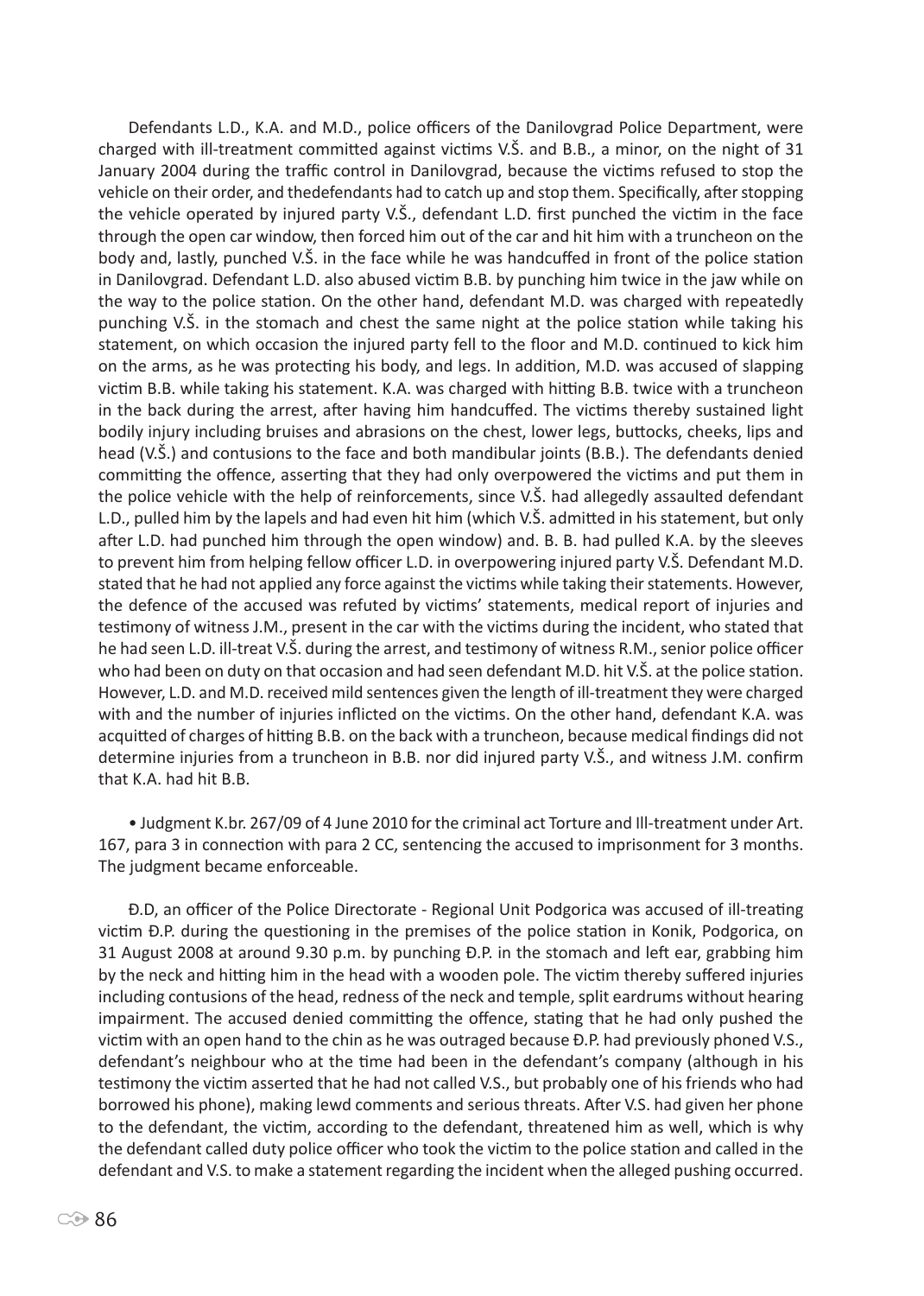Although witnesses V.S. (who received the phone call) confirmed the testimony of the defendant, as well as her brother V.R. and police officers O.M. and V.Ž. present on that occasion, all of whom claimed that the defendant had only pushed the victim with an open hand, the court rightly established that these testimonies were biased and aimed at facilitating the defendant's position. The fact that the defendant had abused the victim in the described manner was confirmed by the testimony of both the victim and witnessĐ.Š. (victim's mother) and by findings of a forensic expert, who determined the described injuries that could have arisen from several blows with the fist, truncheon or other blunt object. Also, the accused in his defence stated that in this case he had not acted in an official capacity, as he had been called to the police station just to make a statement regarding the incident, but the court properly concluded that the defendant had actually acted in an official capacity on the said occasion, especially given the fact that the letter of the Police Directorate (presented as evidence in trial) states that due to the incident the defendant was imposed disciplinary measure of salary reduction of 30% for the month in which the offense had occurred due to the more serious offense of abuse of authority or power in the service.<sup>338</sup>

In this case, again, it is not clear why the prosecutor failed to indict the defendant for the offense of Light Bodily Injury too, because the injury had been inflicted with a wooden stick ("means suitable to cause severe injury"), and this offense is prosecuted *ex officio*.

• Judgment K.br. 272/08 of 16 September 2009 for the crime Torture and Ill-treatment under Art. 167, para 3 in connection with para 2 CC, acquitting the accused. The judgment became enforceable.

Accused police officer L.D. was charged with an incident of 21 December 2006 when he abused victim P.N. in the bar "Bohemian" in Danilovgrad by physically attacking him and hitting him several times with a truncheon in the face, causing the injured party light bodily injuries in the form of facial contusions to the left side. According to the accused's statement, he went to the above bar on the notification of duty police service for the protection of public peace and order and found the injured party, who had already physically abused M.V. in past, trying to assault him again, and when he failed to prevent P.V. to continue attacking M.V., the defendant hit him with a truncheon on the back (twice, according to medical evidence and witnesses' statements, which is in line with the regulations because he could not prevent the victim's attacks). The court acquitted the defendant on the grounds that he had applied force in accordance with the law,<sup>339</sup> which was allegedly also confirmed by examining the official note of the Commander of the Police Station of Danilovgrad, indicating that the chief of defendant's department concluded that the defendant had used means of coercion in accordance with the regulations.

However, besides the fact that the indictment did not include charges for Light Bodily Injury (although in this case prosecuted *ex officio*340), it is unclear how the court assessed that brutal beating of the victim in the face with a truncheon represents the use of force in accordance with the law, particularly bearing in mind that in this case any use of force against the victim was sufficient to prevent the attack. Moreover, both the injured party and witness R.S. confirmed that

<sup>338</sup> Art. 59, para 1, item 4 of the Law on Civil Servants and Employees.

<sup>339</sup> Art. 32 of the Law on Police (which was in force at the time of the crime) provides that "the use of a truncheon implies... blow with a truncheon applied in order to overcome the resistance of a person that hinders a police officer in the exercise of police duties and to eliminate attack against oneself or persons or objects secured by the police officer. Use of a truncheon is permitted if the use of physical force is unsuccessful or does not guarantee success, and lasts until the resistance is overcome".

<sup>340</sup> Art. 152, para 2 in connection with para 1 CC.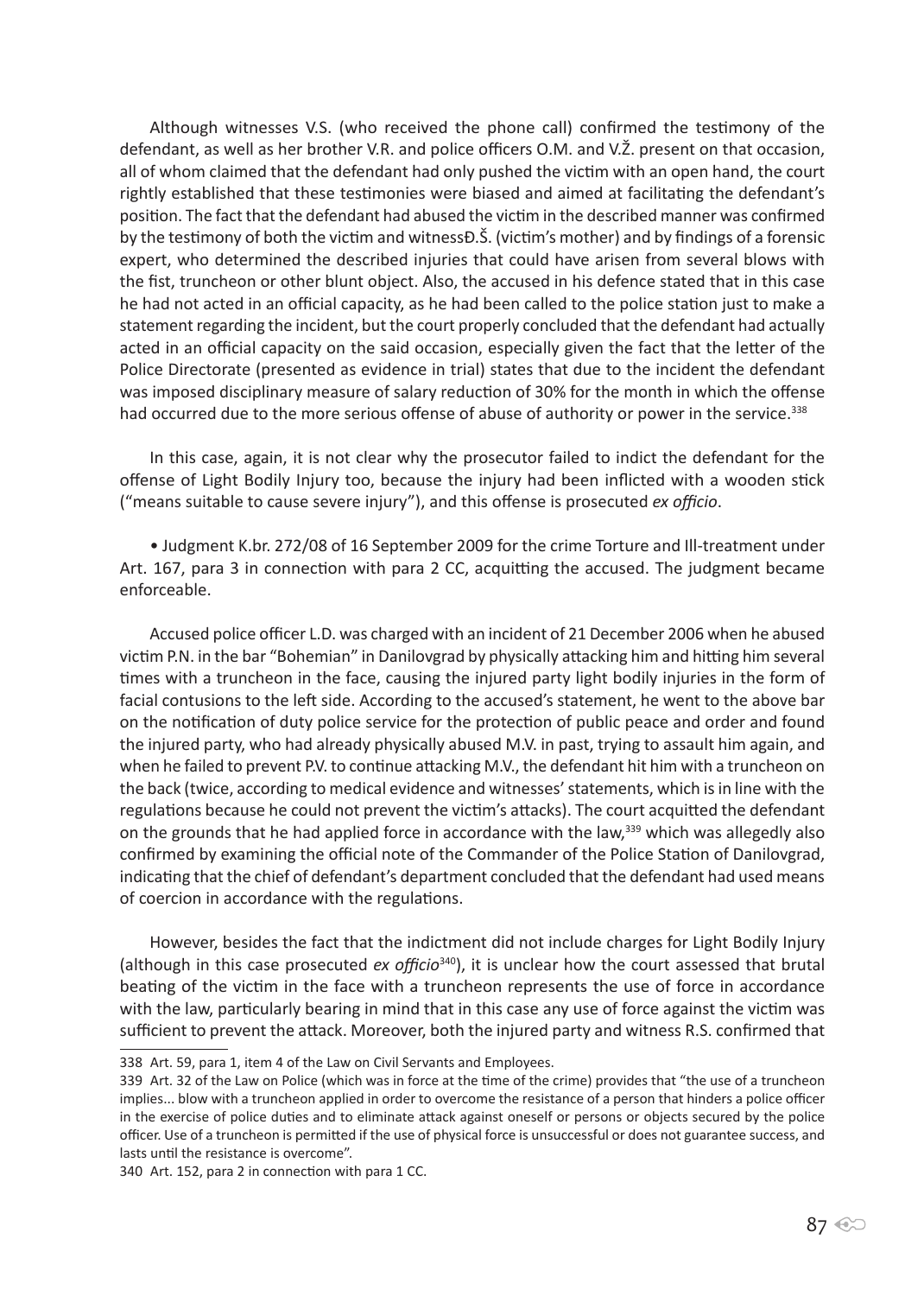the injured party had recently had a serious hand surgery causing him pain, and that the accused squeezed his hand why the victim screamed.

# **2.2.2.3.11. Basic Court in Kotor<sup>341</sup>**

• Judgment K.br. 292/10/07 of 30 December 2010 for the criminal act Ill-treatment and Torture under Art. 167, para 3 in connection with para 2 CC in conjunction with the criminal act Light Bodily Injury under Art. 152, para 2 in connection with para 1 CC, acquitting the accused of charges. The judgment became enforceable.

Police officer from Budva M.L. was accused of ill-treating victim A.M. on 28 December 2005 during the questioning in the premises of Budva Security Centre, when he threatened the victim to "set him up to go to jail" stating that he would "look for him even at home", and then punched him a dozen times on the head and body while other unidentified police officer held his hands. Once the injured party fainted, the defendant poured water over him and when he regained consciousness, the defendant continued to beat him with a truncheon on the palms and soles. On that occasion the victim suffered light bodily injury in the form of contusions of the left eyeball, both hands and feet. In addition, after having filed a criminal complaint against the defendant, defendant threatened the victim to take him to a stadium, stating that he was on his and his colleagues' blacklist and then spat in his face. The accused in his defence denied abusing the victim, which was confirmed by 13 police officers who were examined as witnesses in the trial and had been present at the Security Centre during the incident in question. The accused also emphasized that no disciplinary proceedings had been initiated against him for the said events insisting that this was proof that he had not committed the offense. Although a medical expert indisputably established that the victim had suffered injuries as described resulting from a blow with a blunt object, the court acquitted the defendant basing its decision solely on the testimony of witnesses - police officers, despite the fact that, as colleagues of the accused, as a rule, they were biased.

• Judgment K.br. 434/08 of 28 July 2010 for the crime of Ill-treatment under Art. 166, para 2 in connection with para 1 CC, sentencing the accused to imprisonment for 6 months, suspended for 2 years. The judgment became enforceable.

Accused police officers from Budva R.M., M.S. and J.Z. were charged with abuse of a minor, victim M.R., on the night of 29 July 2007 in Budva, after the injured party without permission left the parking lot where he had been dropped off by a special towing vehicle, the so-called "Spider" (after previously improperly parking his car), when police patrol officers stopped him and told him to get out of the car, on which occasion R.M. beat him on the head and body and M.S. hit him with a rubber truncheon on the body. After putting the victim back in his car and heading back to the parking lot from which the injured party had illegally taken his car, M.S. hit the victim in the head and body several times. Upon arriving at the parking lot, defendant J.Z. got out of the "Spider" and started hitting the victim with the hands on his head and body along with two other defendants, until a senior unidentified police officer told them to stop. The victim thereby sustained light bodily injuries including head contusions, swelling in the hairy part of the head, fracture of the nasal bones without dislocation of the bone epiphyses and swelling in the region of the nose root. The defendants denied that they had assaulted the victim, while one policeman and four staff in the

<sup>341</sup> All judgments of the Basic Court inKotor were downloaded from the website of the Court, and, according to the information that the Human Rights Action received from the Court, have become enforceable.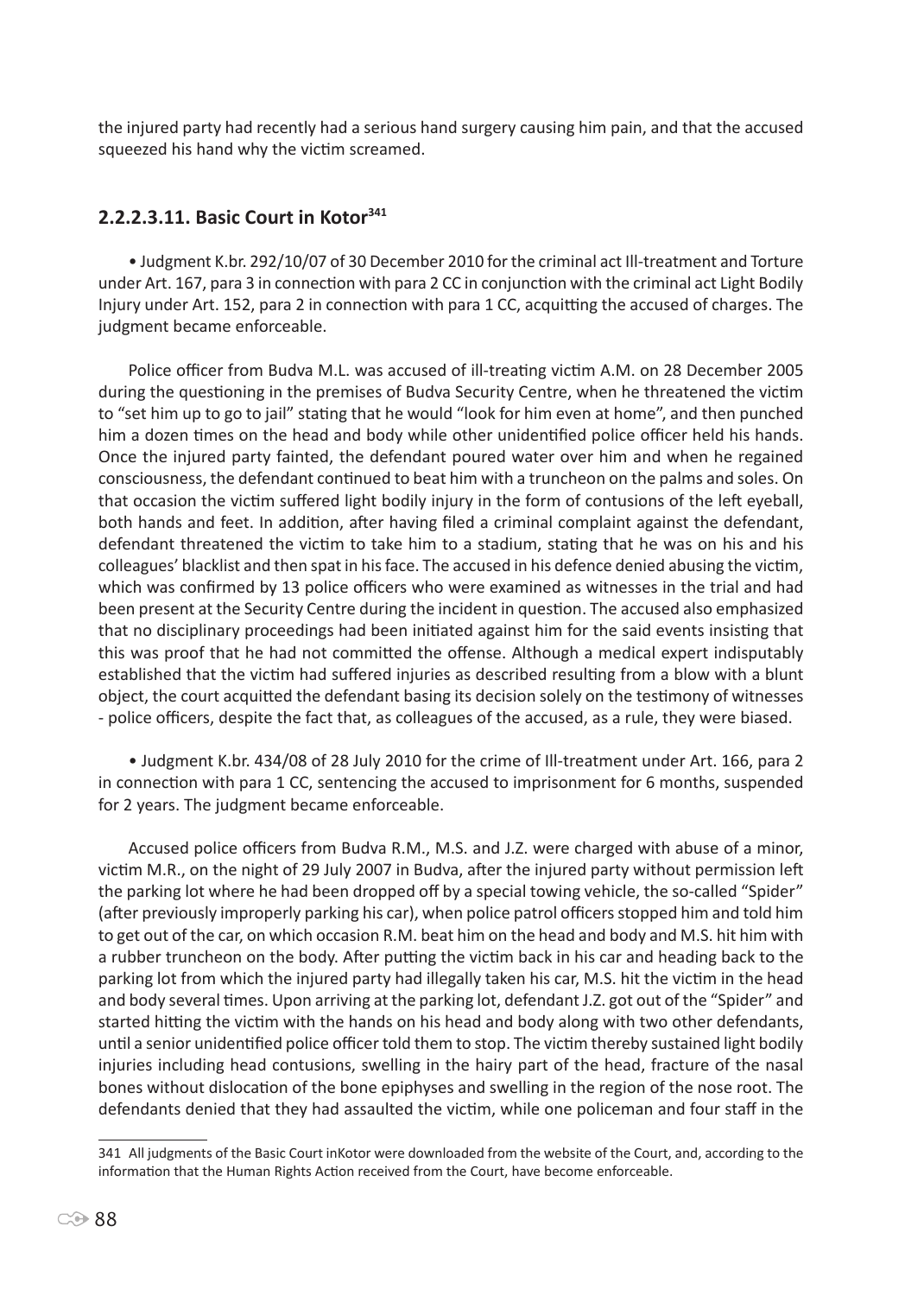parking lot, who were examined as witnesses, testified that no one had abused the injured party or that they had not seen anything since they had been in another part of the parking lot.

However, the court based its decision on the testimony of victim's friends K.M., I.F. and B.V., who witnessed the incident from their car, according to whom R.M. and M.S. beat the victim by the side of the road, although he did not defend himself, threw him in the car and returned to the parking lot, where (witnesses followed the police officers who apprehended the victim) all three defendants beat the injured party, and the victim had injuries all over the body and face and his shirt was torn. Also, findings of a medical expert confirmed that on that day the injured party sustained described injuries "inflicted with a blunt instrument", so it should be noted that in this case as well the indictment did not include charges for Light Bodily Injury, prosecuted *ex officio*.

• Judgment K.br. 281/07 of 6 July 2007 for the criminal act Ill-treatment and Torture under Art. 167, para 3 in connection with para 1 CC, acquitting the accused. The judgment became enforceable.

Police officer from Kotor P.M. was accused of ill-treating victim P.D. on 12 July 2001 during the traffic control on the Budva - Kotor road, when he stopped the victim for speeding in order to suspend his driver's license, and when P.D. protested against the license suspension because he needed it for his job, P.M. approached him and slapped him, and then put him into the police vehicle, where he repeatedly slapped him, and then moved the victim into another vehicle where he continued to hit him. Also, after the injured party asked to see the defendant's badge number, he cursed at him and refused to give him his badge number. The judgment became enforceable.

The court acquitted P.M. basing its decision primarily on the defence of the accused, who denied that he had abused the victim, the testimony of police officers Š.M. and D.Lj. who controlled the traffic on this occasion together with the defendant and who claimed that the victim had not been abused, and the fact that the medical report established no injuries, only redness (which is a symptom, not injury), and that such redness may occur as a result of a slap but also of any other irritation.

The court in this judgment concluded that victim's testimony was unreliable because the abused person could not be able to ask for a badge number, the redness was from the heat and not slapping and because the defendant would never abuse the victim next to a public road where others could see, and that the victim in this way tried to get his driver's license back. However, the court ignored the fact that the defendant had hit the victim while in a car and that the redness, according to the findings of an expert, may be caused by a slap, and in this way avoided to thoroughly investigate allegations of abuse.

• Judgment K.br. 289/08 of 10 December 2009 for the crime Torture and Ill-treatment under Art. 167, para 3 in connection with para 2 CC, dismissing the charges. The judgment became enforceable.

Police officers T.A., B.S. and L.M. were accused of abusing victim M.D. in the police station in Budva from 10 p.m. on 26 August 2006 until 2 p.m. on 27 August 2006 during the questioning, when T.A. and B.S. punched the victim on the body several times, and defendant B.S., when the injured party complained of a headache, slapped him and said "do you have a headache now". The accused were then joined by L.M., who repeatedly struck the victim, while handcuffed, in the chest and abdomen and with the knee in the back. Since the injured party began to lose consciousness,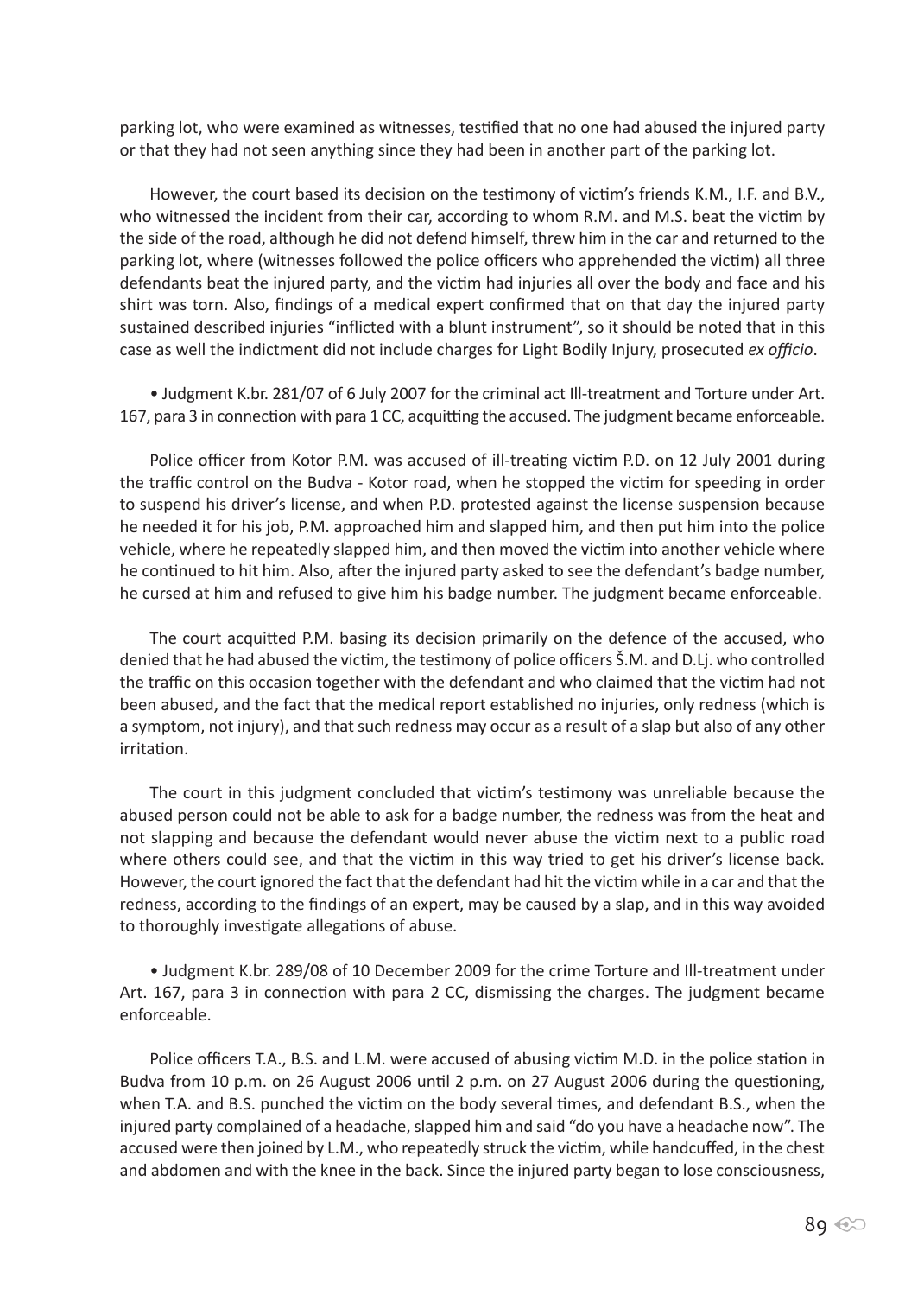defendants took him to a medical centre, and on the way back to the police station they struck him again several times, when the victim suffered light bodily injuries including bruises on the right thigh and right side of the chest.

However, the state prosecutor (contrary to the recommendation of effective investigations into cases of abuse) withdrew from the prosecution of the accused, because a medical expert in his report stated that the victim might have sustained his injuries from a fall during the arrest, the witnesses had not seen anything, the defendants did not admit to committing the offence and the victim changed his statement stating that the defendants had not ill-treated him, so the court issued the judgment cited above.

• Judgment K.br. 12/10/04 of 17 March 2010 for the crime Serious Bodily Injury under Art. 151, para 1 CC in conjunction with the crime Ill-treatment and Torture under Art. 167, para 3 in connection with para 1 CC, sentencing defendant N.B. to imprisonment for 11 months suspended for 4 years, and defendant N.B. to 8 months in prison suspended for 3 years. The judgment became enforceable.

Defendants were charged with ill-treatment of victim K.D. in the nightclub "M" in Budva on 11 August 2004 at around 3 a.m., after being informed by the club owner that the victim and his companions had been acting disorderly in the club, when the accused police officers approached victim's table and L.G. grabbed his hands while defendant N.B. punched him in the stomach, and then twisted his arms and began pushing him towards the exit causing the injured party to fall to the ground. When the injured party fell, both defendants kicked him while on the ground, breaking thereby his humerus (grievous bodily injury) and inflicting light bodily injury including abrasions and bruising of the left flank. Defendants denied that they had assaulted or hit the victim while on the ground, asserting that the victim tripped and fell while he was escorted, on which occasion the defendants twisted his arms using "armlock" (which they were forced to do, because the victim provided active resistance). Defendant N.B. also stated that, although duly summoned several times, the injured party had failed to show up in the disciplinary proceedings conducted in the Police Directorate against N.B., which was a proof of innocence of the accused because the aggrieved party became aware that the defendants were not guilty of the injury he had suffered. In his testimony the victim did not indicate that the defendants had kicked him (although he confirmed that N.B. had punched him in the stomach), but that his injury had probably been due to the fall. On the other hand, according to the testimony of witness S.A. who was in the club with the victim that night, accused police officers twisted the victim's arm and kicked him as he lay on the floor, while findings of a medical expert indicated that fractured humerus in the victim could not have been caused by falling on a hard, uneven surface, but only by direct force or shock. Therefore, the court properly found that the defendants were guilty of the crime they were charged with. In accordance with the negative practices of Montenegrin courts, defendants received suspended sentences, with N.B.'s being harsher only due to the fact that the same verdict sentenced him for the criminal offense Serious Bodily Injury committed in 2002, which did not have the elements of ill-treatment (injury inflicted in a group fight).